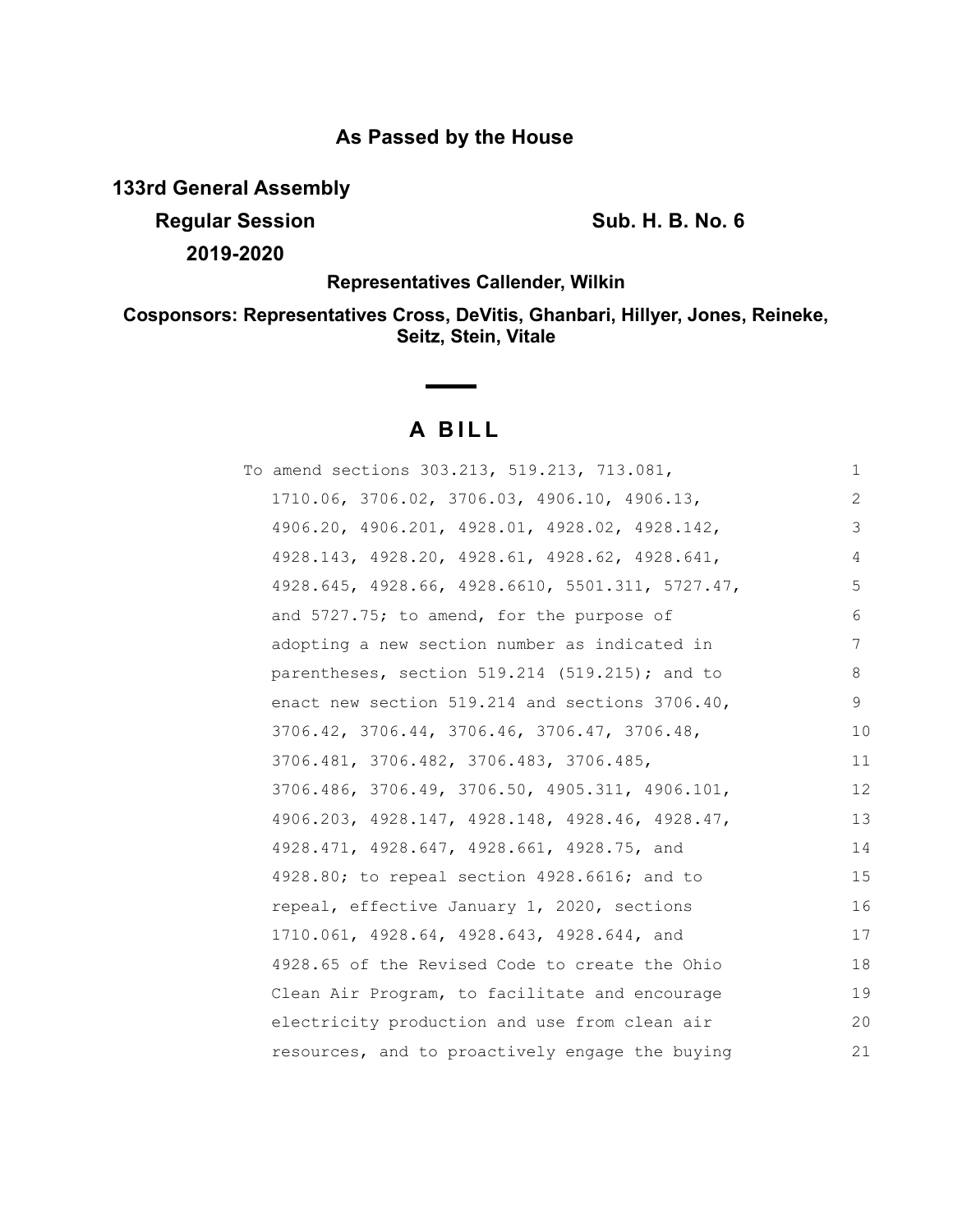## **BE IT ENACTED BY THE GENERAL ASSEMBLY OF THE STATE OF OHIO:**

**Section 1.** That sections 303.213, 519.213, 713.081, 3706.02, 3706.03, 4906.10, 4906.13, 4906.20, 4906.201, 4928.01, 4928.02, 4928.66, 4928.6610, 5727.47, and 5727.75 be amended; section 519.214 (519.215) be amended for the purpose of adopting a new section number as indicated in parentheses; and new section 519.214 and sections 3706.40, 3706.42, 3706.44, 3706.46, 3706.47, 3706.48, 3706.481, 3706.482, 3706.483, 3706.485, 3706.486, 3706.49, 3706.50, 4905.311, 4906.101, 4906.203, 4928.147, 4928.148, 4928.46, 4928.47, 4928.471, 4928.647, 4928.661, 4928.75, and 4928.80 of the Revised Code be enacted to read as follows: **Sec. 303.213.** (A) As used in this section, "small wind 24 25  $26$ 27 28 29 30 31 32 33 34 35

farm" means wind turbines and associated facilities-with asingle interconnection to the electrical grid and designed for, or capable of, operation at an aggregate capacity of less than five megawatts that are not subject to the jurisdiction of the power siting board under sections 4906.20 and 4906.201 of the Revised Code. 36 37 38 39 40 41

(B) Notwithstanding division (A) of section 303.211 of the Revised Code, sections 303.01 to 303.25 of the Revised Code confer power on a board of county commissioners or board of zoning appeals to adopt zoning regulations governing the location, erection, construction, reconstruction, change, alteration, maintenance, removal, use, or enlargement of any 42 43 44 45 46 47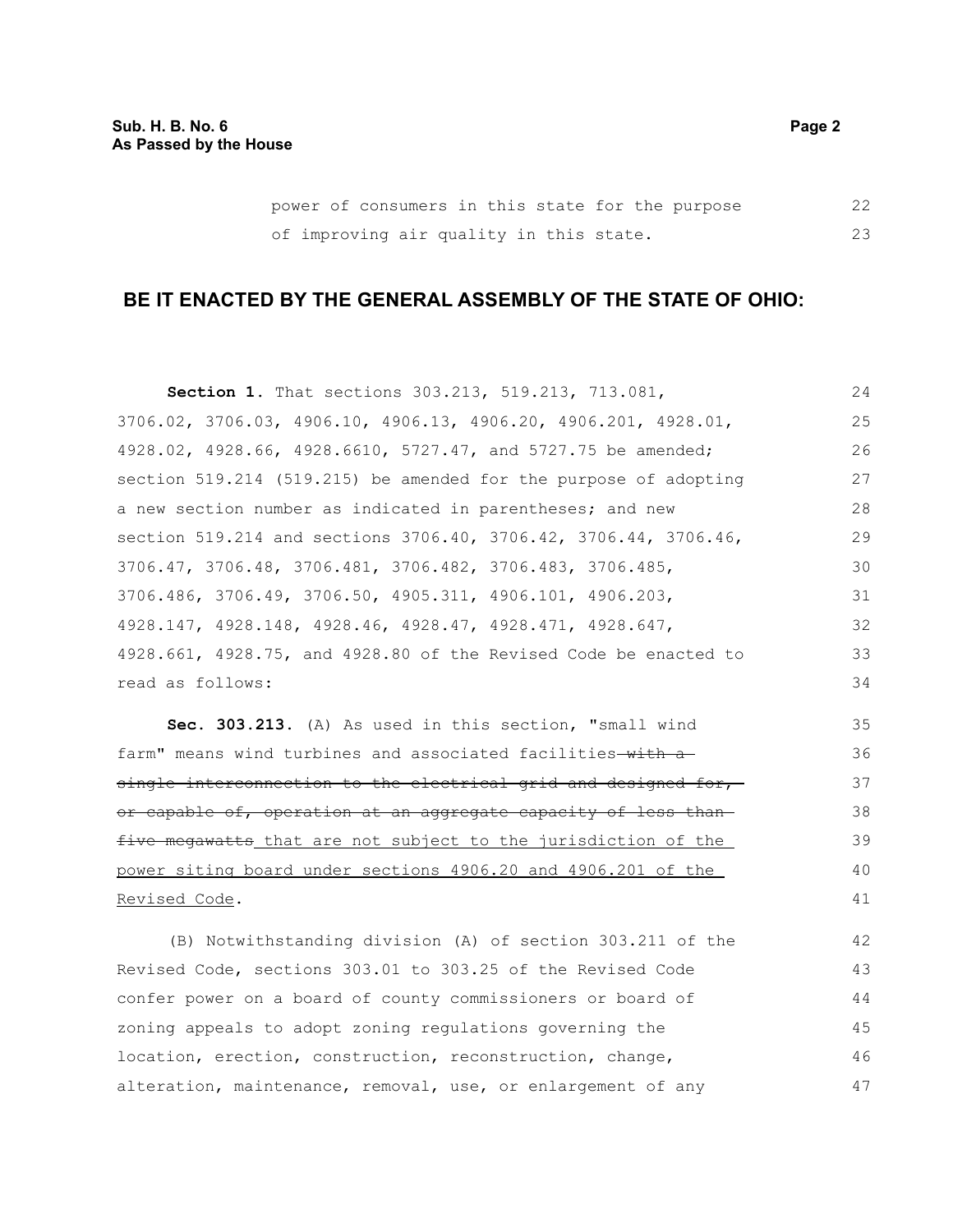small wind farm, whether publicly or privately owned, or the use of land for that purpose, which regulations may be more strict than the regulations prescribed in rules adopted under division (B)(2) of section 4906.20 of the Revised Code. 48 49 50 51

(C) The designation under this section of a small wind farm as a public utility for purposes of sections 303.01 to 303.25 of the Revised Code shall not affect the classification of a small wind farm for purposes of state or local taxation. 52 53 54 55

(D) Nothing in division (C) of this section shall be construed as affecting the classification of a telecommunications tower as defined in division (B) or (E) of section 303.211 of the Revised Code or any other public utility for purposes of state and local taxation. 56 57 58 59 60

**Sec. 519.213.** (A) As used in this section, "small wind farm" means wind turbines and associated facilities-with asingle interconnection to the electrical grid and designed for, or capable of, operation at an aggregate capacity of less than five megawatts that are not subject to the jurisdiction of the power siting board under sections 4906.20 and 4906.201 of the Revised Code.

(B) Notwithstanding division (A) of section 519.211 of the Revised Code, sections 519.02 to 519.25 of the Revised Code confer power on a board of township trustees or board of zoning appeals with respect to the location, erection, construction, reconstruction, change, alteration, maintenance, removal, use, or enlargement of any small wind farm, whether publicly or privately owned, or the use of land for that purpose, which regulations may be more strict than the regulations prescribed in rules adopted under division (B)(2) of section 4906.20 of the Revised Code. 68 69 70 71 72 73 74 75 76 77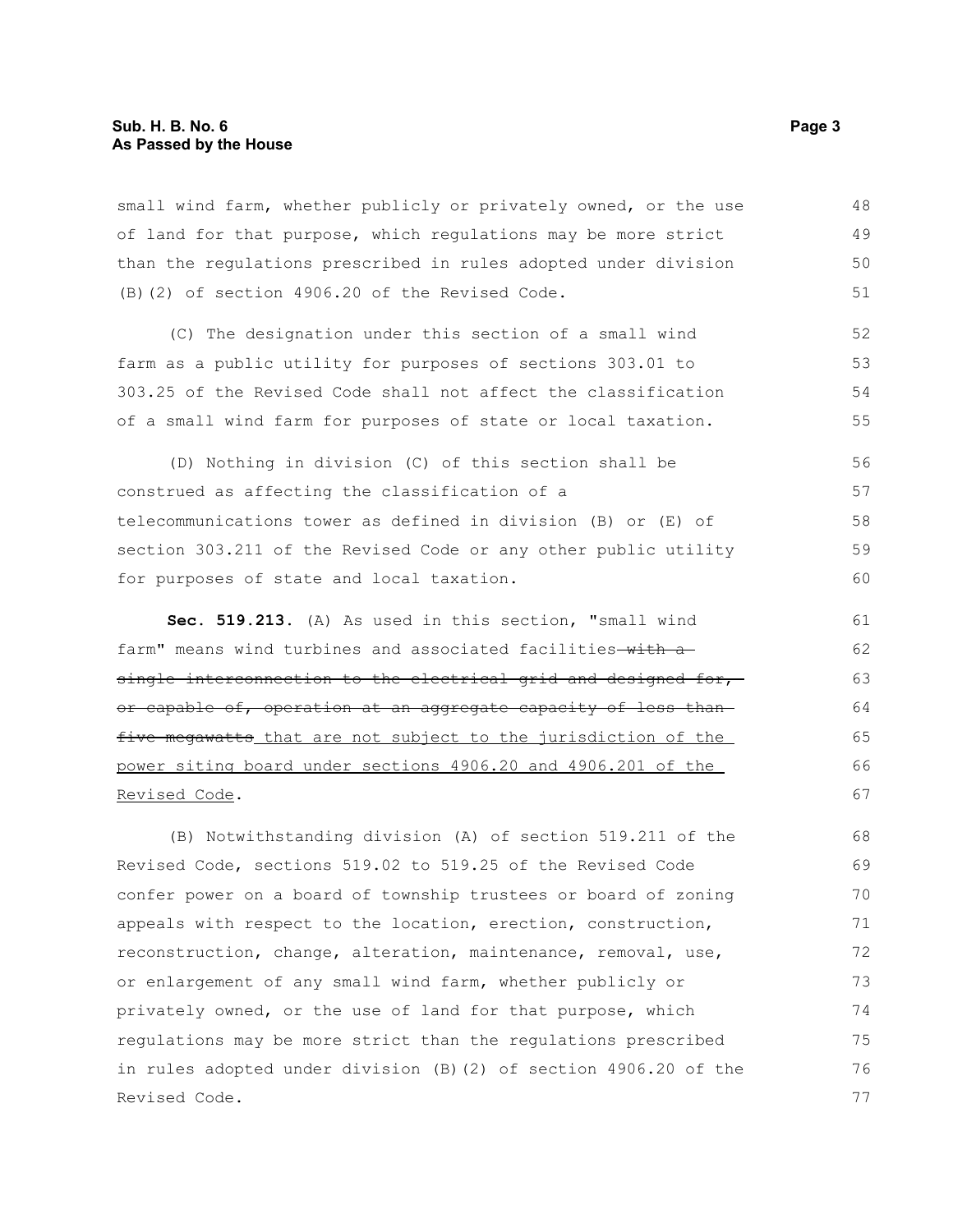#### **Sub. H. B. No. 6 Page 4 As Passed by the House**

(C) The designation under this section of a small wind farm as a public utility for purposes of sections 519.02 to 519.25 of the Revised Code shall not affect the classification of a small wind farm or any other public utility for purposes of state or local taxation. 78 79 80 81 82

(D) Nothing in division (C) of this section shall be construed as affecting the classification of a telecommunications tower as defined in division (B) or (E) of section 519.211 of the Revised Code or any other public utility for purposes of state and local taxation. 83 84 85 86 87

 **Sec. 519.214** . (A) If the power siting board issues a certificate to an economically significant wind farm or a large wind farm as those terms are defined in section 4906.13 of the Revised Code, to be located in whole or in part in the unincorporated area of a township, the certificate shall become effective on the ninetieth day after the day it is issued, unless, not later than that day, a referendum petition is filed with the board of elections to require the certificate to be submitted to the electors of the unincorporated area of the township for approval or rejection. 88 89 90 91 92 93 94 95 96 97

(B)(1) A referendum petition submitted under division (A) of this section shall be signed by a number of qualified electors residing in the unincorporated area of the township equal to not less than eight per cent of the total votes cast for all candidates for governor in the unincorporated area of the township at the most recent general election at which a governor was elected. 98 99 100 101 102 103 104

(2) Each part petition shall contain a brief description of the wind farm the certificate authorizes that is sufficient to identify the certificate. In addition to the requirements of 105 106 107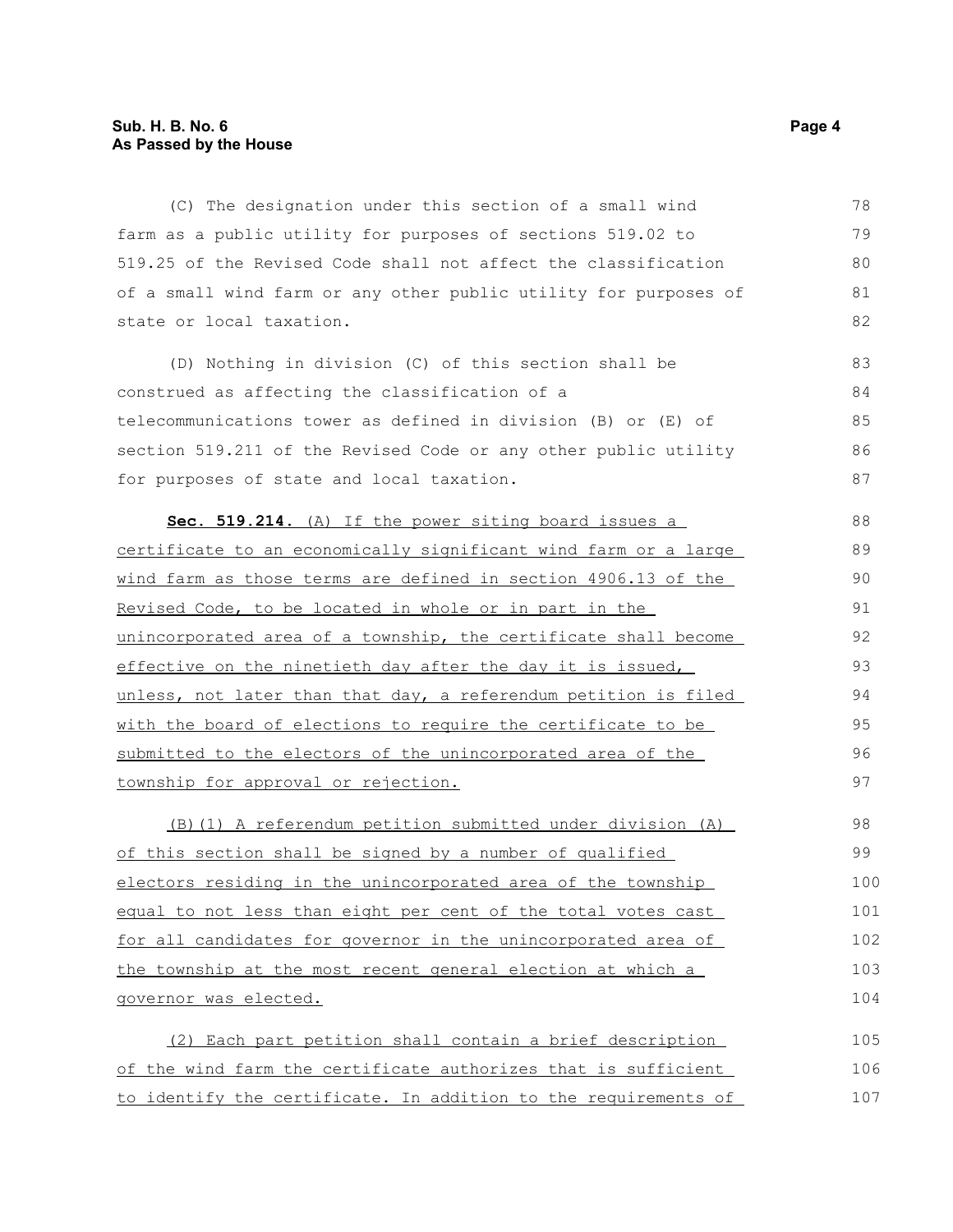| this section, the requirements of section 3501.38 of the Revised     | 108 |
|----------------------------------------------------------------------|-----|
| Code shall apply to the petition.                                    | 109 |
| (3) The form of the petition shall be substantially as               | 110 |
| follows:                                                             | 111 |
|                                                                      |     |
| "PETITION FOR REFERENDUM OF WIND FARM CERTIFICATE                    | 112 |
| A proposal to approve or reject the wind farm certificate            | 113 |
| issued for  (description of wind farm) in the                        | 114 |
| unincorporated area of  Township,  County,                           | 115 |
| Ohio, adopted on  (date) by the Board of Township                    | 116 |
| Trustees of  Township,  County, Ohio.                                | 117 |
| We, the undersigned, being electors residing in the                  | 118 |
| unincorporated area of  Township, equal to not less                  | 119 |
| than eight per cent of the total vote cast for all candidates        | 120 |
| <u>for governor in the area at the preceding general election at</u> | 121 |
| which a governor was elected, request the Board of Elections to      | 122 |
| submit this proposal to the electors of the unincorporated area      | 123 |
| of  Township for approval or rejection at a special                  | 124 |
| election to be held on the day of the primary or general             | 125 |
| election to be held on  (date), pursuant to section                  | 126 |
| 519.214 of the Revised Code.                                         | 127 |
| Signature                                                            | 128 |
| Residence address                                                    | 129 |
| Date of signing                                                      | 130 |
| STATEMENT OF CIRCULATOR                                              | 131 |
| I,  (name of circulator), declare under penalty                      | 132 |
| of election falsification that I reside at the address appearing     | 133 |
| below my signature; that I am the circulator of the foregoing        | 134 |
| part petition containing  (number) signatures; that I                | 135 |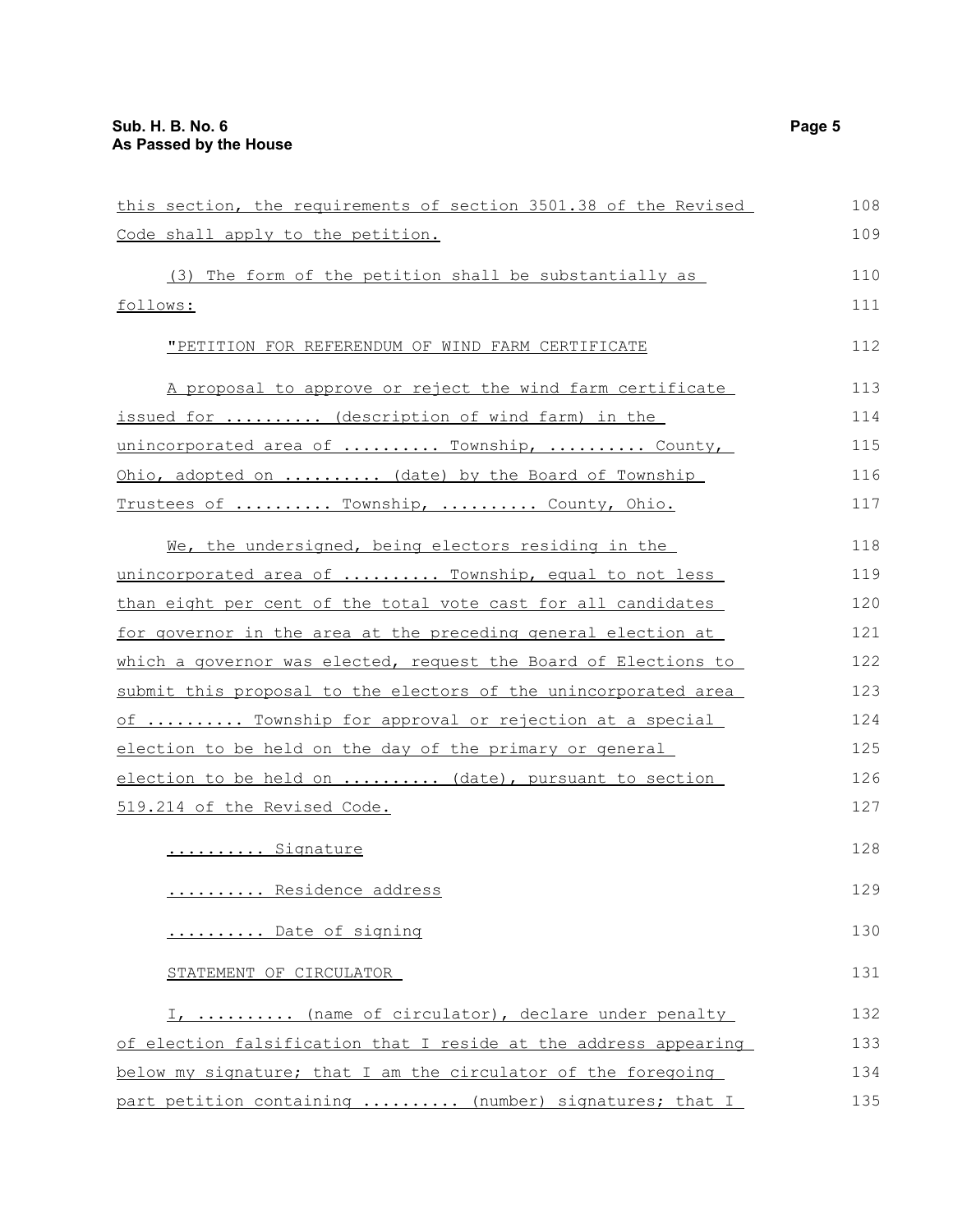| have witnessed the affixing of every signature; that all signers       | 136 |
|------------------------------------------------------------------------|-----|
| were to the best of my knowledge and belief qualified to sign;         | 137 |
| and that every signature is to the best of my knowledge and            | 138 |
| belief the signature of the person whose signature it purports         | 139 |
| to be or of an attorney in fact acting pursuant to section             | 140 |
| 3501.382 of the Revised Code.                                          | 141 |
| (Signature of circulator)                                              | 142 |
| (Circulator's residence address)                                       | 143 |
| WHOEVER COMMITS ELECTION FALSIFICATION IS GUILTY OF A                  | 144 |
| FELONY OF THE FIFTH DEGREE."                                           | 145 |
| (C) Upon receiving the referendum petition, the board of               | 146 |
| elections shall notify the board of township trustees that the         | 147 |
| petition has been filed. If the board of elections determines          | 148 |
| that the referendum petition is sufficient and valid, the board        | 149 |
| shall notify the board of township trustees of that fact and           | 150 |
| shall submit the certificate to the electors of the                    | 151 |
| unincorporated area of the township for approval or rejection at       | 152 |
| a special election held on the day of the next primary or              | 153 |
| <u>general election occurring at least ninety days after the board</u> | 154 |
| receives the petition.                                                 | 155 |
| (D) The certificate shall not take effect unless it is                 | 156 |
| approved by a majority of the electors voting on it. If the            | 157 |
| certificate is approved by a majority of the electors voting on        | 158 |
| it, the certificate shall take immediate effect.                       | 159 |
| Sec. -519.214 519.215. Township zoning commissions, boards             | 160 |
| of township trustees, and township boards of zoning appeals            | 161 |
| shall comply with section 5502.031 of the Revised Code.                | 162 |
| Sec. 713.081. (A) As used in this section, "small wind                 | 163 |
| farm" means wind turbines and associated facilities-with a-            | 164 |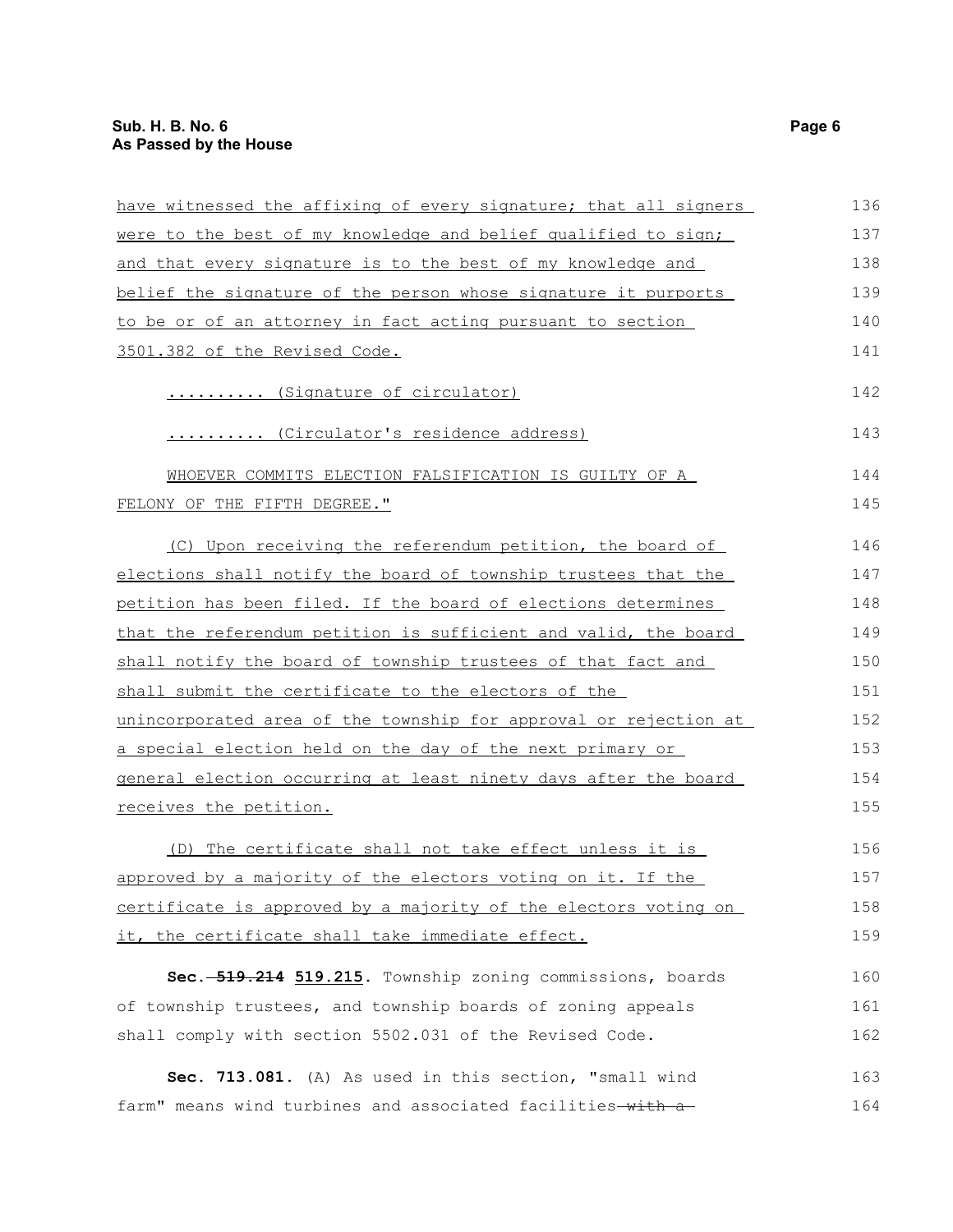single interconnection to the electrical grid and designed for,or capable of, operation at an aggregate capacity of less than five megawatts that are not subject to the jurisdiction of the power siting board under sections 4906.20 and 4906.201 of the Revised Code. (B) Sections 713.06 to 713.15 of the Revised Code confer power on the legislative authority of a municipal corporation with respect to the location, erection, construction, reconstruction, change, alteration, maintenance, removal, use, or enlargement of any small wind farm as a public utility, whether publicly or privately owned, or the use of land for that purpose, which regulations may be more strict than the regulations prescribed in rules adopted under division (B)(2) of section 4906.20 of the Revised Code. 165 166 167 168 169 170 171 172 173 174 175 176 177 178 179

(C) The designation under this section of a small wind farm as a public utility for purposes of sections 713.06 to 713.15 of the Revised Code shall not affect the classification of a small wind farm or any other public utility for purposes of state or local taxation. 180 181 182 183

**Sec. 3706.02.** (A) There is hereby created the Ohio air quality development authority. Such authority is a body both corporate and politic in this state, and the carrying out of its purposes and the exercise by it of the powers conferred by Chapter 3706. of the Revised Code shall be held to be, and are hereby determined to be, essential governmental functions and public purposes of the state, but the authority shall not be immune from liability by reason thereof. 184 185 186 187 188 189 190 191

```
(B) The authority shall consist of seven-thirteen members
as follows: five
                                                                          192
                                                                          193
```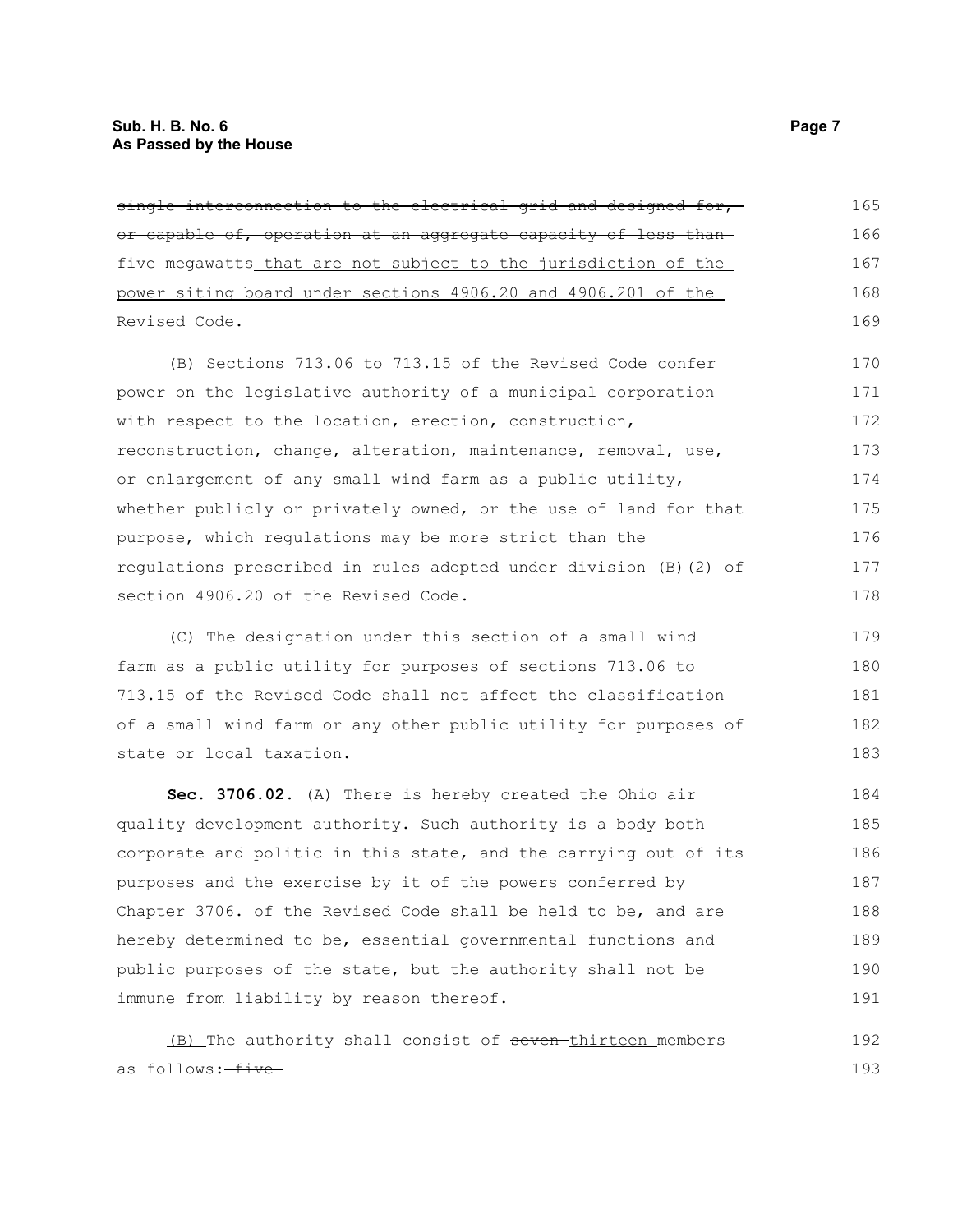#### **Sub. H. B. No. 6 Page 8 As Passed by the House**

 (1) Five members appointed by the governor, with the advice and consent of the senate, no more than three of whom shall be members of the same political party $<sub>r</sub>$  and the</sub> 194 195 196

|  |  |  | (2) The director of environmental protection—and the-, who |  | 197 |
|--|--|--|------------------------------------------------------------|--|-----|
|  |  |  | shall be a member ex officio without compensation;         |  | 198 |

(3) The director of health, who shall be members-a member ex officio without compensation;

(4) Four legislative members, who shall be nonvoting members ex officio without compensation. The speaker of the house of representatives, the president of the senate, and the minority leader of each house shall each appoint one of the legislative members. The legislative members may not vote but may otherwise participate fully in all the board's deliberations and activities. Each appointive 201 202 203 204 205 206 207

(5) Two members of the general public, who shall be voting members without compensation. The speaker of the house of representatives and the president of the senate shall each appoint one member. These members' terms of office shall be for four years.

Each appointed member shall be a resident of the state, and a qualified elector therein. The members of the authority first appointed shall continue in office for terms expiring on June 30, 1971, June 30, 1973, June 30, 1975, June 30, 1977, and June 30, 1978, respectively, the term of each member to be designated by the governor. Appointed Except as provided in division (B)(5) of this section, appointed members' terms of office shall be for eight years, commencing on the first day of July and ending on the thirtieth day of June. Each appointed member shall hold office from the date of-his appointment until 213 214 215 216 217 218 219 220 221 222

199 200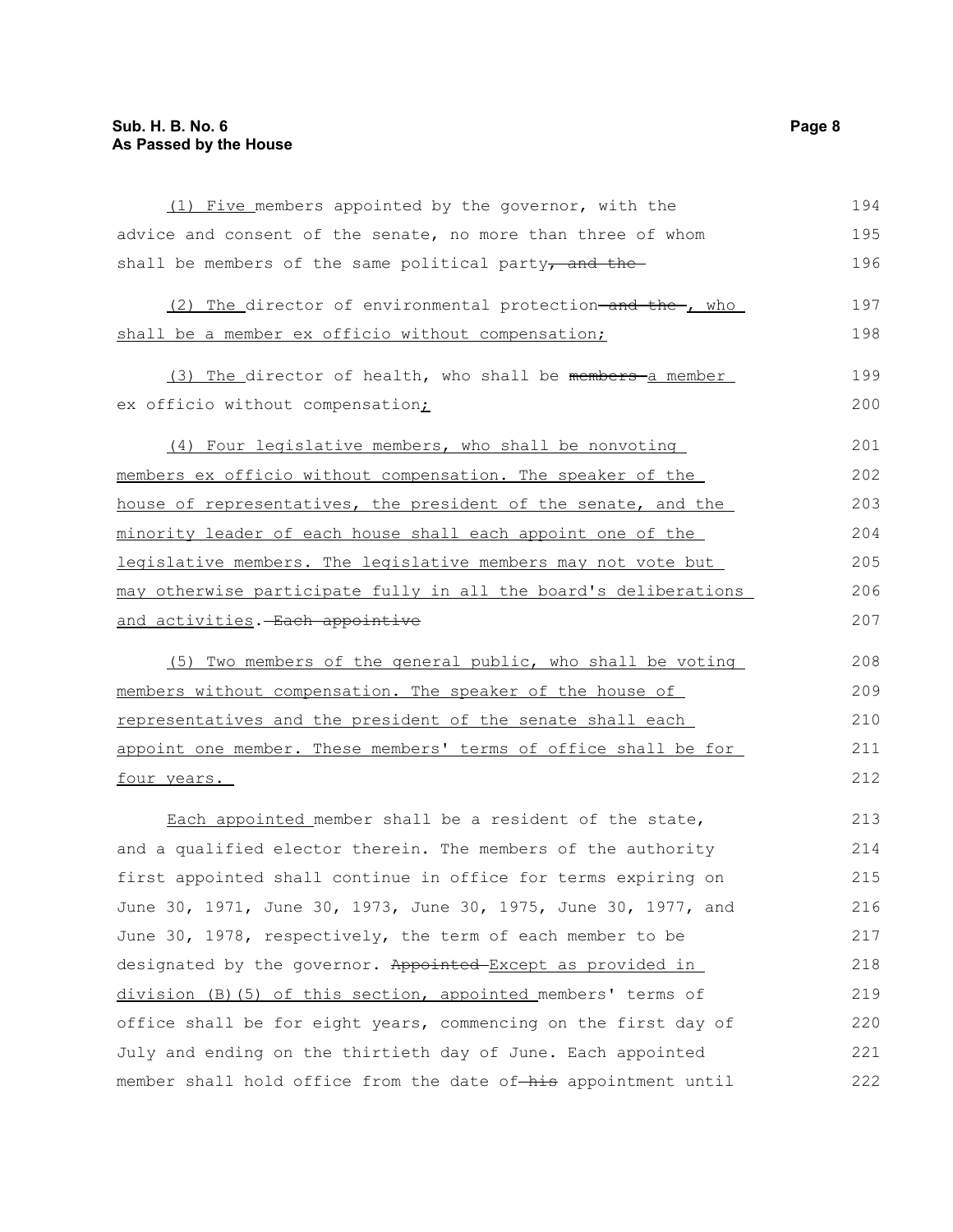#### **Sub. H. B. No. 6 Page 9 As Passed by the House**

the end of the term for which he was appointed. Any member appointed to fill a vacancy occurring prior to the expiration of the term for which-his the member's predecessor was appointed shall hold office for the remainder of such term. Any appointed member shall continue in office subsequent to the expiration date of-his the member's term until-his the member's successor takes office, or until a period of sixty days has elapsed, whichever occurs first. A member of the authority is eligible for reappointment. Each appointed member of the authority, before entering upon-his official duties, shall take an oath as provided by Section 7 of Article XV, Ohio Constitution. The governor may at any time remove any member of the authority for misfeasance, nonfeasance, or malfeasance in office. The authority shall elect one of its appointed members as-chairmanchairperson and another as vice-chairman vice-chairperson, and shall appoint a secretary-treasurer who need not be a member of the authority. Four members of the authority shall constitute a quorum, and the affirmative vote of four members shall be necessary for any action taken by vote of the authority. No vacancy in the membership of the authority shall impair the rights of a quorum by such vote to exercise all the rights and perform all the duties of the authority. 223 224 225 226 227 228 229 230 231 232 233 234 235 236 237 238 239 240 241 242 243 244

Before (C) Except as provided in division (D) of this section, before the issuance of any air quality revenue bonds under Chapter 3706. of the Revised Code, each appointed member of the authority shall give a surety bond to the state in the penal sum of twenty-five thousand dollars and the secretarytreasurer shall give such a bond in the penal sum of fifty thousand dollars, each such surety bond to be conditioned upon the faithful performance of the duties of the office, to be executed by a surety company authorized to transact business in 245 246 247 248 249 250 251 252 253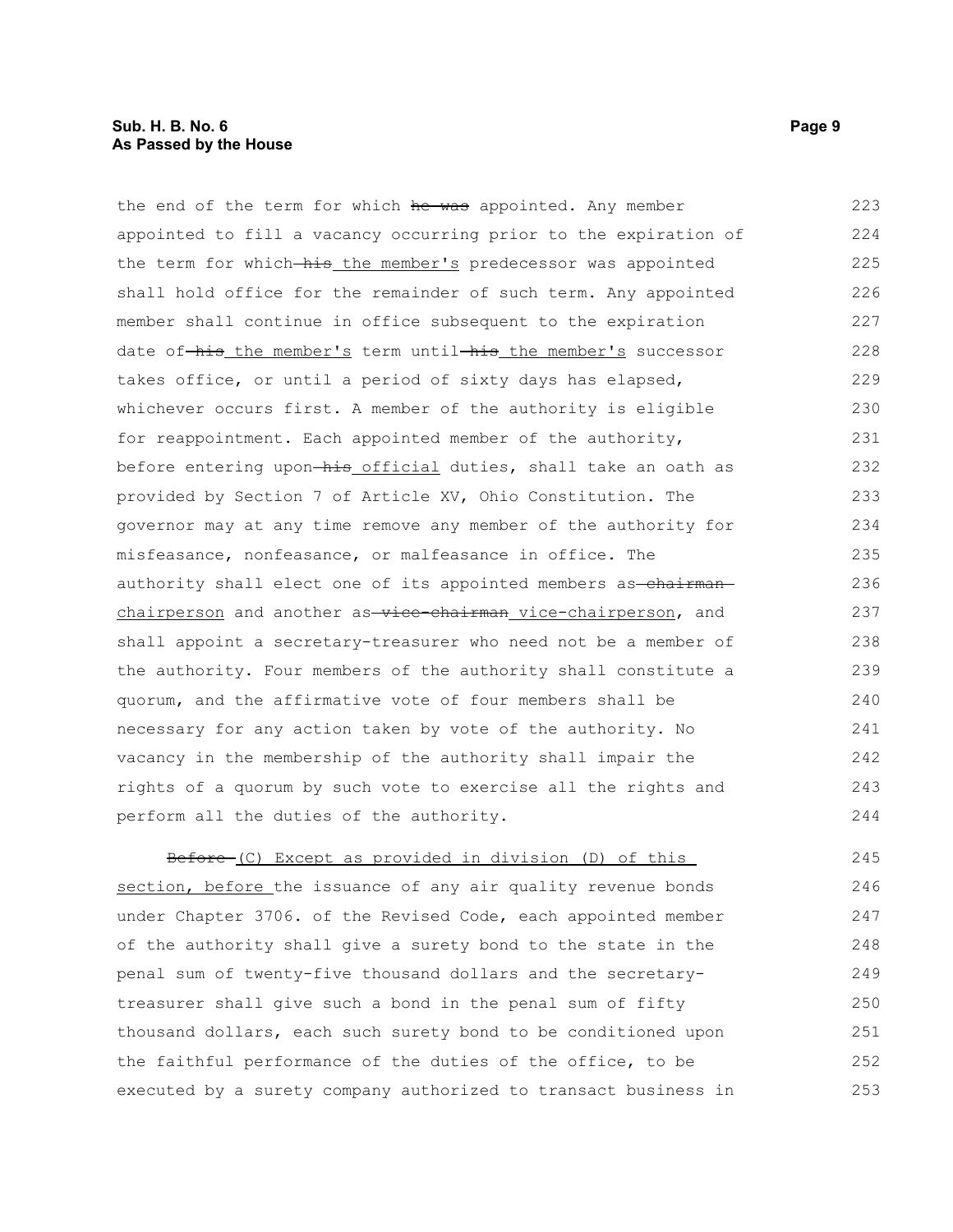| this state, and to be approved by the governor and filed in the  | 254 |
|------------------------------------------------------------------|-----|
| office of the secretary of state. Each-Except as provided in     | 255 |
| division (B) (4) of this section, each appointed member of the   | 256 |
| authority shall receive an annual salary of five thousand        | 257 |
| dollars, payable in monthly installments. Each member shall be   | 258 |
| reimbursed for-his_the actual expenses necessarily incurred in   | 259 |
| the performance of-his official duties. All expenses incurred in | 260 |
| carrying out Chapter 3706. of the Revised Code shall be payable  | 261 |
| solely from funds provided under Chapter 3706. of the Revised    | 262 |
| Code, appropriated for such purpose by the general assembly, or  | 263 |
| provided by the controlling board. No liability or obligation    | 264 |
| shall be incurred by the authority beyond the extent to which    | 265 |
| moneys have been so provided or appropriated.                    | 266 |
| (D) The six members appointed under divisions (B) (4) and        | 267 |
| (5) of this section shall be exempt from the requirement under   | 268 |
| division (C) of this section to give a surety bond.              | 269 |
| Sec. 3706.03. $(A)$ It is hereby declared to be the public       | 270 |
| policy of the state through the operations of the Ohio air       | 271 |
| quality development authority under this chapter to contribute   | 272 |
| toward one or more of the following: to                          | 273 |
| (1) To provide for the conservation of air as a natural          | 274 |
| resource of the state, and to- $\frac{1}{2}$                     | 275 |
| (2) To prevent or abate the pollution thereof, to-;              | 276 |
| (3) To provide for the comfort, health, safety, and              | 277 |
| general welfare of all employees, as well as all other           | 278 |
| inhabitants of the state, to ;                                   | 279 |
| (4) To assist in the financing of air quality facilities         | 280 |
| for industry, commerce, distribution, and research, including    | 281 |
| public utility companies, to ;                                   | 282 |
|                                                                  |     |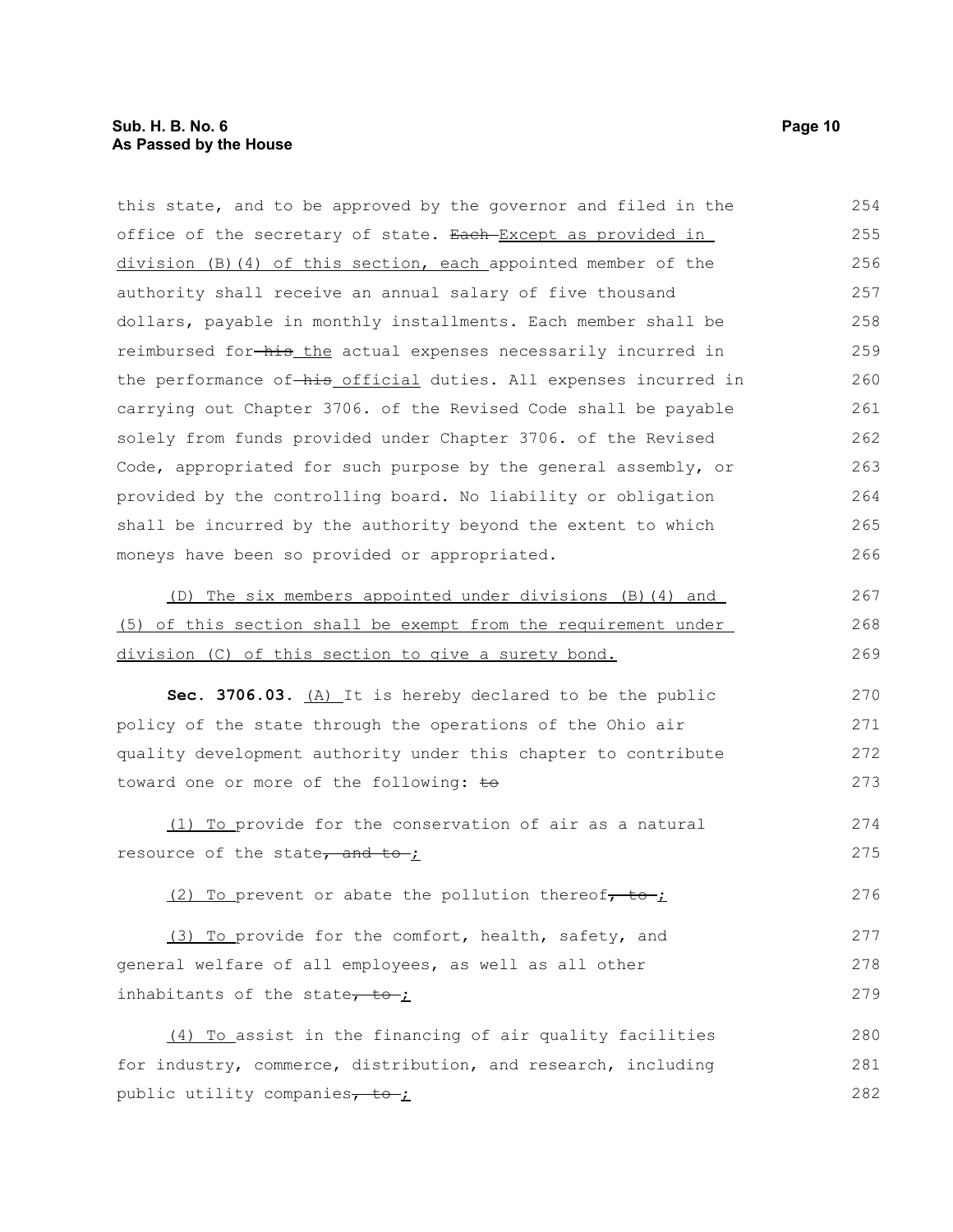| (5) To create or preserve jobs and employment                    | 283 |
|------------------------------------------------------------------|-----|
| opportunities or improve the economic welfare of the people, or  | 284 |
| assist and cooperate with governmental agencies in achieving     | 285 |
| such purposes;                                                   | 286 |
| (6) To maintain operations of certified clean air                | 287 |
| resources, as defined in section 3706.40 of the Revised Code,    | 288 |
| that, through continued operation, are expected to provide the   | 289 |
| greatest quantity of carbon-dioxide-free electric energy         | 290 |
| <u>generation</u> .                                              | 291 |
|                                                                  |     |
| (B) In furtherance of such public policy the Ohio air            | 292 |
| quality development authority may-initiate do any of the         | 293 |
| following:                                                       | 294 |
| (1) Initiate, acquire, construct, maintain, repair, and          | 295 |
| operate air quality projects or cause the same to be operated    | 296 |
| pursuant to a lease, sublease, or agreement with any person or   | 297 |
| governmental agency; may make                                    | 298 |
| (2) Make_loans and grants to governmental agencies for the       | 299 |
| acquisition or construction of air quality facilities by such    | 300 |
| governmental agencies; - may make-                               | 301 |
| (3) Make loans to persons for the acquisition or                 | 302 |
| construction of air quality facilities by such persons; - may-   | 303 |
| enter—                                                           | 304 |
|                                                                  |     |
| (4) Enter into commodity contracts with, or make loans for       | 305 |
| the purpose of entering into commodity contracts to, any person, | 306 |
| governmental agency, or entity located within or without the     | 307 |
| state in connection with the acquisition or construction of air  | 308 |
| quality facilities; and may issue                                | 309 |
| (5) Issue air quality revenue bonds of this state payable        | 310 |
| solely from revenues, to pay the cost of such projects,          | 311 |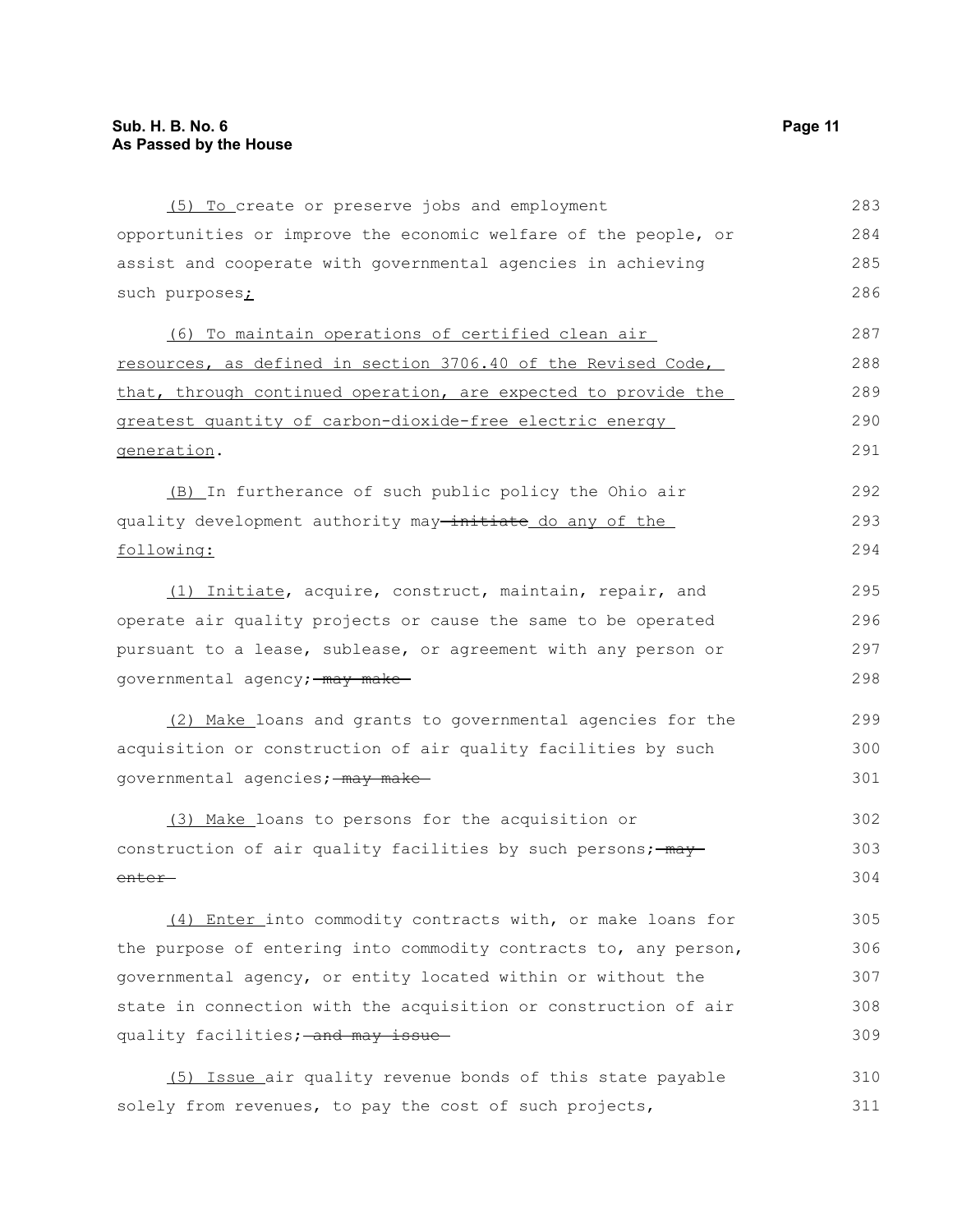312

330 331

332

including any related commodity contracts.

 (C) Any air quality project shall be determined by the authority to be not inconsistent with any applicable air quality standards duly established and then required to be met pursuant to the "Clean Air Act," 84 Stat. 1679 (1970), 42 U.S.C.A. 1857, as amended. Any resolution of the authority providing for acquiring or constructing such projects or for making a loan or grant for such projects shall include a finding by the authority that such determination has been made. Determinations by resolution of the authority that a project is an air quality facility under this chapter and is consistent with the purposes of section 13 of Article VIII, Ohio Constitution, and this chapter, shall be conclusive as to the validity and enforceability of the air quality revenue bonds issued to finance such project and of the resolutions, trust agreements or indentures, leases, subleases, sale agreements, loan agreements, and other agreements made in connection therewith, all in accordance with their terms. 313 314 315 316 317 318 319 320 321 322 323 324 325 326 327 328 329

 **Sec. 3706.40.** As used in sections 3706.40 to 3706.50 of the Revised Code:

(A) "Clean air resource" means both of the following:

 (1) An electric generating facility in this state fueled by nuclear power that satisfies all of the following criteria: 333 334

(a) The facility is not wholly or partially owned by a municipal or cooperative corporation or a group, association, or consortium of those corporations. 335 336 337

(b) The facility is not used to supply customers of a wholly owned municipal or cooperative corporation or a group, association, or consortium of those corporations. 338 339 340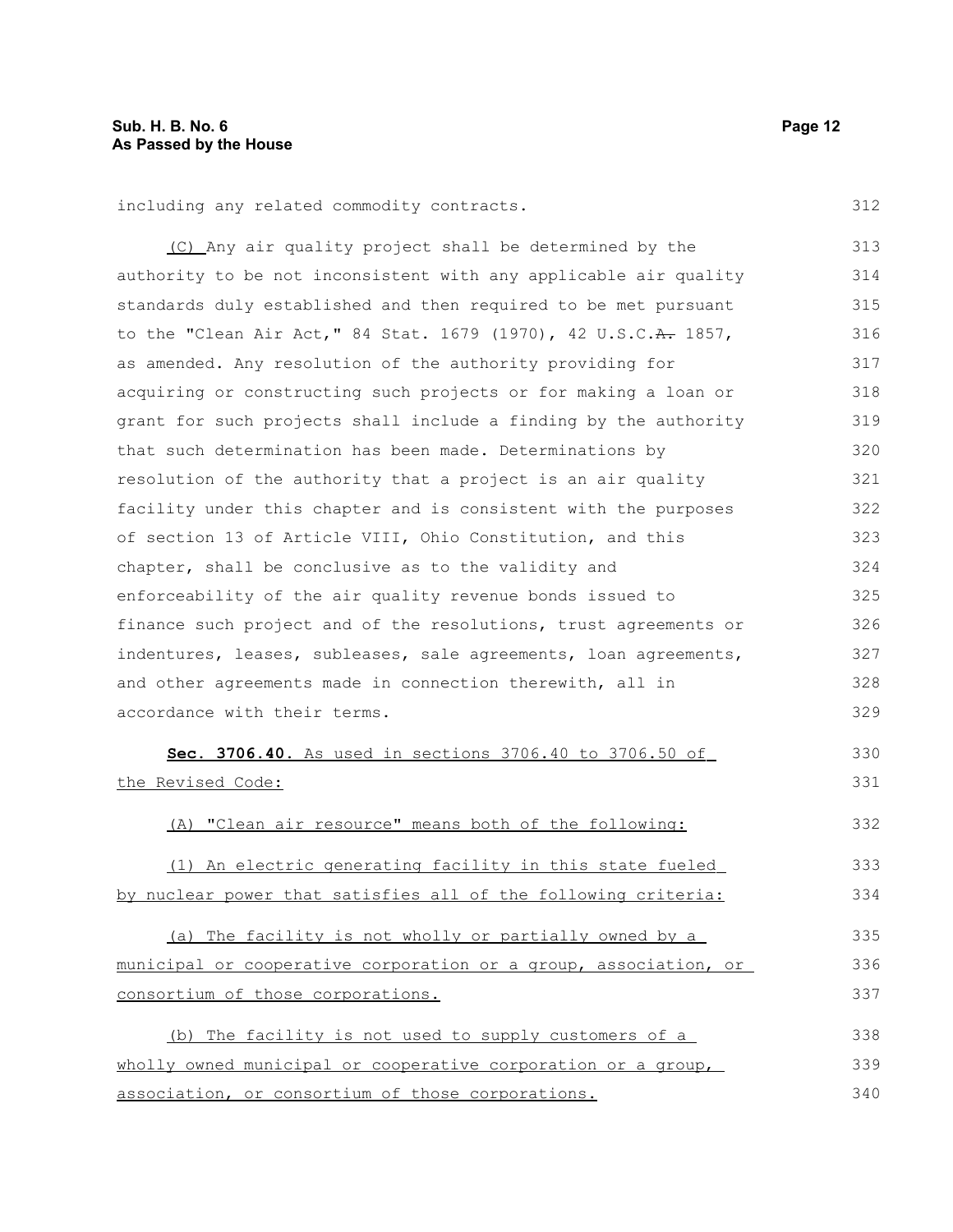| (c) Either of the following:                                     | 341 |
|------------------------------------------------------------------|-----|
| (i) The facility has made a significant historical               | 342 |
| contribution to the air quality of the state by minimizing       | 343 |
| emissions that result from electricity generated in this state.  | 344 |
| (ii) The facility will make a significant contribution           | 345 |
| toward minimizing emissions that result from electric generation | 346 |
| <u>in this state.</u>                                            | 347 |
| (d) The facility is interconnected with the transmission         | 348 |
| grid that is subject to the operational control of PJM           | 349 |
| interconnection, L.L.C., or its successor organization.          | 350 |
| (e) The facility is a major utility facility in this state       | 351 |
| as defined in section 4906.01 of the Revised Code.               | 352 |
| (f) The facility's owner maintains operations in this            | 353 |
| state.                                                           | 354 |
| (2) An electric generating facility in this state that           | 355 |
| uses or will use solar energy as the primary energy source that  | 356 |
| satisfies all of the criteria in divisions (A)(1)(a) to (e) of   | 357 |
| this section and that has obtained a certificate from the power  | 358 |
| siting board prior to June 1, 2019.                              | 359 |
| (B) "Program year" means the twelve-month period beginning       | 360 |
| the first day of June of a given year of the Ohio clean air      | 361 |
| program and ending the thirty-first day of May of the following  | 362 |
| year.                                                            | 363 |
| (C) "Electric distribution utility" and "renewable energy        | 364 |
| resource" have the same meanings as in section 4928.01 of the    | 365 |
| Revised Code.                                                    | 366 |

 (D) "Annual capacity factor" means the actual energy produced in a year divided by the energy that would have been 367 368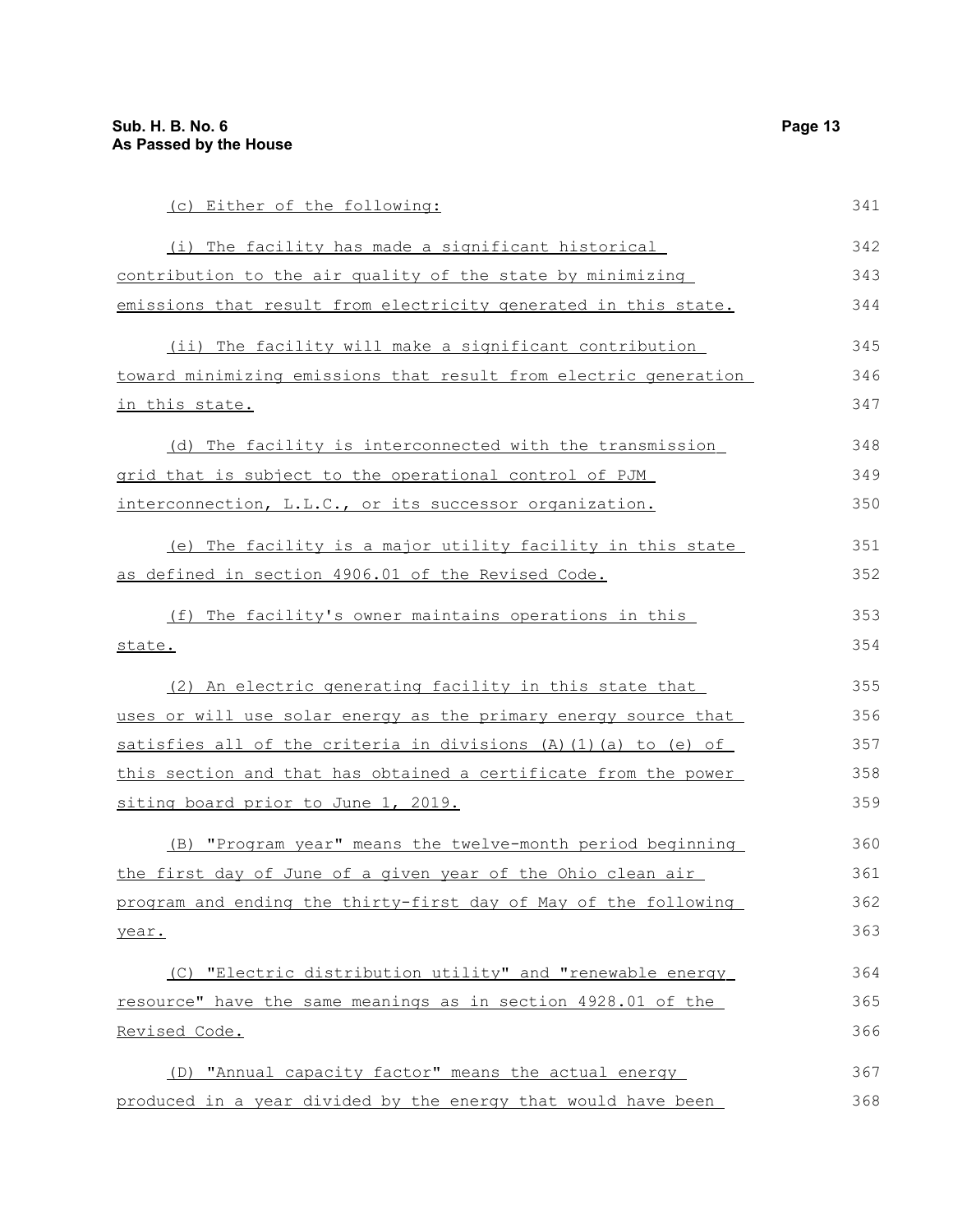| produced if the facility was operating continuously at the      | 369 |
|-----------------------------------------------------------------|-----|
| maximum rating.                                                 | 370 |
| (E) "Clean air credit" means a credit that represents the       | 371 |
| clean air attributes of one megawatt hour of electric energy    | 372 |
| produced from a certified clean air resource.                   | 373 |
| (F) "Credit price adjustment" means a reduction to the          | 374 |
| price for each clean air credit equal to the market price index | 375 |
| minus the strike price.                                         | 376 |
| (G) "Strike price" means forty-six dollars per meqawatt         | 377 |
| hour.                                                           | 378 |
| (H) "Market price index" means the sum, expressed in            | 379 |
| dollars per meqawatt hour, of both of the following for the     | 380 |
| upcoming program year:                                          | 381 |
| (1) Projected energy prices, determined using futures           | 382 |
| contracts for the PJM AEP-Dayton hub;                           | 383 |
| (2) Projected capacity prices, determined using PJM's           | 384 |
| rest-of-RTO market clearing price.                              | 385 |
| Sec. 3706.42. (A) There is hereby created the Ohio clean        | 386 |
| air program, which shall terminate on December 31, 2026.        | 387 |
| (B) Any person owning or controlling an electric                | 388 |
| generating facility that meets the definition of a clean air    | 389 |
| resource in section 3706.40 of the Revised Code may submit a    | 390 |
| written application with the Ohio air quality development       | 391 |
| authority for certification as a clean air resource to be       | 392 |
| eligible to participate in the Ohio clean air program.          | 393 |
|                                                                 |     |

Applications shall be submitted by the first day of February for any program year beginning the first day of June of the same calendar year. 394 395 396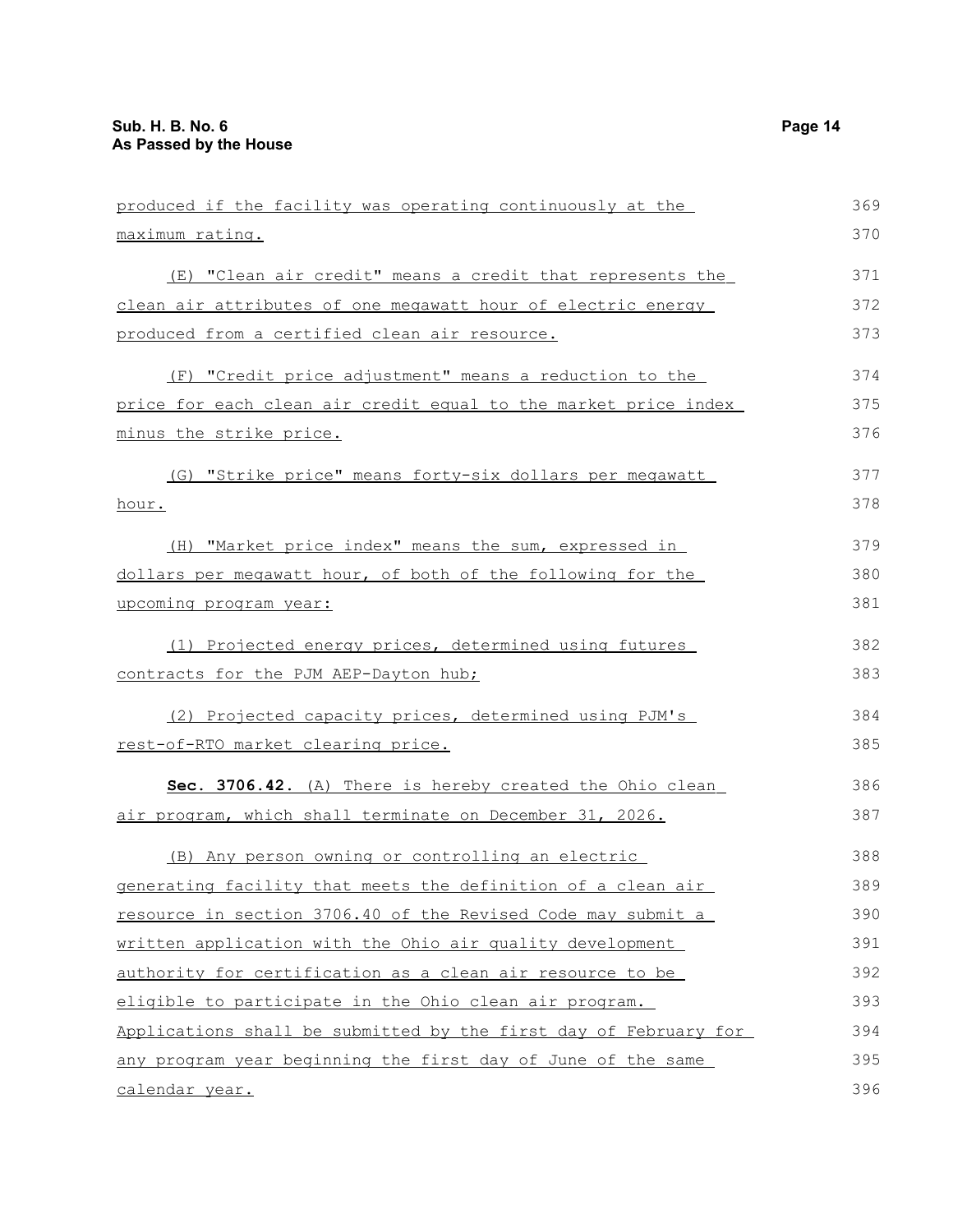| (C) Applications shall include all of the following              | 397 |
|------------------------------------------------------------------|-----|
| information:                                                     | 398 |
| (1) The in-service date and estimated remaining useful           | 399 |
| life of the resource;                                            | 400 |
| (2) For an existing resource, the quantity of megawatt           | 401 |
| hours generated by the resource annually during each of the      | 402 |
| previous five calendar years during which the resource was       | 403 |
| generating, and the annual capacity factor for each of those     | 404 |
| calendar years;                                                  | 405 |
| (3) A forecast estimate of the annual quantity of megawatt       | 406 |
| hours to be generated by the resource and the projected annual   | 407 |
| capacity factor over the remaining useful life of the resource;  | 408 |
| (4) A forecast estimate of the emissions that would occur        | 409 |
| in this state during the remaining useful life of the resource   | 410 |
| if the resource discontinued operations prior to the end of the  | 411 |
| resource's useful life;                                          | 412 |
| (5) Verified documentation demonstrating all of the              | 413 |
| following:                                                       | 414 |
| (a) That certification as a clean air resource and               | 415 |
| participation in the Ohio clean air program will permit the      | 416 |
| resource to reduce future emissions per unit of electrical       | 417 |
| energy generated in this state;                                  | 418 |
| (b) That without certification as a clean air resource,          | 419 |
| the positive contributions to the air quality of this state that | 420 |
| the resource has made and is capable of making in the future may | 421 |
| be diminished or eliminated;                                     | 422 |
| (c) That the clean air resource meets the definition of a        | 423 |
| clean air resource in section 3706.40 of the Revised Code;       | 424 |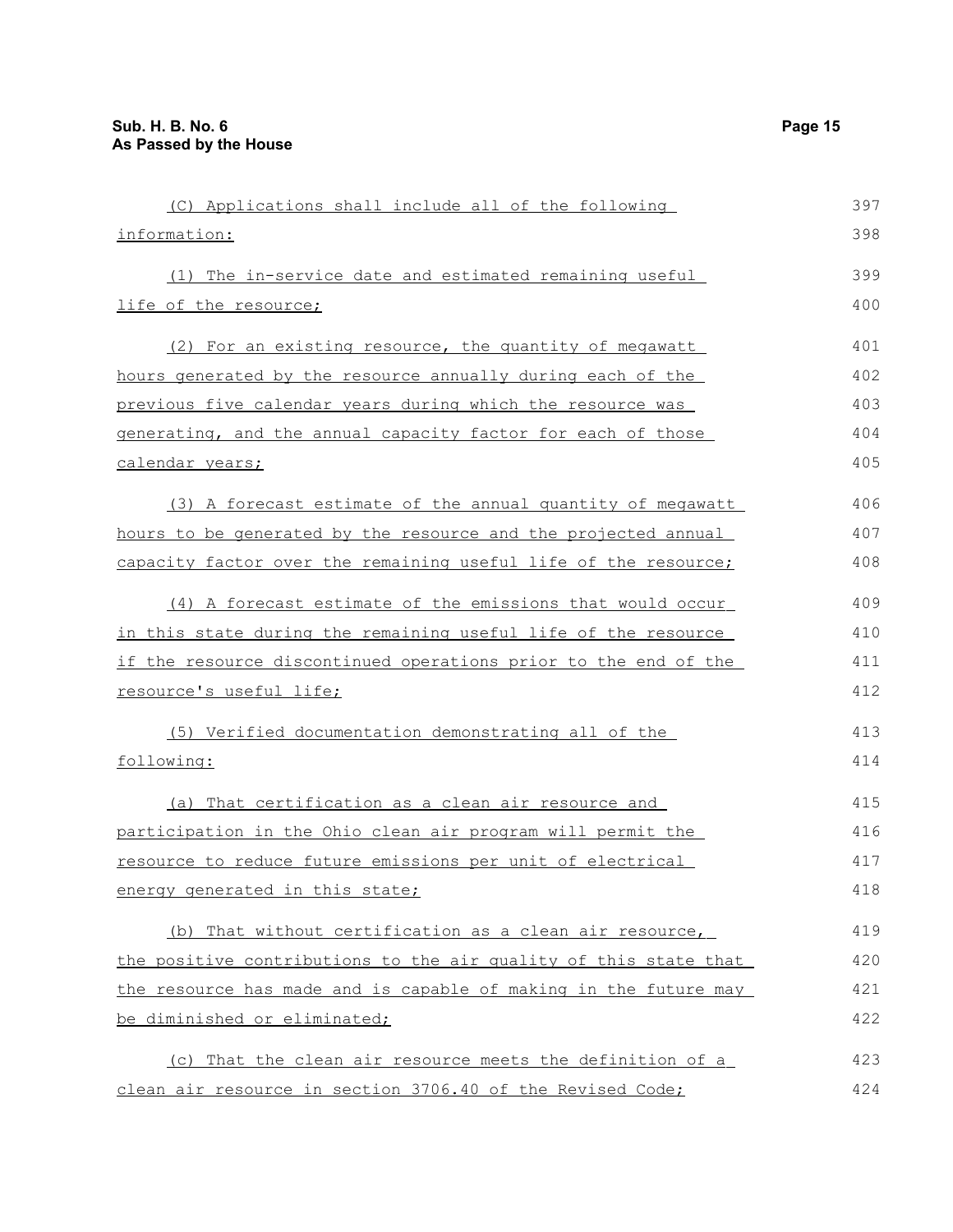| (d) That the person seeking certification owns or controls       | 425 |
|------------------------------------------------------------------|-----|
| the resource.                                                    | 426 |
| (6) The resource's nameplate capacity;                           | 427 |
| (7) Any other data or information that the authority             | 428 |
| requests and determines is necessary to evaluate an application  | 429 |
| for certification as a clean air resource or to demonstrate that | 430 |
| certification would be in the public interest.                   | 431 |
| (D) The authority shall post on the authority's web site         | 432 |
| all applications and nonconfidential supporting materials        | 433 |
| submitted under this section.                                    | 434 |
| (E) Interested persons may file comments not later than          | 435 |
| twenty days after the date that an application is posted on the  | 436 |
| authority's web site. All comments shall be posted on the        | 437 |
| authority's web site. An applicant may respond to those comments | 438 |
| not later than ten days thereafter.                              | 439 |
| Sec. 3706.44. (A) (1) On or before the thirty-first day of       | 440 |
| March, the Ohio air quality development authority shall review   | 441 |
| all applications timely submitted under section 3706.42 of the   | 442 |
| Revised Code and issue an order certifying a clean air resource  | 443 |
| that meets the definition of a clean air resource in section     | 444 |
| 3706.40 of the Revised Code.                                     | 445 |
| (2) A clean air resource shall remain certified as a clean       | 446 |
| air resource as long as the resource continues to meet the       | 447 |
| definition of a clean air resource in section 3706.40 of the     | 448 |
| Revised Code.                                                    | 449 |
| (B) In the event the authority does not issue an order           | 450 |
| under division (A) of this section by the thirty-first day of    | 451 |
| March, each electric generating facility included in a timely    | 452 |
| and properly filed application shall be deemed a clean air       | 453 |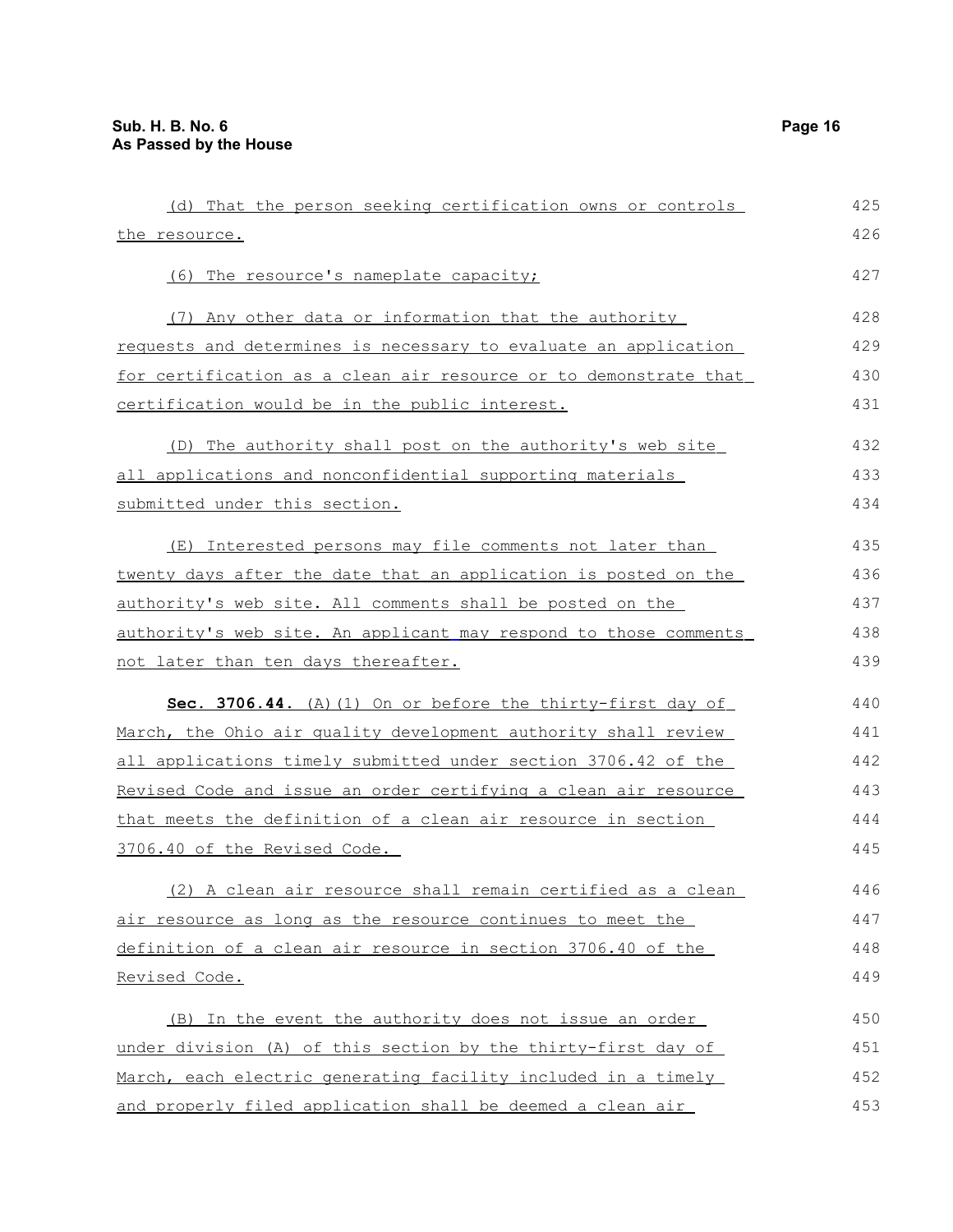| resource.                                                       | 454 |
|-----------------------------------------------------------------|-----|
| (C)(1) The authority may decertify a clean air resource at      | 455 |
| any time if it determines that certification is not in the      | 456 |
| public interest.                                                | 457 |
| (2) Before decertifying a clean air resource, the               | 458 |
| authority shall do both of the following:                       | 459 |
| (a) Allow the resource to provide additional information        | 460 |
| in support of remaining certified;                              | 461 |
| (b) Hold a public hearing and allow for public comment.         | 462 |
| Sec. 3706.46. (A) For the purpose of funding benefits           | 463 |
| provided by the Ohio clean air program, there is hereby created | 464 |
| the Ohio clean air program fund. The fund shall be in the       | 465 |
| custody of the state treasurer but shall not be part of the     | 466 |
| state treasury. The fund shall consist of the charges under     | 467 |
| section 3706.47 of the Revised Code. All interest generated by  | 468 |
| the fund shall be retained in the fund and used for the purpose | 469 |
| <u>of funding the Ohio clean air program.</u>                   | 470 |
| (B) The treasurer shall distribute the moneys in the Ohio       | 471 |
| clean air program fund in accordance with the directions        | 472 |
| provided by the Ohio air quality development authority.         | 473 |
| Sec. 3706.47. (A) Beginning January 1, 2020, and ending on      | 474 |
| December 31, 2026, each retail electric customer of an electric | 475 |
| distribution utility in this state shall pay a per-account      | 476 |
| monthly charge, which shall be billed and collected by each     | 477 |
| electric distribution utility and remitted to the state         | 478 |
| treasurer for deposit into the Ohio clean air program fund,     | 479 |
| created under section 3706.46 of the Revised Code.              | 480 |
| The monthly charges established under division (A) of<br>(B)    | 481 |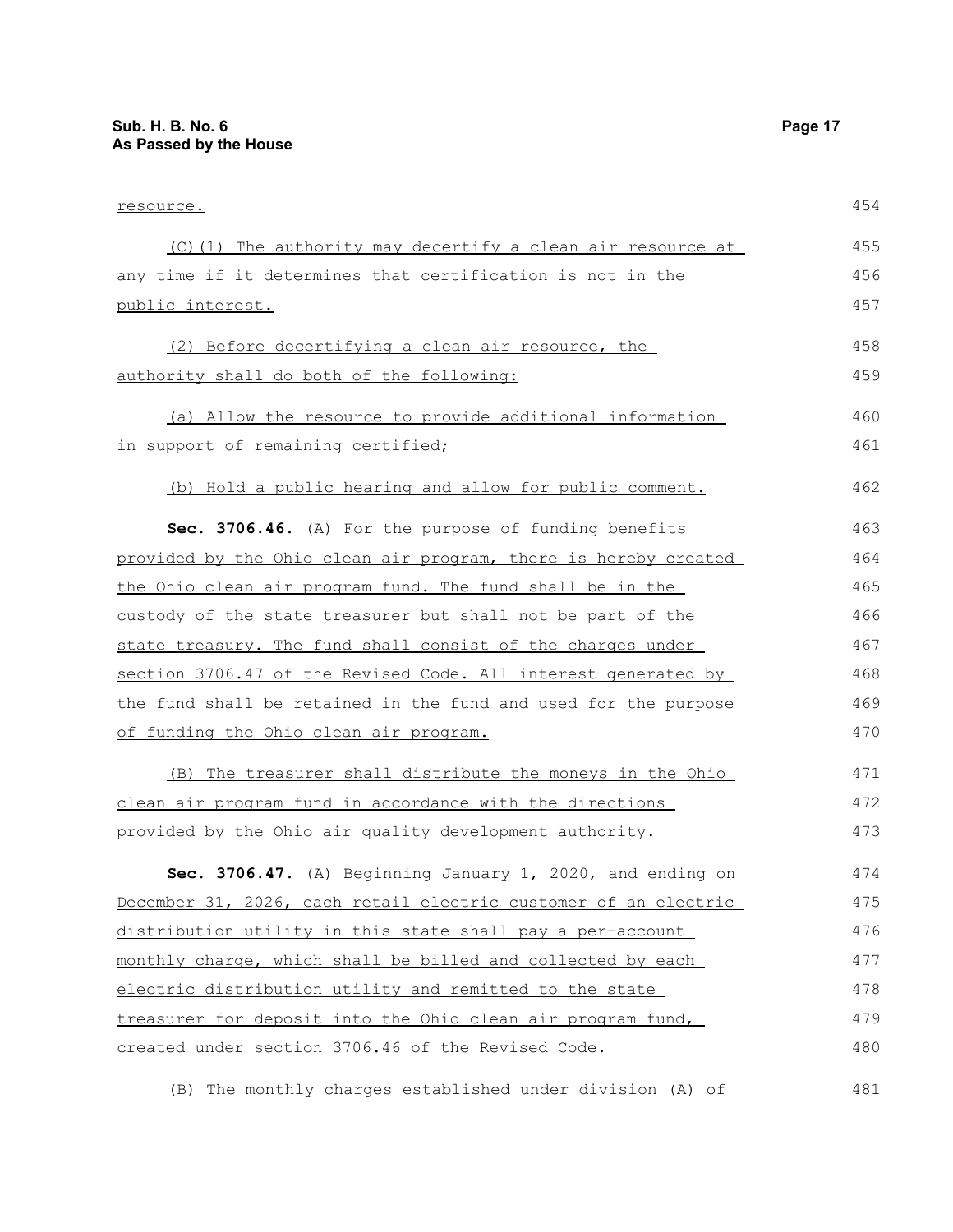| this section shall be in accordance with the following:          | 482 |
|------------------------------------------------------------------|-----|
| (1) For customers classified by the utility as                   | 483 |
| residential:                                                     | 484 |
| (a) For the year 2020, fifty cents;                              | 485 |
| (b) For the years 2021, 2022, 2023, 2024, 2025, and 2026,        | 486 |
| one dollar.                                                      | 487 |
| (2) For customers classified by the utility as commercial,       | 488 |
| except as provided in division (B) (4) of this section, a charge | 489 |
| that is determined by a structure and design that the public     | 490 |
| utilities commission shall, not later than October 1, 2019,      | 491 |
| establish. The commission shall establish the structure and      | 492 |
| design of the charge such that the average charge across all     | 493 |
| customers subject to the charge under division (B) (2) of this   | 494 |
| section is:                                                      | 495 |
| (a) For the year 2020, ten dollars; and                          | 496 |
| (b) For the years 2021, 2022, 2023, 2024, 2025, and 2026,        | 497 |
| fifteen dollars.                                                 | 498 |
| (3) For customers classified by the utility as industrial,       | 499 |
| except as provided in division (B) (4) of this section, a charge | 500 |
| that is determined by a structure and design that the commission | 501 |
| shall, not later than October 1, 2019, establish. The commission | 502 |
| shall establish the structure and design of the charge such that | 503 |
| the average charge across all customers subject to the charge    | 504 |
| under division (B) (3) of this section is two hundred fifty      | 505 |
| dollars;                                                         | 506 |
| (4) For customers classified by the utility as commercial        | 507 |
| or industrial that exceeded forty-five million kilowatt hours of | 508 |
| electricity at a single location in the preceding year, two      | 509 |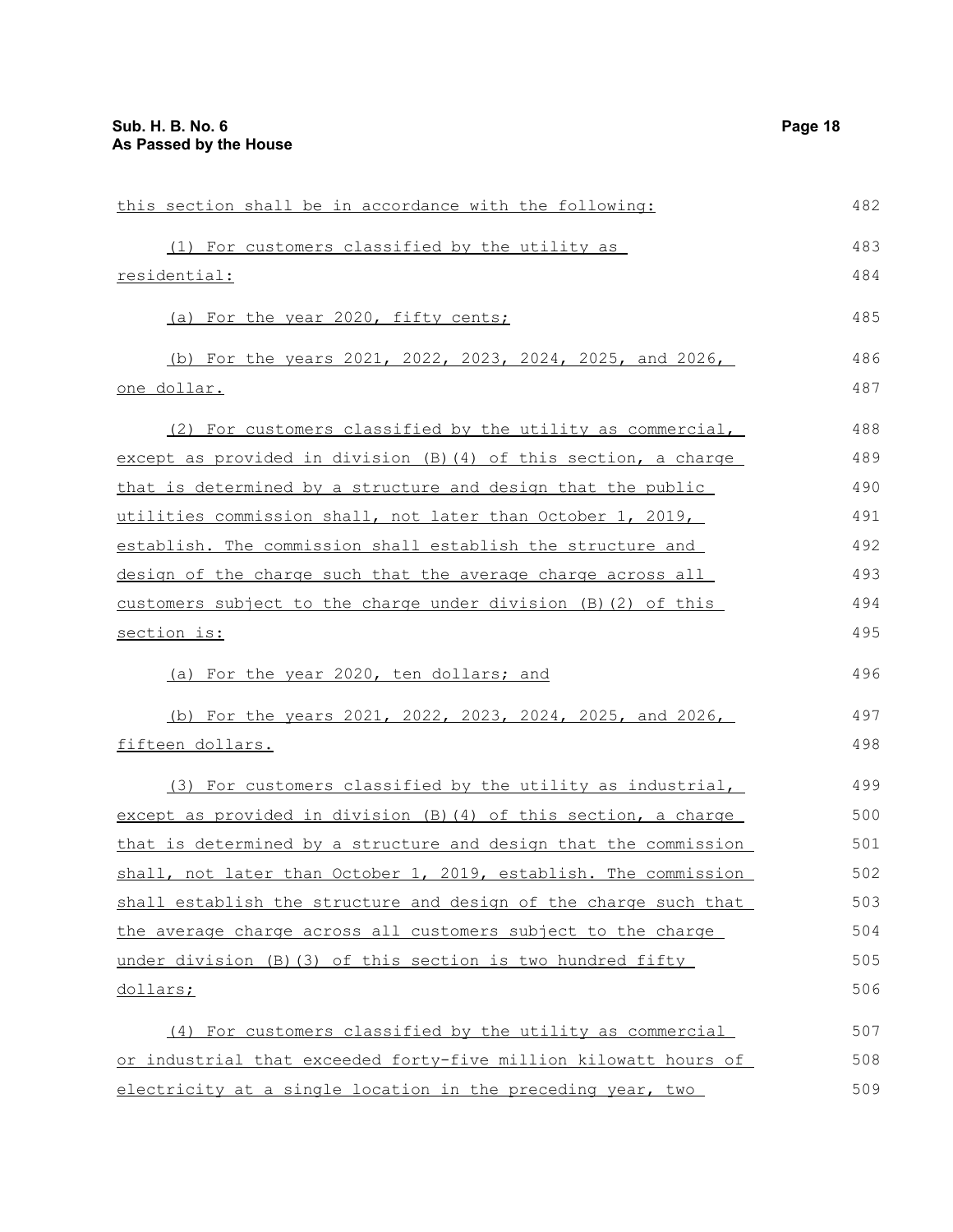|  | thousand five hundred dollars. |
|--|--------------------------------|
|  |                                |

| thousand five hundred dollars.                                      | 510 |
|---------------------------------------------------------------------|-----|
| (C) The commission shall comply with divisions (B) (2) and          | 511 |
| (3) of this section in a manner that avoids abrupt or excessive     | 512 |
| total electric bill impacts for typical customers with a            | 513 |
| classification of commercial or industrial.                         | 514 |
| (D) For purposes of division (B) of this section, the               | 515 |
| classification of residential, commercial, and industrial           | 516 |
| customers shall be consistent with the utility's reporting under    | 517 |
| its approved rate schedules.                                        | 518 |
| Sec. 3706.48. Each owner of a certified clean air resource          | 519 |
| shall report to the Ohio air quality development authority, not     | 520 |
| <u>later than seven days after the close of each month during a</u> | 521 |
| program year, the number of megawatt hours the resource produced    | 522 |
| in the previous month.                                              | 523 |
| Sec. 3706.481. A certified clean air resource shall earn a          | 524 |
| clean air credit for each megawatt hour of electricity it           | 525 |
| produces.                                                           | 526 |
| Sec. 3706.482. (A) Not later than fourteen days after the           | 527 |
| close of each month during a program year, the Ohio air quality     | 528 |
| development authority shall direct the treasurer of state to        | 529 |
| <u>remit money from the Ohio clean air program fund, subject to</u> | 530 |
| section 3706.486 of the Revised Code, to each owner of a            | 531 |
| certified clean air resource in the amount equivalent to the        | 532 |
| number of credits earned by the resource during the previous        | 533 |
| month multiplied by the credit price.                               | 534 |
| (B) The price for each clean air credit shall be nine               | 535 |
| dollars, except as provided in division (C) of this section.        | 536 |
| (C) To ensure that the purchase of clean air credits                | 537 |
| remains affordable to retail customers if electricity prices        | 538 |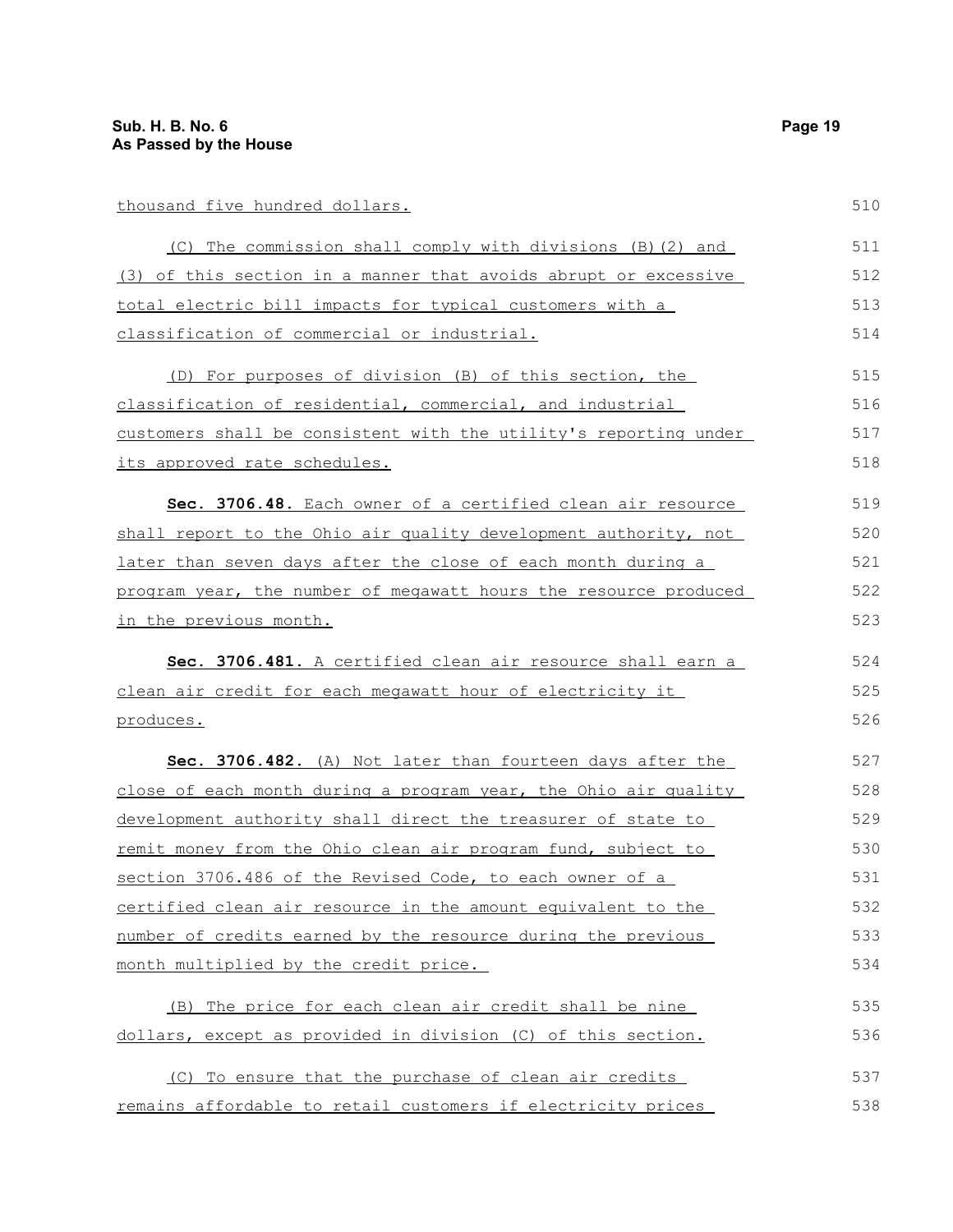| increase, on the first day of April during the first program      | 539 |
|-------------------------------------------------------------------|-----|
| year and annually on that date in subsequent program years, the   | 540 |
| authority shall apply the credit price adjustment for the         | 541 |
| upcoming program year if the market price index exceeds the       | 542 |
| strike price on that date. This division shall apply only to      | 543 |
| clean air resources fueled by nuclear power.                      | 544 |
| Sec. 3706.483. The Ohio air quality development authority         | 545 |
| shall adopt rules to provide for this state a system of           | 546 |
| registering clean air credits by specifying that the generation   | 547 |
| attribute tracking system may be used for that purpose and not    | 548 |
| by creating a registry.                                           | 549 |
| Sec. 3706.485. (A) An electric distribution utility shall         | 550 |
| submit an application to the Ohio air quality development         | 551 |
| authority for reimbursement from the Ohio clean air program fund  | 552 |
| of the net costs that are recoverable under section 4928.641 of   | 553 |
| the Revised Code. The public utilities commission shall certify   | 554 |
| <u>the utility's net costs to be recovered in accordance with</u> | 555 |
| division (F) of section 4928.641 of the Revised Code.             | 556 |
| (B) Not later than ninety days after the receipt of an            | 557 |
| application under division (A) of this section, the authority     | 558 |
| shall direct the treasurer of state to remit money from the Ohio  | 559 |
| clean air program fund to the electric distribution utility as    | 560 |
| reimbursement for those costs.                                    | 561 |
| Sec. 3706.486. (A) If the money in the Ohio clean air             | 562 |
| program fund is insufficient in a particular month to make the    | 563 |
| remittances in the amount required under division (A) of section  | 564 |
| 3706.482 of the Revised Code, the Ohio air quality development    | 565 |
| authority shall, not later than fourteen days after the close of  | 566 |
| that month, direct the treasurer of state to remit money from     | 567 |
| the Ohio clean air program fund to pay for the unpaid credits     | 568 |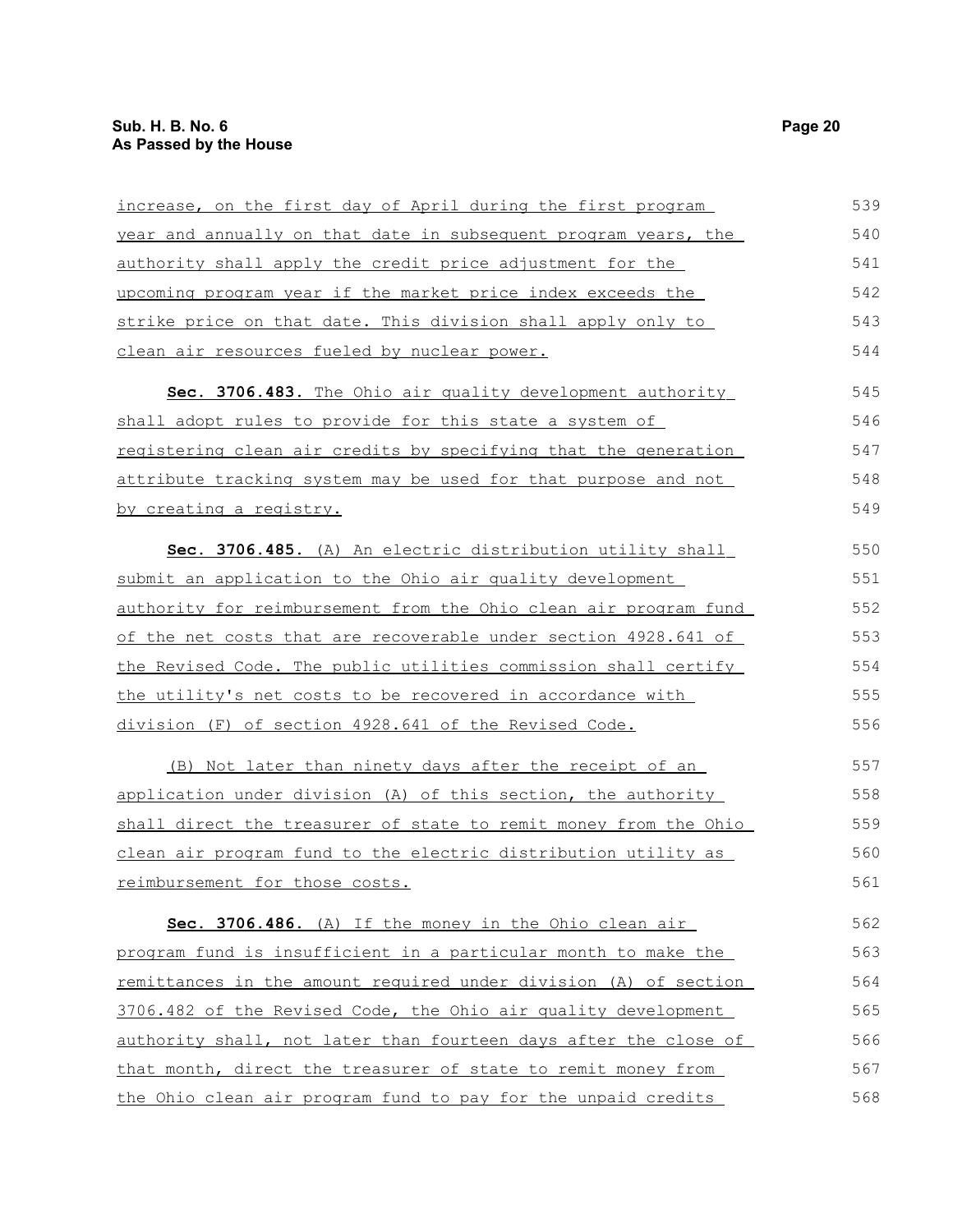| before any other remittances are made. Remittances made under    | 569 |
|------------------------------------------------------------------|-----|
| division (A) of this section shall be made in the following      | 570 |
| order of priority:                                               | 571 |
| (1) To the owners of clean air resources fueled by nuclear       | 572 |
| power;                                                           | 573 |
| (2) To the owners of clean air resources that use or will        | 574 |
| use solar energy.                                                | 575 |
| (B) After any remittances are made under division (A) of         | 576 |
| this section, the remittances under sections 3706.482 and        | 577 |
| 3706.485 of the Revised Code shall be made in the following      | 578 |
| order of priority:                                               | 579 |
| (1) Under section 3706.482 of the Revised Code, to the           | 580 |
| owners of clean air resources fueled by nuclear power;           | 581 |
| (2) Under section 3706.482 of the Revised Code, to the           | 582 |
| owners of clean air resources that use or will use solar energy; | 583 |
| (3) Under section 3706.485 of the Revised Code, to               | 584 |
| electric distribution utilities as reimbursement for costs as    | 585 |
| <u>described in that section.</u>                                | 586 |
| Sec. 3706.49. (A) To facilitate air quality development          | 587 |
| related capital formation and investment by or in a certified    | 588 |
| clean air resource, the Ohio air quality development authority   | 589 |
| may pledge a portion of moneys that may, in the future, be       | 590 |
| accumulated in the Ohio clean air program fund for the benefit   | 591 |
| of any certified clean air resource, provided the resource       | 592 |
| agrees to be bound by the conditions the authority may attach to | 593 |
| the pledge.                                                      | 594 |
| (B) The authority shall not be required to direct                | 595 |
| distribution of moneys in the Ohio clean air program fund unless | 596 |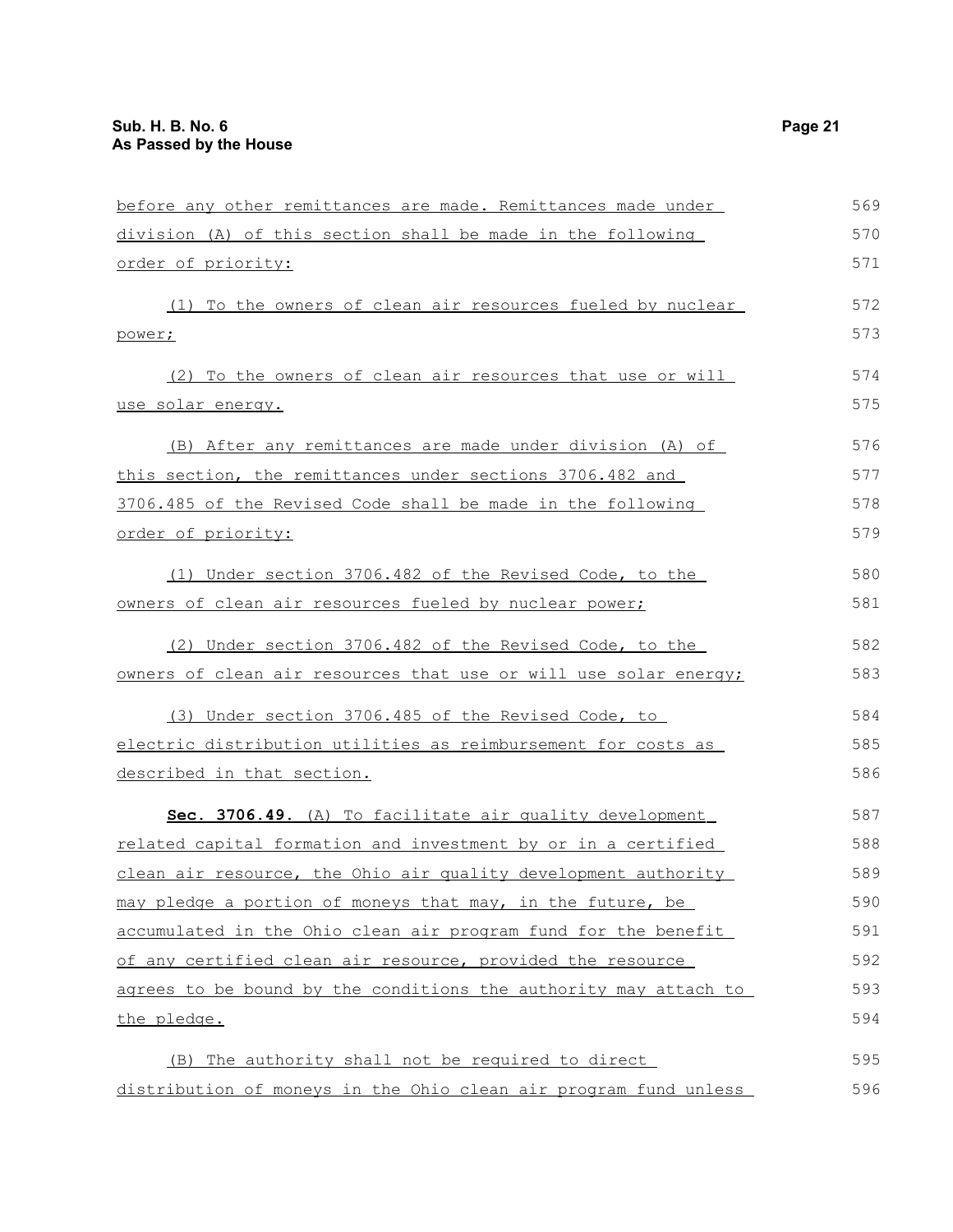| or until there are adequate moneys available in the Ohio clean   | 597 |
|------------------------------------------------------------------|-----|
| air program fund. Nothing herein shall cause any such pledge to  | 598 |
| be construed or applied to create, directly or indirectly, a     | 599 |
| general obligation of or for this state.                         | 600 |
| Sec. 3706.50. (A) In the years 2021, 2022, 2023, 2024,           | 601 |
| 2025, 2026, and 2027, an unaffiliated and independent third      | 602 |
| party shall conduct an annual audit of the Ohio clean air        | 603 |
| program.                                                         | 604 |
| (B) Not later than ninety days after the effective date of       | 605 |
| this section, the authority shall adopt rules that are necessary | 606 |
| to begin implementation of the Ohio clean air program. The rules | 607 |
| adopted under this division shall include provisions for both of | 608 |
| the following:                                                   | 609 |
| (1) Tracking the number of clean air credits earned by           | 610 |
| each certified clean air resource during each month of a program | 611 |
| year, based on the information reported under section 3706.48 of | 612 |
| the Revised Code;                                                | 613 |
| (2) The annual audit required under division (A) of this         | 614 |
| section.                                                         | 615 |
| (C) Not later than two hundred seventy-five days after the       | 616 |
| effective date of this section, the authority shall adopt rules  | 617 |
| that are necessary for the further implementation and            | 618 |
| administration of the Ohio clean air program.                    | 619 |
| Sec. 4905.311. In order to promote job growth and                | 620 |
| retention in this state, the public utilities commission, when   | 621 |
| ruling on a reasonable arrangement application under section     | 622 |
| 4905.31 of the Revised Code, shall attempt to minimize electric  | 623 |
| rates to the maximum amount possible on trade-exposed industrial | 624 |
| manufacturers.                                                   | 625 |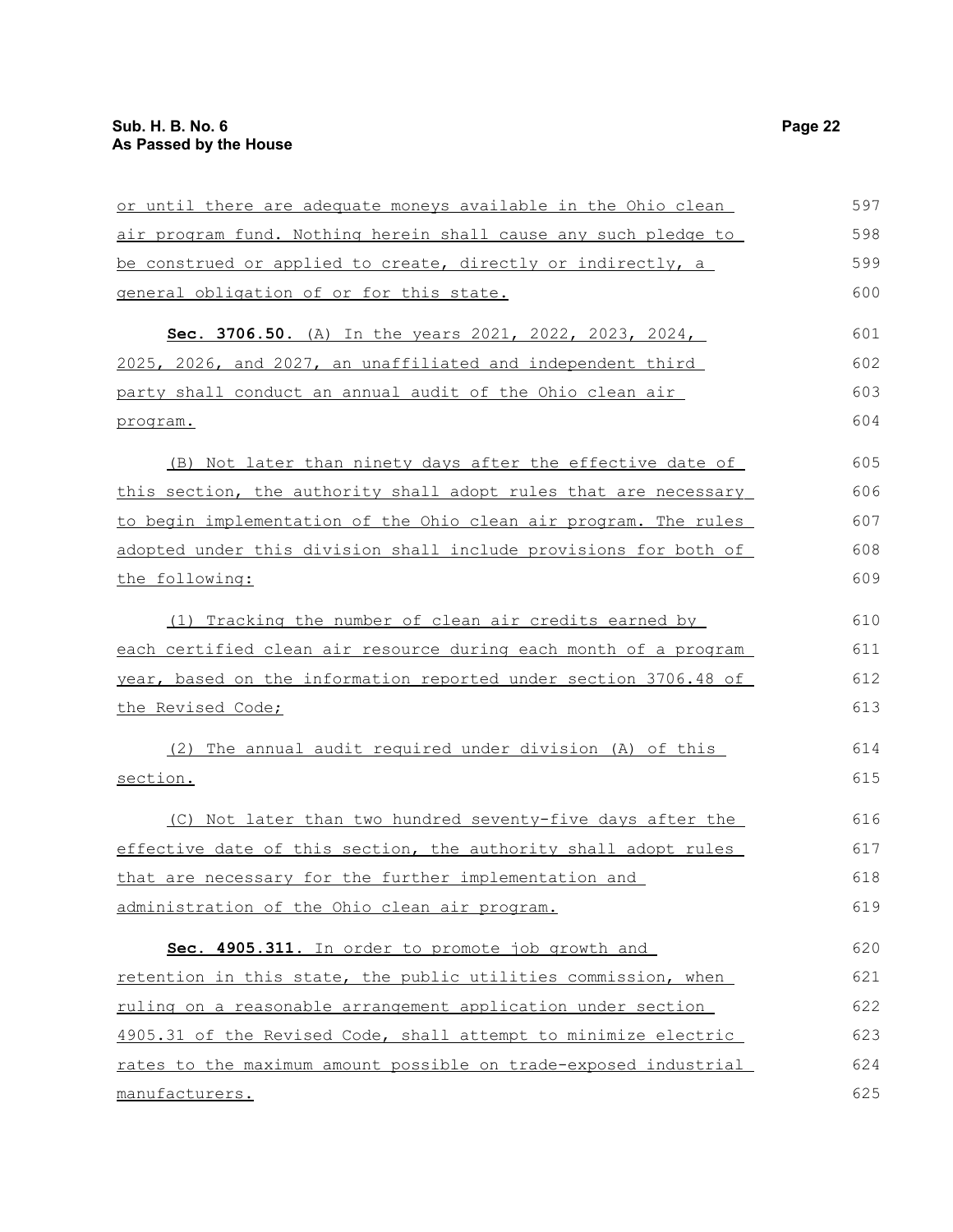#### **Sub. H. B. No. 6 Page 23 As Passed by the House**

**Sec. 4906.10.** (A) The power siting board shall render a decision upon the record either granting or denying the application as filed, or granting it upon such terms, conditions, or modifications of the construction, operation, or maintenance of the major utility facility as the board considers appropriate. The certificate shall be subject to section 4906.101 of the Revised Code and conditioned upon the facility being in compliance with standards and rules adopted under sections 1501.33, 1501.34, and 4561.32 and Chapters 3704., 3734., and 6111. of the Revised Code. An applicant may withdraw an application if the board grants a certificate on terms, conditions, or modifications other than those proposed by the applicant in the application. The board shall not grant a certificate for the construction, operation, and maintenance of a major utility facility, either as proposed or as modified by the board, unless it finds and determines all of the following: (1) The basis of the need for the facility if the facility is an electric transmission line or gas pipeline; (2) The nature of the probable environmental impact; (3) That the facility represents the minimum adverse environmental impact, considering the state of available technology and the nature and economics of the various alternatives, and other pertinent considerations; (4) In the case of an electric transmission line or generating facility, that the facility is consistent with regional plans for expansion of the electric power grid of the electric systems serving this state and interconnected utility systems and that the facility will serve the interests of 626 627 628 629 630 631 632 633 634 635 636 637 638 639 640 641 642 643 644 645 646 647 648 649 650 651 652 653 654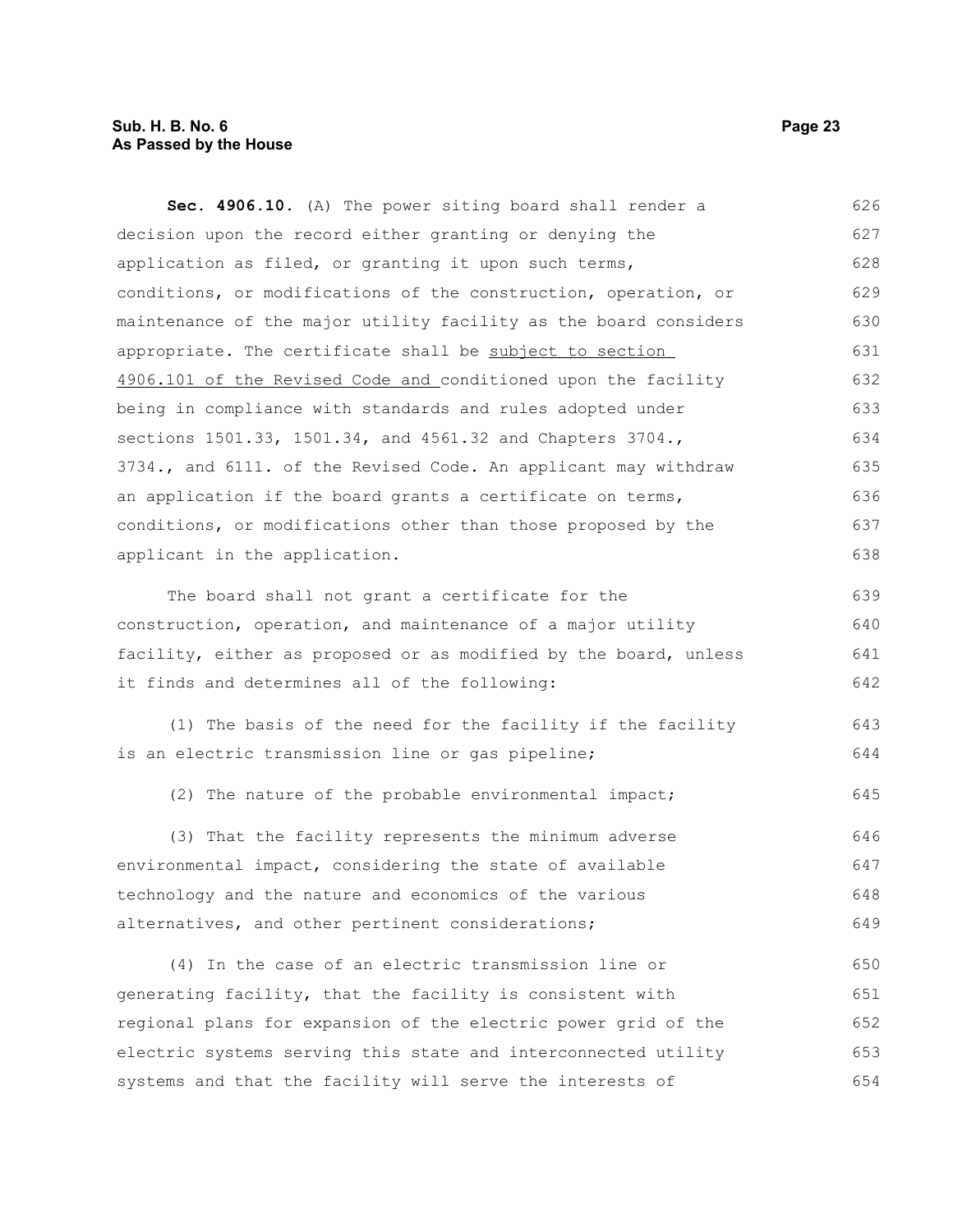electric system economy and reliability; (5) That the facility will comply with Chapters 3704., 3734., and 6111. of the Revised Code and all rules and standards adopted under those chapters and under sections 1501.33, 1501.34, and 4561.32 of the Revised Code. In determining whether the facility will comply with all rules and standards adopted under section 4561.32 of the Revised Code, the board shall consult with the office of aviation of the division of multimodal planning and programs of the department of transportation under section 4561.341 of the Revised Code. (6) That the facility will serve the public interest, convenience, and necessity; (7) In addition to the provisions contained in divisions (A)(1) to (6) of this section and rules adopted under those divisions, what its impact will be on the viability as agricultural land of any land in an existing agricultural district established under Chapter 929. of the Revised Code that is located within the site and alternative site of the proposed major utility facility. Rules adopted to evaluate impact under division (A)(7) of this section shall not require the 655 656 657 658 659 660 661 662 663 664 665 666 667 668 669 670 671 672 673 674

compilation, creation, submission, or production of any information, document, or other data pertaining to land not located within the site and alternative site. 675 676 677

(8) That the facility incorporates maximum feasible water conservation practices as determined by the board, considering available technology and the nature and economics of the various alternatives. 678 679 680 681

(B) If the board determines that the location of all or a part of the proposed facility should be modified, it may 682 683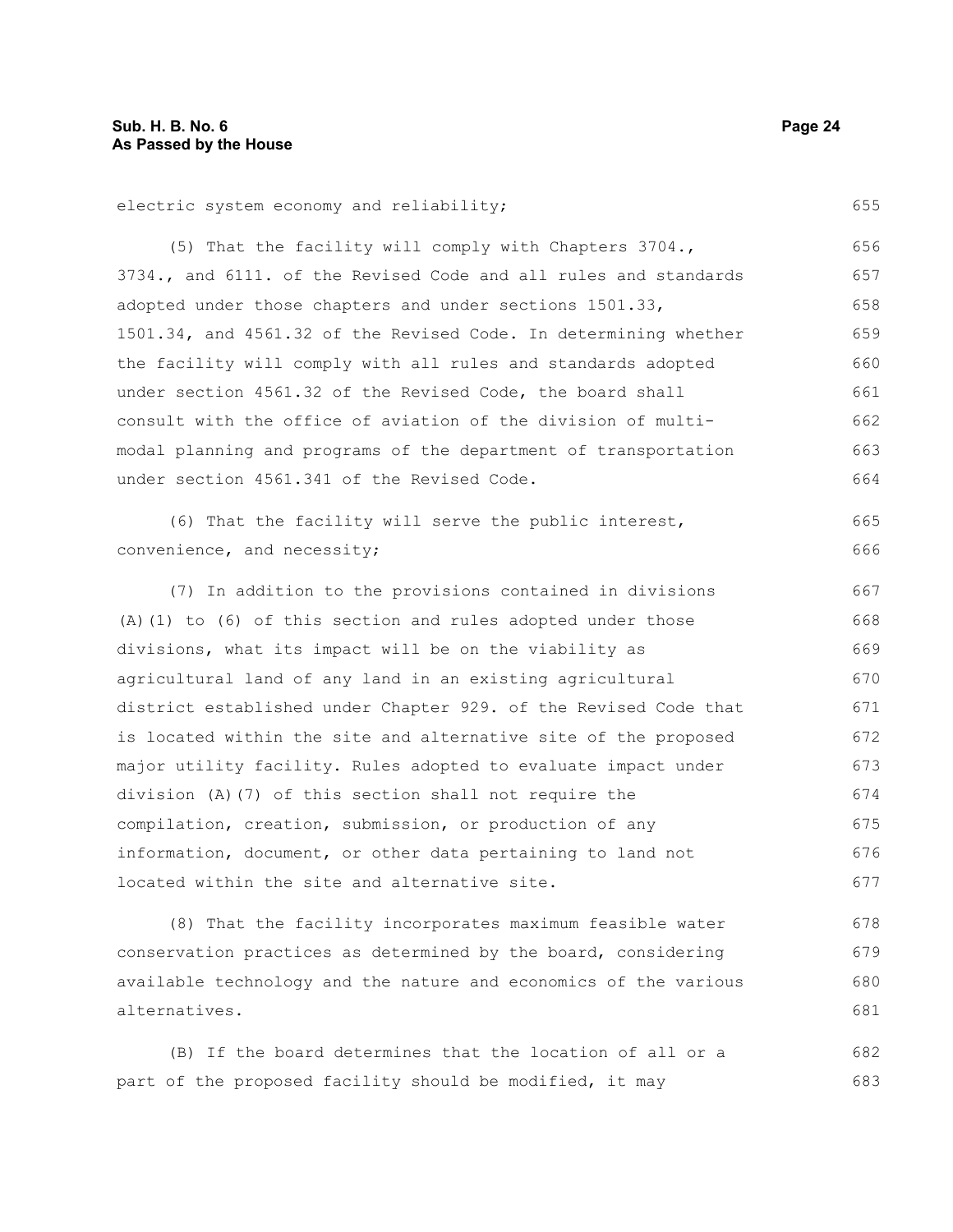condition its certificate upon that modification, provided that the municipal corporations and counties, and persons residing therein, affected by the modification shall have been given reasonable notice thereof. (C) A copy of the decision and any opinion issued therewith shall be served upon each party. **Sec. 4906.101.** (A) If the power siting board issues a certificate to a large wind farm as defined in section 4906.13 of the Revised Code and the large wind farm is to be located in the unincorporated area of a township, the certificate shall be conditioned upon the right of referendum as provided in section 519.214 of the Revised Code. (B) If the certificate is rejected in a referendum under section 519.214 of the Revised Code, one of the following applies: (1) If the large wind farm is to be located in the unincorporated area of a single township, the certificate shall be invalid; (2) If the large wind farm is to be located in the unincorporated area of more than one township, one of the following applies: (a) If less than all of the townships with electors voting on the referendum reject the certificate, the power siting board shall modify the certificate to exclude the area of each township whose electors rejected the certificate. (b) If all the townships with electors voting on the referendum reject the certificate, the certificate is invalid. 684 685 686 687 688 689 690 691 692 693 694 695 696 697 698 699 700 701 702 703 704 705 706 707 708 709 710

**Sec. 4906.13.** (A) As used in this section and sections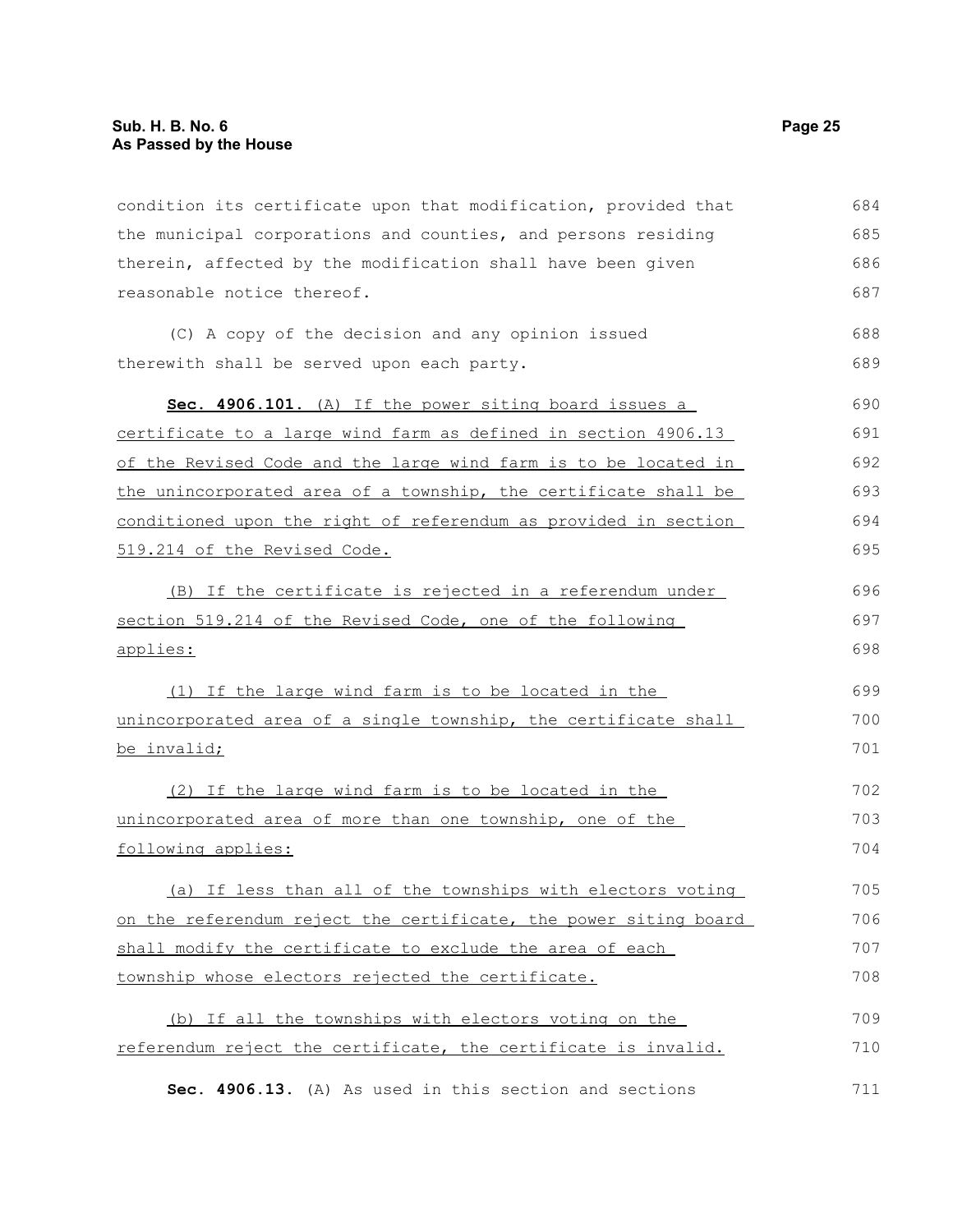4906.20, 4906.201, 4906.203, and 4906.98 of the Revised Code, "economically: "Economically significant wind farm" means wind turbines and associated facilities with a single interconnection to the electrical grid and designed for, or capable of, operation at an aggregate capacity of five or more megawatts but less than fifty megawatts. The term excludes any such wind farm in operation on June 24, 2008. The term also excludes one or more wind turbines and associated facilities that are primarily dedicated to providing electricity to a single customer at a single location and that are designed for, or capable of, operation at an aggregate capacity of less than twenty megawatts, as measured at the customer's point of interconnection to the electrical grid. "Large wind farm" means an electric generating plant that consists of wind turbines and associated facilities with a single interconnection to the electrical grid that is a major utility facility as defined in section 4906.01 of the Revised Code. (B) No public agency or political subdivision of this state may require any approval, consent, permit, certificate, or other condition for the construction or operation of a major utility facility or economically significant wind farm authorized by a certificate issued pursuant to Chapter 4906. of the Revised Code. Nothing herein shall prevent the application of state laws for the protection of employees engaged in the construction of such facility or wind farm nor of municipal regulations that do not pertain to the location or design of, or pollution control and abatement standards for, a major utility facility or economically significant wind farm for which a 712 713 714 715 716 717 718 719 720 721 722 723 724 725 726 727 728 729 730 731 732 733 734 735 736 737 738 739 740

certificate has been granted under this chapter.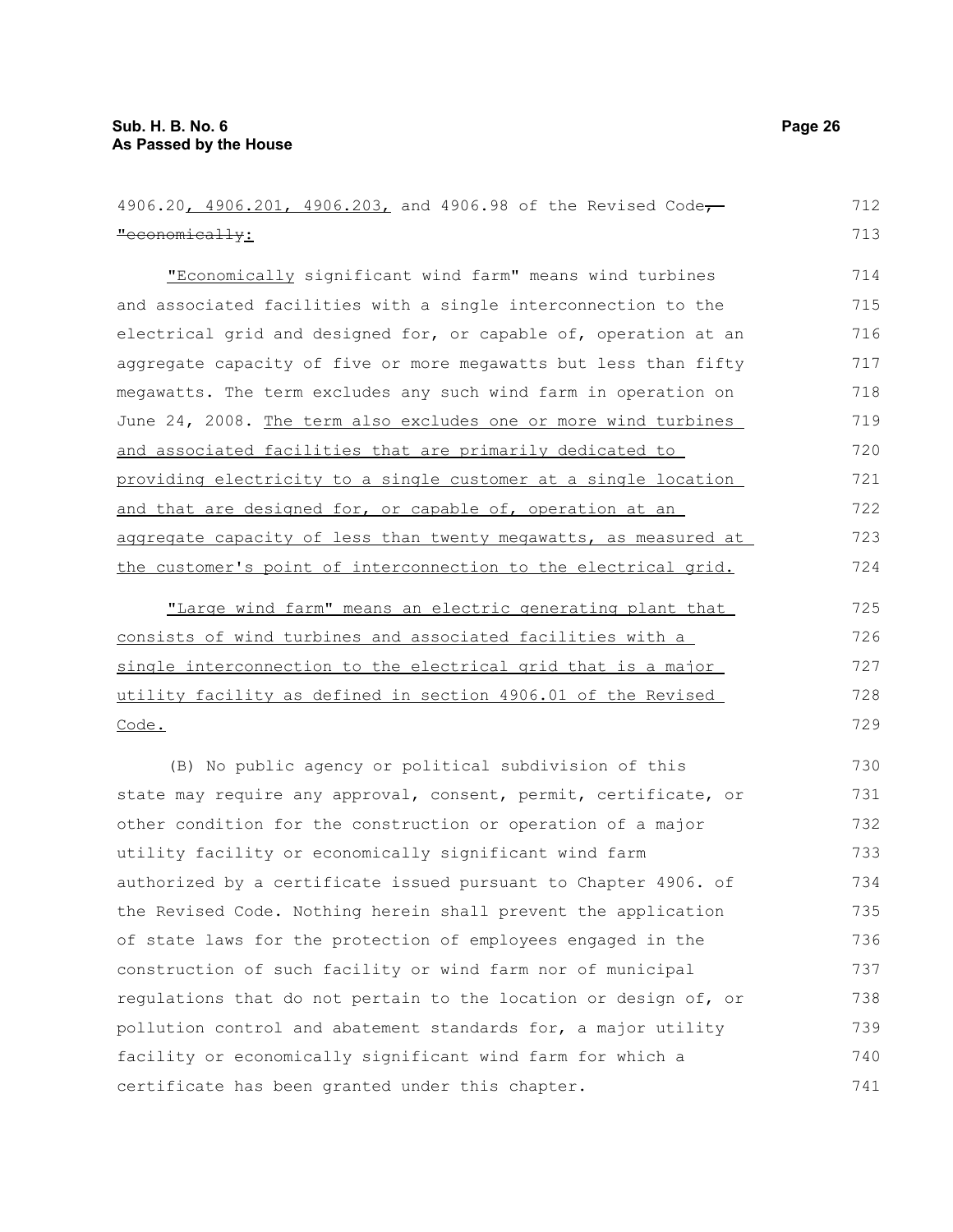### **Sub. H. B. No. 6 Page 27 As Passed by the House**

| Sec. 4906.20. (A) No Subject to section 4906.203 of the          | 742 |
|------------------------------------------------------------------|-----|
| Revised Code, no person shall commence to construct an           | 743 |
| economically significant wind farm in this state without first   | 744 |
| having obtained a certificate from the power siting board. An    | 745 |
| economically significant wind farm with respect to which such a  | 746 |
| certificate is required shall be constructed, operated, and      | 747 |
| maintained in conformity with that certificate and any terms,    | 748 |
| conditions, and modifications it contains. A certificate shall   | 749 |
| be issued only pursuant to this section. The certificate may be  | 750 |
| transferred, subject to the approval of the board, to a person   | 751 |
| that agrees to comply with those terms, conditions, and          | 752 |
| modifications.                                                   | 753 |
| (B) The board shall adopt rules governing the                    | 754 |
| certificating of economically significant wind farms under this  | 755 |
| section. Initial rules shall be adopted within one hundred       | 756 |
| twenty days after June 24, 2008.                                 | 757 |
| (1) The rules shall provide for an application process for       | 758 |
| certificating economically significant wind farms that is        | 759 |
| identical to the extent practicable to the process applicable to | 760 |
| certificating major utility facilities under sections 4906.06,   | 761 |
| 4906.07, 4906.08, 4906.09, 4906.10, 4906.11, and 4906.12 of the  | 762 |
| Revised Code and shall prescribe a reasonable schedule of        | 763 |
| application filing fees structured in the manner of the schedule | 764 |
| of filing fees required for major utility facilities.            | 765 |
| (2) Additionally, the rules shall prescribe reasonable           | 766 |
| regulations regarding any wind turbines and associated           | 767 |
| facilities of an economically significant wind farm, including,  | 768 |
| but not limited to, their location, erection, construction,      | 769 |
| reconstruction, change, alteration, maintenance, removal, use,   | 770 |

or enlargement and including erosion control, aesthetics,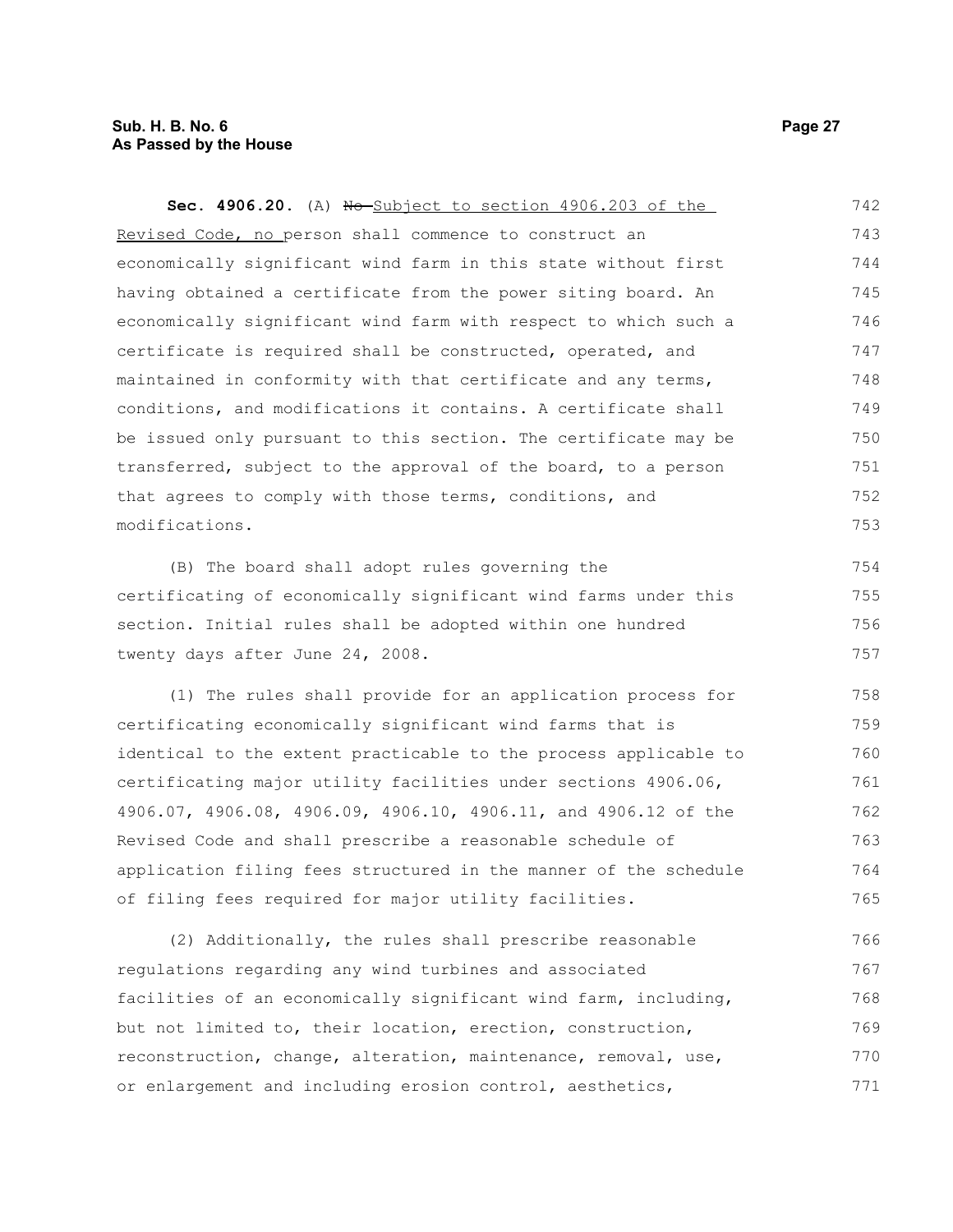#### **Sub. H. B. No. 6 Page 28 As Passed by the House**

recreational land use, wildlife protection, interconnection with power lines and with regional transmission organizations, independent transmission system operators, or similar organizations, ice throw, sound and noise levels, blade shear, shadow flicker, decommissioning, and necessary cooperation for site visits and enforcement investigations. 772 773 774 775 776 777

(a) The rules also shall prescribe a minimum setback for a wind turbine of an economically significant wind farm. That minimum shall be equal to a horizontal distance, from the turbine's base to the property line of the wind farm property, equal to one and one-tenth times the total height of the turbine structure as measured from its base to the tip of its highest blade and be at least one thousand one hundred twenty-five feet in horizontal distance from the tip of the turbine's nearest blade at ninety degrees to the property line of the nearest adjacent property at the time of the certification application. 778 779 780 781 782 783 784 785 786 787

(b)(i) For any existing certificates and amendments thereto, and existing certification applications that have been found by the chairperson to be in compliance with division (A) of section 4906.06 of the Revised Code before the effective date of the amendment of this section by H.B. 59 of the 130th general assembly, September 29, 2013, the distance shall be seven hundred fifty feet instead of one thousand one hundred twentyfive feet. 788 789 790 791 792 793 794 795

(ii) Any amendment made to an existing certificate after the effective date of the amendment of this section by H.B. 483 of the 130th general assembly, September 15, 2014, shall be subject to the setback provision of this section as amended by that act. The amendments to this section by that act shall not be construed to limit or abridge any rights or remedies in 796 797 798 799 800 801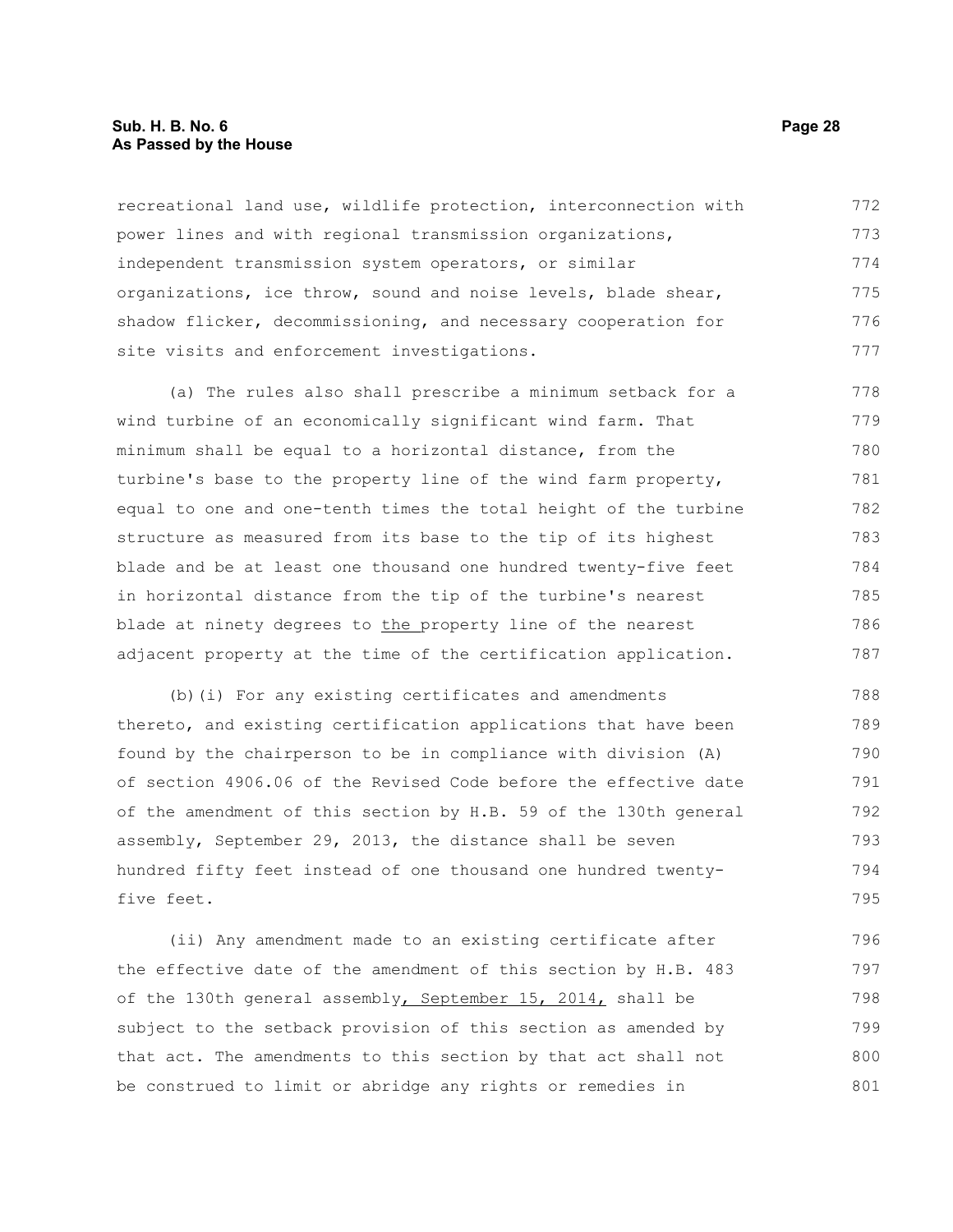#### **Sub. H. B. No. 6 Page 29 As Passed by the House**

equity or under the common law.

(c) The setback shall apply in all cases except those in which all owners of property adjacent to the wind farm property waive application of the setback to that property pursuant to a procedure the board shall establish by rule and except in which, in a particular case, the board determines that a setback greater than the minimum is necessary. 803 804 805 806 807 808

Sec. 4906.201. (A) An electric generating plant that consists of wind turbines and associated facilities with a single interconnection to the electrical grid that is designed for, or capable of, operation at an aggregate capacity of fifty megawatts or more A large wind farm is subject to the minimum setback requirements established in rules adopted by the power siting board under division (B)(2) of section 4906.20 of the Revised Code. 809 810 811 812 813 814 815 816

(B)(1) For any existing certificates and amendments thereto, and existing certification applications that have been found by the chairperson to be in compliance with division (A) of section 4906.06 of the Revised Code before the effective date of the amendment of this section by H.B. 59 of the 130th general assembly, September 29, 2013, the distance shall be seven hundred fifty feet instead of one thousand one hundred twentyfive feet. 817 818 819 820 821 822 823 824

(2) Any amendment made to an existing certificate after the effective date of the amendment of this section by H.B. 483 of the 130th general assembly, September 15, 2014, shall be subject to the setback provision of this section as amended by that act. The amendments to this section by that act shall not be construed to limit or abridge any rights or remedies in equity or under the common law. 825 826 827 828 829 830 831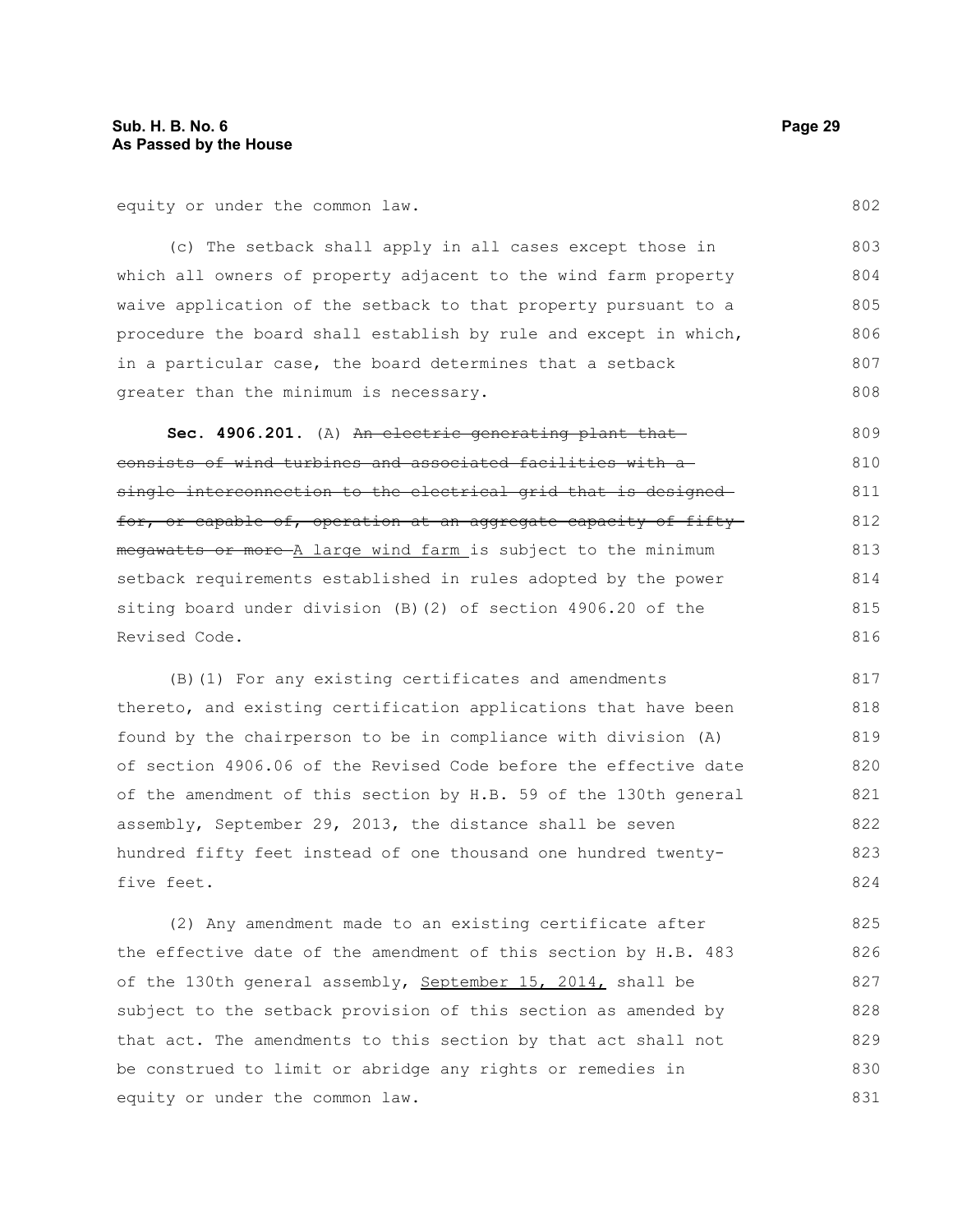| Sec. 4906.203. (A) If the power siting board issues a            | 832 |
|------------------------------------------------------------------|-----|
| certificate under section 4906.20 of the Revised Code to an      | 833 |
| economically significant wind farm to be located in the          | 834 |
| unincorporated area of a township, the certificate shall be      | 835 |
| conditioned upon the right of referendum as provided in section  | 836 |
| 519.214 of the Revised Code.                                     | 837 |
| (B) If the certificate is rejected in a referendum under         | 838 |
| section 519.214 of the Revised Code, one of the following        | 839 |
| applies:                                                         | 840 |
| (1) If the economically significant wind farm is to be           | 841 |
| located in the unincorporated area of a single township, the     | 842 |
| <u>certificate is invalid;</u>                                   | 843 |
| (2) If the economically significant wind farm is to be           | 844 |
| located in the unincorporated area of more than one township,    | 845 |
| one of the following applies:                                    | 846 |
| (a) If less than all of the townships with electors voting       | 847 |
| on the referendum reject the certificate, the power siting board | 848 |
| shall modify the certificate to exclude the area of each         | 849 |
| township whose electors rejected the certificate.                | 850 |
| (b) If all the townships with electors voting on the             | 851 |
| referendum reject the certificate, the certificate is invalid.   | 852 |
| Sec. 4928.01. (A) As used in this chapter:                       | 853 |
| (1) "Ancillary service" means any function necessary to          | 854 |
| the provision of electric transmission or distribution service   | 855 |
| to a retail customer and includes, but is not limited to,        | 856 |
| scheduling, system control, and dispatch services; reactive      | 857 |
| supply from generation resources and voltage control service;    | 858 |
| reactive supply from transmission resources service; regulation  | 859 |
| service; frequency response service; energy imbalance service;   | 860 |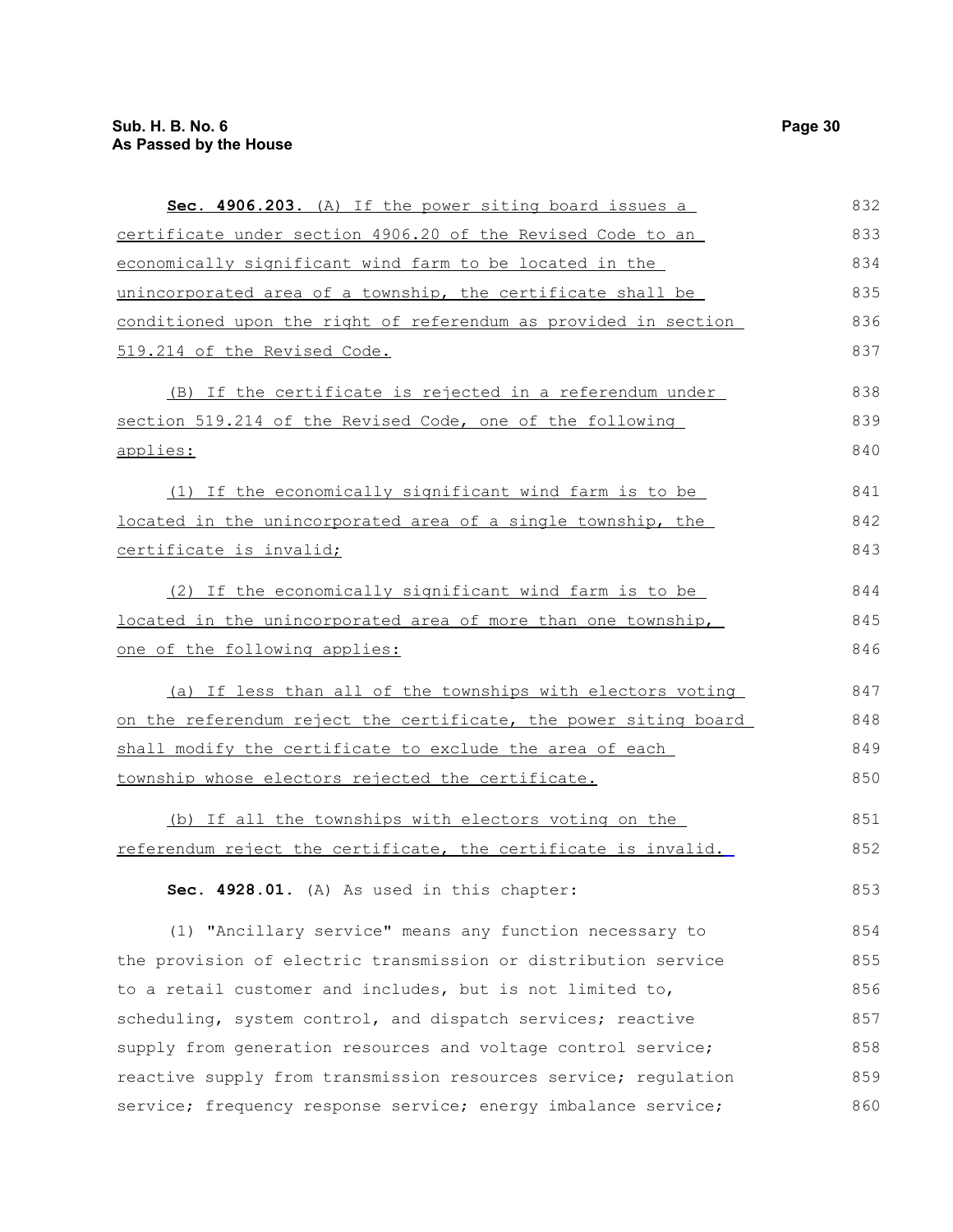#### **Sub. H. B. No. 6 Page 31 As Passed by the House**

operating reserve-spinning reserve service; operating reservesupplemental reserve service; load following; back-up supply service; real-power loss replacement service; dynamic scheduling; system black start capability; and network stability service. 861 862 863 864 865

(2) "Billing and collection agent" means a fully independent agent, not affiliated with or otherwise controlled by an electric utility, electric services company, electric cooperative, or governmental aggregator subject to certification under section 4928.08 of the Revised Code, to the extent that the agent is under contract with such utility, company, cooperative, or aggregator solely to provide billing and collection for retail electric service on behalf of the utility company, cooperative, or aggregator. 866 867 868 869 870 871 872 873 874

(3) "Certified territory" means the certified territory established for an electric supplier under sections 4933.81 to 4933.90 of the Revised Code.

(4) "Competitive retail electric service" means a component of retail electric service that is competitive as provided under division (B) of this section. 878 879 880

(5) "Electric cooperative" means a not-for-profit electric light company that both is or has been financed in whole or in part under the "Rural Electrification Act of 1936," 49 Stat. 1363, 7 U.S.C. 901, and owns or operates facilities in this state to generate, transmit, or distribute electricity, or a not-for-profit successor of such company. 881 882 883 884 885 886

(6) "Electric distribution utility" means an electric utility that supplies at least retail electric distribution service. 887 888 889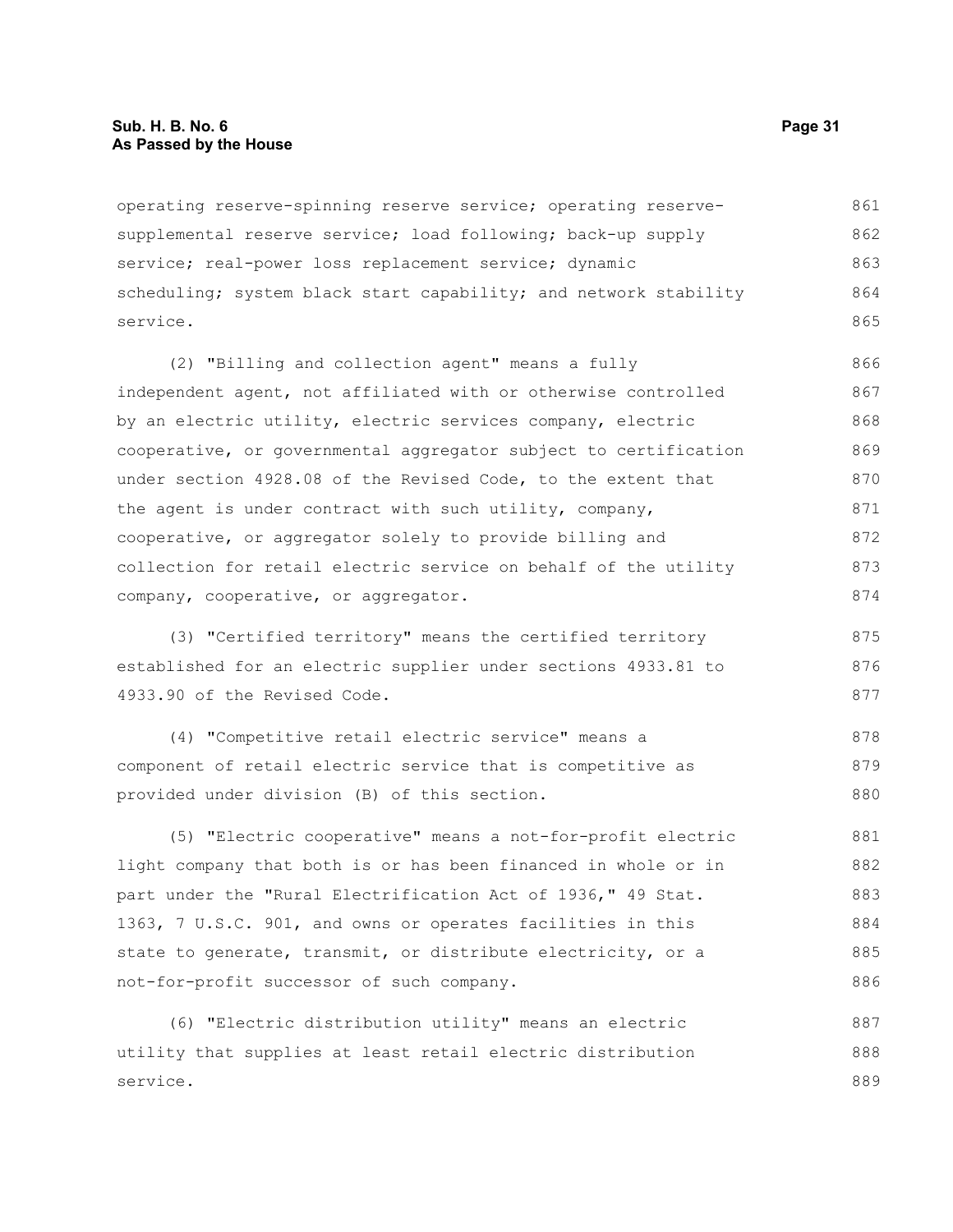#### **Sub. H. B. No. 6 Page 32 As Passed by the House**

(7) "Electric light company" has the same meaning as in section 4905.03 of the Revised Code and includes an electric services company, but excludes any self-generator to the extent that it consumes electricity it so produces, sells that electricity for resale, or obtains electricity from a generating facility it hosts on its premises. 890 891 892 893 894 895

(8) "Electric load center" has the same meaning as in section 4933.81 of the Revised Code.

(9) "Electric services company" means an electric light company that is engaged on a for-profit or not-for-profit basis in the business of supplying or arranging for the supply of only a competitive retail electric service in this state. "Electric services company" includes a power marketer, power broker, aggregator, or independent power producer but excludes an electric cooperative, municipal electric utility, governmental aggregator, or billing and collection agent. 898 899 900 901 902 903 904 905

(10) "Electric supplier" has the same meaning as in section 4933.81 of the Revised Code. 906 907

(11) "Electric utility" means an electric light company that has a certified territory and is engaged on a for-profit basis either in the business of supplying a noncompetitive retail electric service in this state or in the businesses of supplying both a noncompetitive and a competitive retail electric service in this state. "Electric utility" excludes a municipal electric utility or a billing and collection agent. 908 909 910 911 912 913 914

(12) "Firm electric service" means electric service other than nonfirm electric service. 915 916

(13) "Governmental aggregator" means a legislative authority of a municipal corporation, a board of township 917 918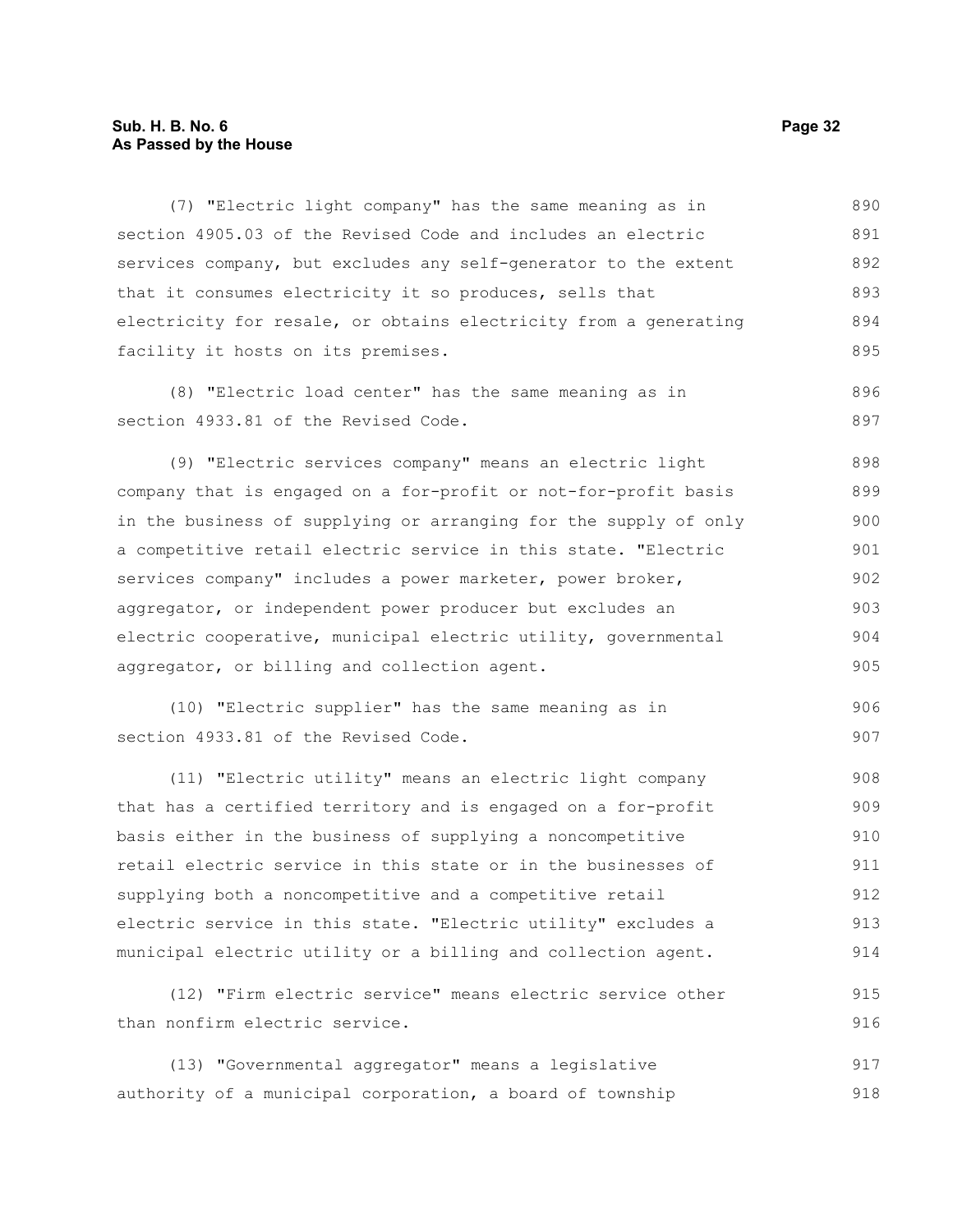trustees, or a board of county commissioners acting as an aggregator for the provision of a competitive retail electric service under authority conferred under section 4928.20 of the Revised Code. 919 920 921 922

(14) A person acts "knowingly," regardless of the person's purpose, when the person is aware that the person's conduct will probably cause a certain result or will probably be of a certain nature. A person has knowledge of circumstances when the person is aware that such circumstances probably exist. 923 924 925 926 927

(15) "Level of funding for low-income customer energy efficiency programs provided through electric utility rates" means the level of funds specifically included in an electric utility's rates on October 5, 1999, pursuant to an order of the public utilities commission issued under Chapter 4905. or 4909. of the Revised Code and in effect on October 4, 1999, for the purpose of improving the energy efficiency of housing for the utility's low-income customers. The term excludes the level of any such funds committed to a specific nonprofit organization or organizations pursuant to a stipulation or contract. 928 929 930 931 932 933 934 935 936 937

(16) "Low-income customer assistance programs" means the percentage of income payment plan program, the home energy assistance program, the home weatherization assistance program, and the targeted energy efficiency and weatherization program. 938 939 940 941

(17) "Market development period" for an electric utility means the period of time beginning on the starting date of competitive retail electric service and ending on the applicable date for that utility as specified in section 4928.40 of the Revised Code, irrespective of whether the utility applies to receive transition revenues under this chapter. 942 943 944 945 946 947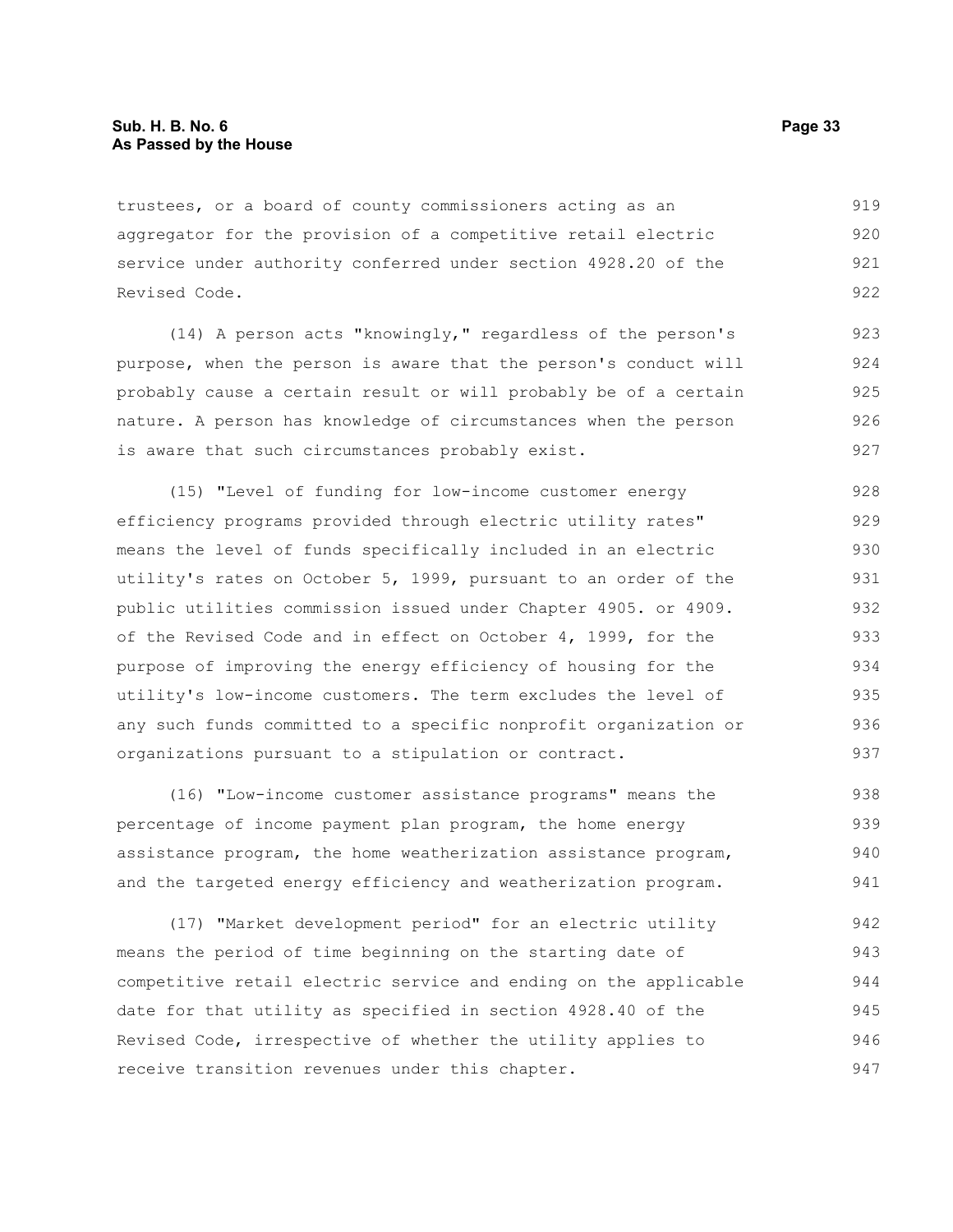## **Sub. H. B. No. 6 Page 34 As Passed by the House**

| (18) "Market power" means the ability to impose on              | 948 |
|-----------------------------------------------------------------|-----|
| customers a sustained price for a product or service above the  | 949 |
| price that would prevail in a competitive market.               | 950 |
| (19) "Mercantile customer" means a commercial or                | 951 |
| industrial customer if the electricity consumed is for          | 952 |
| nonresidential use and the customer consumes more than seven    | 953 |
| hundred thousand kilowatt hours per year or is part of a        | 954 |
| national account involving multiple facilities in one or more   | 955 |
| states.                                                         | 956 |
| (20) "Municipal electric utility" means a municipal             | 957 |
| corporation that owns or operates facilities to generate,       | 958 |
| transmit, or distribute electricity.                            | 959 |
| (21) "Noncompetitive retail electric service" means a           | 960 |
| component of retail electric service that is noncompetitive as  | 961 |
| provided under division (B) of this section.                    | 962 |
| (22) "Nonfirm electric service" means electric service          | 963 |
| provided pursuant to a schedule filed under section 4905.30 of  | 964 |
| the Revised Code or pursuant to an arrangement under section    | 965 |
| 4905.31 of the Revised Code, which schedule or arrangement      | 966 |
| includes conditions that may require the customer to curtail or | 967 |
| interrupt electric usage during nonemergency circumstances upon | 968 |
| notification by an electric utility.                            | 969 |
| (23) "Percentage of income payment plan arrears" means          | 970 |
| funds eligible for collection through the percentage of income  | 971 |
| payment plan rider, but uncollected as of July 1, 2000.         | 972 |
| (24) "Person" has the same meaning as in section 1.59 of        | 973 |
| the Revised Code.                                               | 974 |

(25) "Advanced energy project" means any technologies, products, activities, or management practices or strategies that 975 976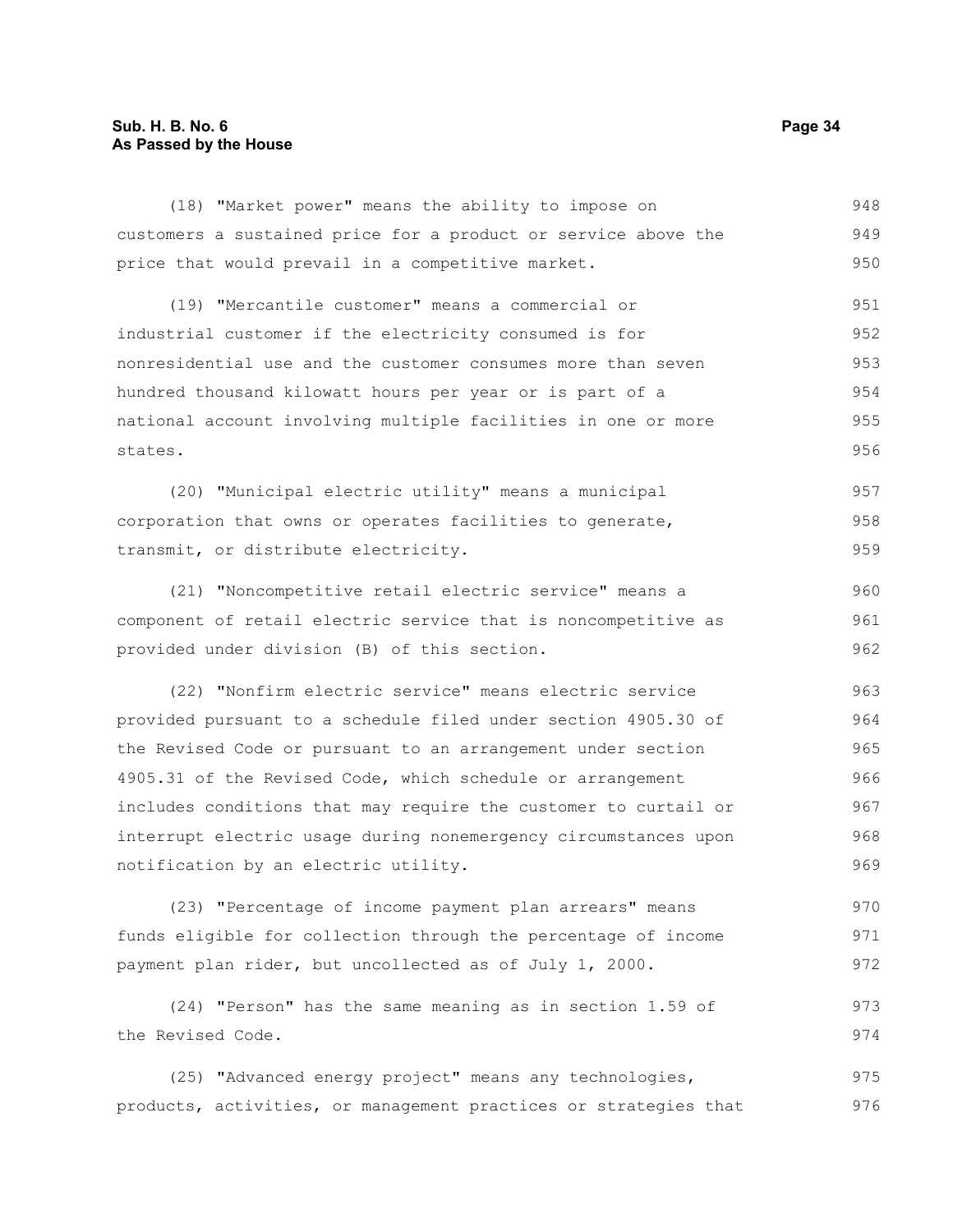#### **Sub. H. B. No. 6 Page 35 As Passed by the House**

facilitate the generation or use of electricity or energy and that reduce or support the reduction of energy consumption or support the production of clean, renewable energy for industrial, distribution, commercial, institutional, governmental, research, not-for-profit, or residential energy users, including, but not limited to, advanced energy resources and renewable energy resources. "Advanced energy project" also includes any project described in division (A), (B), or (C) of section 4928.621 of the Revised Code. 977 978 979 980 981 982 983 984 985

(26) "Regulatory assets" means the unamortized net regulatory assets that are capitalized or deferred on the regulatory books of the electric utility, pursuant to an order or practice of the public utilities commission or pursuant to generally accepted accounting principles as a result of a prior commission rate-making decision, and that would otherwise have been charged to expense as incurred or would not have been capitalized or otherwise deferred for future regulatory consideration absent commission action. "Regulatory assets" includes, but is not limited to, all deferred demand-side management costs; all deferred percentage of income payment plan arrears; post-in-service capitalized charges and assets recognized in connection with statement of financial accounting standards no. 109 (receivables from customers for income taxes); future nuclear decommissioning costs and fuel disposal costs as those costs have been determined by the commission in the electric utility's most recent rate or accounting application proceeding addressing such costs; the undepreciated costs of safety and radiation control equipment on nuclear generating plants owned or leased by an electric utility; and fuel costs currently deferred pursuant to the terms of one or more settlement agreements approved by the commission. 986 987 988 989 990 991 992 993 994 995 996 997 998 999 1000 1001 1002 1003 1004 1005 1006 1007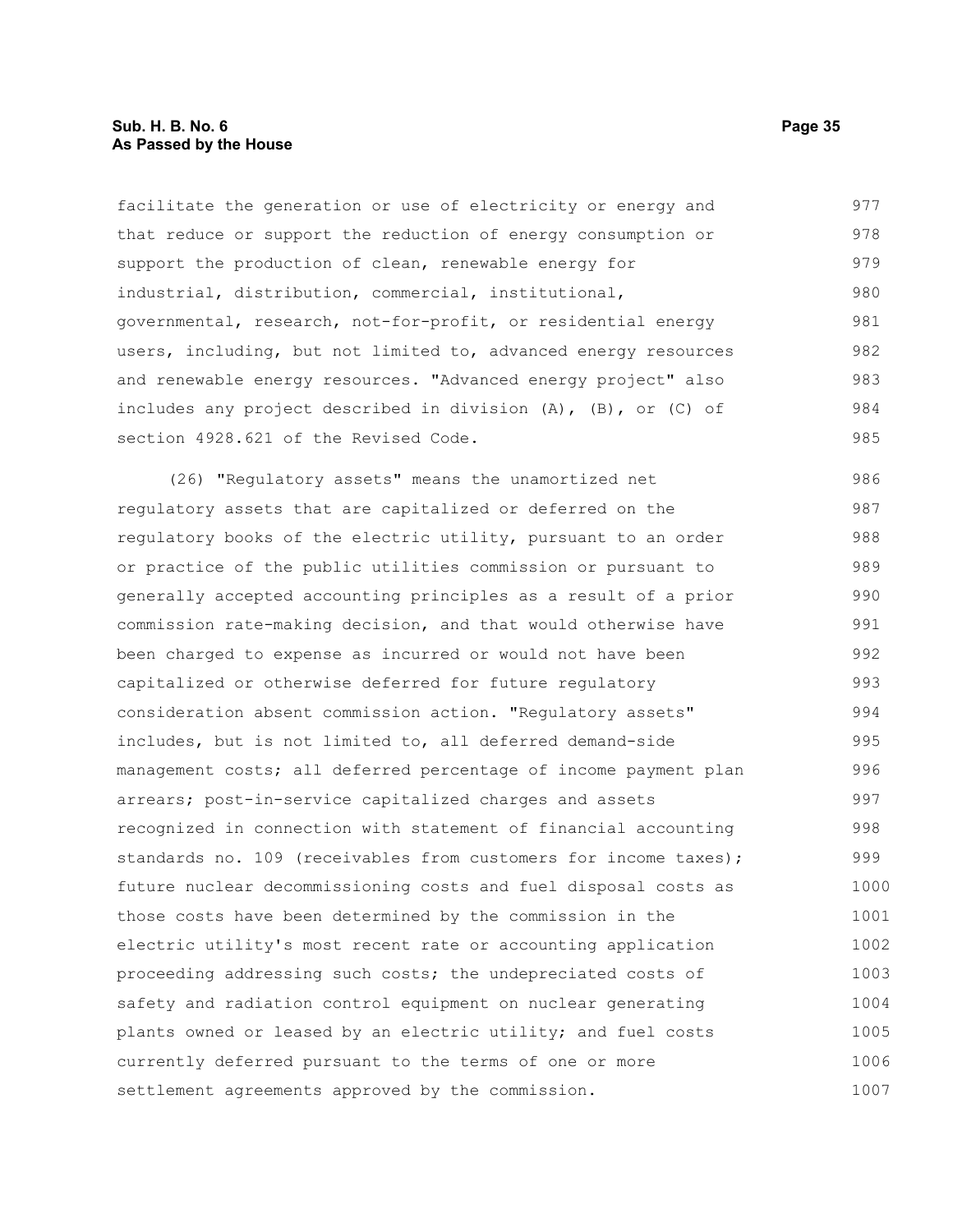#### **Sub. H. B. No. 6 Page 36 As Passed by the House**

(27) "Retail electric service" means any service involved in supplying or arranging for the supply of electricity to ultimate consumers in this state, from the point of generation to the point of consumption. For the purposes of this chapter, retail electric service includes one or more of the following "service components": generation service, aggregation service, power marketing service, power brokerage service, transmission service, distribution service, ancillary service, metering service, and billing and collection service. (28) "Starting date of competitive retail electric service" means January 1, 2001. (29) "Customer-generator" means a user of a net metering system. (30) "Net metering" means measuring the difference in an applicable billing period between the electricity supplied by an electric service provider and the electricity generated by a customer-generator that is fed back to the electric service provider. (31) "Net metering system" means a facility for the production of electrical energy that does all of the following: (a) Uses as its fuel either solar, wind, biomass, landfill gas, or hydropower, or uses a microturbine or a fuel cell; (b) Is located on a customer-generator's premises; (c) Operates in parallel with the electric utility's transmission and distribution facilities; (d) Is intended primarily to offset part or all of the customer-generator's requirements for electricity. For an industrial customer-generator with a net metering system that 1008 1009 1010 1011 1012 1013 1014 1015 1016 1017 1018 1019 1020 1021 1022 1023 1024 1025 1026 1027 1028 1029 1030 1031 1032 1033 1034 1035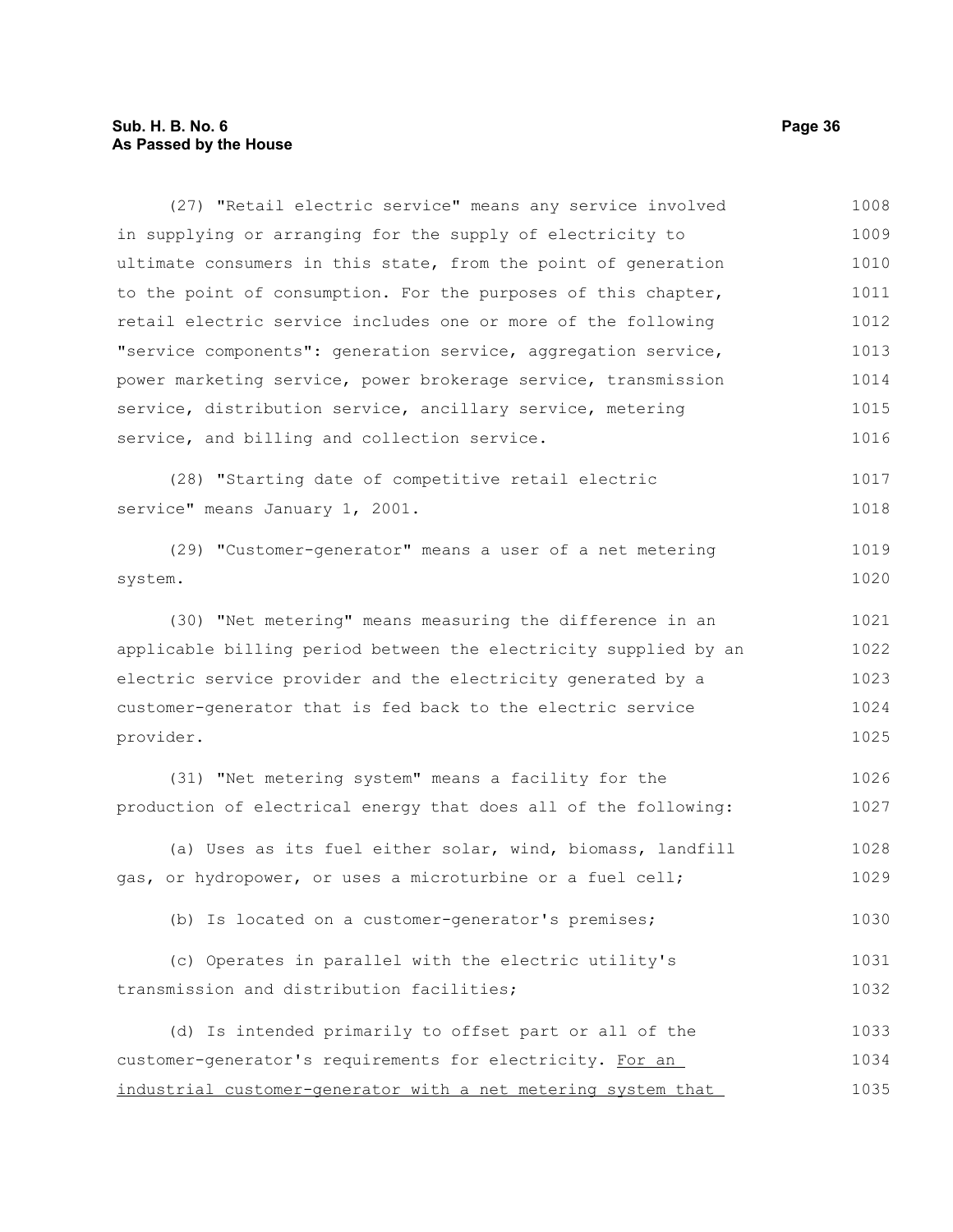| has a capacity of less than twenty megawatts and uses wind as    | 1036 |
|------------------------------------------------------------------|------|
| energy, this means the net metering system was sized so as to    | 1037 |
| not exceed one hundred per cent of the customer-generator's      | 1038 |
| annual requirements for electric energy at the time of           | 1039 |
| interconnection.                                                 | 1040 |
| (32) "Self-generator" means an entity in this state that         | 1041 |
| owns or hosts on its premises an electric generation facility    | 1042 |
| that produces electricity primarily for the owner's consumption  | 1043 |
| and that may provide any such excess electricity to another      | 1044 |
| entity, whether the facility is installed or operated by the     | 1045 |
| owner or by an agent under a contract.                           | 1046 |
| (33) "Rate plan" means the standard service offer in             | 1047 |
| effect on the effective date of the amendment of this section by | 1048 |
| S.B. 221 of the 127th general assembly, July 31, 2008.           | 1049 |
| (34) "Advanced energy resource" means any of the                 | 1050 |
| following:                                                       | 1051 |
| (a) Any method or any modification or replacement of any         | 1052 |
| property, process, device, structure, or equipment that          | 1053 |
| increases the generation output of an electric generating        | 1054 |
| facility to the extent such efficiency is achieved without       | 1055 |
| additional carbon dioxide emissions by that facility;            | 1056 |
| (b) Any distributed generation system consisting of              | 1057 |
| customer cogeneration technology;                                | 1058 |
| (c) Clean coal technology that includes a carbon-based           | 1059 |
| product that is chemically altered before combustion to          | 1060 |
| demonstrate a reduction, as expressed as ash, in emissions of    | 1061 |
| nitrous oxide, mercury, arsenic, chlorine, sulfur dioxide, or    | 1062 |
| sulfur trioxide in accordance with the American society of       | 1063 |
| testing and materials standard D1757A or a reduction of metal    | 1064 |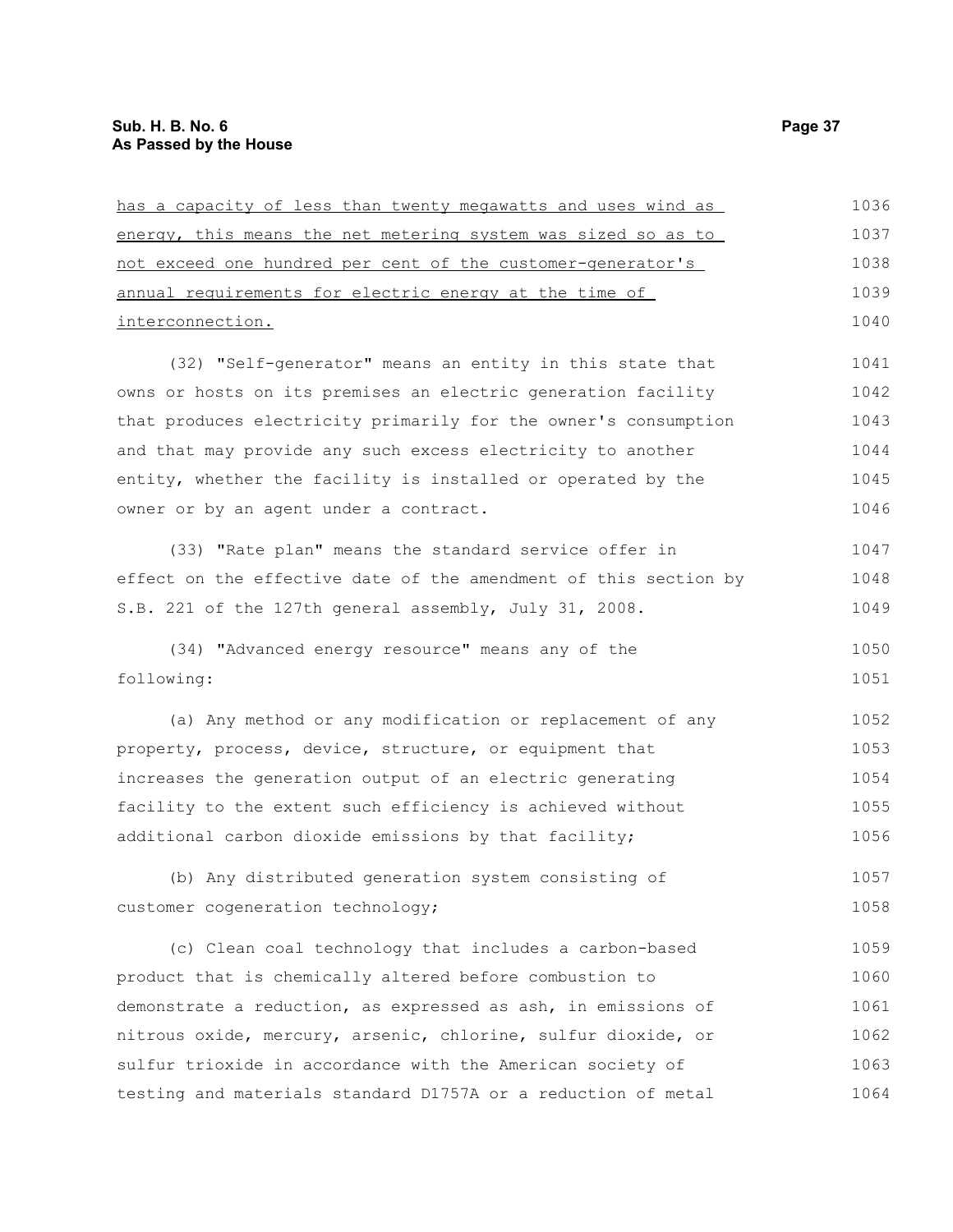# **Sub. H. B. No. 6 Page 38 As Passed by the House**

oxide emissions in accordance with standard D5142 of that society, or clean coal technology that includes the design capability to control or prevent the emission of carbon dioxide, which design capability the commission shall adopt by rule and shall be based on economically feasible best available technology or, in the absence of a determined best available technology, shall be of the highest level of economically feasible design capability for which there exists generally accepted scientific opinion; 1065 1066 1067 1068 1069 1070 1071 1072 1073

(d) Advanced nuclear energy technology consisting of generation III technology as defined by the nuclear regulatory commission; other, later technology; or significant improvements to existing facilities; 1074 1075 1076 1077

(e) Any fuel cell used in the generation of electricity, including, but not limited to, a proton exchange membrane fuel cell, phosphoric acid fuel cell, molten carbonate fuel cell, or solid oxide fuel cell; 1078 1079 1080 1081

(f) Advanced solid waste or construction and demolition debris conversion technology, including, but not limited to, advanced stoker technology, and advanced fluidized bed gasification technology, that results in measurable greenhouse gas emissions reductions as calculated pursuant to the United States environmental protection agency's waste reduction model (WARM); 1082 1083 1084 1085 1086 1087 1088

```
(g) Demand-side management and any energy efficiency
improvement; 
                                                                             1089
                                                                             1090
```
(h) Any new, retrofitted, refueled, or repowered generating facility located in Ohio, including a simple or combined-cycle natural gas generating facility or a generating 1091 1092 1093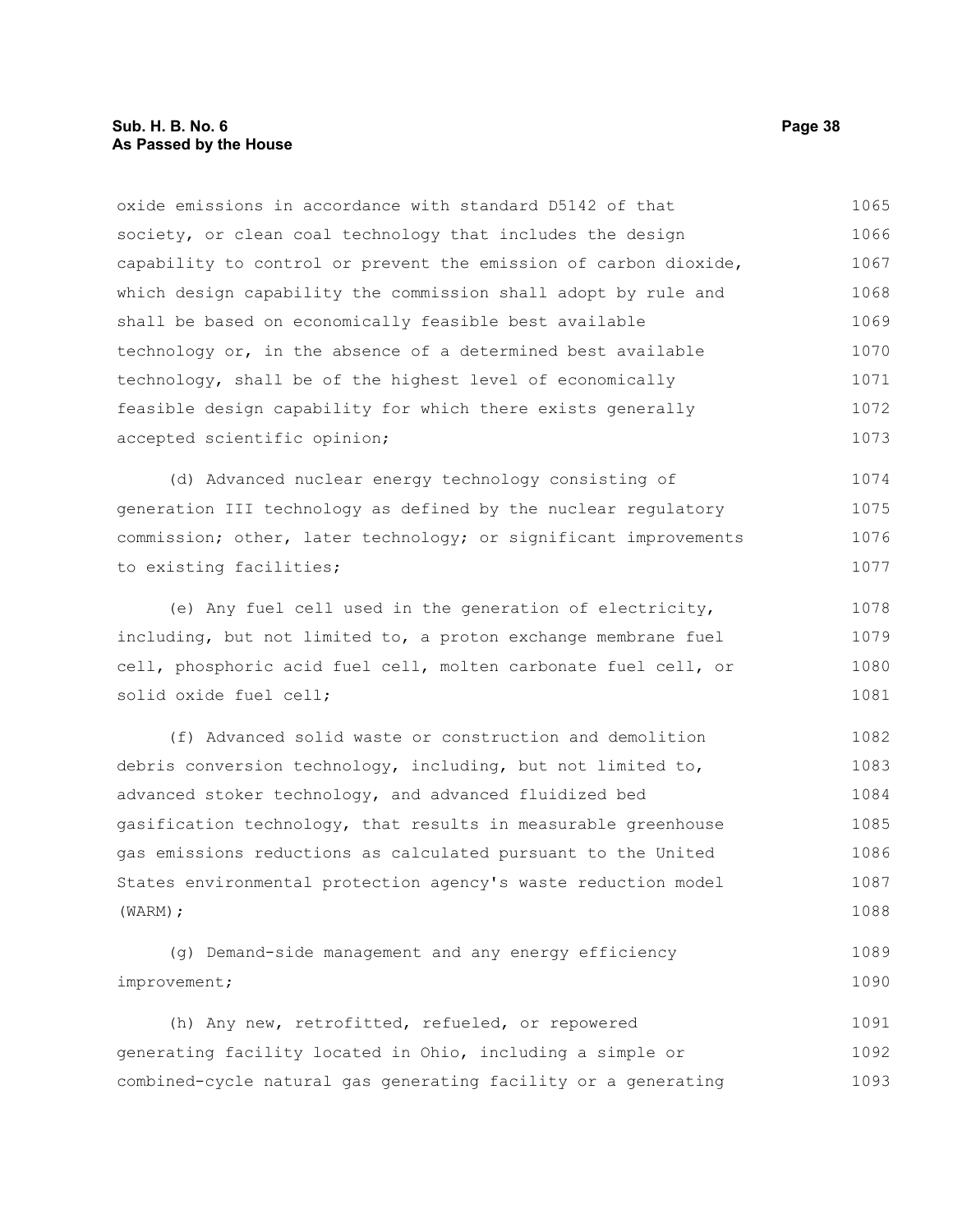facility that uses biomass, coal, modular nuclear, or any other fuel as its input; (i) Any uprated capacity of an existing electric generating facility if the uprated capacity results from the deployment of advanced technology. "Advanced energy resource" does not include a waste energy recovery system that is, or has been, included in an energy efficiency program of an electric distribution utility pursuant to requirements under section 4928.66 of the Revised Code. (35) "Air contaminant source" has the same meaning as in section 3704.01 of the Revised Code. (36) "Cogeneration technology" means technology that produces electricity and useful thermal output simultaneously. (37)(a) "Renewable energy resource" means any of the following: (i) Solar photovoltaic or solar thermal energy; (ii) Wind energy; (iii) Power produced by a hydroelectric facility; (iv) Power produced by a small hydroelectric facility, which is a facility that operates, or is rated to operate, at an aggregate capacity of less than six megawatts; (v) Power produced by a run-of-the-river hydroelectric facility placed in service on or after January 1, 1980, that is located within this state, relies upon the Ohio river, and operates, or is rated to operate, at an aggregate capacity of forty or more megawatts; (vi) Geothermal energy; 1094 1095 1096 1097 1098 1099 1100 1101 1102 1103 1104 1105 1106 1107 1108 1109 1110 1111 1112 1113 1114 1115 1116 1117 1118 1119 1120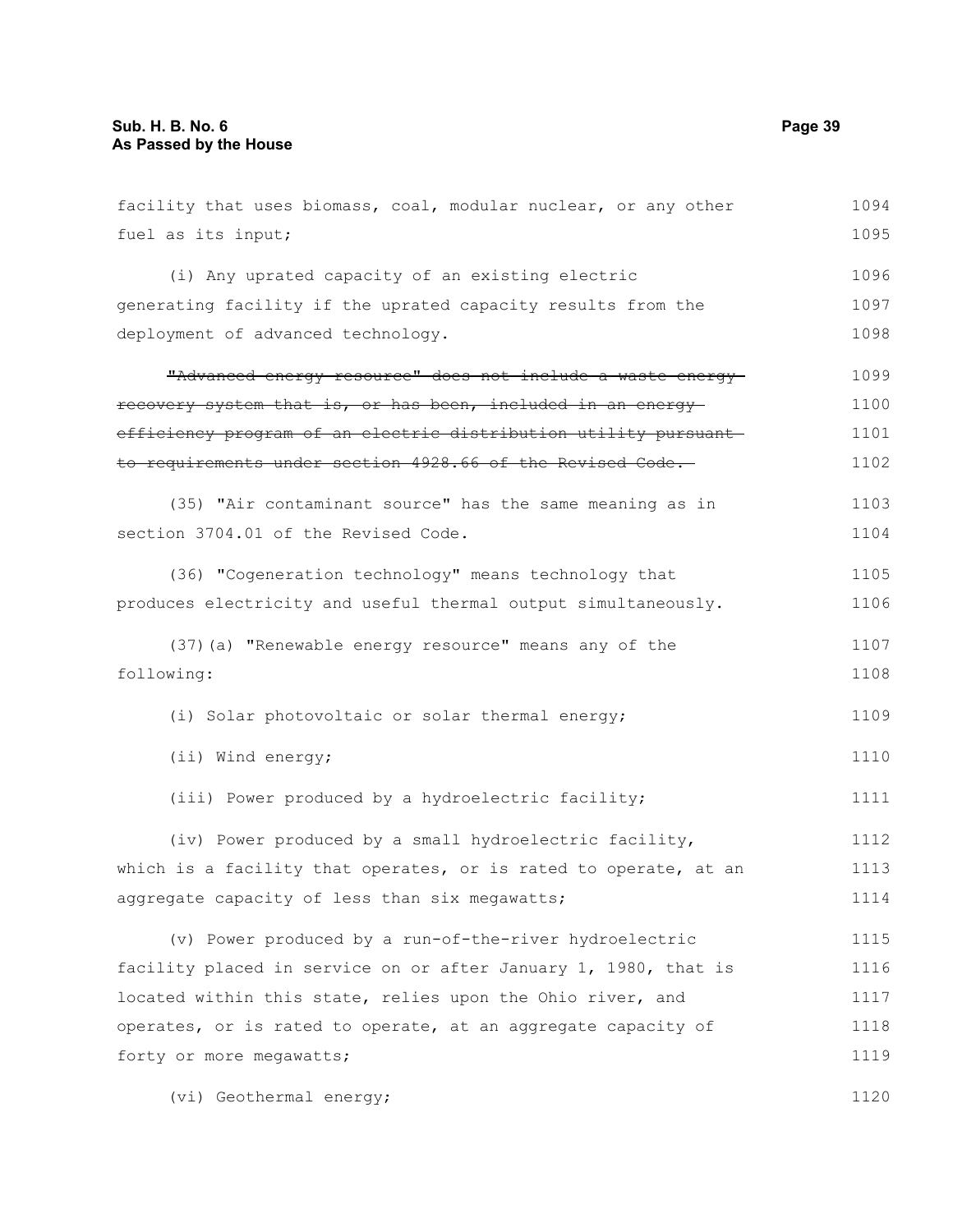(vii) Fuel derived from solid wastes, as defined in section 3734.01 of the Revised Code, through fractionation, biological decomposition, or other process that does not principally involve combustion; (viii) Biomass energy; (ix) Energy produced by cogeneration technology that is placed into service on or before December 31, 2015, and for which more than ninety per cent of the total annual energy input is from combustion of a waste or byproduct gas from an air contaminant source in this state, which source has been in operation since on or before January 1, 1985, provided that the cogeneration technology is a part of a facility located in a county having a population of more than three hundred sixty-five thousand but less than three hundred seventy thousand according 1121 1122 1123 1124 1125 1126 1127 1128 1129 1130 1131 1132 1133 1134

(x) Biologically derived methane gas;

to the most recent federal decennial census;

(xi) Heat captured from a generator of electricity, boiler, or heat exchanger fueled by biologically derived methane gas; 1137 1138 1139

(xii) Energy derived from nontreated by-products of the pulping process or wood manufacturing process, including bark, wood chips, sawdust, and lignin in spent pulping liquors. 1140 1141 1142

"Renewable energy resource" includes, but is not limited to, any fuel cell used in the generation of electricity, including, but not limited to, a proton exchange membrane fuel cell, phosphoric acid fuel cell, molten carbonate fuel cell, or solid oxide fuel cell; wind turbine located in the state's territorial waters of Lake Erie; methane gas emitted from an abandoned coal mine; waste energy recovery system placed into 1143 1144 1145 1146 1147 1148 1149

1135

1136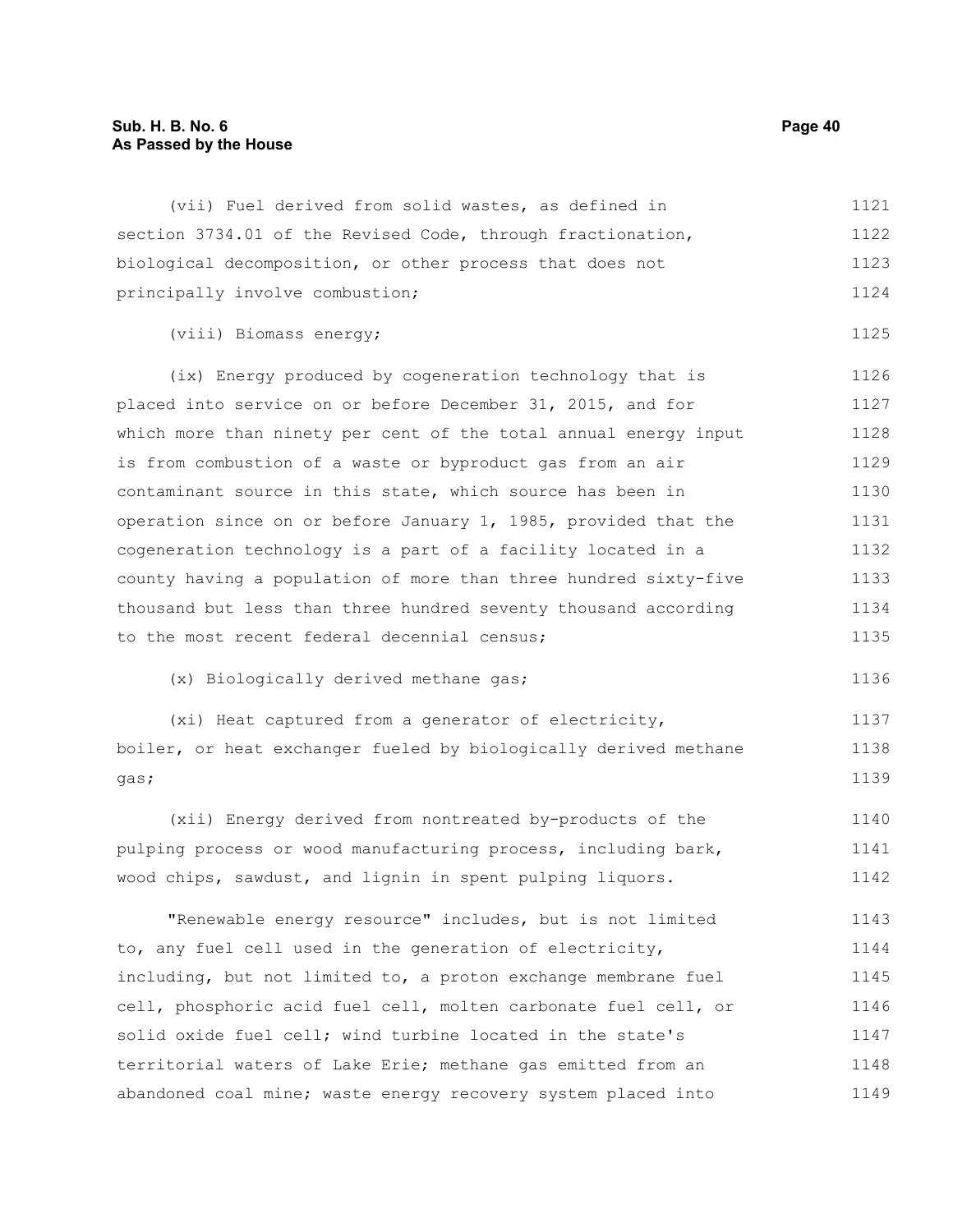# **Sub. H. B. No. 6 Page 41 As Passed by the House**

service or retrofitted on or after the effective date of the amendment of this section by S.B. 315 of the 129th general assembly, September 10, 2012, except that a waste energy recovery system described in division (A)(38)(b) of this section may be included only if it was placed into service between January 1, 2002, and December 31, 2004; storage facility that will promote the better utilization of a renewable energy resource; or distributed generation system used by a customer to generate electricity from any such energy. 1150 1151 1152 1153 1154 1155 1156 1157 1158

"Renewable energy resource" does not include a waste energy recovery system that is, or was, on or after January 1, 2012, included in an energy efficiency program of an electric distribution utility pursuant to requirements under section 4928.66 of the Revised Code. 1159 1160 1161 1162 1163

(b) As used in division (A)(37) of this section, "hydroelectric facility" means a hydroelectric generating facility that is located at a dam on a river, or on any water discharged to a river, that is within or bordering this state or within or bordering an adjoining state and meets all of the following standards: 1164 1165 1166 1167 1168 1169

(i) The facility provides for river flows that are not detrimental for fish, wildlife, and water quality, including seasonal flow fluctuations as defined by the applicable licensing agency for the facility. 1170 1171 1172 1173

(ii) The facility demonstrates that it complies with the water quality standards of this state, which compliance may consist of certification under Section 401 of the "Clean Water Act of 1977," 91 Stat. 1598, 1599, 33 U.S.C. 1341, and demonstrates that it has not contributed to a finding by this state that the river has impaired water quality under Section 1174 1175 1176 1177 1178 1179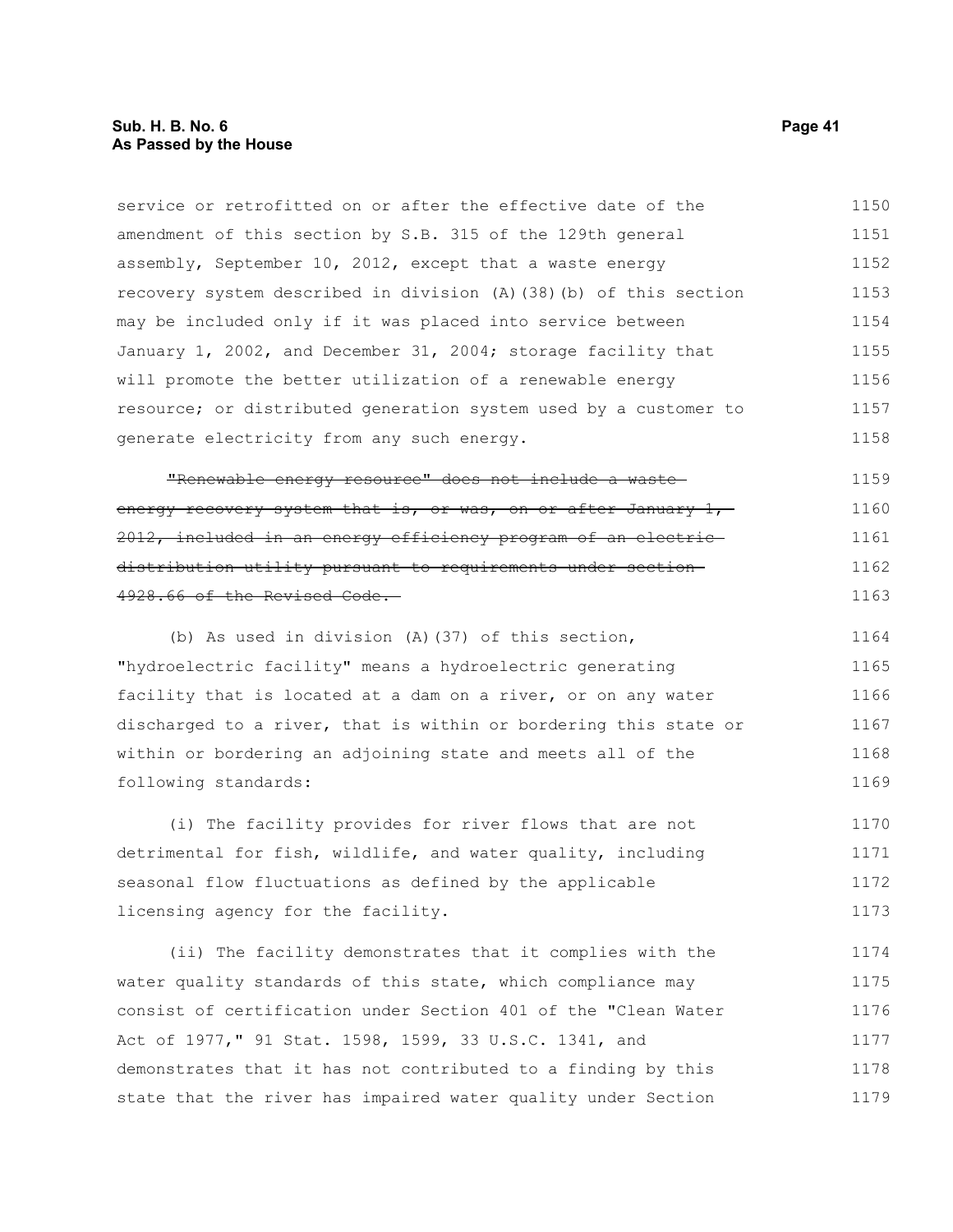303(d) of the "Clean Water Act of 1977," 114 Stat. 870, 33 U.S.C. 1313. 1180 1181

(iii) The facility complies with mandatory prescriptions regarding fish passage as required by the federal energy regulatory commission license issued for the project, regarding fish protection for riverine, anadromous, and catadromous fish. 1182 1183 1184 1185

(iv) The facility complies with the recommendations of the Ohio environmental protection agency and with the terms of its federal energy regulatory commission license regarding watershed protection, mitigation, or enhancement, to the extent of each agency's respective jurisdiction over the facility. 1186 1187 1188 1189 1190

(v) The facility complies with provisions of the "Endangered Species Act of 1973," 87 Stat. 884, 16 U.S.C. 1531 to 1544, as amended. 1191 1192 1193

(vi) The facility does not harm cultural resources of the area. This can be shown through compliance with the terms of its federal energy regulatory commission license or, if the facility is not regulated by that commission, through development of a plan approved by the Ohio historic preservation office, to the extent it has jurisdiction over the facility. 1194 1195 1196 1197 1198 1199

(vii) The facility complies with the terms of its federal energy regulatory commission license or exemption that are related to recreational access, accommodation, and facilities or, if the facility is not regulated by that commission, the facility complies with similar requirements as are recommended by resource agencies, to the extent they have jurisdiction over the facility; and the facility provides access to water to the public without fee or charge. 1200 1201 1202 1203 1204 1205 1206 1207

(viii) The facility is not recommended for removal by any 1208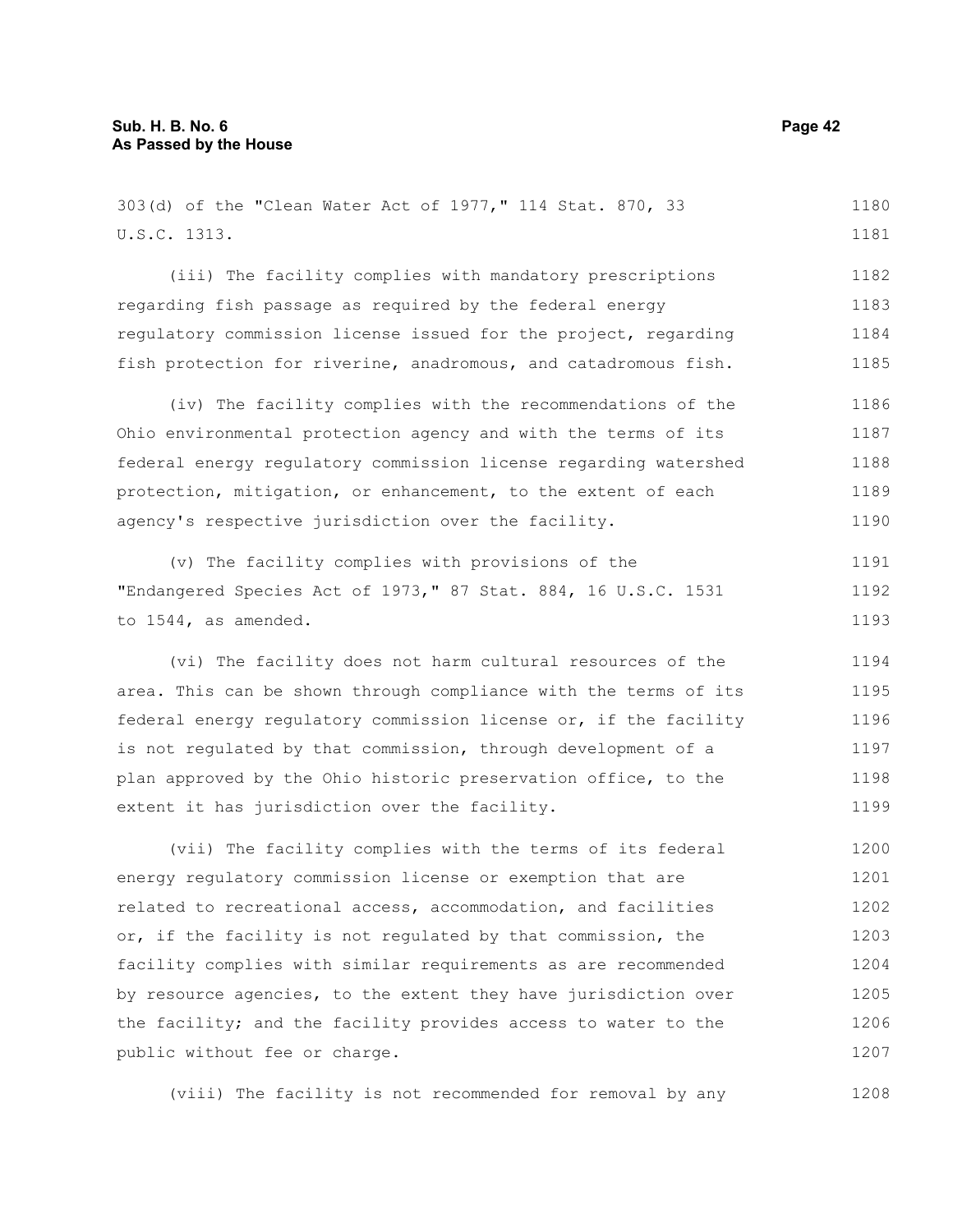| federal agency or agency of any state, to the extent the         | 1209 |
|------------------------------------------------------------------|------|
| particular agency has jurisdiction over the facility.            | 1210 |
| (c) The standards in divisions (A) (37) (b) (i) to (viii) of     | 1211 |
| this section do not apply to a small hydroelectric facility      | 1212 |
| under division (A) (37) (a) (iv) of this section.                | 1213 |
| (38) "Waste energy recovery system" means either of the          | 1214 |
| following:                                                       | 1215 |
| (a) A facility that generates electricity through the            | 1216 |
| conversion of energy from either of the following:               | 1217 |
| (i) Exhaust heat from engines or manufacturing,                  | 1218 |
| industrial, commercial, or institutional sites, except for       | 1219 |
| exhaust heat from a facility whose primary purpose is the        | 1220 |
| generation of electricity;                                       | 1221 |
| (ii) Reduction of pressure in gas pipelines before gas is        | 1222 |
| distributed through the pipeline, provided that the conversion   | 1223 |
| of energy to electricity is achieved without using additional    | 1224 |
| fossil fuels.                                                    | 1225 |
| (b) A facility at a state institution of higher education        | 1226 |
| as defined in section 3345.011 of the Revised Code that recovers | 1227 |
| waste heat from electricity-producing engines or combustion      | 1228 |
| turbines and that simultaneously uses the recovered heat to      | 1229 |
| produce steam, provided that the facility was placed into        | 1230 |
| service between January 1, 2002, and December 31, 2004.          | 1231 |
| (39) "Smart grid" means capital improvements to an               | 1232 |
| electric distribution utility's distribution infrastructure that | 1233 |
| improve reliability, efficiency, resiliency, or reduce energy    | 1234 |

 $\mathop{\mathsf{invol}}$  reliability, efficiency, resiliency, or reduce energy demand or use, including, but not limited to, advanced metering and automation of system functions. 1234 1235 1236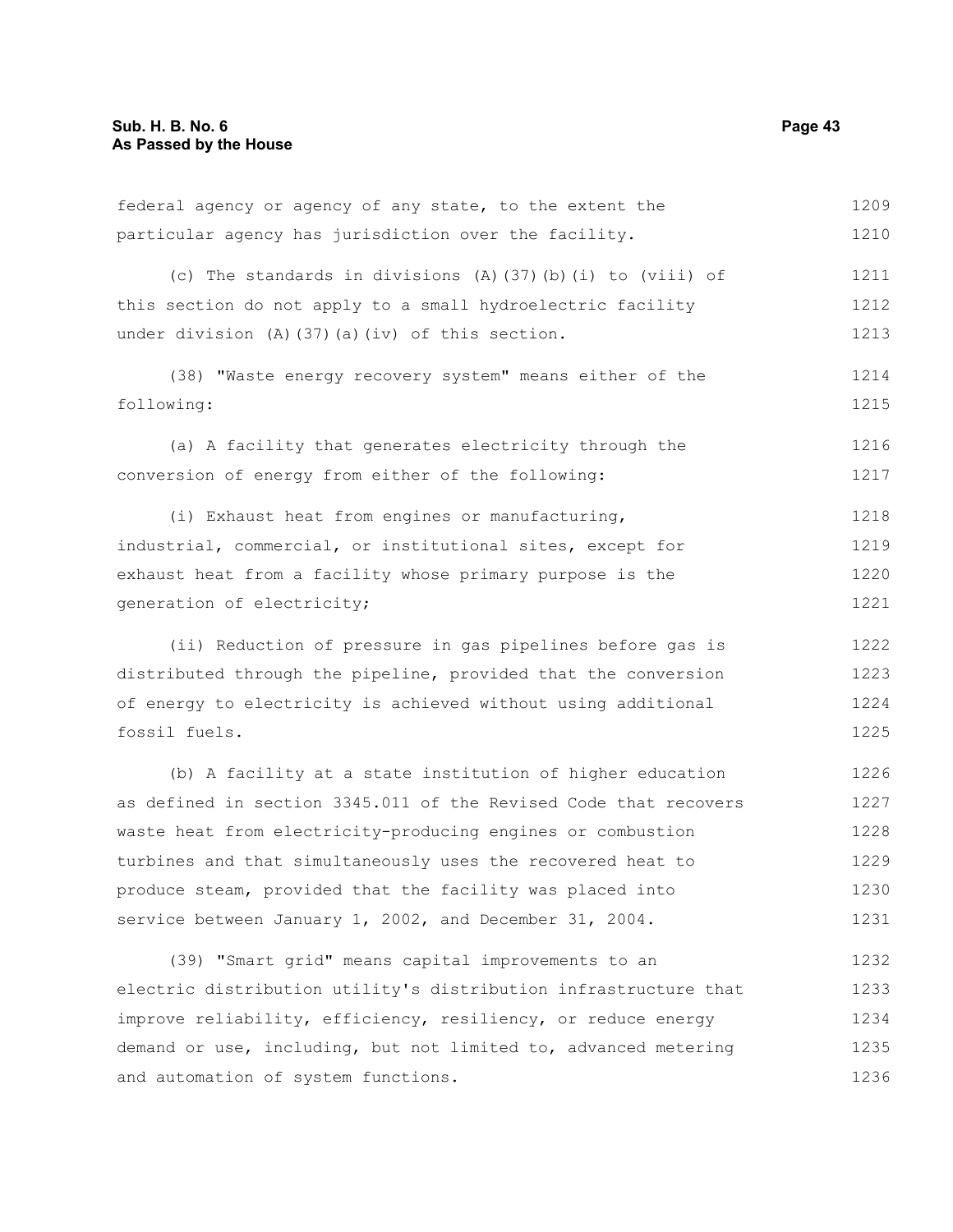# **Sub. H. B. No. 6 Page 44 As Passed by the House**

(40) "Combined heat and power system" means the coproduction of electricity and useful thermal energy from the same fuel source designed to achieve thermal-efficiency levels of at least sixty per cent, with at least twenty per cent of the system's total useful energy in the form of thermal energy. 1237 1238 1239 1240 1241

(41) "National security generation resource" means all generating facilities owned directly or indirectly by a corporation that was formed prior to 1960 by investor-owned utilities for the original purpose of providing capacity and electricity to the federal government for use in the nation's defense or in furtherance of national interests. The term includes the Ohio valley electric corporation. 1242 1243 1244 1245 1246 1247 1248

(42) "Prudently incurred costs related to a national security generation resource" means, subject to section 4928.148 of the Revised Code, costs, including deferred costs, allocated pursuant to a power agreement approved by the federal energy regulatory commission that relates to a national security generation resource. Such costs shall exclude any return on investment in common equity and, in the event of a premature retirement of a national security generation resource, shall exclude any recovery of remaining debt. Such costs shall include any incremental costs resulting from the bankruptcy of a current or former co-owner of the national security generation resource if not otherwise recovered through a utility rate cost recovery mechanism. 1249 1250 1251 1252 1253 1254 1255 1256 1257 1258 1259 1260 1261

(43) "National security generation resource net impact" means retail recovery of prudently incurred costs related to a national security generation resource, less any revenues realized from offering the contractual commitment related to a national security generation resource into the wholesale 1262 1263 1264 1265 1266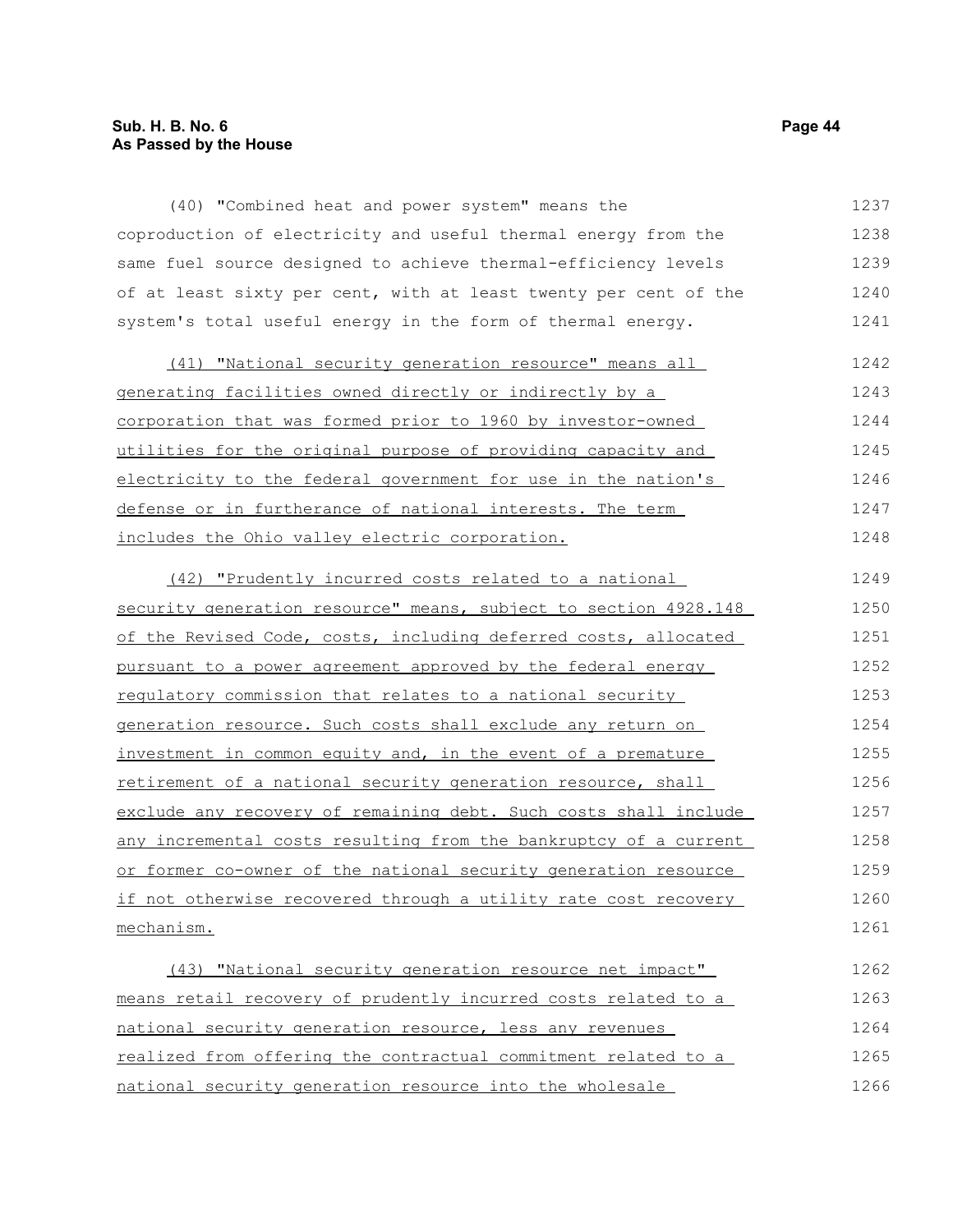markets, provided that where the net revenues exceed net costs, those excess revenues shall be credited to customers. (B) For the purposes of this chapter, a retail electric service component shall be deemed a competitive retail electric service if the service component is competitive pursuant to a declaration by a provision of the Revised Code or pursuant to an order of the public utilities commission authorized under division (A) of section 4928.04 of the Revised Code. Otherwise, the service component shall be deemed a noncompetitive retail electric service. **Sec. 4928.02.** It is the policy of this state to do the following throughout this state: (A) Ensure the availability to consumers of adequate, reliable, safe, efficient, nondiscriminatory, and reasonably priced retail electric service; (B) Ensure the availability of unbundled and comparable retail electric service that provides consumers with the supplier, price, terms, conditions, and quality options they elect to meet their respective needs; (C) Ensure diversity of electricity supplies and suppliers, by giving consumers effective choices over the selection of those supplies and suppliers and by encouraging the development of distributed and small generation facilities; (D) Encourage innovation and market access for costeffective supply- and demand-side retail electric service including, but not limited to, demand-side management, timedifferentiated pricing, waste energy recovery systems, smart grid programs, and implementation of advanced metering infrastructure; 1268 1269 1270 1271 1272 1273 1274 1275 1276 1277 1278 1279 1280 1281 1282 1283 1284 1285 1286 1287 1288 1289 1290 1291 1292 1293 1294 1295

1267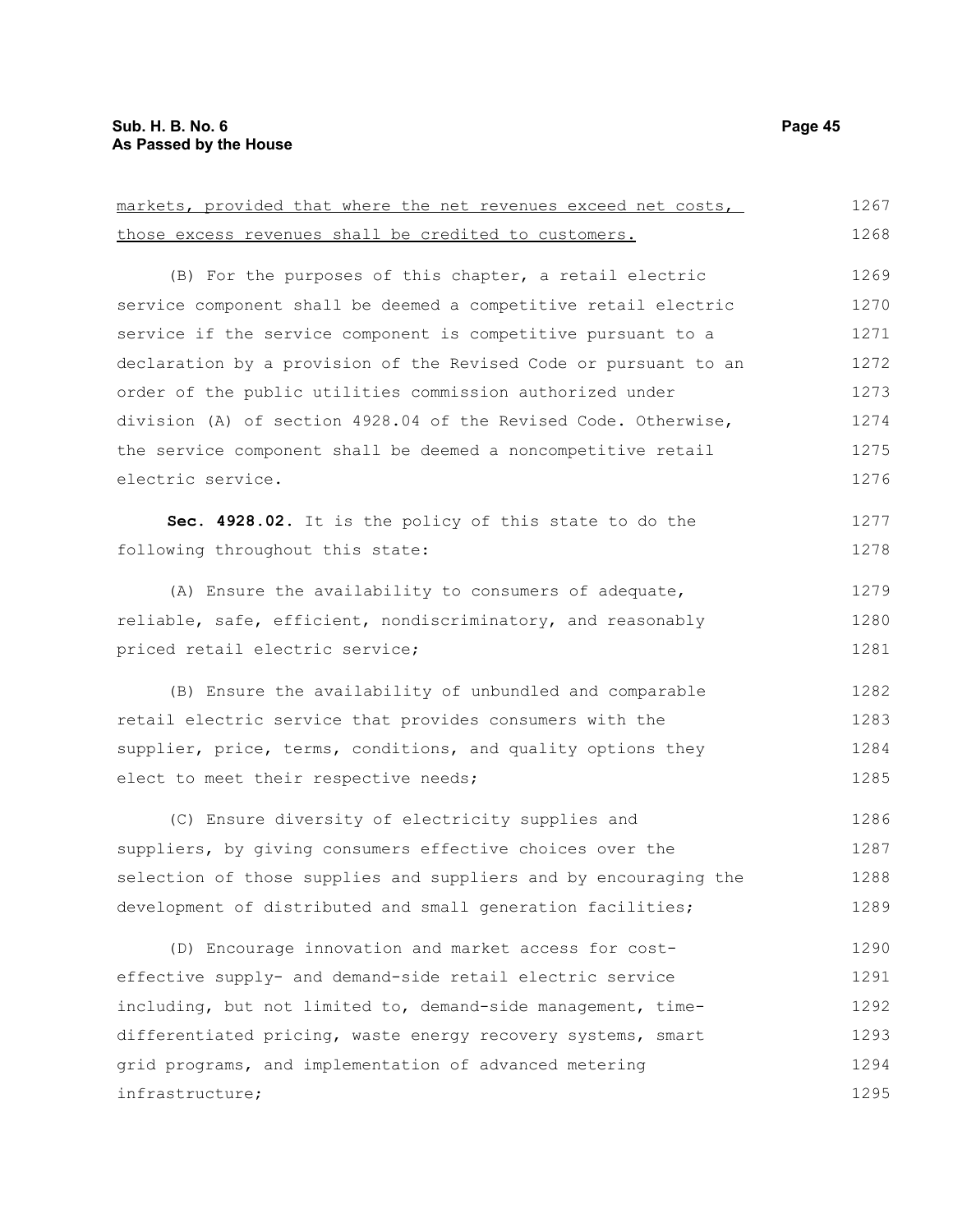# **Sub. H. B. No. 6 Page 46 As Passed by the House**

(E) Encourage cost-effective and efficient access to information regarding the operation of the transmission and distribution systems of electric utilities in order to promote both effective customer choice of retail electric service and the development of performance standards and targets for service quality for all consumers, including annual achievement reports written in plain language; 1296 1297 1298 1299 1300 1301 1302

(F) Ensure that an electric utility's transmission and distribution systems are available to a customer-generator or owner of distributed generation, so that the customer-generator or owner can market and deliver the electricity it produces; 1303 1304 1305 1306

(G) Recognize the continuing emergence of competitive electricity markets through the development and implementation of flexible regulatory treatment; 1307 1308 1309

(H) Ensure effective competition in the provision of retail electric service by avoiding anticompetitive subsidies flowing from a noncompetitive retail electric service to a competitive retail electric service or to a product or service other than retail electric service, and vice versa, including by prohibiting the recovery of any generation-related costs through distribution or transmission rates; 1310 1311 1312 1313 1314 1315 1316

(I) Ensure retail electric service consumers protection against unreasonable sales practices, market deficiencies, and market power; 1317 1318 1319

(J) Provide coherent, transparent means of giving appropriate incentives to technologies that can adapt successfully to potential environmental mandates; 1320 1321 1322

(K) Encourage implementation of distributed generation across customer classes through regular review and updating of 1323 1324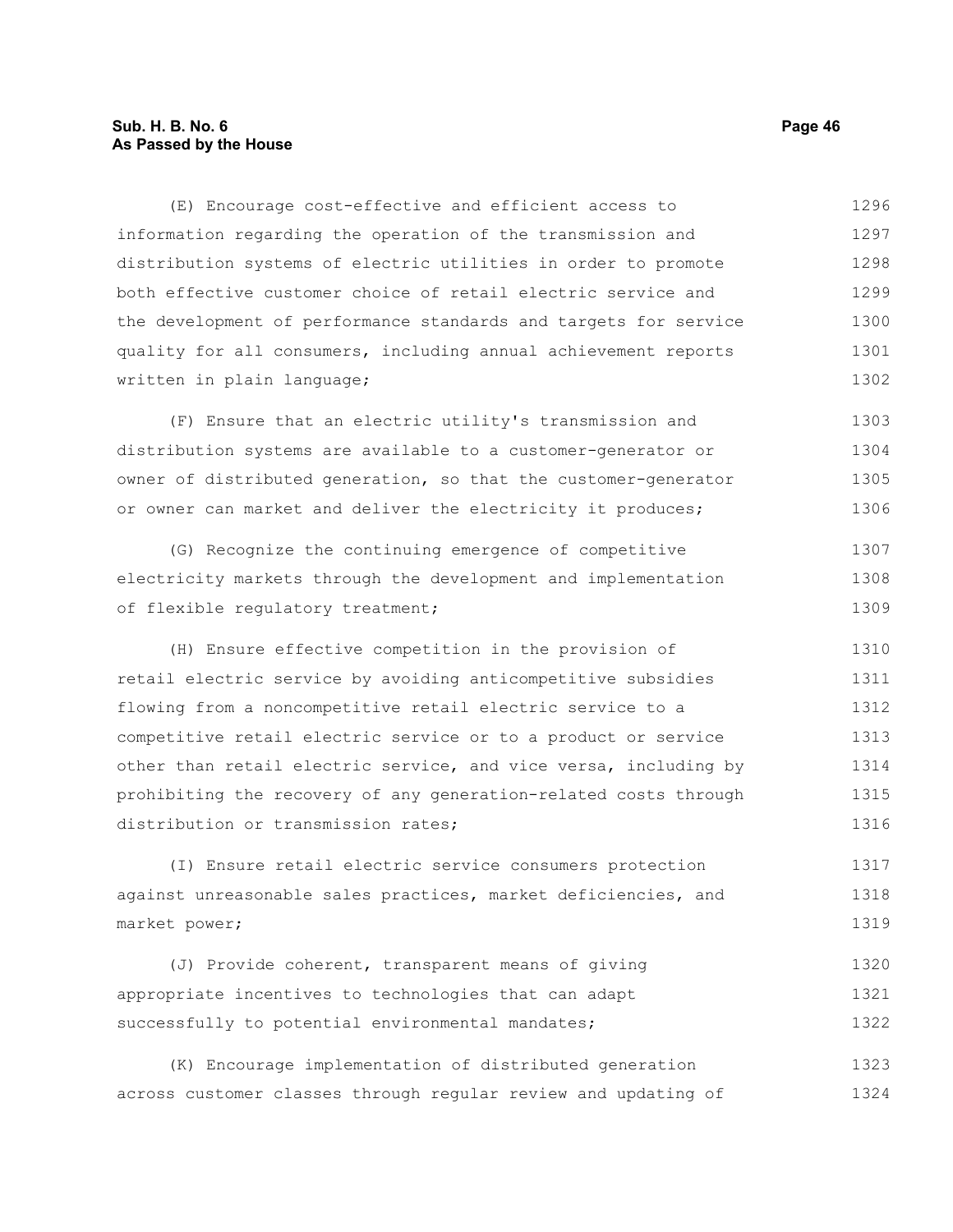administrative rules governing critical issues such as, but not limited to, interconnection standards, standby charges, and net metering; 1325 1326 1327

(L) Protect at-risk populations, including, but not limited to, when considering the implementation of any new advanced energy or renewable energy resource; 1328 1329 1330

(M) Encourage the education of small business owners in this state regarding the use of, and encourage the use of, energy efficiency programs and alternative energy resources in their businesses; 1331 1332 1333 1334

(N) Facilitate the state's effectiveness in the global economy; 1335 1336

(O) Provide clarity in cost recovery for Ohio-based electric distribution utilities in conjunction with national security generation resources and support electric distribution utility and affiliate divestiture of ownership interests in any national security generation resource if divestiture efforts result in no adverse consequences to the utility. 1337 1338 1339 1340 1341 1342

In carrying out this policy, the commission shall consider rules as they apply to the costs of electric distribution infrastructure, including, but not limited to, line extensions, for the purpose of development in this state. 1343 1344 1345 1346

 **Sec. 4928.147.** (A) Upon the expiration of any mechanism authorized by the public utilities commission to recover an electric distribution utility's national security generation resource net impact, an electric distribution utility may recover, subject to an audit, reconciliation, and prudence review under section 4928.148 of the Revised Code, the national security generation resource net impact that remains unrecovered 1347 1348 1349 1350 1351 1352 1353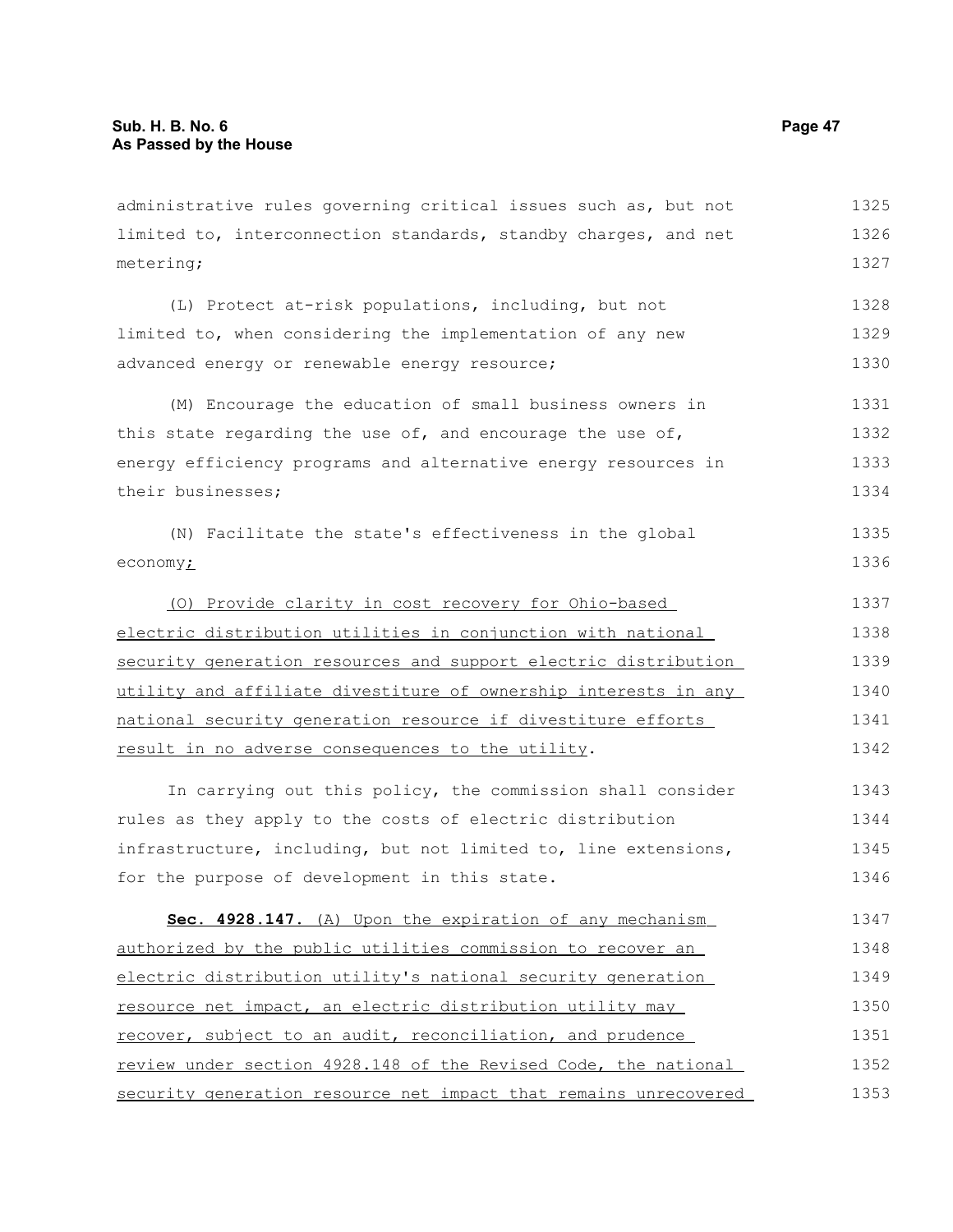|  |  | at the time of expiration. |
|--|--|----------------------------|
|  |  |                            |

| (B) An electric distribution utility, including all             | 1355 |
|-----------------------------------------------------------------|------|
| electric distribution utilities in the same holding company,    | 1356 |
| shall bid all output from the national security generation      | 1357 |
| resource into the wholesale market and shall not use the output | 1358 |
| in supplying its standard service offer provided under section  | 1359 |
| 4928.142 or 4928.143 of the Revised Code.                       | 1360 |
| Sec. 4928.148. (A) In establishing a nonbypassable rate         | 1361 |
| mechanism for recovery of a national security generation        | 1362 |
| resource net impact under section 4928.147 of the Revised Code, | 1363 |
| the public utilities commission shall do all of the following:  | 1364 |
| (1) Determine, every three years, the prudence and              | 1365 |
| reasonableness of the electric distribution utility's actions   | 1366 |
| related to the national security generation resource, including | 1367 |
| its decisions related to offering the contractual commitment    | 1368 |
| into the wholesale markets, and exclude from recovery those     | 1369 |
| costs that it determines imprudent and unreasonable.            | 1370 |
| (2) Determine the proper rate design for recovering or          | 1371 |
| remitting the national security generation resource net impact, | 1372 |
| provided, however, that the monthly charge or credit recovering | 1373 |
| that impact, including any deferrals or credits, shall not      | 1374 |
| exceed two dollars and fifty cents per customer per month for   | 1375 |
| residential customers. For all other customer classes, the      | 1376 |
| commission shall establish comparable monthly caps for each at  | 1377 |
| or below two thousand five hundred dollars per customer per     | 1378 |
| month. Insofar as the national security generation resource net | 1379 |
| impact exceeds these monthly limits, the electric distribution  | 1380 |
| utility shall defer the remaining net impact as a regulatory    | 1381 |
| asset or liability that shall be recovered as determined by the | 1382 |
| commission subject to the monthly rate caps set forth in this   | 1383 |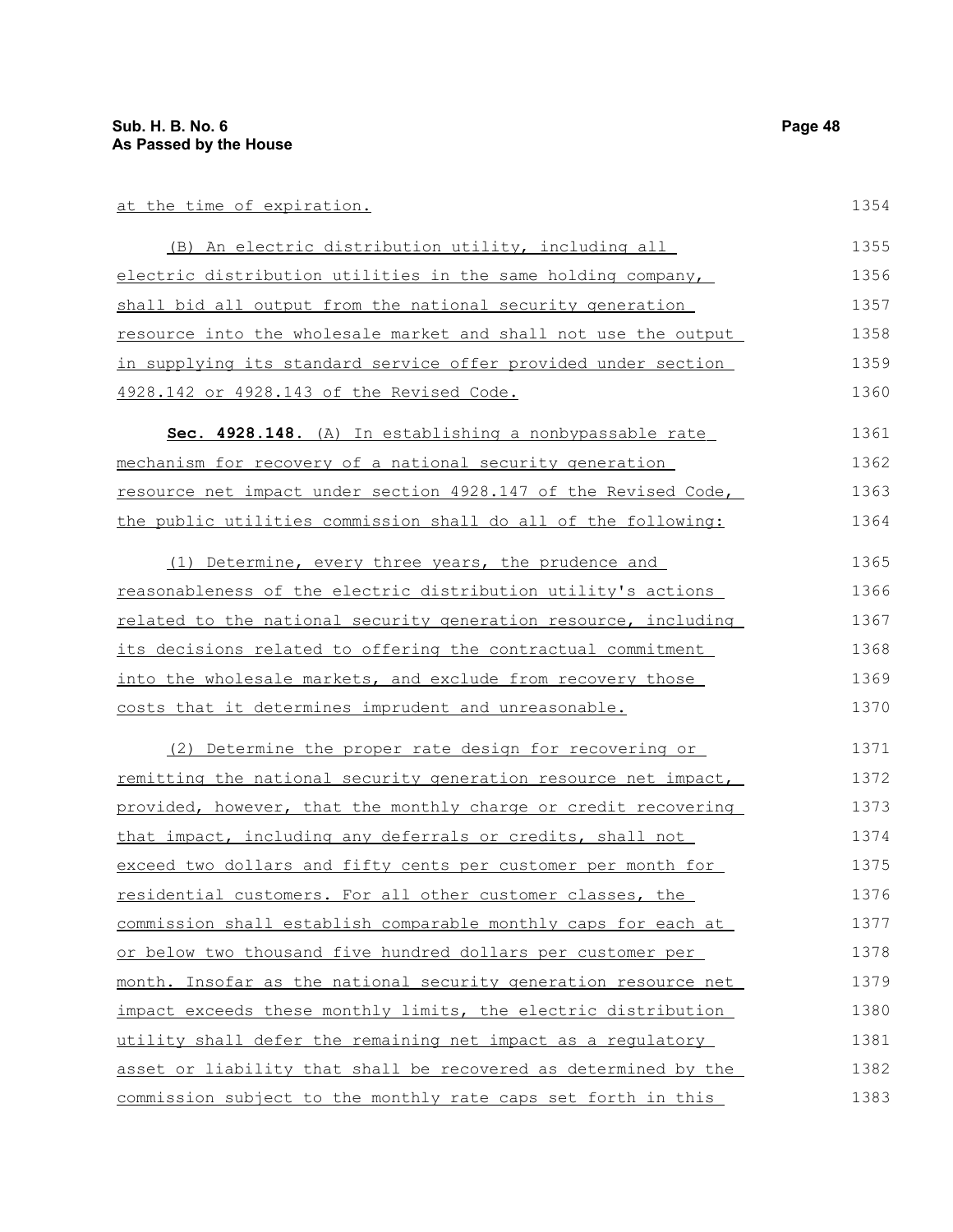division.

(3) Provide for discontinuation, subject to final reconciliation, of the nonbypassable rate mechanism on December 31, 2030, unless the mechanism is extended by the general assembly under division (B) of this section. (B) The commission shall conduct an inquiry in 2029 to determine whether it is in the public interest to continue recovery of a national security generation resource net impact after 2030, and report its findings to the general assembly. **Sec. 4928.46.** (A) In the event that the federal energy regulatory commission authorizes a program by which this state may take action to satisfy any portion of the capacity resource obligation associated with the organized wholesale market that functions to meet the capacity, energy services, and ancillary services needs of consumers in this state, the public utilities commission shall promptly review the program and submit a report of its findings to the general assembly. (B) The report shall include any recommendations for both of the following: (1) Legislation that may be necessary to permit this state to beneficially participate in any such program; 1384 1385 1386 1387 1388 1389 1390 1391 1392 1393 1394 1395 1396 1397 1398 1399 1400 1401 1402 1403 1404

(2) How to maintain participation by end-use customers in this state in the demand response program offered by PJM Interconnection, L.L.C., or its successor organization, including how the state may consider structuring procurement for demand response that would allow demand response to satisfy a portion of the state's capacity resource obligation. 1405 1406 1407 1408 1409 1410

(C) The report shall incorporate the policy of facilitating the state's effectiveness in the global economy by 1411 1412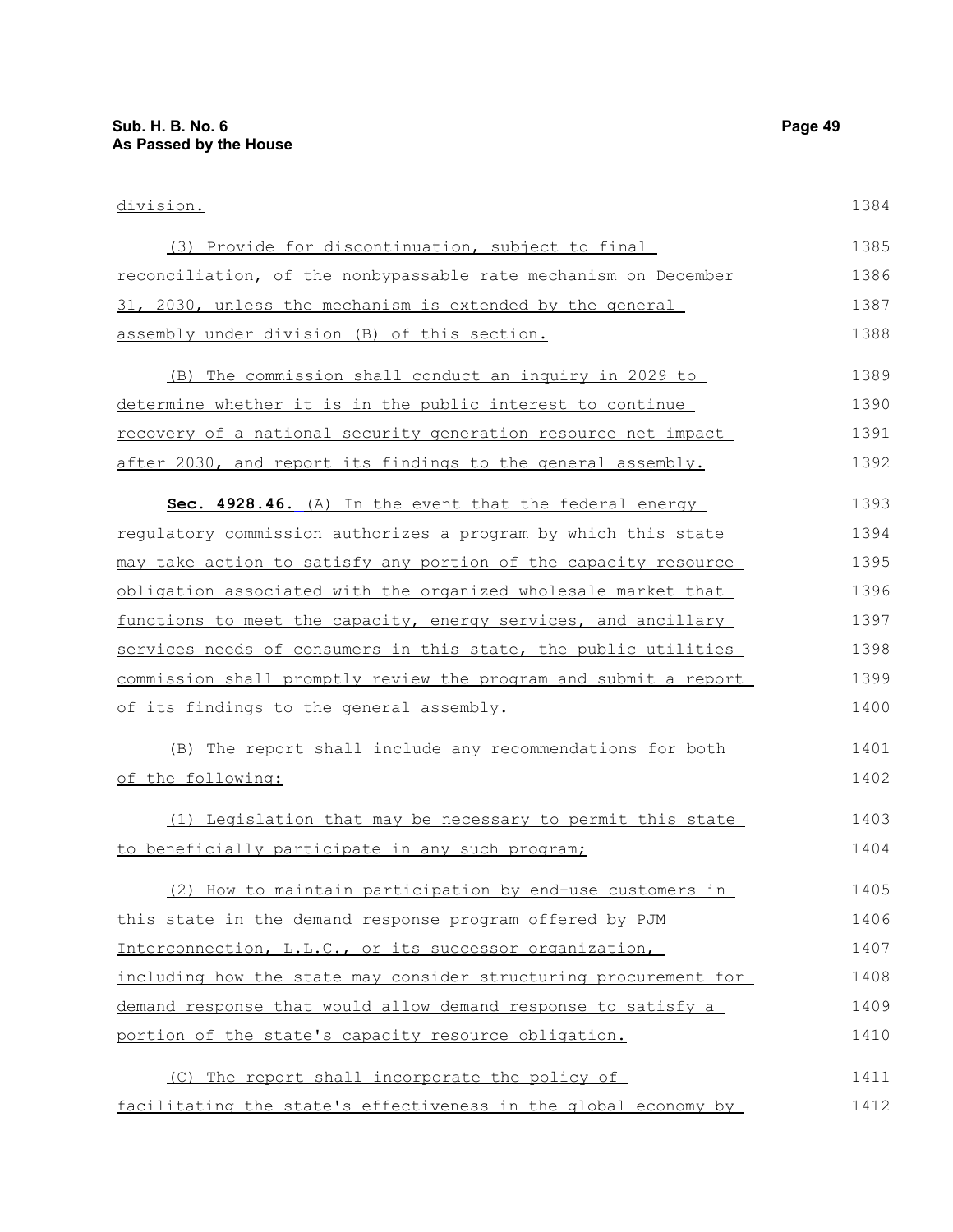| minimizing any adverse impact on trade-exposed industrial        | 1413 |
|------------------------------------------------------------------|------|
| manufacturers.                                                   | 1414 |
| Sec. 4928.47. (A) As used in this section, "clean air            | 1415 |
| resource" means any of the following:                            | 1416 |
| (1) A clean air resource as defined in section 3706.40 of        | 1417 |
| the Revised Code;                                                | 1418 |
| (2) A customer-sited renewable energy resource;                  | 1419 |
| (3) A renewable energy resource that is a self-generator.        | 1420 |
| (B) (1) Through its general supervision, ratemaking, cost        | 1421 |
| assignment, allocation, rate schedule approval, and rulemaking   | 1422 |
| authority, as well as its authority under section 4905.31 of the | 1423 |
| Revised Code, the public utilities commission shall facilitate   | 1424 |
| and encourage the establishment of retail purchased power        | 1425 |
| agreements having a term of three years or more through which    | 1426 |
| mercantile customers of an electric distribution utility commit  | 1427 |
| to satisfy a material portion of their electricity requirements  | 1428 |
| from the output of a clean air resource.                         | 1429 |
| (2) The commission's application and administration of           | 1430 |
| this section shall be the same for all clean air resources       | 1431 |
| regardless of whether the resource is certified or eligible for  | 1432 |
| certification under the Ohio clean air program created under     | 1433 |
| section 3706.42 of the Revised Code.                             | 1434 |
| (3) In addition to any other benefits that may be                | 1435 |
| available as a result of the commission's application of its     | 1436 |
| authority under this section, on the effective date of a retail  | 1437 |
| purchased power agreement, the commission may exempt such        | 1438 |
| purchasing mercantile customer from the Ohio clean air program   | 1439 |
| per-account monthly charge established in section 3706.47 of the | 1440 |
| Revised Code.                                                    | 1441 |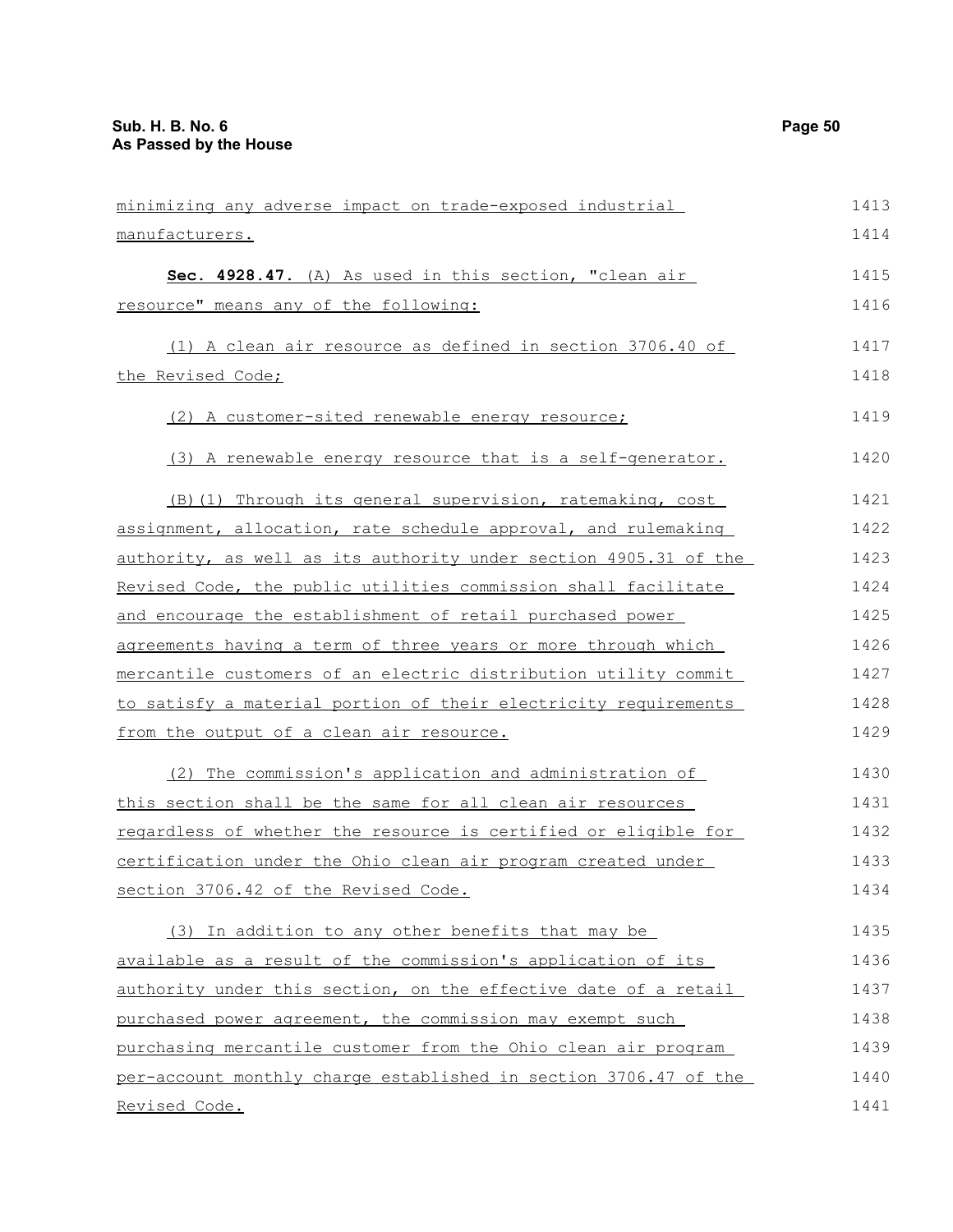| (C)(1) Not later than ninety days after the effective date       | 1442 |
|------------------------------------------------------------------|------|
| of this section, the commission shall promulgate rules as        | 1443 |
| necessary to begin the implementation of this section.           | 1444 |
| (2) Not later than two hundred seventy-five days after the       | 1445 |
| effective date of this section, the commission shall promulgate  | 1446 |
| rules for further implementation and administration of this      | 1447 |
| section.                                                         | 1448 |
| Sec. 4928.471. (A) Except as provided in division (E) of         | 1449 |
| this section, not earlier than thirty days after the effective   | 1450 |
| date of this section, an electric distribution utility may file  | 1451 |
| an application to implement a decoupling mechanism for the 2019  | 1452 |
| calendar year and each calendar year thereafter. For an electric | 1453 |
| distribution utility that applies for a decoupling mechanism     | 1454 |
| under this section, the base distribution rates for residential  | 1455 |
| and commercial customers shall be decoupled to the base          | 1456 |
| distribution revenue and revenue resulting from implementation   | 1457 |
| of section 4928.66 of the Revised Code, excluding program costs  | 1458 |
| and shared savings, and recovered pursuant to an approved        | 1459 |
| electric security plan under section 4928.143 of the Revised     | 1460 |
| Code, as of the twelve-month period ending on December 31, 2018. | 1461 |
| An application under this division shall not be considered an    | 1462 |
| application under section 4909.18 of the Revised Code.           | 1463 |
| (B) The commission shall issue an order approving an             | 1464 |
| application for a decoupling mechanism filed under division (A)  | 1465 |
| of this section not later than sixty days after the application  | 1466 |
| is filed. In determining that an application is not unjust and   | 1467 |
| unreasonable, the commission shall verify that the rate schedule | 1468 |
| or schedules are designed to recover the electric distribution   | 1469 |
| utility's 2018 annual revenues as described in division (A) of   | 1470 |
| this section and that the decoupling rate design is aligned with | 1471 |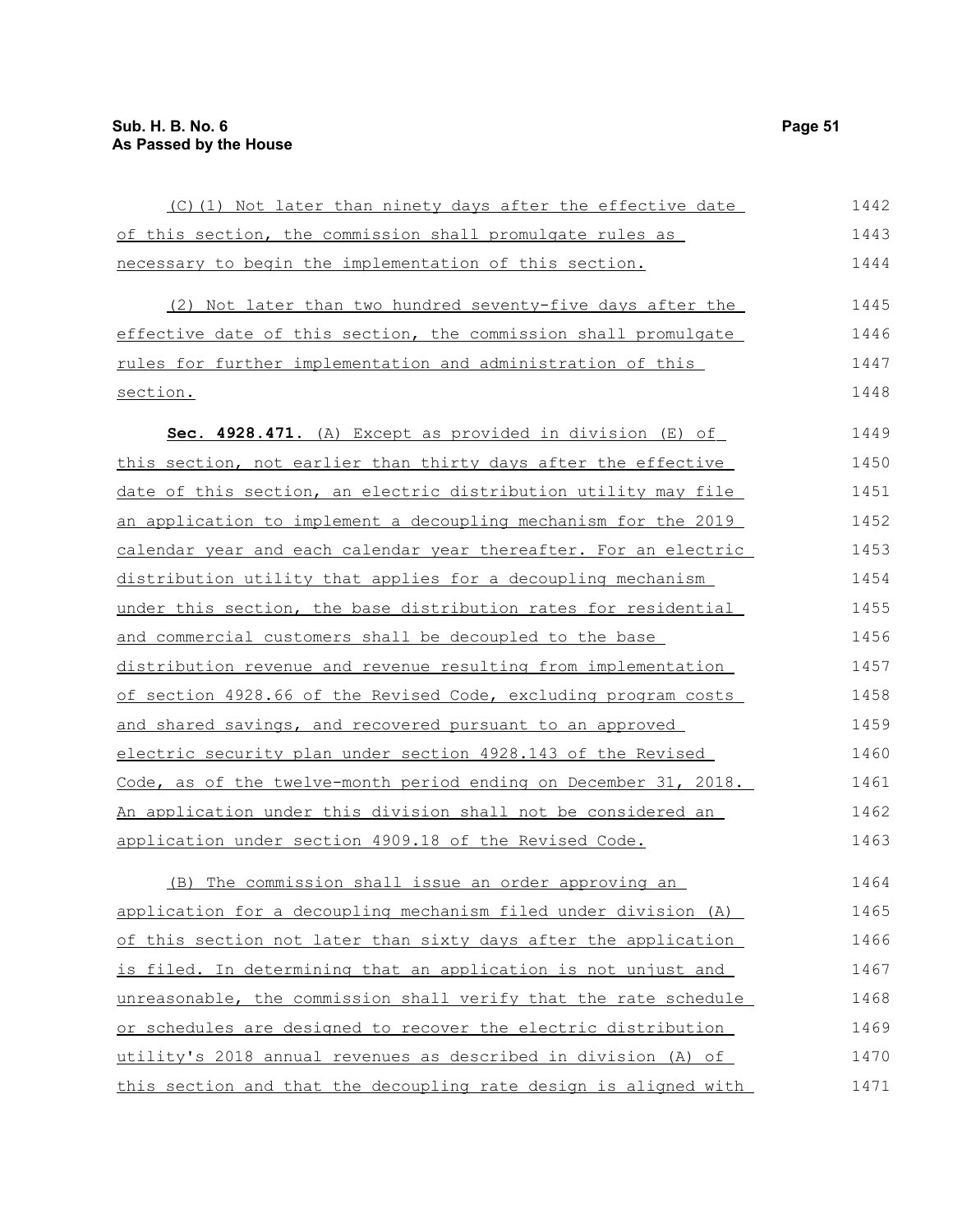| the rate design of the electric distribution utility's existing  | 1472 |
|------------------------------------------------------------------|------|
| base distribution rates. The decoupling mechanism shall recover  | 1473 |
| an amount equal to the base distribution revenue and revenue     | 1474 |
| resulting from implementation of section 4928.66 of the Revised  | 1475 |
| Code, excluding program costs and shared savings, and recovered  | 1476 |
| pursuant to an approved electric security plan under section     | 1477 |
| 4928.143 of the Revised Code, as of the twelve-month period      | 1478 |
| ending on December 31, 2018. The decoupling mechanism shall be   | 1479 |
| adjusted annually thereafter to reconcile any over recovery or   | 1480 |
| under recovery from the prior year and to enable an electric     | 1481 |
| distribution utility to recover the same level of revenues       | 1482 |
| described in division (A) of this section in each year.          | 1483 |
| (C) The commission's approval of a decoupling mechanism          | 1484 |
| under this section shall not affect any other rates, riders,     | 1485 |
| charges, schedules, classifications, or services previously      | 1486 |
| approved by the commission. The decoupling mechanism shall       | 1487 |
| remain in effect until the next time that the electric           | 1488 |
| distribution utility applies for and the commission approves     | 1489 |
| base distribution rates for the utility under section 4909.18 of | 1490 |
| the Revised Code.                                                | 1491 |
| (D) If the commission determines that approving a                | 1492 |
| decoupling mechanism will result in a double recovery by the     | 1493 |
| electric distribution utility, the commission shall not approve  | 1494 |
| the application unless the utility cures the double recovery.    | 1495 |
| (E) Divisions (A), (B), and (C) of this section shall not        | 1496 |
| apply to an electric distribution utility that has base          | 1497 |
| distribution rates that became effective between December 31,    | 1498 |
| 2018, and the effective date of this section pursuant to an      | 1499 |
| application for an increase in base distribution rates filed     | 1500 |
| under section 4909.18 of the Revised Code.                       | 1501 |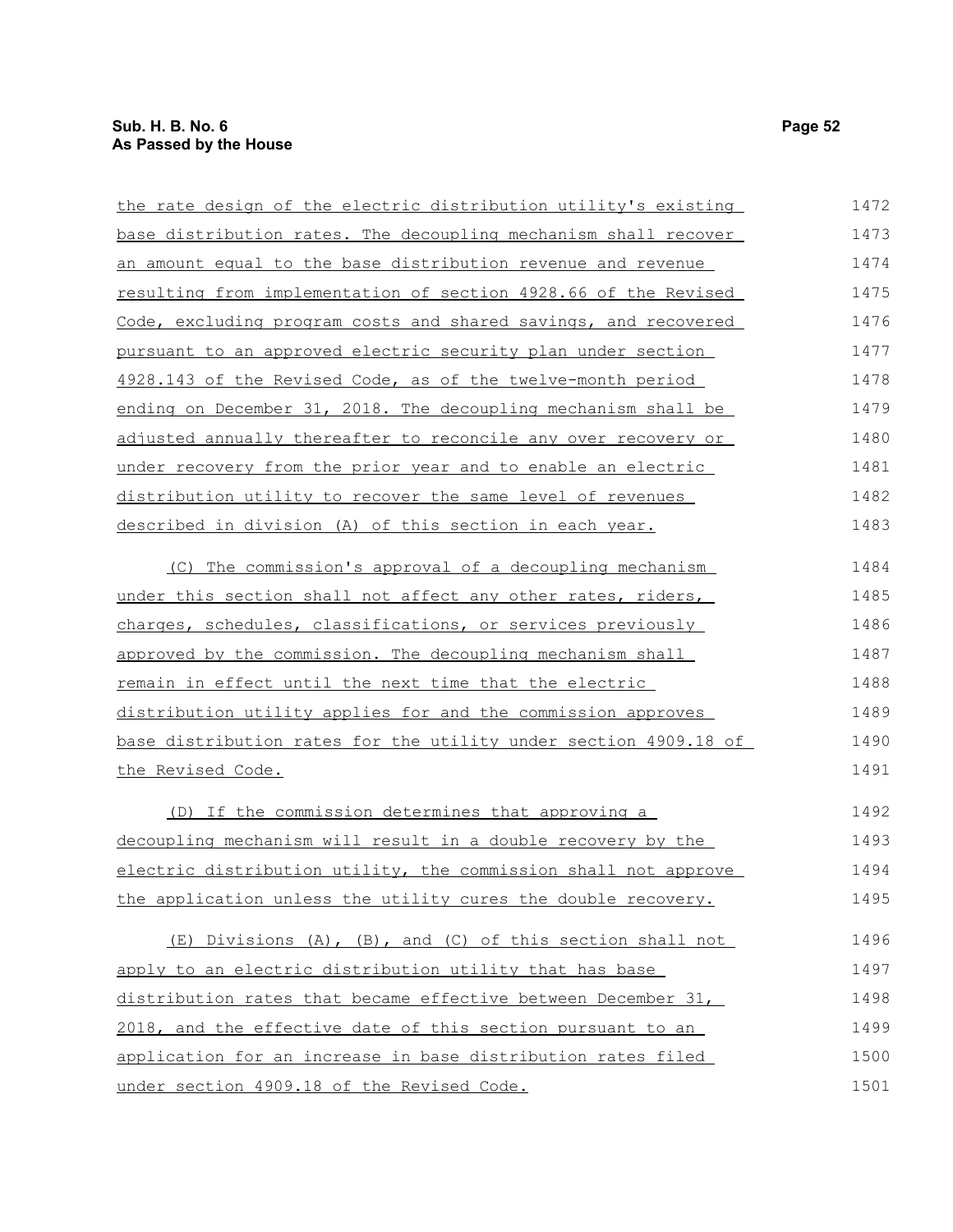| <b>Sec. 4928.647.</b> Subject to approval by the public utilities | 1502 |
|-------------------------------------------------------------------|------|
| commission and regardless of any limitations set forth in any     | 1503 |
| other section of Chapter 4928. of the Revised Code, an electric   | 1504 |
| distribution utility may offer a customer the opportunity to      | 1505 |
| purchase renewable energy services on a nondiscriminatory basis,  | 1506 |
| by doing either of the following:                                 | 1507 |
| (A) (1) An electric distribution utility may seek approval        | 1508 |
| from the commission to establish a schedule or schedules          | 1509 |
| applicable to residential, commercial, industrial, or other       | 1510 |
| customers and provide a customer the opportunity to purchase      | 1511 |
| renewable energy credits for any purpose the customer elects.     | 1512 |
| (2) The commission shall not approve any schedule unless          | 1513 |
| it determines both of the following:                              | 1514 |
| (a) The proposed schedule or schedules do not create an           | 1515 |
| undue burden or unreasonable preference or disadvantage to        | 1516 |
| nonparticipating customers.                                       | 1517 |
| (b) The electric distribution utility seeking approval            | 1518 |
| commits to comply with any conditions the commission may impose   | 1519 |
| to ensure that the electric distribution utility and any          | 1520 |
| participating customers are solely responsible for the risks,     | 1521 |
| costs, and benefits of any schedule or schedules.                 | 1522 |
| (B) (1) Consistent with section 4905.31 of the Revised            | 1523 |
| Code, an electric distribution utility, a customer, or a group    | 1524 |
| of customers may seek approval of a nondiscriminatory schedule    | 1525 |
| or reasonable arrangement involving the production and supply of  | 1526 |
| renewable energy, including long-term renewable energy purchase   | 1527 |
| agreements through which an electric distribution utility may     | 1528 |
| construct, lease, finance, or operate renewable energy resources  | 1529 |
| dedicated to that customer or customers.                          | 1530 |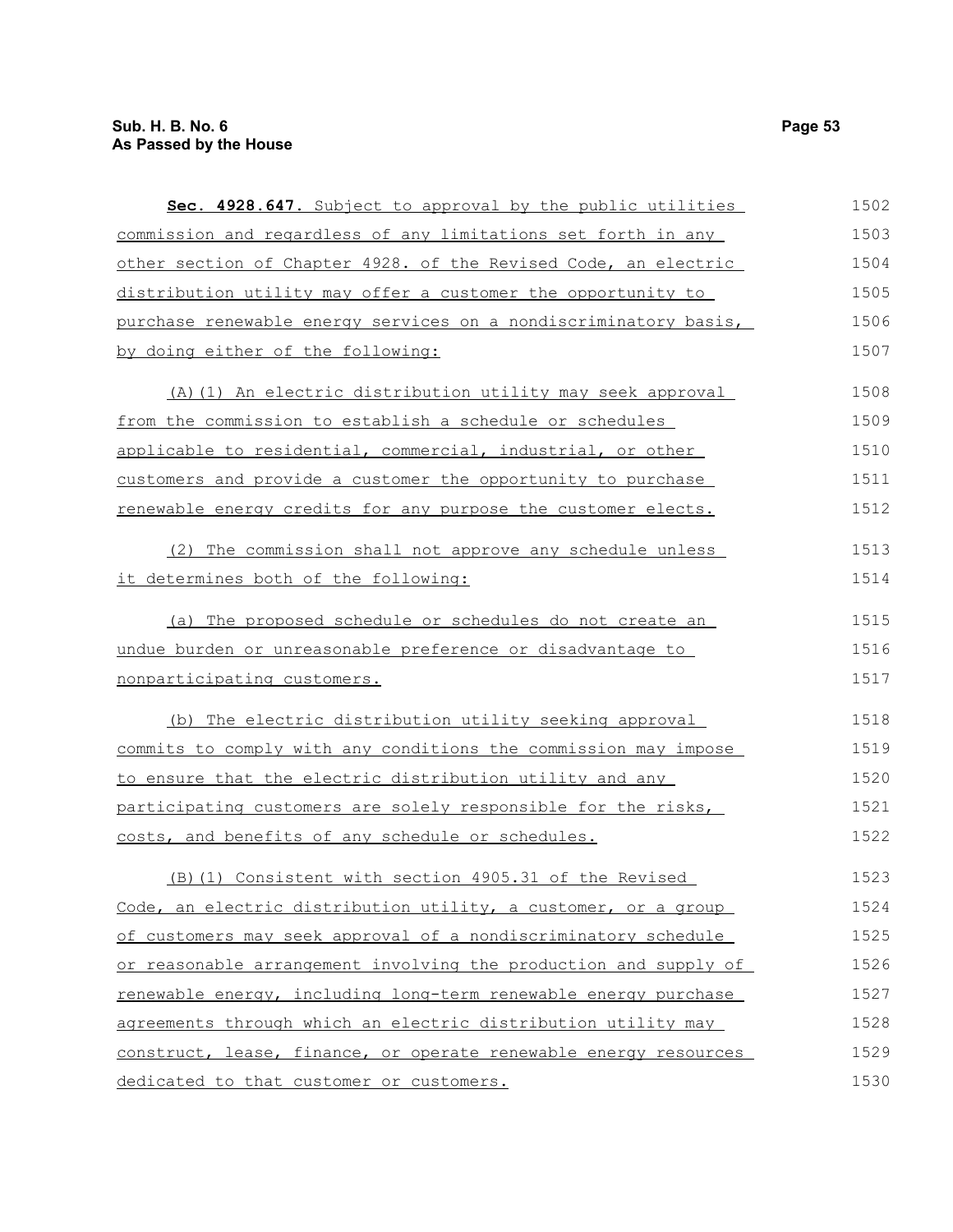| (2) The commission shall not approve any schedule or             | 1531 |
|------------------------------------------------------------------|------|
| arrangement unless it determines both of the following:          | 1532 |
| (a) The proposed schedule or arrangement does not create         | 1533 |
| an undue burden or unreasonable preference or disadvantage to    | 1534 |
| nonparticipating customers.                                      | 1535 |
| (b) The electric distribution utility seeking approval           | 1536 |
| commits to comply with any conditions the commission may impose  | 1537 |
| to ensure that the electric distribution utility and any         | 1538 |
| participating customers are solely responsible for the risks,    | 1539 |
| costs, and benefits of any schedule or reasonable arrangement.   | 1540 |
| Sec. $4928.66.$ (A) (1) (a) Beginning in 2009, an electric       | 1541 |
| distribution utility shall implement energy efficiency programs  | 1542 |
| that achieve energy savings equivalent to at least three-tenths  | 1543 |
| of one per cent of the total, annual average, and normalized     | 1544 |
| kilowatt-hour sales of the electric distribution utility during  | 1545 |
| the preceding three calendar years to customers in this state.   | 1546 |
| An energy efficiency program may include a combined heat and     | 1547 |
| power system placed into service or retrofitted on or after the  | 1548 |
| effective date of the amendment of this section by S.B. 315 of   | 1549 |
| the 129th general assembly, September 10, 2012, or a waste       | 1550 |
| energy recovery system placed into service or retrofitted on or  | 1551 |
| after September 10, 2012, except that a waste energy recovery    | 1552 |
| system described in division (A) (38) (b) of section 4928.01 of  | 1553 |
| the Revised Code may be included only if it was placed into      | 1554 |
| service between January 1, 2002, and December 31, 2004. For a    | 1555 |
| waste energy recovery or combined heat and power system, the     | 1556 |
| savings shall be as estimated by the public utilities            | 1557 |
| commission. The savings requirement, using such a three-year     | 1558 |
| average, shall increase to an additional five-tenths of one per  | 1559 |
| cent in 2010, seven-tenths of one per cent in 2011, eight-tenths | 1560 |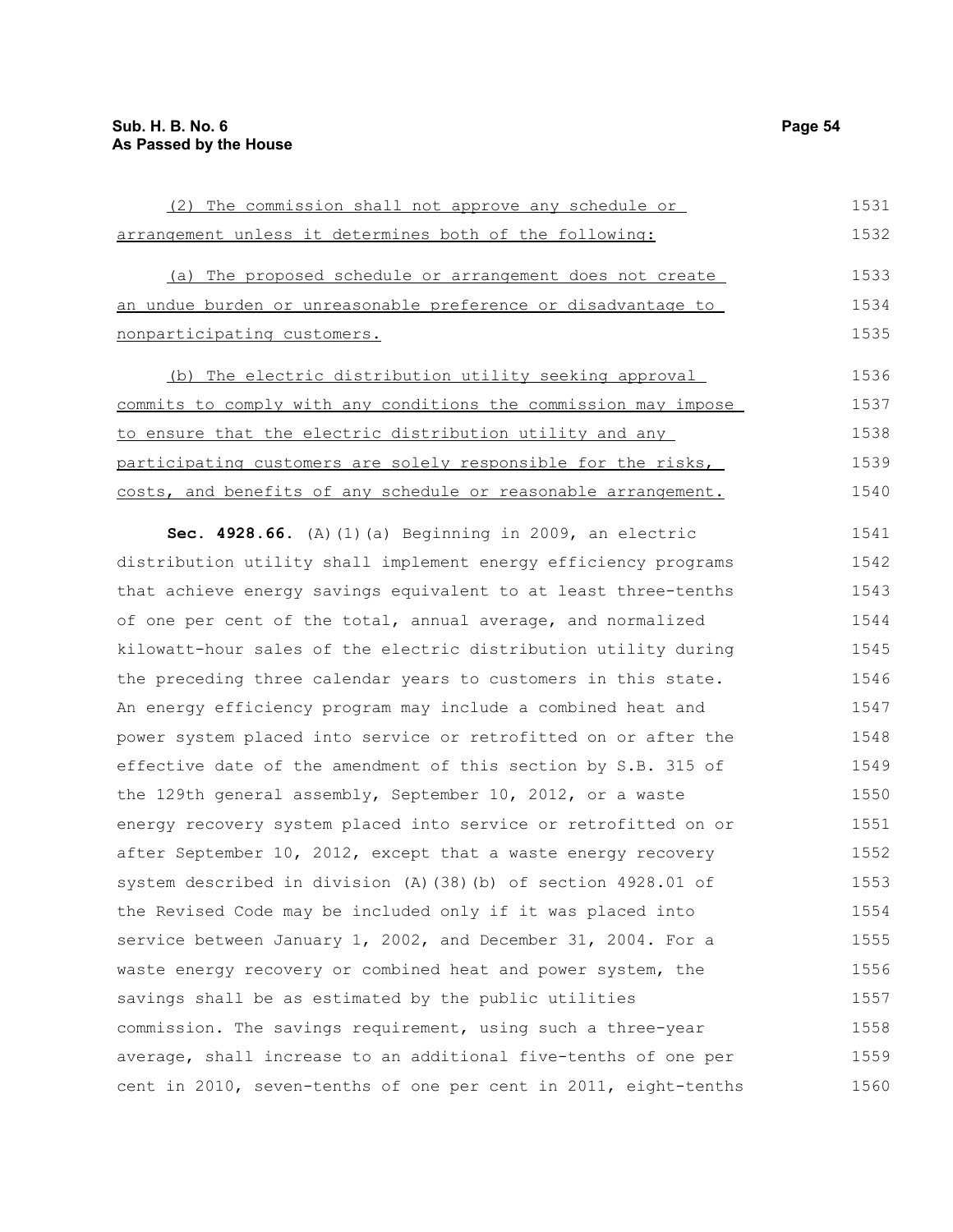| of one per cent in 2012, nine-tenths of one per cent in 2013,             | 1561 |
|---------------------------------------------------------------------------|------|
| and one per cent in 2014. In 2015 and 2016, an electric                   | 1562 |
| distribution utility shall achieve energy savings equal to the            | 1563 |
| result of subtracting the cumulative energy savings achieved              | 1564 |
| since 2009 from the product of multiplying the baseline for               | 1565 |
| energy savings, described in division $(A)$ $(2)$ $(a)$ of this section,  | 1566 |
| by four and two-tenths of one per cent. If the result is zero or          | 1567 |
| less for the year for which the calculation is being made, the            | 1568 |
| utility shall not be required to achieve additional energy                | 1569 |
| savings for that year, but may achieve additional energy savings          | 1570 |
| for that year. Thereafter, the The annual savings requirements            | 1571 |
| shall be, for years $2017$ , $2018$ , $2019$ , and $2020$ , an additional | 1572 |
| one per cent of the baseline, and two per cent each year-                 | 1573 |
| thereafter, achieving cumulative energy savings in excess of              | 1574 |
| twenty two per cent by the end of 2027. For purposes of a waste           | 1575 |
| energy recovery or combined heat and power system, an electric            | 1576 |
| distribution utility shall not apply more than the total annual           | 1577 |
| percentage of the electric distribution utility's industrial-             | 1578 |
| customer load, relative to the electric distribution utility's            | 1579 |
| total load, to the annual energy savings requirement.                     | 1580 |
| (b) Beginning in 2009, an electric distribution utility                   | 1581 |

shall implement peak demand reduction programs designed to achieve a one per cent reduction in peak demand in 2009 and an additional seventy-five hundredths of one per cent reduction each year through 2014. In 2015 and 2016, an electric distribution utility shall achieve a reduction in peak demand equal to the result of subtracting the cumulative peak demand reductions achieved since 2009 from the product of multiplying the baseline for peak demand reduction, described in division (A)(2)(a) of this section, by four and seventy-five hundredths of one per cent. If the result is zero or less for the year for 1582 1583 1584 1585 1586 1587 1588 1589 1590 1591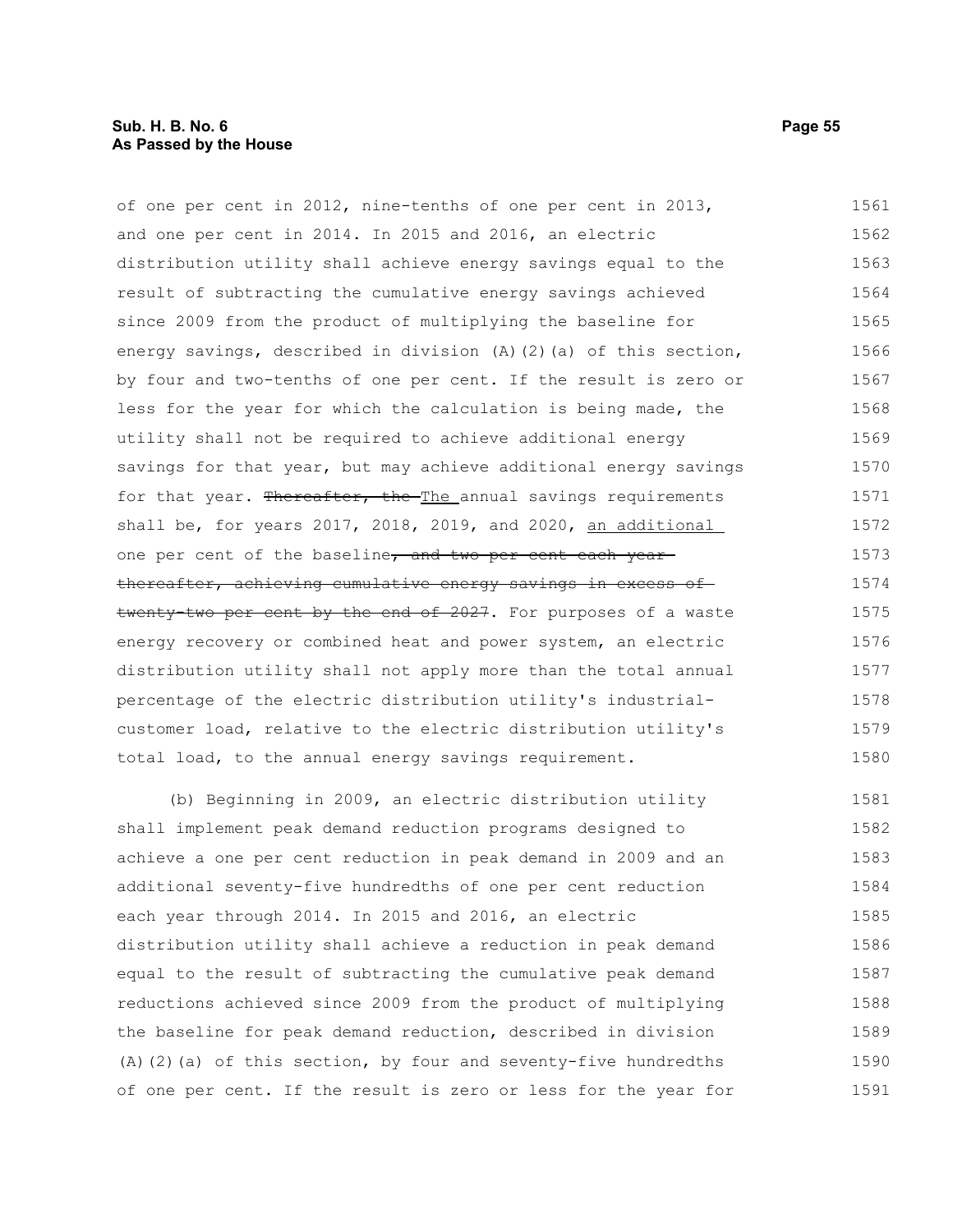# **Sub. H. B. No. 6 Page 56 As Passed by the House**

which the calculation is being made, the utility shall not be required to achieve an additional reduction in peak demand for that year, but may achieve an additional reduction in peak demand for that year. In 2017 and each year thereafter through 2020, the utility shall achieve an additional seventy-five hundredths of one per cent reduction in peak demand. 1592 1593 1594 1595 1596 1597

(2) For the purposes of divisions (A)(1)(a) and (b) of this section: 1598 1599

(a) The baseline for energy savings under division (A)(1) (a) of this section shall be the average of the total kilowatt hours the electric distribution utility sold in the preceding three calendar years. The baseline for a peak demand reduction under division  $(A)$   $(1)$   $(b)$  of this section shall be the average peak demand on the utility in the preceding three calendar years, except that the commission may reduce either baseline to adjust for new economic growth in the utility's certified territory. Neither baseline shall include the load and usage of any of the following customers: 1600 1601 1602 1603 1604 1605 1606 1607 1608 1609

(i) Beginning January 1, 2017, a customer for which a reasonable arrangement has been approved under section 4905.31 of the Revised Code; 1610 1611 1612

(ii) A customer that has opted out of the utility's portfolio plan under section 4928.6611 of the Revised Code; 1613 1614

(iii) A customer that has opted out of the utility's portfolio plan under Section 8 of S.B. 310 of the 130th general assembly. 1615 1616 1617

(b) The commission may amend the benchmarks set forth in division (A)(1)(a) or (b) of this section if, after application by the electric distribution utility, the commission determines 1618 1619 1620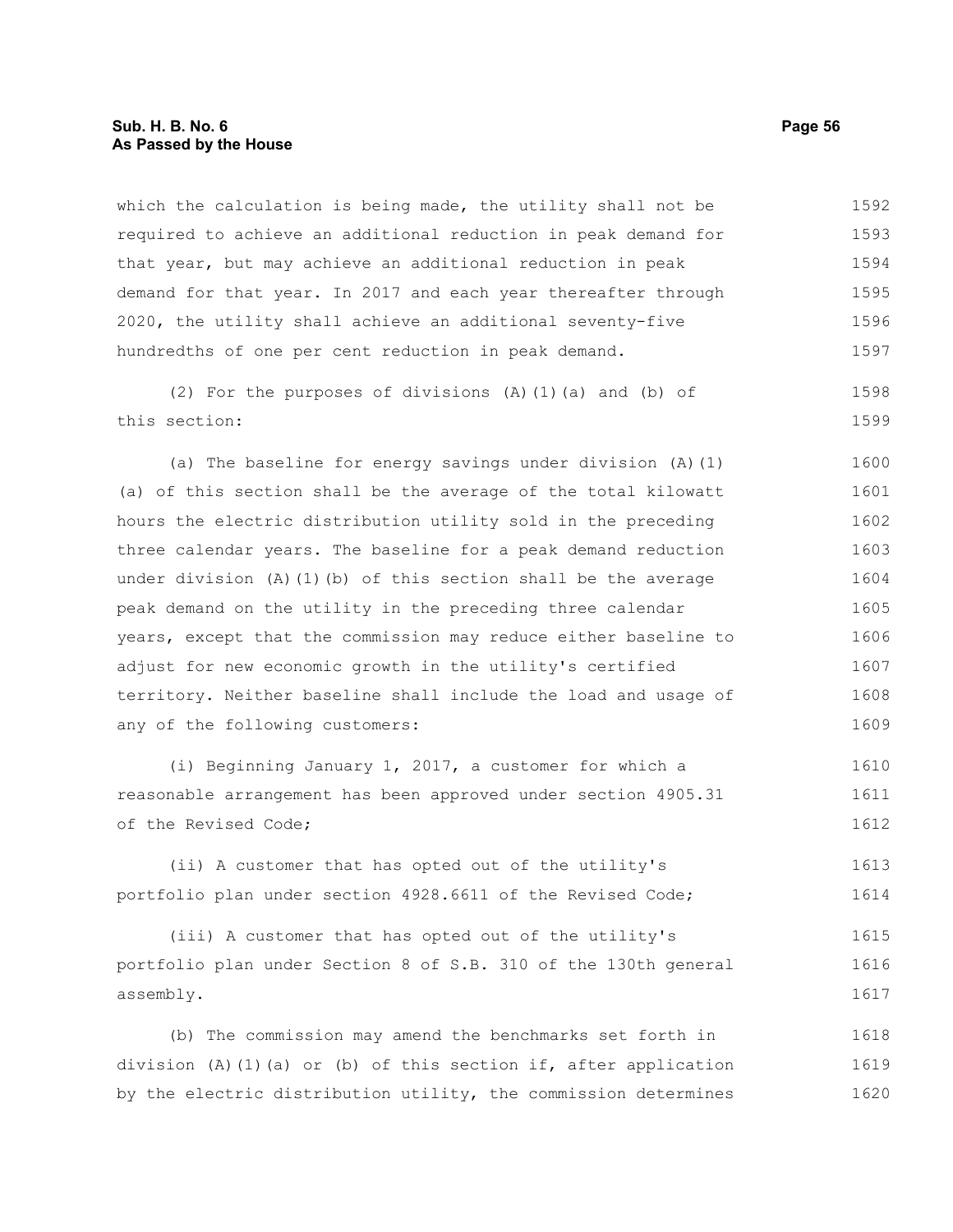# **Sub. H. B. No. 6 Page 57 As Passed by the House**

that the amendment is necessary because the utility cannot reasonably achieve the benchmarks due to regulatory, economic, or technological reasons beyond its reasonable control. 1621 1622 1623

(c) Compliance with divisions (A)(1)(a) and (b) of this section shall be measured by including the effects of all demand-response programs for mercantile customers of the subject electric distribution utility, all waste energy recovery systems and all combined heat and power systems, and all such mercantile customer-sited energy efficiency, including waste energy recovery and combined heat and power, and peak demand reduction programs, adjusted upward by the appropriate loss factors. Any mechanism designed to recover the cost of energy efficiency, including waste energy recovery and combined heat and power, and peak demand reduction programs under divisions (A)(1)(a) and (b) of this section may exempt mercantile customers that commit their demand-response or other customer-sited capabilities, whether existing or new, for integration into the electric distribution utility's demand-response, energy efficiency, including waste energy recovery and combined heat and power, or peak demand reduction programs, if the commission determines that that exemption reasonably encourages such customers to commit those capabilities to those programs. If a mercantile customer makes such existing or new demand-response, energy efficiency, including waste energy recovery and combined heat and power, or peak demand reduction capability available to an electric distribution utility pursuant to division (A)(2)(c) of this section, the electric utility's baseline under division (A)  $(2)$  (a) of this section shall be adjusted to exclude the effects of all such demand-response, energy efficiency, including waste energy recovery and combined heat and power, or peak demand reduction programs that may have existed during the period used 1624 1625 1626 1627 1628 1629 1630 1631 1632 1633 1634 1635 1636 1637 1638 1639 1640 1641 1642 1643 1644 1645 1646 1647 1648 1649 1650 1651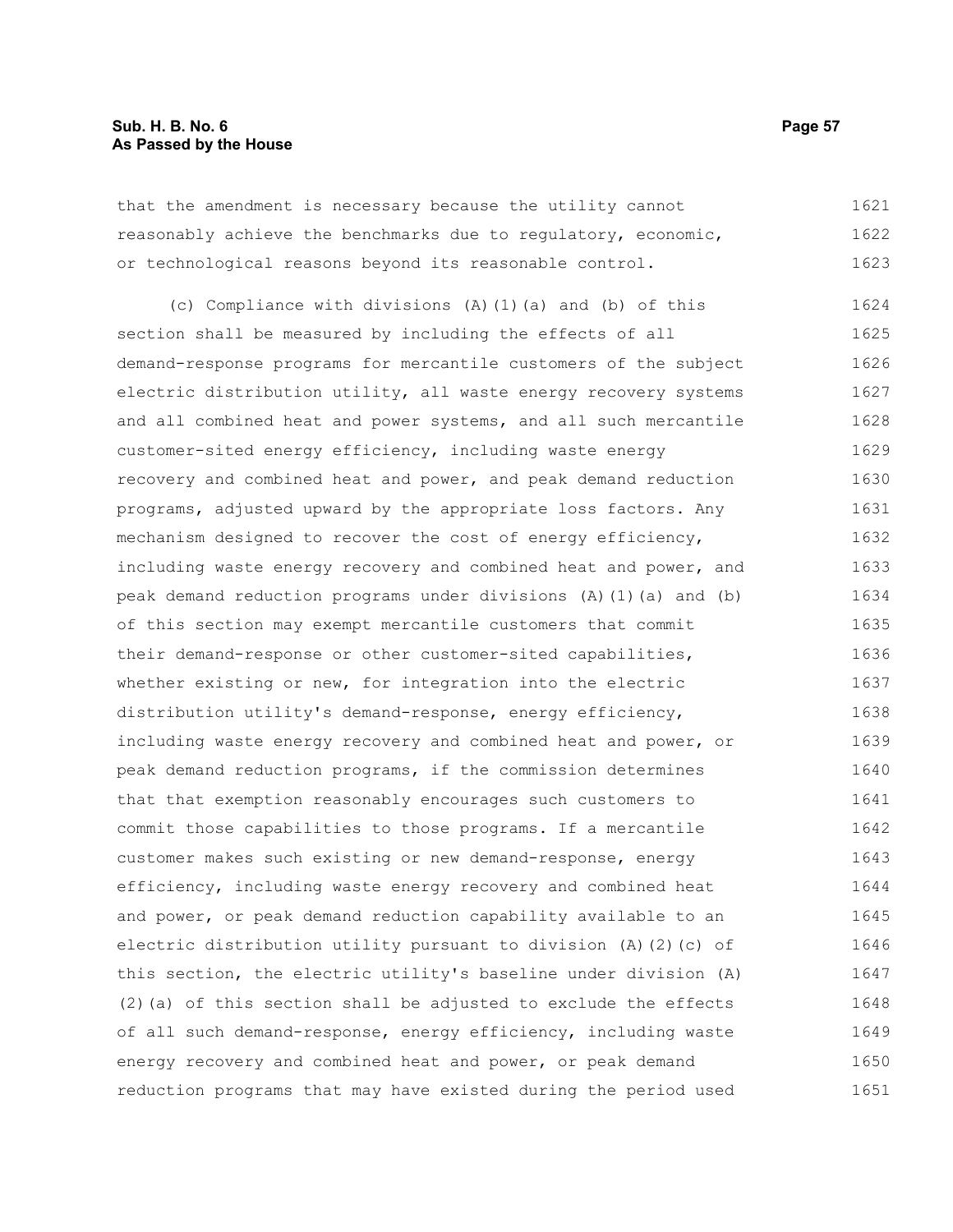| to establish the baseline. The baseline also shall be normalized | 1652 |
|------------------------------------------------------------------|------|
| for changes in numbers of customers, sales, weather, peak        | 1653 |
| demand, and other appropriate factors so that the compliance     | 1654 |
| measurement is not unduly influenced by factors outside the      | 1655 |
| control of the electric distribution utility.                    | 1656 |
| (d) (i) Programs implemented by a utility may include the        | 1657 |
| following:                                                       | 1658 |
| (I) Demand-response programs;                                    | 1659 |
| (II) Smart grid investment programs, provided that such          | 1660 |
| programs are demonstrated to be cost-beneficial;                 | 1661 |
| (III) Customer-sited programs, including waste energy            | 1662 |
| recovery and combined heat and power systems;                    | 1663 |
| (IV) Transmission and distribution infrastructure                | 1664 |
| improvements that reduce line losses;                            | 1665 |
| (V) Energy efficiency savings and peak demand reduction          | 1666 |
| that are achieved, in whole or in part, as a result of funding   | 1667 |
| provided from the universal service fund established by section  | 1668 |
| 4928.51 of the Revised Code to benefit low-income customers      | 1669 |
| through programs that include, but are not limited to, energy    | 1670 |
| audits, the installation of energy efficiency insulation,        | 1671 |
| appliances, and windows, and other weatherization measures.      | 1672 |
| (ii) No energy efficiency or peak demand reduction               | 1673 |
| achieved under divisions (A)(2)(d)(i)(IV) and (V) of this        | 1674 |
| section shall qualify for shared savings.                        | 1675 |
| (iii) Division (A)(2)(c) of this section shall be applied        | 1676 |
| to include facilitating efforts by a mercantile customer or      | 1677 |
| group of those customers to offer customer-sited demand-         | 1678 |
| response, energy efficiency, including waste energy recovery and | 1679 |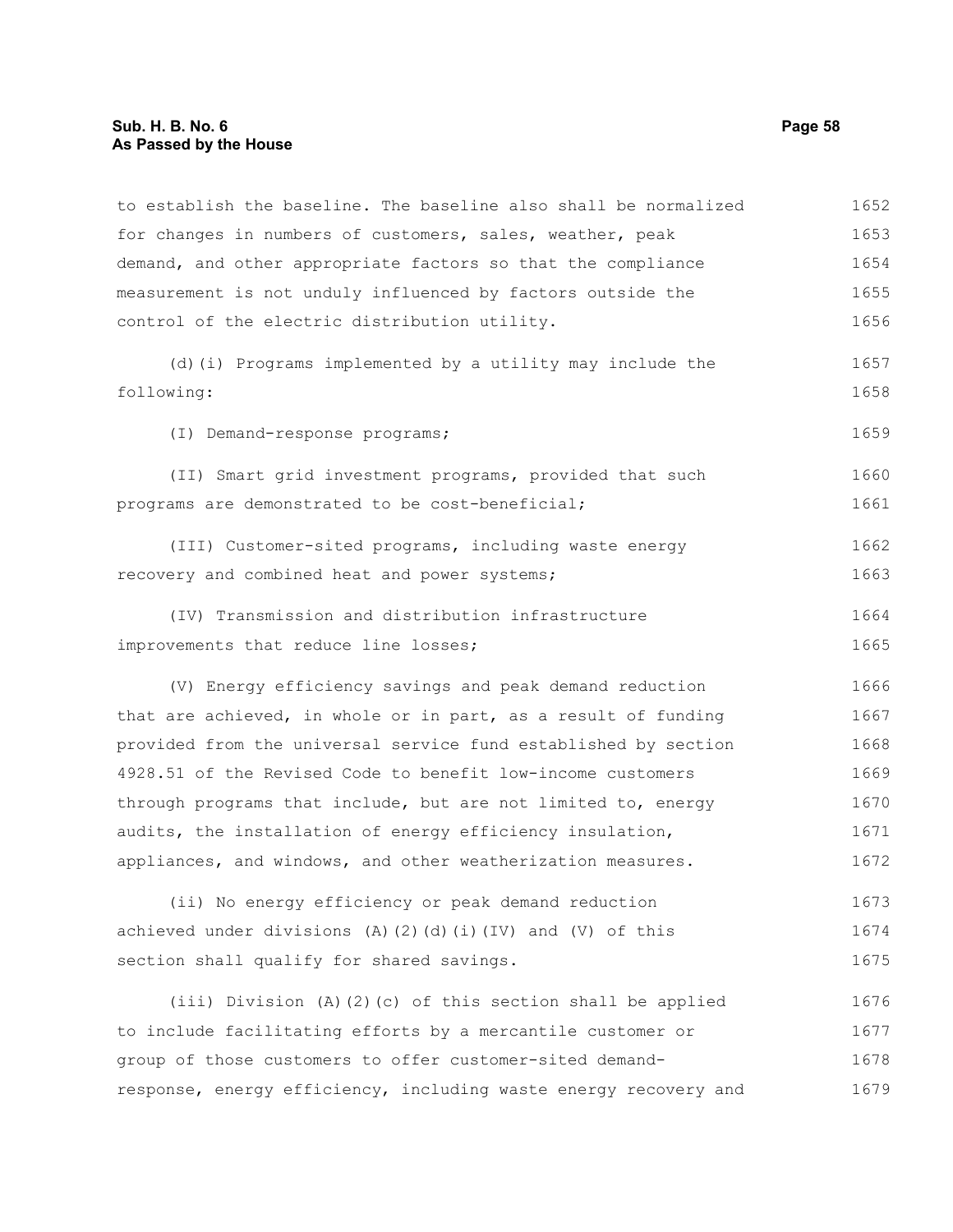combined heat and power, or peak demand reduction capabilities to the electric distribution utility as part of a reasonable arrangement submitted to the commission pursuant to section 4905.31 of the Revised Code. 1680 1681 1682 1683

(e) No programs or improvements described in division (A) (2)(d) of this section shall conflict with any statewide building code adopted by the board of building standards. 1684 1685 1686

(B) In accordance with rules it shall adopt, the public utilities commission shall produce and docket at the commission an annual report containing the results of its verification of the annual levels of energy efficiency and of peak demand reductions achieved by each electric distribution utility pursuant to division (A) of this section. A copy of the report shall be provided to the consumers' counsel. 1687 1688 1689 1690 1691 1692 1693

(C) If the commission determines, after notice and opportunity for hearing and based upon its report under division (B) of this section, that an electric distribution utility has failed to comply with an energy efficiency or peak demand reduction requirement of division (A) of this section, the commission shall assess a forfeiture on the utility as provided under sections 4905.55 to 4905.60 and 4905.64 of the Revised Code, either in the amount, per day per undercompliance or noncompliance, relative to the period of the report, equal to that prescribed for noncompliances under section 4905.54 of the Revised Code, or in an amount equal to the then existing market value of one renewable energy credit per megawatt hour of undercompliance or noncompliance. Revenue from any forfeiture assessed under this division shall be deposited to the credit of the advanced energy fund created under section 4928.61 of the Revised Code. 1694 1695 1696 1697 1698 1699 1700 1701 1702 1703 1704 1705 1706 1707 1708 1709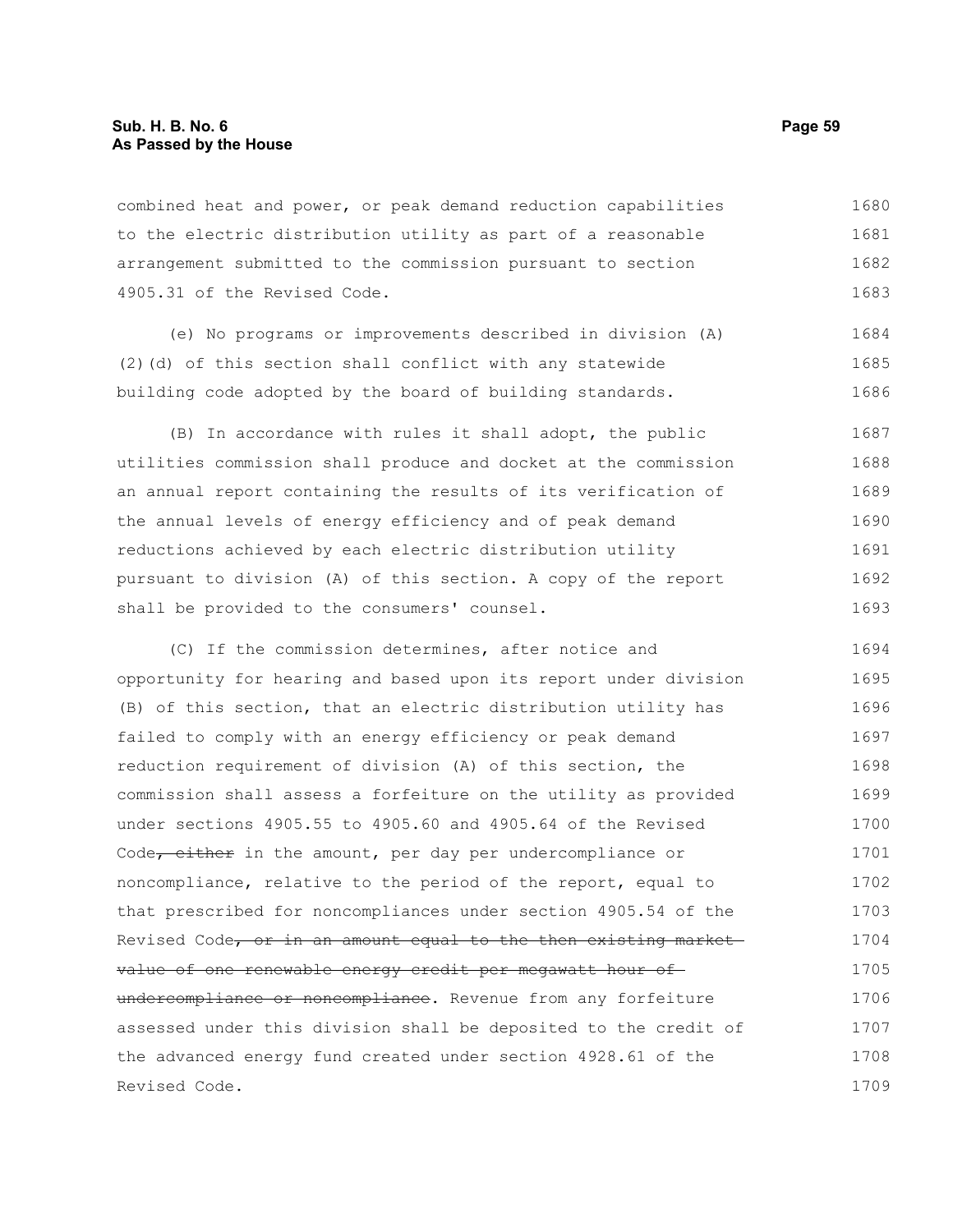# **Sub. H. B. No. 6 Page 60 As Passed by the House**

(D) The commission may establish rules regarding the content of an application by an electric distribution utility for commission approval of a revenue decoupling mechanism under this division. Such an application shall not be considered an application to increase rates and may be included as part of a proposal to establish, continue, or expand energy efficiency or conservation programs. The commission by order may approve an application under this division if it determines both that the revenue decoupling mechanism provides for the recovery of revenue that otherwise may be forgone by the utility as a result of or in connection with the implementation by the electric distribution utility of any energy efficiency or energy conservation programs and reasonably aligns the interests of the utility and of its customers in favor of those programs. 1710 1711 1712 1713 1714 1715 1716 1717 1718 1719 1720 1721 1722 1723

(E) The commission additionally shall adopt rules that require an electric distribution utility to provide a customer upon request with two years' consumption data in an accessible form. 1724 1725 1726 1727

| (F)(1) All the terms and conditions of an electric            | 1728 |
|---------------------------------------------------------------|------|
| distribution utility's portfolio plan in effect as of the     | 1729 |
| effective date of the amendments to this section by H.B. 6 of | 1730 |
| the 133rd general assembly shall remain in place through      | 1731 |
| December 31, 2020, and terminate on that date.                | 1732 |

(2) If a portfolio plan is extended beyond its commissionapproved term by division  $(F)(1)$  of this section, the existing plan's budget shall be increased for the extended term to include an amount equal to the annual average of the approved budget for all years of the portfolio plan in effect as of the effective date of the amendments to this section by H.B. 6 of the 133rd general assembly. 1733 1734 1735 1736 1737 1738 1739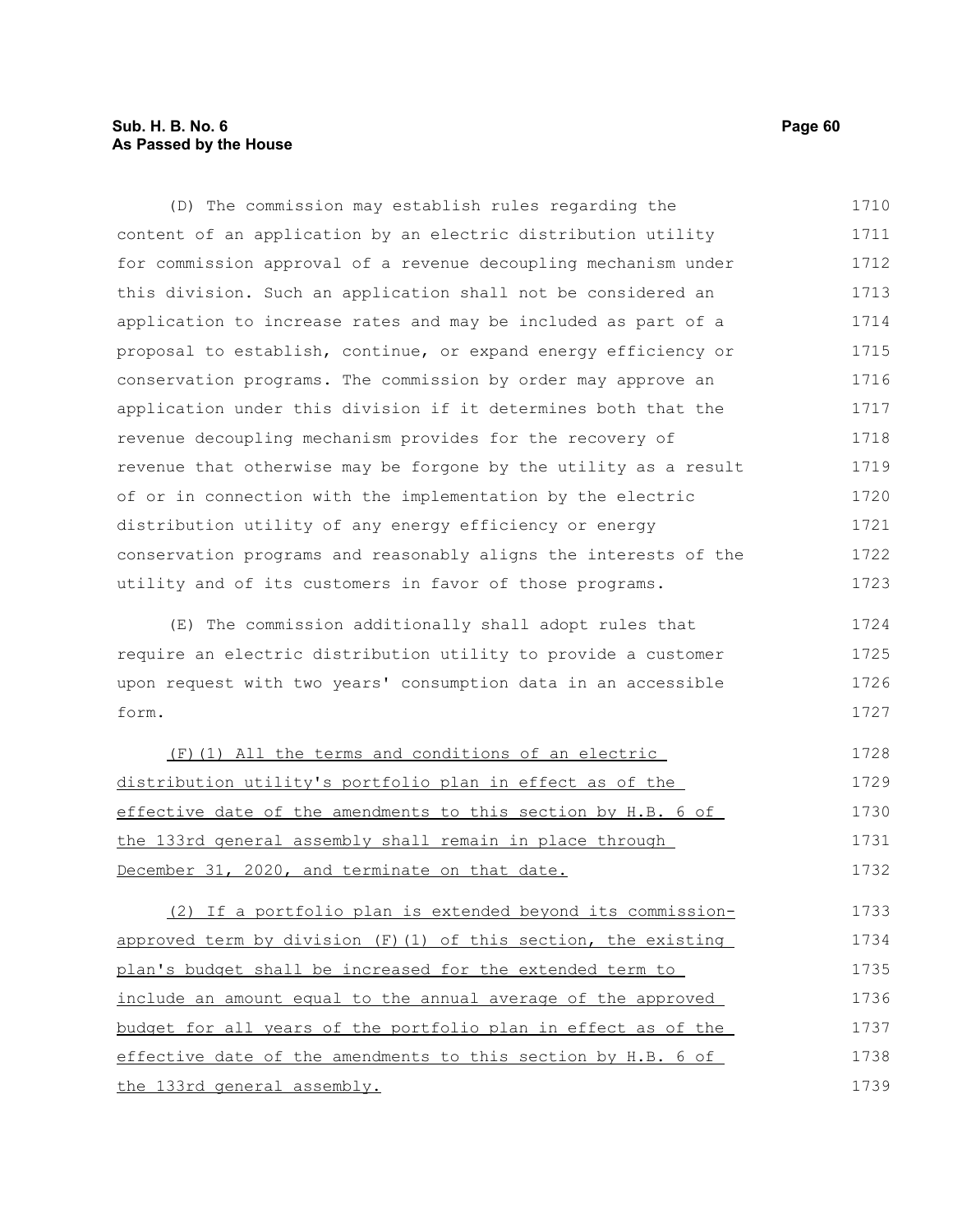| (3) All other terms and conditions of a portfolio plan          | 1740 |
|-----------------------------------------------------------------|------|
| extended beyond its commission-approved term by division (F)(1) | 1741 |
| of this section shall remain the same unless changes are        | 1742 |
| authorized by the commission upon the electric distribution     | 1743 |
| utility's request.                                              | 1744 |
| (G) All requirements imposed and all programs implemented       | 1745 |
| under this section shall terminate on December 31, 2020,        | 1746 |
| provided an electric distribution utility recovers in the       | 1747 |
| following year all remaining program costs incurred or to be    | 1748 |
| incurred, including costs incurred for contractual obligations  | 1749 |
| and any costs to discontinue the portfolio plan programs,       | 1750 |
| through applicable tariff schedules or riders in effect on the  | 1751 |
| effective date of the amendments to this section by H.B. 6 of   | 1752 |
| the 133rd general assembly.                                     | 1753 |
| Sec. 4928.661. (A) Not earlier than January 1, 2020, an         | 1754 |
| electric distribution utility may submit an application to the  | 1755 |
| public utilities commission for approval of programs to         | 1756 |
| encourage energy efficiency or peak demand reduction. The       | 1757 |
| application may include descriptions of the proposed programs   | 1758 |
| including all of the following:                                 | 1759 |
| (1) The size and scope of the programs;                         | 1760 |
| (2) Applicability of the programs to specific customer          | 1761 |
| <u>classes;</u>                                                 | 1762 |
| (3) Recovery of costs and incentives;                           | 1763 |
| (4) Any other information determined by the electric            | 1764 |
| distribution utility to be appropriate for the commission's     | 1765 |
| review.                                                         | 1766 |
| (B) The commission shall issue an order approving or            | 1767 |
| modifying and approving an application if it finds that the     | 1768 |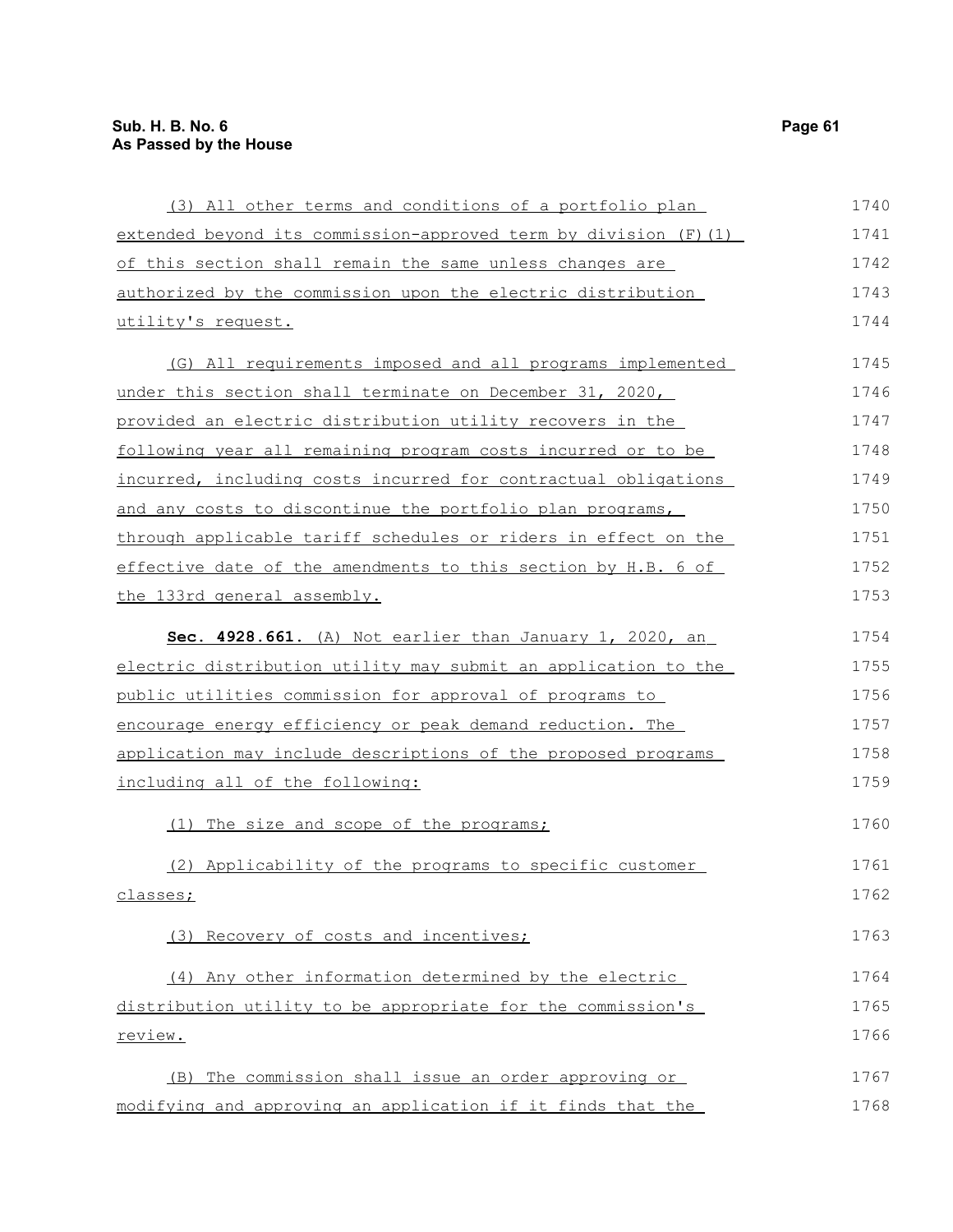| proposed programs will be cost-effective, in the public           | 1769 |
|-------------------------------------------------------------------|------|
| interest, and consistent with state policy as specified in        | 1770 |
| section 4928.02 of the Revised Code.                              | 1771 |
| (C) Applications submitted and approved under this section        | 1772 |
| shall not take effect earlier than January 1, 2021.               | 1773 |
| Sec. 4928.6610. As used in sections 4928.6611 to 4928.6616-       | 1774 |
| 4928.6615 of the Revised Code:                                    | 1775 |
| (A) "Customer" means any either of the following:                 | 1776 |
| (1) Effective January 1, 2020, a mercantile customer as           | 1777 |
| defined in section 4928.01 of the Revised Code;                   | 1778 |
| (2) Any customer of an electric distribution utility to           | 1779 |
| which either of the following applies:                            | 1780 |
| $\frac{1}{1}$ (a) The customer receives service above the primary | 1781 |
| voltage level as determined by the utility's tariff               | 1782 |
| classification.                                                   | 1783 |
| $(2)$ (b) The customer is a commercial or industrial              | 1784 |
| customer to which both of the following apply:                    | 1785 |
| $(a)$ (i) The customer receives electricity through a meter       | 1786 |
| of an end user or through more than one meter at a single         | 1787 |
| location in a quantity that exceeds forty-five million kilowatt   | 1788 |
| hours of electricity for the preceding calendar year.             | 1789 |
| $(b)$ (ii) The customer has made a written request for            | 1790 |
| registration as a self-assessing purchaser pursuant to section    | 1791 |
| 5727.81 of the Revised Code.                                      | 1792 |
| (B) "Energy intensity" means the amount of energy, from           | 1793 |
| electricity, used or consumed per unit of production.             | 1794 |
| (C) "Portfolio plan" means either of the following:               | 1795 |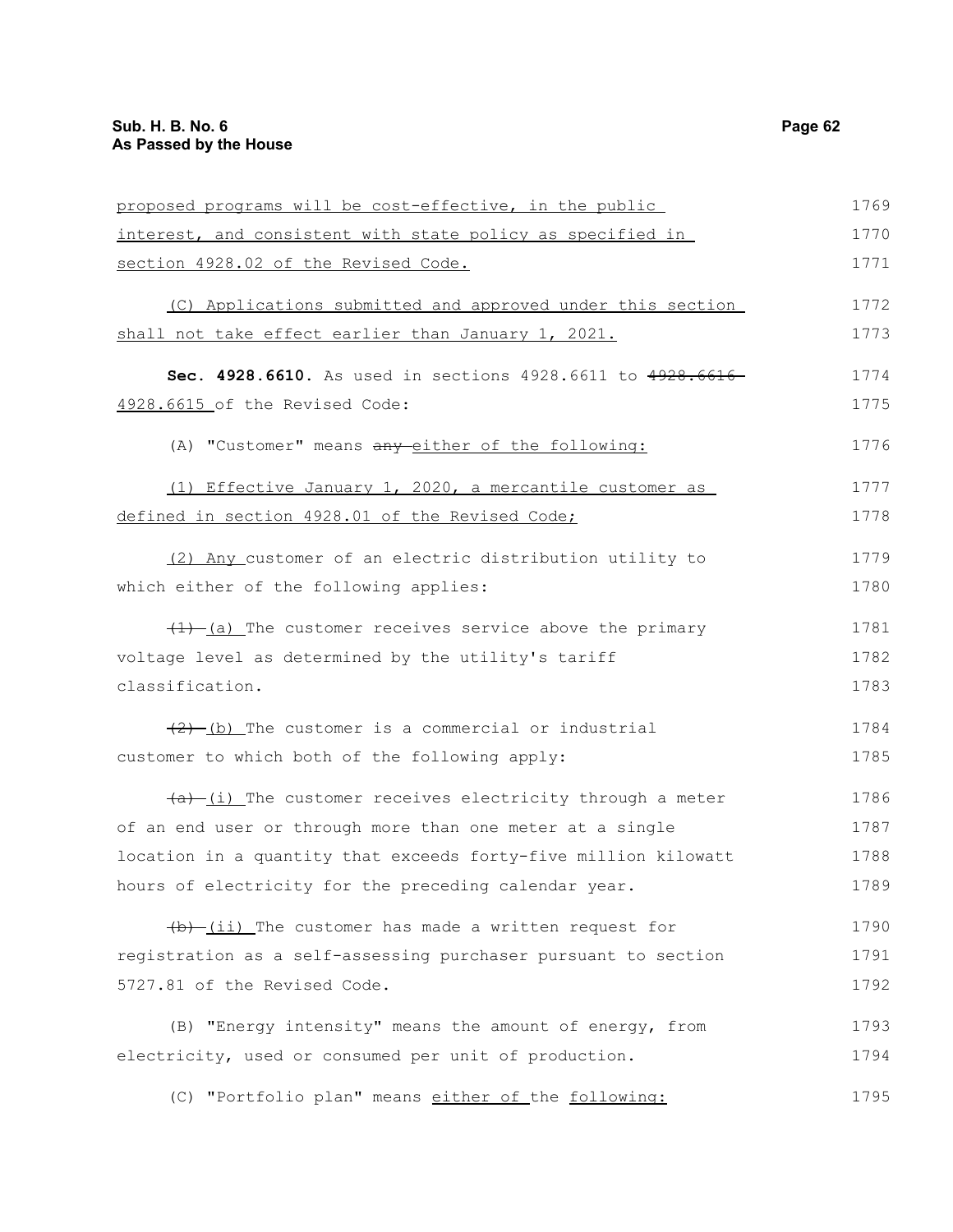(1) The comprehensive energy efficiency and peak-demand reduction program portfolio plan required under rules adopted by the public utilities commission and codified in Chapter 4901:1- 39 of the Administrative Code or hereafter recodified or amended; (2) A plan approved under section 4928.661 of the Revised Code or under rules adopted under that section. Sec. 4928.75. Beginning in fiscal year 2021 and each fiscal year thereafter, the director of development services shall, in each fiscal year, submit a completed waiver request in accordance with section 96.83 of Title 45 of the Code of Federal Regulations to the United States department of health and human services and any other applicable federal agencies for the state to expend twenty-five per cent of federal low-income home energy assistance programs funds from the home energy assistance block grants for weatherization services allowed by section 96.83(a) of Title 45 of the Code of Federal Regulations to the United States department of health and human services. **Sec. 4928.80.** (A) Each electric distribution utility shall file with the public utilities commission a tariff applicable to county fairs and agricultural societies that includes either of the following: (1) A fixed monthly service fee; (2) An energy charge on a kilowatt-hour basis. (B) The minimum monthly charge shall not exceed the fixed monthly service fee and the customer shall not be subject to any demand-based riders. (C) The electric distribution utility shall be eligible to recover any revenue loss associated with customer migration to 1796 1797 1798 1799 1800 1801 1802 1803 1804 1805 1806 1807 1808 1809 1810 1811 1812 1813 1814 1815 1816 1817 1818 1819 1820 1821 1822 1823 1824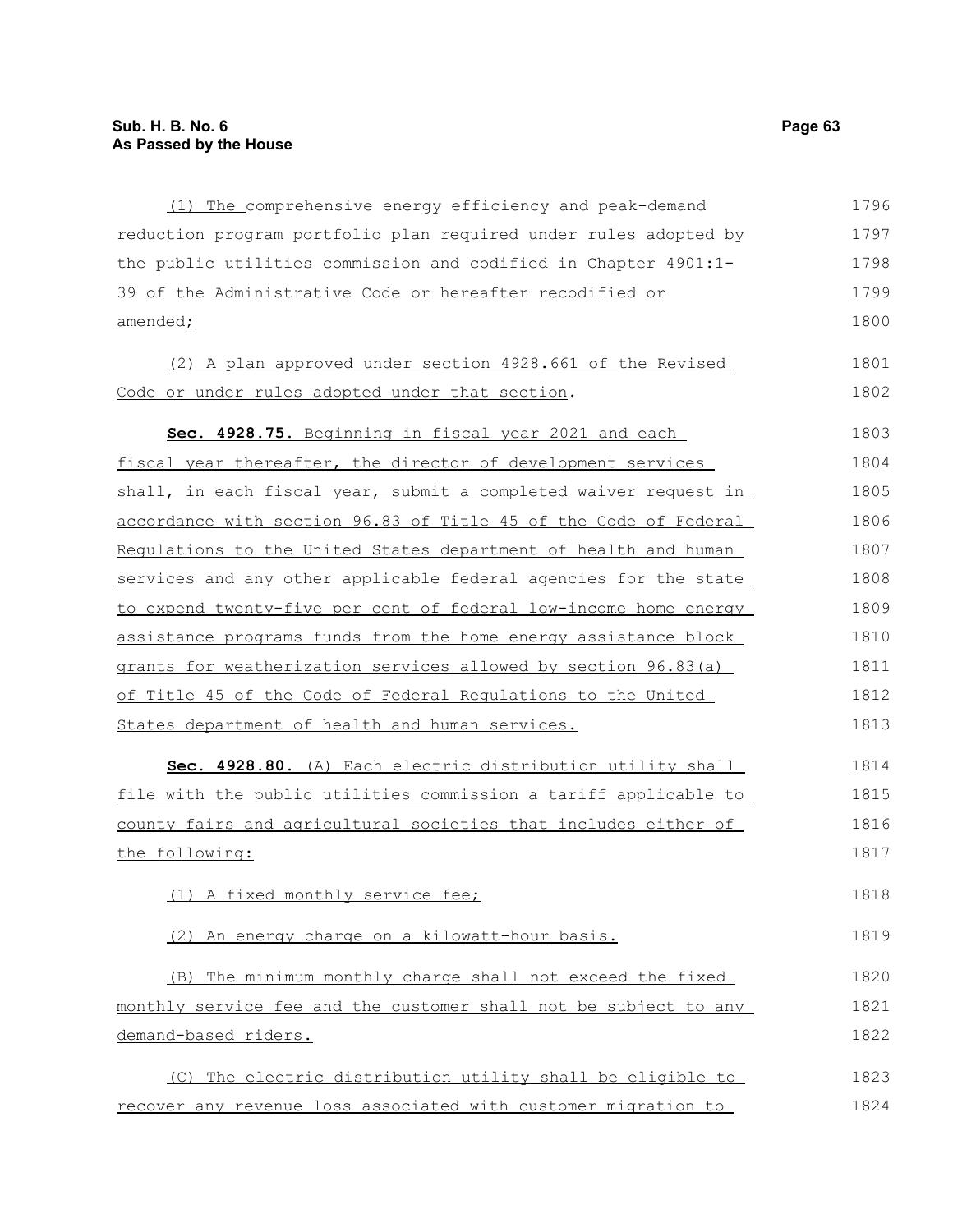# **Sub. H. B. No. 6 Page 64 As Passed by the House**

# this new tariff.

**Sec. 5727.47.** (A) Notice of each assessment certified or issued pursuant to section 5727.23 or 5727.38 of the Revised Code shall be mailed to the public utility, and its mailing shall be prima-facie evidence of its receipt by the public utility to which it is addressed. With the notice, the tax commissioner shall provide instructions on how to petition for reassessment and request a hearing on the petition.  $H = EXcept$  as otherwise provided in division (G) of this section, if a public utility objects to such an assessment, it may file with the commissioner, either personally or by certified mail, within sixty days after the mailing of the notice of assessment a written petition for reassessment signed by the utility's authorized agent having knowledge of the facts. The date the commissioner receives the petition shall be considered the date of filing. The petition shall indicate the utility's objections, but additional objections may be raised in writing if received by the commissioner prior to the date shown on the final determination. 1826 1827 1828 1829 1830 1831 1832 1833 1834 1835 1836 1837 1838 1839 1840 1841 1842 1843

In the case of a petition seeking a reduction in taxable value filed with respect to an assessment certified under section 5727.23 of the Revised Code, the petitioner shall state in the petition the total amount of reduction in taxable value sought by the petitioner. If the petitioner objects to the percentage of true value at which taxable property is assessed by the commissioner, the petitioner shall state in the petition the total amount of reduction in taxable value sought both with and without regard to the objection pertaining to the percentage of true value at which its taxable property is assessed. If a petitioner objects to the commissioner's apportionment of the taxable value of the petitioner's taxable property, the 1844 1845 1846 1847 1848 1849 1850 1851 1852 1853 1854 1855

1825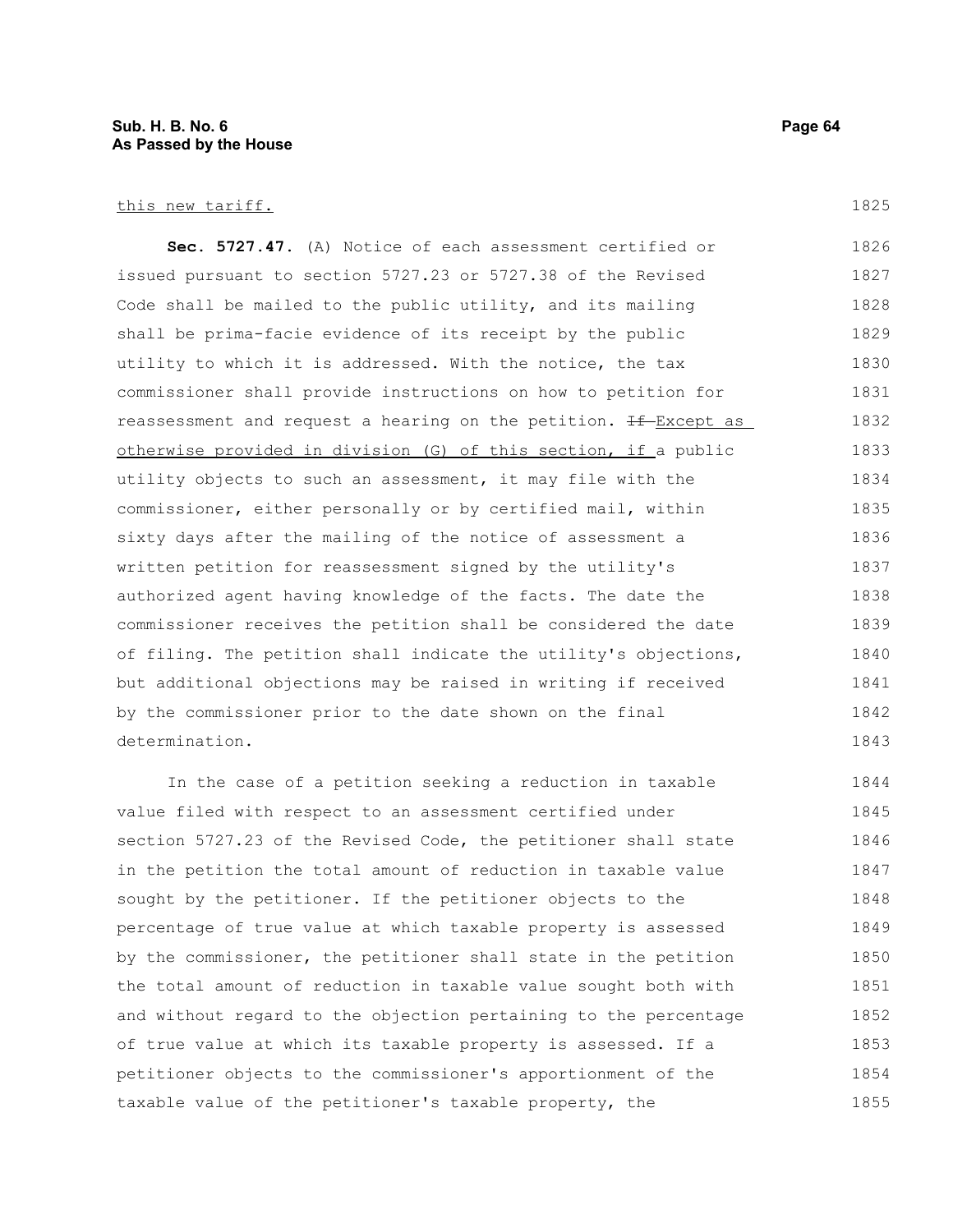petitioner shall distinctly state in the petition that the petitioner objects to the commissioner's apportionment, and, within forty-five days after filing the petition for reassessment, shall submit the petitioner's proposed apportionment of the taxable value of its taxable property among taxing districts. If a petitioner that objects to the commissioner's apportionment fails to state its objections to that apportionment in its petition for reassessment or fails to submit its proposed apportionment within forty-five days after filing the petition for reassessment, the commissioner shall dismiss the petitioner's objection to the commissioner's apportionment, and the taxable value of the petitioner's taxable property, subject to any adjustment to taxable value pursuant to the petition or appeal, shall be apportioned in the manner used by the commissioner in the preliminary or amended preliminary assessment certified under section 5727.23 of the Revised Code. 1856 1857 1858 1859 1860 1861 1862 1863 1864 1865 1866 1867 1868 1869 1870 1871

If an additional objection seeking a reduction in taxable value in excess of the reduction stated in the original petition is properly and timely raised with respect to an assessment issued under section 5727.23 of the Revised Code, the petitioner shall state the total amount of the reduction in taxable value sought in the additional objection both with and without regard to any reduction in taxable value pertaining to the percentage of true value at which taxable property is assessed. If a petitioner fails to state the reduction in taxable value sought in the original petition or in additional objections properly raised after the petition is filed, the commissioner shall notify the petitioner of the failure by certified mail. If the petitioner fails to notify the commissioner in writing of the reduction in taxable value sought in the petition or in an additional objection within thirty days after receiving the 1872 1873 1874 1875 1876 1877 1878 1879 1880 1881 1882 1883 1884 1885 1886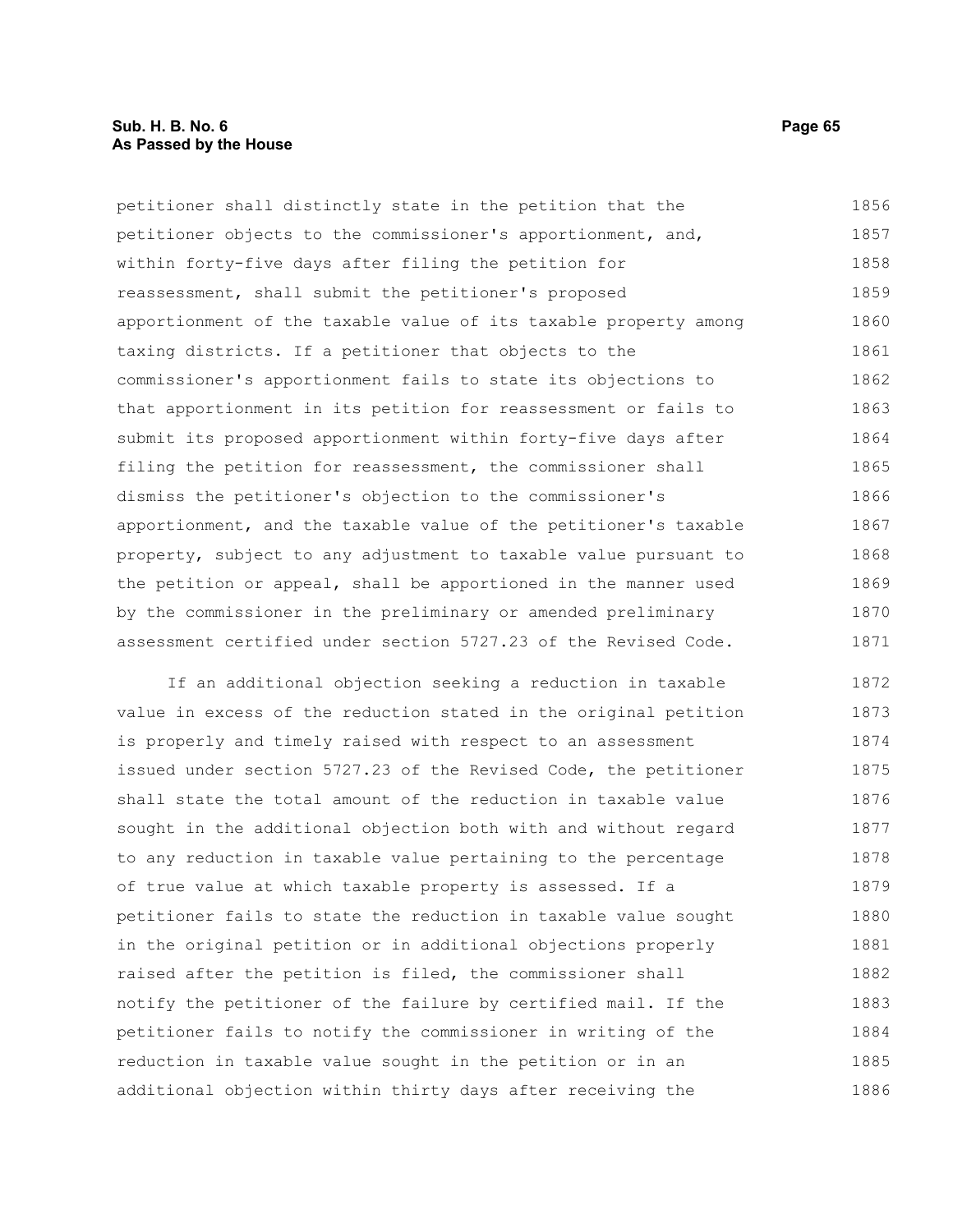commissioner's notice, the commissioner shall dismiss the petition or the additional objection in which that reduction is sought. 1887 1888 1889

(B)(1) Subject to divisions (B)(2) and (3) of this section, a public utility filing a petition for reassessment regarding an assessment certified or issued under section 5727.23 or 5727.38 of the Revised Code shall pay the tax with respect to the assessment objected to as required by law. The acceptance of any tax payment by the treasurer of state, tax commissioner, or any county treasurer shall not prejudice any claim for taxes on final determination by the commissioner or final decision by the board of tax appeals or any court. 1890 1891 1892 1893 1894 1895 1896 1897 1898

(2) If a public utility properly and timely files a petition for reassessment regarding an assessment certified under section 5727.23 of the Revised Code, the petitioner shall pay the tax as prescribed by divisions  $(B)(2)(a)$ ,  $(b)$ , and  $(c)$ of this section: 1899 1900 1901 1902 1903

(a) If the petitioner does not object to the commissioner's apportionment of the taxable value of the petitioner's taxable property, the petitioner is not required to pay the part of the tax otherwise due on the taxable value that the petitioner seeks to have reduced, subject to division  $(B)$  (2) (c) of this section. 1904 1905 1906 1907 1908 1909

(b) If the petitioner objects to the commissioner's apportionment of the taxable value of the petitioner's taxable property, the petitioner is not required to pay the tax otherwise due on the part of the taxable value apportioned to any taxing district that the petitioner objects to, subject to division (B)(2)(c) of this section. If, pursuant to division (A) of this section, the petitioner has, in a proper and timely 1910 1911 1912 1913 1914 1915 1916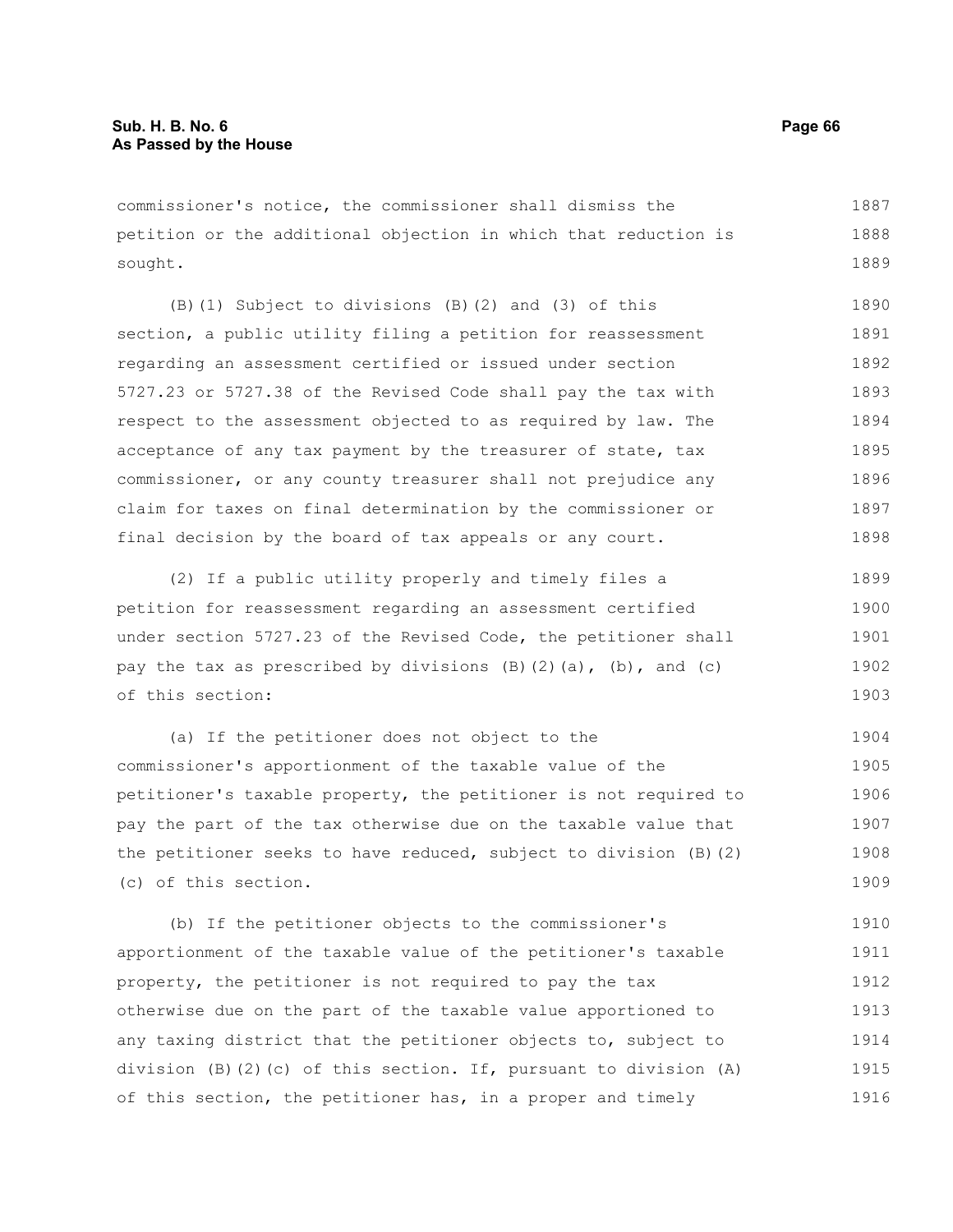# **Sub. H. B. No. 6 Page 67 As Passed by the House**

manner, apportioned taxable value to a taxing district to which the commissioner did not apportion the petitioner's taxable value, the petitioner shall pay the tax due on the taxable value that the petitioner has apportioned to the taxing district, subject to division (B)(2)(c) of this section. 1917 1918 1919 1920 1921

(c) If a petitioner objects to the percentage of true value at which taxable property is assessed by the commissioner, the petitioner shall pay the tax due on the basis of the percentage of true value at which the public utility's taxable property is assessed by the commissioner. In any case, the petitioner's payment of tax shall not be less than the amount of tax due based on the taxable value reflected on the last appeal notice issued by the commissioner under division (C) of this section. Until the county auditor receives notification under division (E) of this section and proceeds under section 5727.471 of the Revised Code to issue any refund that is found to be due, the county auditor shall not issue a refund for any increase in the reduction in taxable value that is sought by a petitioner later than forty-five days after the petitioner files the original petition as required under division (A) of this section. 1922 1923 1924 1925 1926 1927 1928 1929 1930 1931 1932 1933 1934 1935 1936 1937

(3) Any part of the tax that, under division (B)(2)(a) or (b) of this section, is not paid shall be collected upon receipt of the notification as provided in section 5727.471 of the Revised Code with interest thereon computed in the same manner as interest is computed under division (E) of section 5715.19 of the Revised Code, subject to any correction of the assessment by the commissioner under division (E) of this section or the final judgment of the board of tax appeals or a court to which the board's final judgment is appealed. The penalty imposed under section 323.121 of the Revised Code shall apply only to the 1938 1939 1940 1941 1942 1943 1944 1945 1946 1947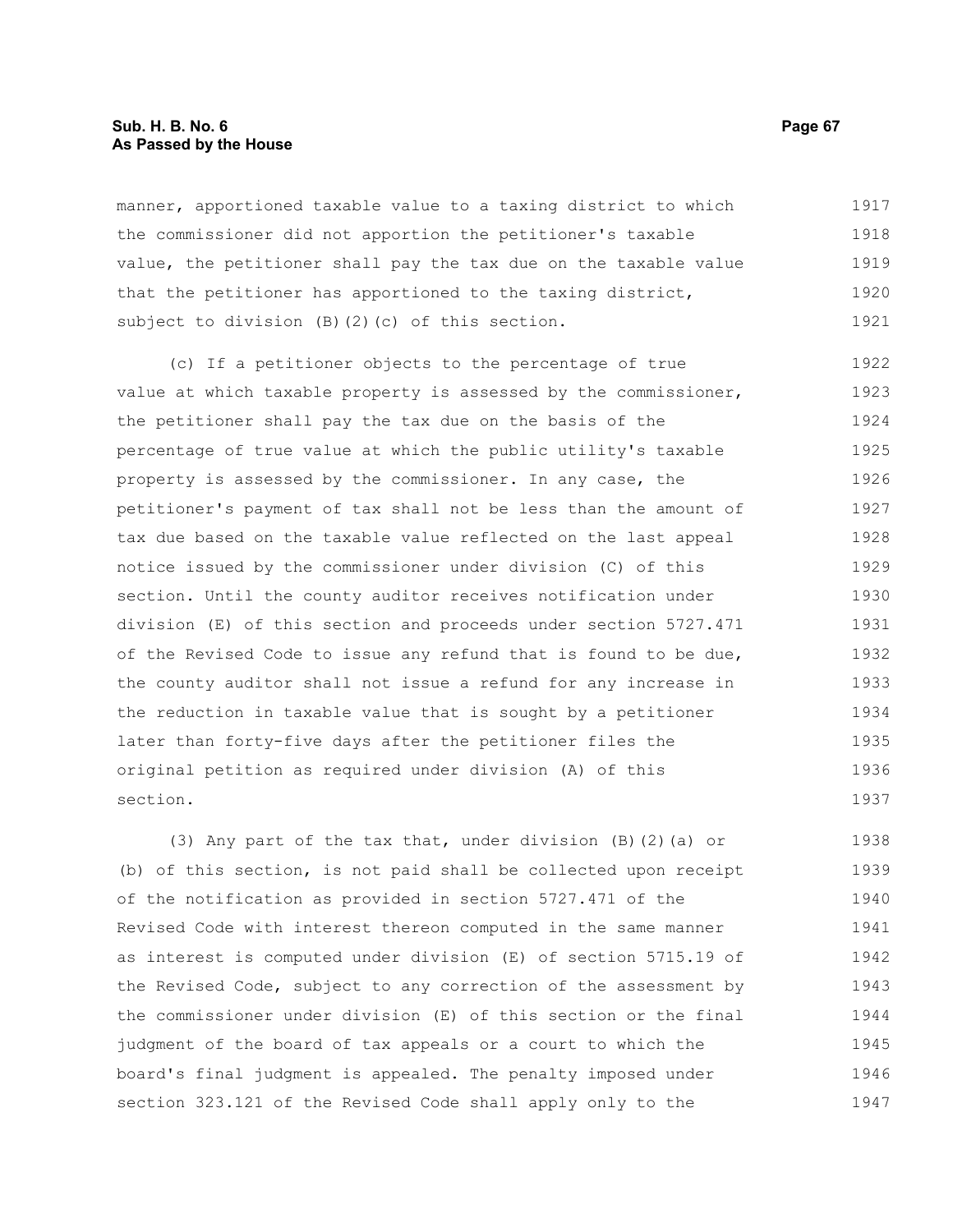# **Sub. H. B. No. 6 Page 68 As Passed by the House**

unpaid portion of the tax if the petitioner's tax payment is less than the amount of tax due based on the taxable value reflected on the last appeal notice issued by the commissioner under division (C) of this section. 1948 1949 1950 1951

(C) Upon receipt of a properly filed petition for reassessment with respect to an assessment certified under section 5727.23 of the Revised Code, the tax commissioner shall notify the treasurer of state or the auditor of each county to which the assessment objected to has been certified. In the case of a petition with respect to an assessment certified under section 5727.23 of the Revised Code, the commissioner shall issue an appeal notice within thirty days after receiving the amount of the taxable value reduction and apportionment changes sought by the petitioner in the original petition or in any additional objections properly and timely raised by the petitioner. The appeal notice shall indicate the amount of the reduction in taxable value sought in the petition or in the additional objections and the extent to which the reduction in taxable value and any change in apportionment requested by the petitioner would affect the commissioner's apportionment of the taxable value among taxing districts in the county as shown in the assessment. If a petitioner is seeking a reduction in taxable value on the basis of a lower percentage of true value than the percentage at which the commissioner assessed the petitioner's taxable property, the appeal notice shall indicate the reduction in taxable value sought by the petitioner without regard to the reduction sought on the basis of the lower percentage and shall indicate that the petitioner is required to pay tax on the reduced taxable value determined without regard to the reduction sought on the basis of a lower percentage of true value, as provided under division (B)(2)(c) of this 1952 1953 1954 1955 1956 1957 1958 1959 1960 1961 1962 1963 1964 1965 1966 1967 1968 1969 1970 1971 1972 1973 1974 1975 1976 1977 1978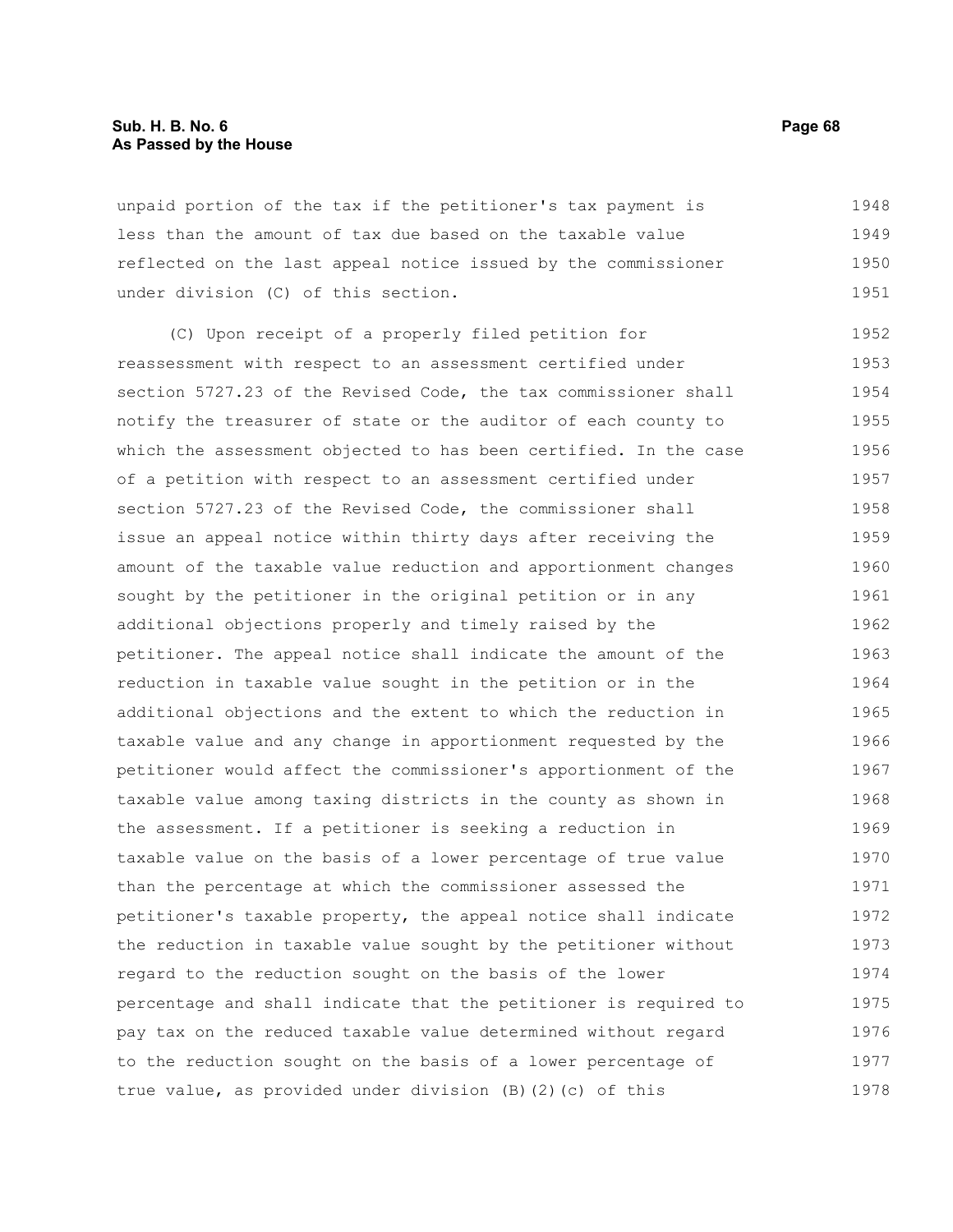# **Sub. H. B. No. 6 Page 69 As Passed by the House**

section. The appeal notice shall include a statement that the reduced taxable value and the apportionment indicated in the notice are not final and are subject to adjustment by the commissioner or by the board of tax appeals or a court on appeal. If the commissioner finds an error in the appeal notice, the commissioner may amend the notice, but the notice is only for informational and tax payment purposes; the notice is not subject to appeal by any person. The commissioner also shall mail a copy of the appeal notice to the petitioner. Upon the request of a taxing authority, the county auditor may disclose to the taxing authority the extent to which a reduction in taxable value sought by a petitioner would affect the apportionment of taxable value to the taxing district or districts under the taxing authority's jurisdiction, but such a disclosure does not constitute a notice required by law to be given for the purpose of section 5717.02 of the Revised Code. 1979 1980 1981 1982 1983 1984 1985 1986 1987 1988 1989 1990 1991 1992 1993 1994

(D) If the petitioner requests a hearing on the petition, the tax commissioner shall assign a time and place for the hearing on the petition and notify the petitioner of such time and place, but the commissioner may continue the hearing from time to time as necessary. 1995 1996 1997 1998 1999

(E) The tax commissioner may make corrections to the assessment as the commissioner finds proper. The commissioner shall serve a copy of the commissioner's final determination on the petitioner in the manner provided in section 5703.37 of the Revised Code. The commissioner's decision in the matter shall be final, subject to appeal under section 5717.02 of the Revised Code. With respect to a final determination issued for an assessment certified under section 5727.23 of the Revised Code, the commissioner also shall transmit a copy of the final determination to the applicable county auditor. In the absence 2000 2001 2002 2003 2004 2005 2006 2007 2008 2009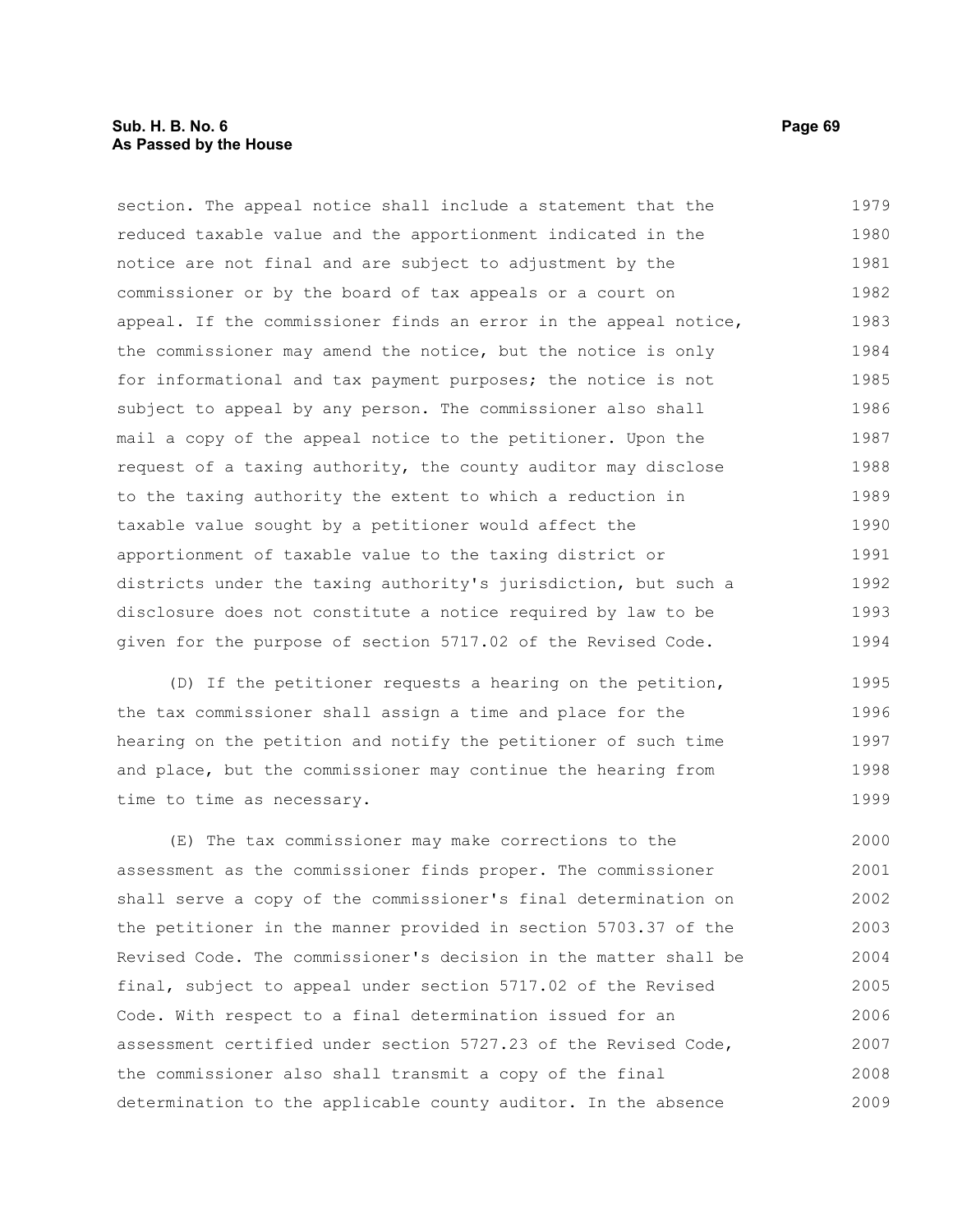### **Sub. H. B. No. 6 Page 70 As Passed by the House**

of any further appeal, or when a decision of the board of tax appeals or of any court to which the decision has been appealed becomes final, the commissioner shall notify the public utility and, as appropriate, shall proceed under section 5727.42 of the Revised Code, or notify the applicable county auditor, who shall proceed under section 5727.471 of the Revised Code. 2010 2011 2012 2013 2014 2015

The notification made under this division is not subject to further appeal.

(F) On appeal, no adjustment shall be made in the tax commissioner's assessment certified under section 5727.23 of the Revised Code that reduces the taxable value of a petitioner's taxable property by an amount that exceeds the reduction sought by the petitioner in its petition for reassessment or in any additional objections properly and timely raised after the petition is filed with the commissioner. 2018 2019 2020 2021 2022 2023 2024

(G) An electric company with taxable property that is, or is part of, a clean air resource fueled by nuclear power and certified under section 3706.44 of the Revised Code may file a petition for reassessment seeking a reduction in taxable value of that property, provided that any such petition shall not request, and the tax commissioner shall have no authority to grant, a reduction in taxable value below the taxable values for such property as of the effective date of the amendments to this section by H.B. 6 of the 133rd general assembly. As used in this division, "clean air resource" has the same meaning as defined by section 3706.40 of the Revised Code. 2025 2026 2027 2028 2029 2030 2031 2032 2033 2034 2035

**Sec. 5727.75.** (A) For purposes of this section: (1) "Qualified energy project" means an energy project 2036 2037

certified by the director of development services pursuant to

2016 2017

2038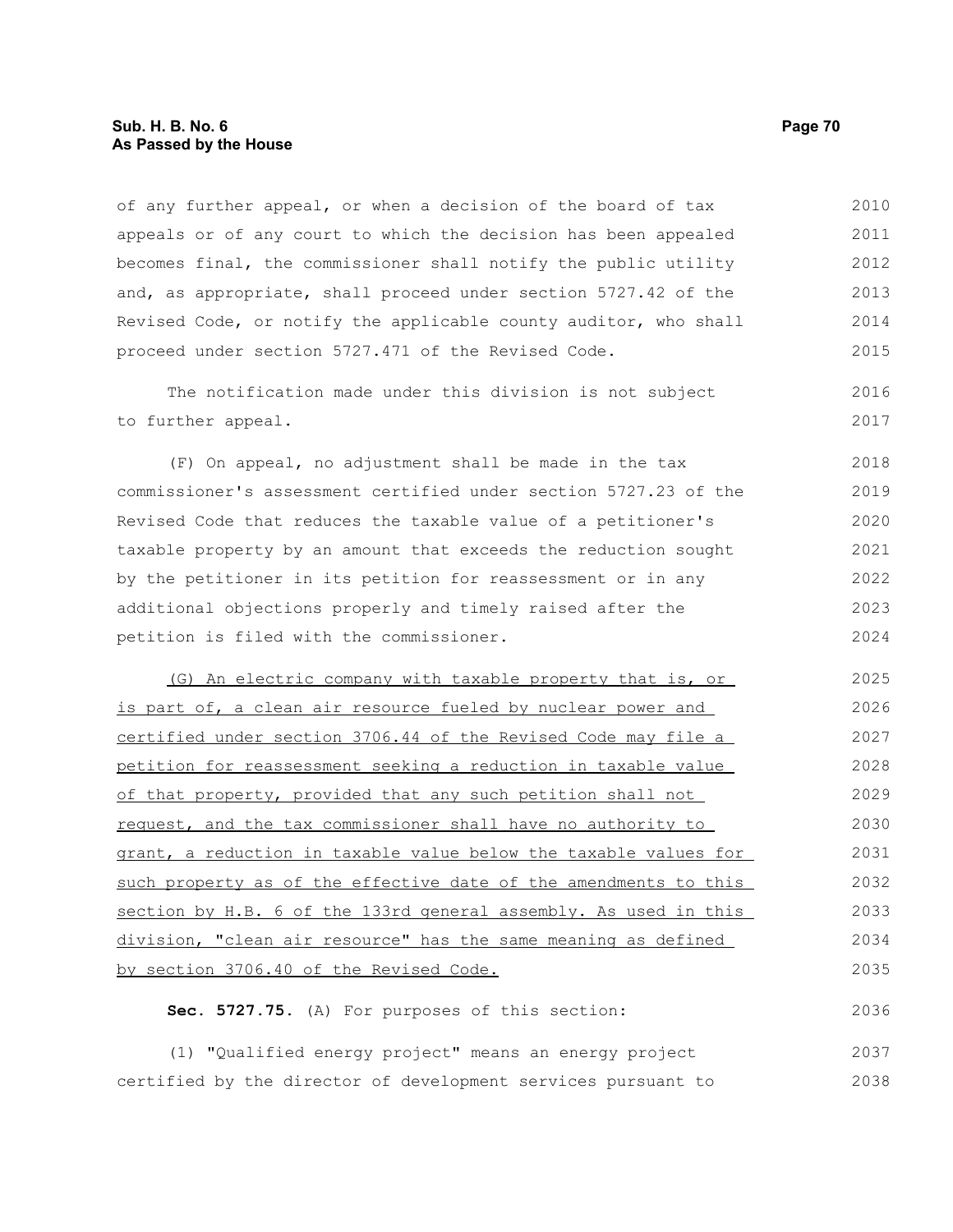| this section.                                                    | 2039 |
|------------------------------------------------------------------|------|
| (2) "Energy project" means a project to provide electric         | 2040 |
| power through the construction, installation, and use of an      | 2041 |
| energy facility.                                                 | 2042 |
| (3) "Alternative energy zone" means a county declared as         | 2043 |
| such by the board of county commissioners under division (E) (1) | 2044 |
| (b) or (c) of this section.                                      | 2045 |
| (4) "Full-time equivalent employee" means the total number       | 2046 |
| of employee-hours for which compensation was paid to individuals | 2047 |
| employed at a qualified energy project for services performed at | 2048 |
| the project during the calendar year divided by two thousand     | 2049 |
| eighty hours.                                                    | 2050 |
| (5) "Solar energy project" means an energy project               | 2051 |
| composed of an energy facility using solar panels to generate    | 2052 |
| electricity.                                                     | 2053 |
| (6) "Internet identifier of record" has the same meaning         | 2054 |
| as in section 9.312 of the Revised Code.                         | 2055 |
| (B) (1) Tangible personal property of a qualified energy         | 2056 |
| project using renewable energy resources is exempt from taxation | 2057 |
| for tax years 2011 through 2021 if all of the following          | 2058 |
| conditions are satisfied:                                        | 2059 |
| (a) On or before December 31, 2020, the owner or a lessee        | 2060 |
| pursuant to a sale and leaseback transaction of the project      | 2061 |
| submits an application to the power siting board for a           | 2062 |
| certificate under section 4906.20 of the Revised Code, or if     | 2063 |

that section does not apply, submits an application for any approval, consent, permit, or certificate or satisfies any condition required by a public agency or political subdivision of this state for the construction or initial operation of an 2064 2065 2066 2067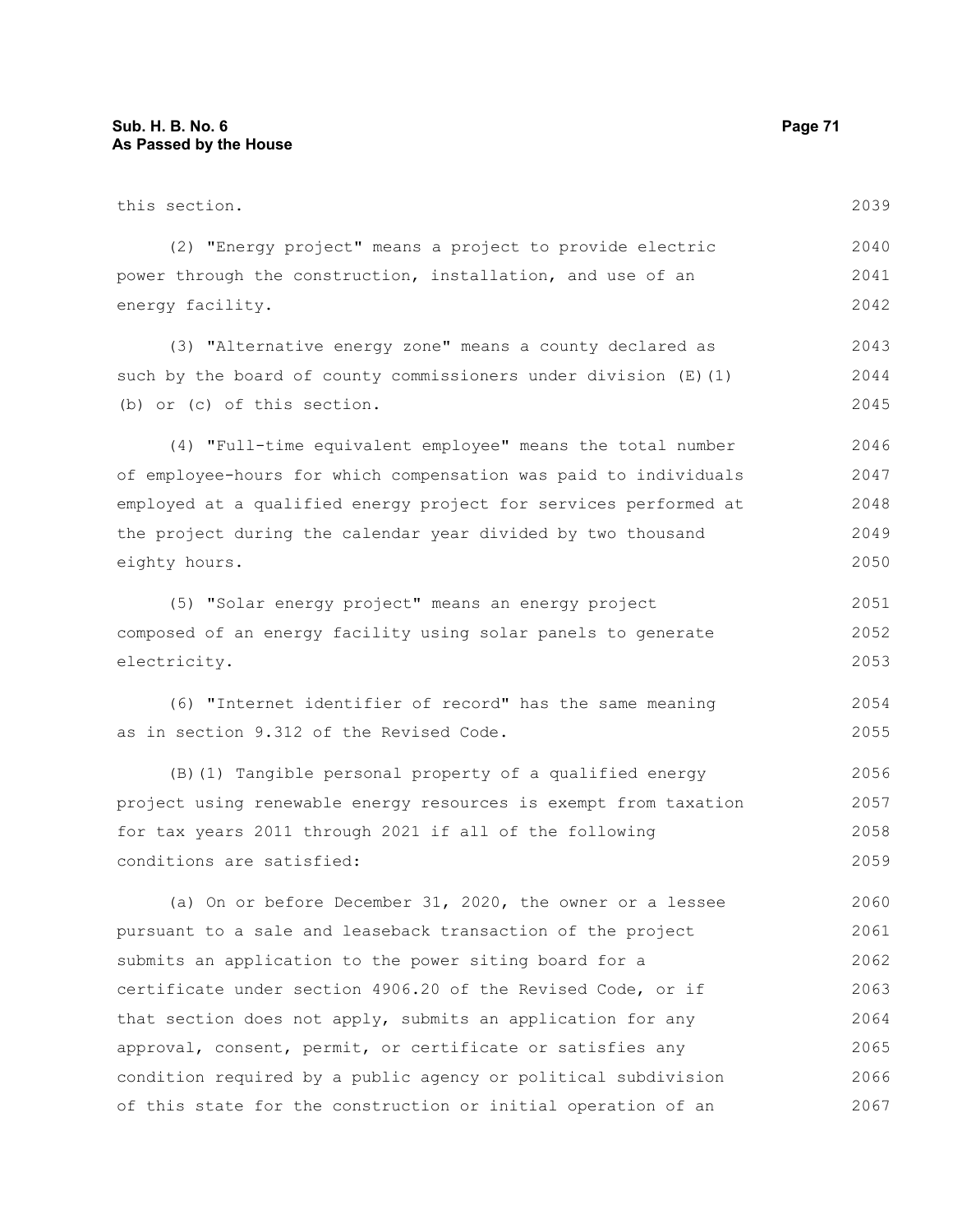energy project.

(b) Construction or installation of the energy facility begins on or after January 1, 2009, and before January 1, 2021. For the purposes of this division, construction begins on the earlier of the date of application for a certificate or other approval or permit described in division (B)(1)(a) of this section, or the date the contract for the construction or installation of the energy facility is entered into. 2069 2070 2071 2072 2073 2074 2075

(c) For a qualified energy project with a nameplate capacity of  $f$ ive-twenty megawatts or greater, a board of county commissioners of a county in which property of the project is located has adopted a resolution under division  $(E)$  (1)(b) or (c) of this section to approve the application submitted under division (E) of this section to exempt the property located in that county from taxation. A board's adoption of a resolution rejecting an application or its failure to adopt a resolution approving the application does not affect the tax-exempt status of the qualified energy project's property that is located in another county. 2076 2077 2078 2079 2080 2081 2082 2083 2084 2085 2086

(2) If tangible personal property of a qualified energy project using renewable energy resources was exempt from taxation under this section beginning in any of tax years 2011 through 2021, and the certification under division (E)(2) of this section has not been revoked, the tangible personal property of the qualified energy project is exempt from taxation for tax year 2022 and all ensuing tax years if the property was placed into service before January 1, 2022, as certified in the construction progress report required under division (F)(2) of this section. Tangible personal property that has not been placed into service before that date is taxable property subject 2087 2088 2089 2090 2091 2092 2093 2094 2095 2096 2097

2068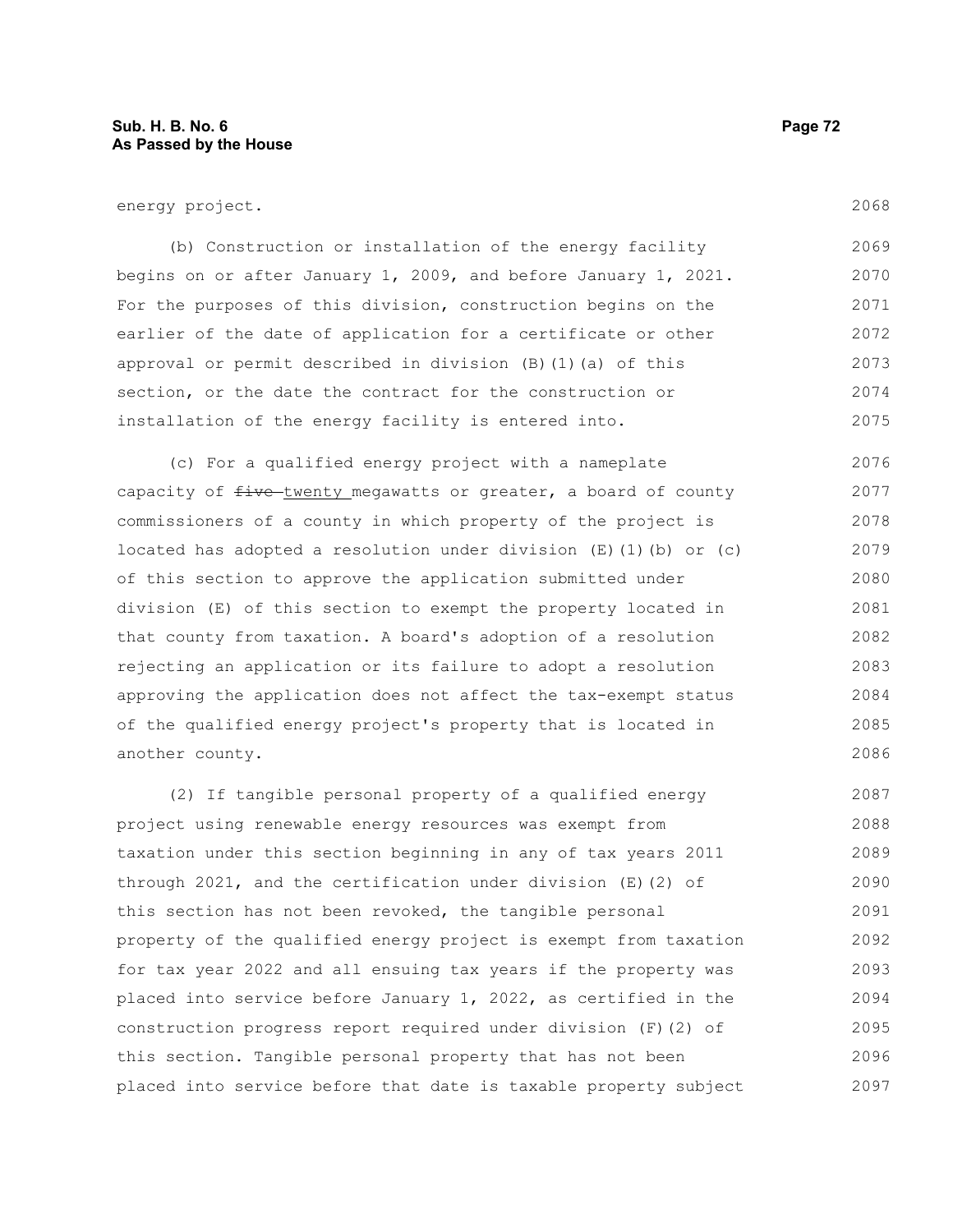### **Sub. H. B. No. 6 Page 73 As Passed by the House**

to taxation. An energy project for which certification has been revoked is ineligible for further exemption under this section. Revocation does not affect the tax-exempt status of the project's tangible personal property for the tax year in which revocation occurs or any prior tax year. 2098 2099 2100 2101 2102

(C) Tangible personal property of a qualified energy project using clean coal technology, advanced nuclear technology, or cogeneration technology is exempt from taxation for the first tax year that the property would be listed for taxation and all subsequent years if all of the following circumstances are met: 2103 2104 2105 2106 2107 2108

(1) The property was placed into service before January 1, 2021. Tangible personal property that has not been placed into service before that date is taxable property subject to taxation. 2109 2110 2111 2112

(2) For such a qualified energy project with a nameplate capacity of  $f$ ive-twenty megawatts or greater, a board of county commissioners of a county in which property of the qualified energy project is located has adopted a resolution under division (E)(1)(b) or (c) of this section to approve the application submitted under division (E) of this section to exempt the property located in that county from taxation. A board's adoption of a resolution rejecting the application or its failure to adopt a resolution approving the application does not affect the tax-exempt status of the qualified energy project's property that is located in another county. 2113 2114 2115 2116 2117 2118 2119 2120 2121 2122 2123

(3) The certification for the qualified energy project issued under division (E)(2) of this section has not been revoked. An energy project for which certification has been revoked is ineligible for exemption under this section. 2124 2125 2126 2127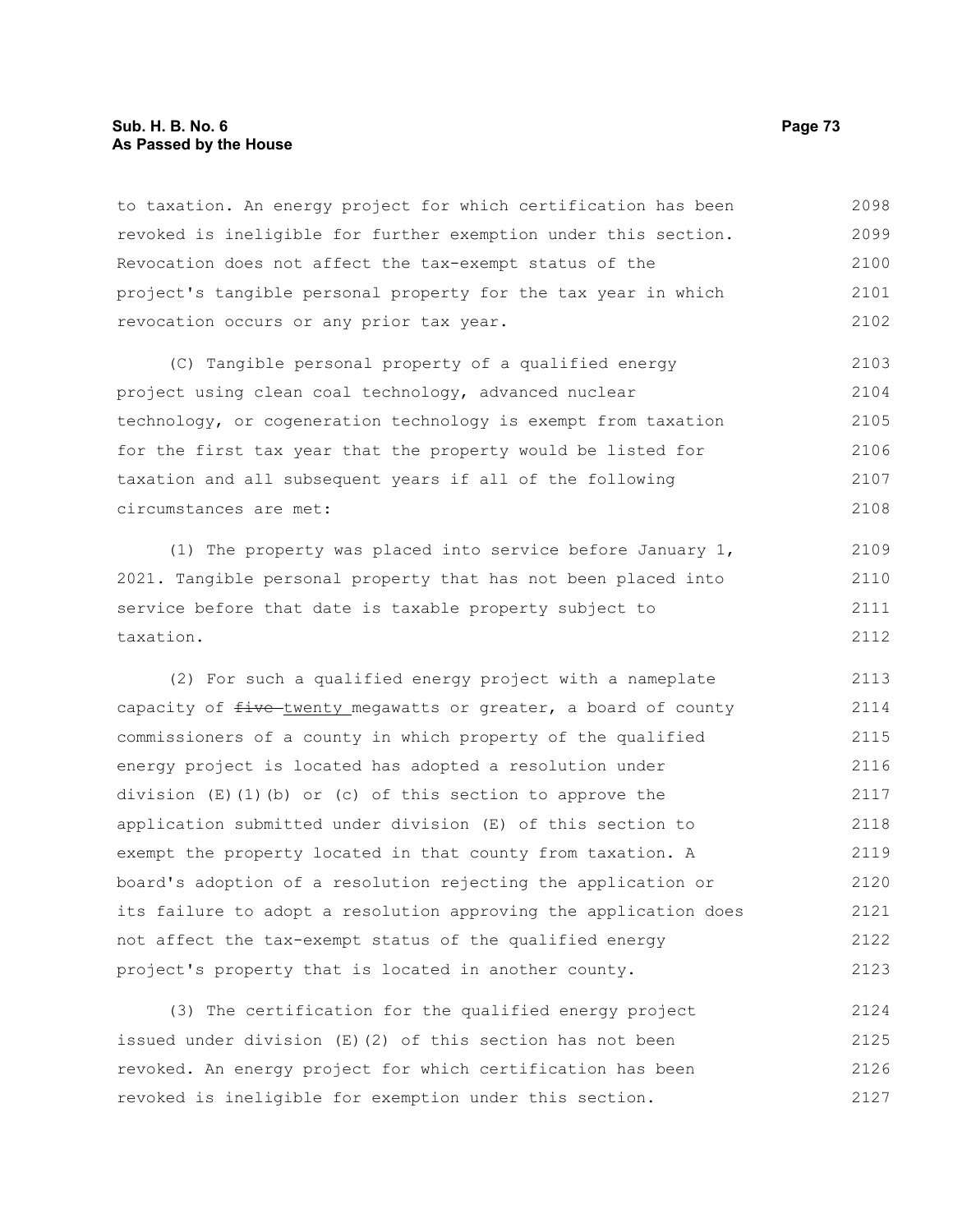Revocation does not affect the tax-exempt status of the project's tangible personal property for the tax year in which revocation occurs or any prior tax year. 2128 2129 2130

(D) Except as otherwise provided in this section, real property of a qualified energy project is exempt from taxation for any tax year for which the tangible personal property of the qualified energy project is exempted under this section. 2131 2132 2133 2134

(E)(1)(a) A person may apply to the director of development services for certification of an energy project as a qualified energy project on or before the following dates: 2135 2136 2137

(i) December 31, 2020, for an energy project using renewable energy resources; 2138 2139

(ii) December 31, 2017, for an energy project using clean coal technology, advanced nuclear technology, or cogeneration technology. 2140 2141 2142

(b) The director shall forward a copy of each application for certification of an energy project with a nameplate capacity of five-twenty megawatts or greater to the board of county commissioners of each county in which the project is located and to each taxing unit with territory located in each of the affected counties. Any board that receives from the director a copy of an application submitted under this division shall adopt a resolution approving or rejecting the application unless it has adopted a resolution under division (E)(1)(c) of this section. A resolution adopted under division (E)(1)(b) or (c) of this section may require an annual service payment to be made in addition to the service payment required under division (G) of this section. The sum of the service payment required in the resolution and the service payment required under division (G) 2143 2144 2145 2146 2147 2148 2149 2150 2151 2152 2153 2154 2155 2156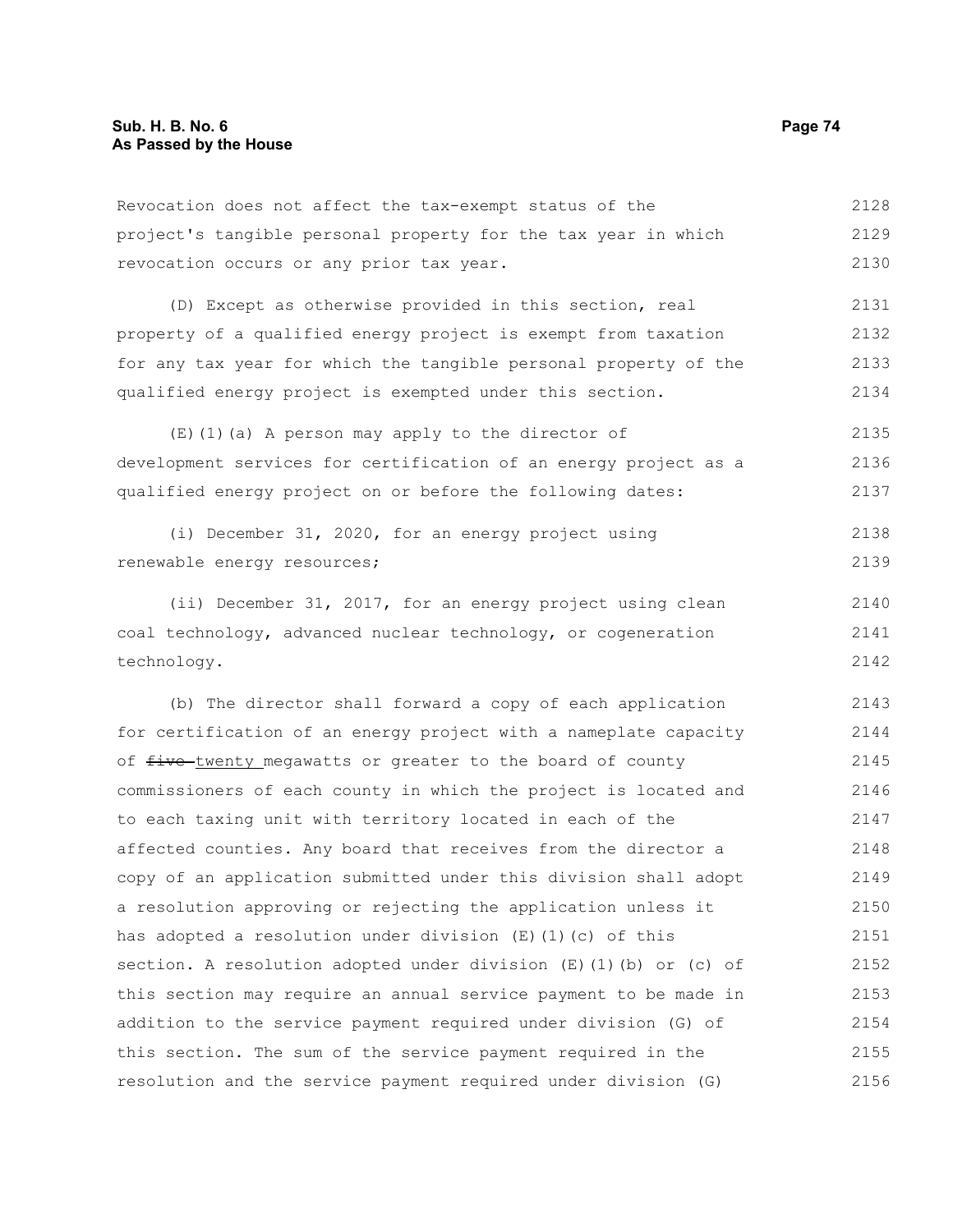## **Sub. H. B. No. 6 Page 75 As Passed by the House**

of this section shall not exceed nine thousand dollars per megawatt of nameplate capacity located in the county. The resolution shall specify the time and manner in which the payments required by the resolution shall be paid to the county treasurer. The county treasurer shall deposit the payment to the credit of the county's general fund to be used for any purpose for which money credited to that fund may be used. 2157 2158 2159 2160 2161 2162 2163

The board shall send copies of the resolution to the owner of the facility and the director by certified mail or, if the board has record of an internet identifier of record associated with the owner or director, by ordinary mail and by that internet identifier of record. The board shall send such notice within thirty days after receipt of the application, or a longer period of time if authorized by the director. 2164 2165 2166 2167 2168 2169 2170

(c) A board of county commissioners may adopt a resolution declaring the county to be an alternative energy zone and declaring all applications submitted to the director of development services under this division after the adoption of the resolution, and prior to its repeal, to be approved by the board. 2171 2172 2173 2174 2175 2176

All tangible personal property and real property of an energy project with a nameplate capacity of  $f$ ive twenty megawatts or greater is taxable if it is located in a county in which the board of county commissioners adopted a resolution rejecting the application submitted under this division or failed to adopt a resolution approving the application under division (E)(1)(b) or (c) of this section. 2177 2178 2179 2180 2181 2182 2183

(2) The director shall certify an energy project if all of the following circumstances exist: 2184 2185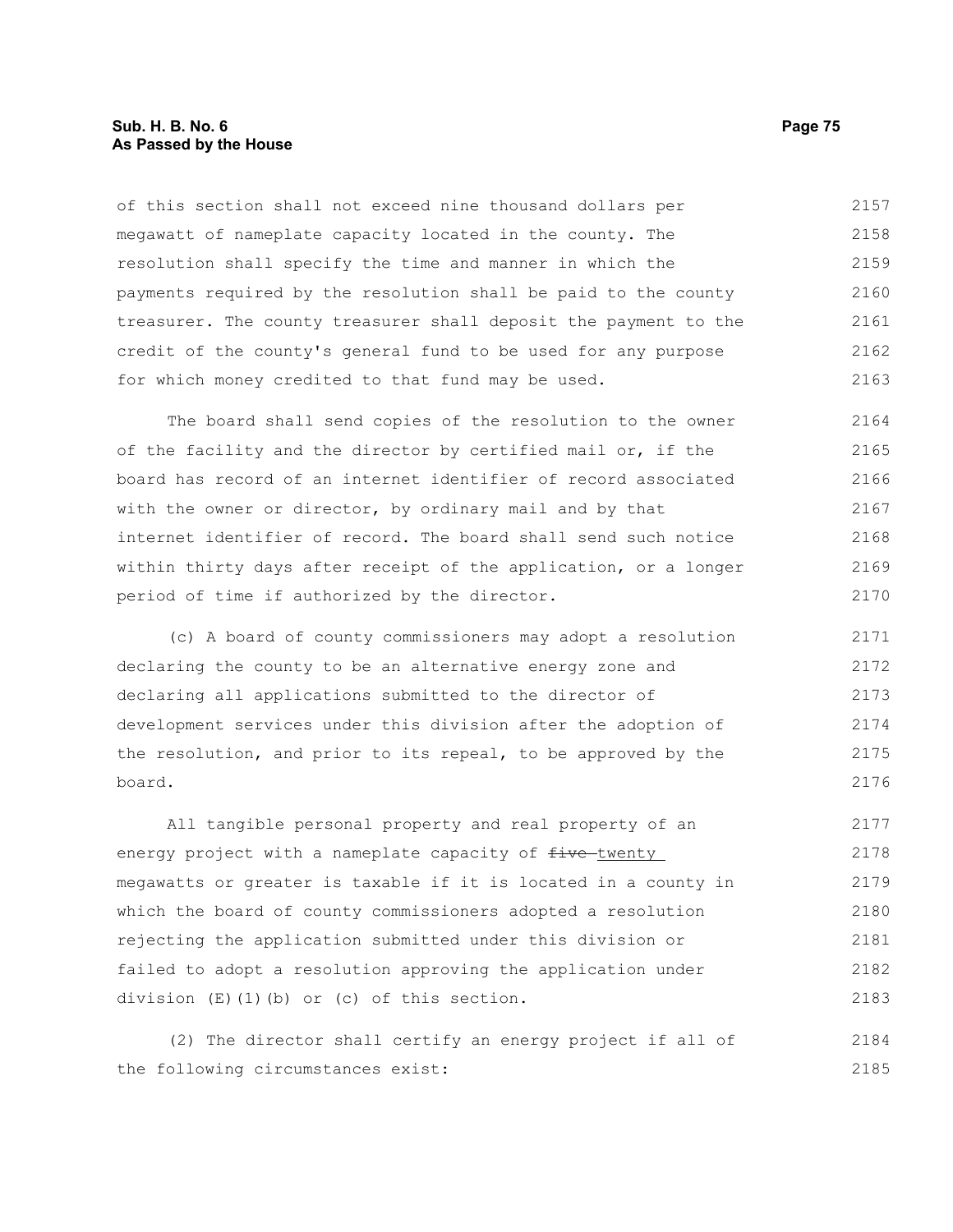(a) The application was timely submitted. (b) For an energy project with a nameplate capacity of five twenty megawatts or greater, a board of county commissioners of at least one county in which the project is located has adopted a resolution approving the application under division (E)(1)(b) or (c) of this section. (c) No portion of the project's facility was used to supply electricity before December 31, 2009. (3) The director shall deny a certification application if the director determines the person has failed to comply with any requirement under this section. The director may revoke a 2186 2187 2188 2189 2190 2191 2192 2193 2194 2195 2196

certification if the director determines the person, or subsequent owner or lessee pursuant to a sale and leaseback transaction of the qualified energy project, has failed to comply with any requirement under this section. Upon certification or revocation, the director shall notify the person, owner, or lessee, the tax commissioner, and the county auditor of a county in which the project is located of the certification or revocation. Notice shall be provided in a manner convenient to the director. 2197 2198 2199 2200 2201 2202 2203 2204 2205

(F) The owner or a lessee pursuant to a sale and leaseback transaction of a qualified energy project shall do each of the following: 2206 2207 2208

(1) Comply with all applicable regulations; 2209

(2) File with the director of development services a certified construction progress report before the first day of March of each year during the energy facility's construction or installation indicating the percentage of the project completed, and the project's nameplate capacity, as of the preceding 2210 2211 2212 2213 2214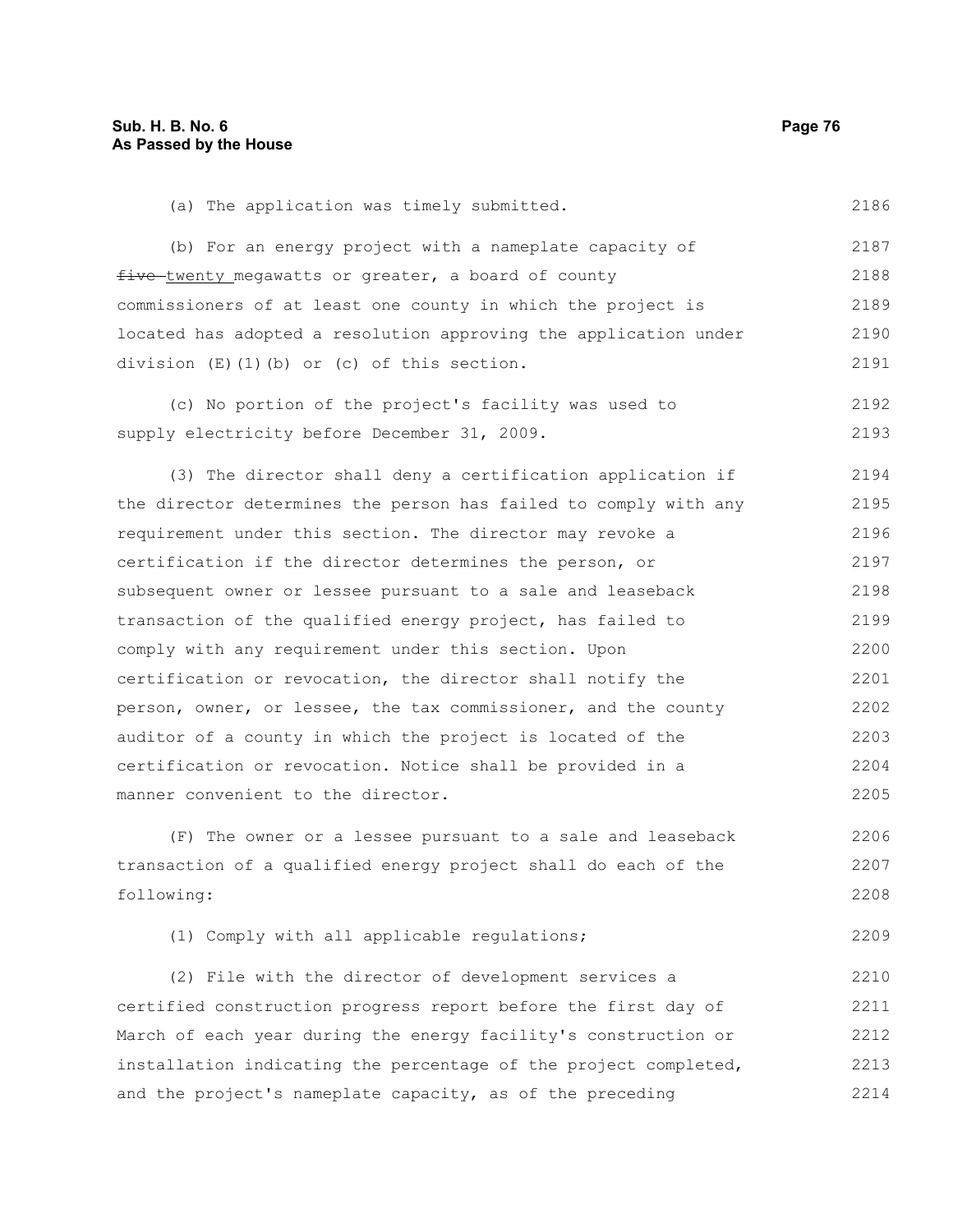thirty-first day of December. Unless otherwise instructed by the director of development services, the owner or lessee of an energy project shall file a report with the director on or before the first day of March each year after completion of the energy facility's construction or installation indicating the project's nameplate capacity as of the preceding thirty-first day of December. Not later than sixty days after June 17, 2010, the owner or lessee of an energy project, the construction of which was completed before June 17, 2010, shall file a certificate indicating the project's nameplate capacity. 2215 2216 2217 2218 2219 2220 2221 2222 2223 2224

(3) File with the director of development services, in a manner prescribed by the director, a report of the total number of full-time equivalent employees, and the total number of fulltime equivalent employees domiciled in Ohio, who are employed in the construction or installation of the energy facility; 2225 2226 2227 2228 2229

(4) For energy projects with a nameplate capacity of  $f$ ive twenty megawatts or greater, repair all roads, bridges, and culverts affected by construction as reasonably required to restore them to their preconstruction condition, as determined by the county engineer in consultation with the local jurisdiction responsible for the roads, bridges, and culverts. In the event that the county engineer deems any road, bridge, or culvert to be inadequate to support the construction or decommissioning of the energy facility, the road, bridge, or culvert shall be rebuilt or reinforced to the specifications established by the county engineer prior to the construction or decommissioning of the facility. The owner or lessee of the facility shall post a bond in an amount established by the county engineer and to be held by the board of county commissioners to ensure funding for repairs of roads, bridges, and culverts affected during the construction. The bond shall be 2230 2231 2232 2233 2234 2235 2236 2237 2238 2239 2240 2241 2242 2243 2244 2245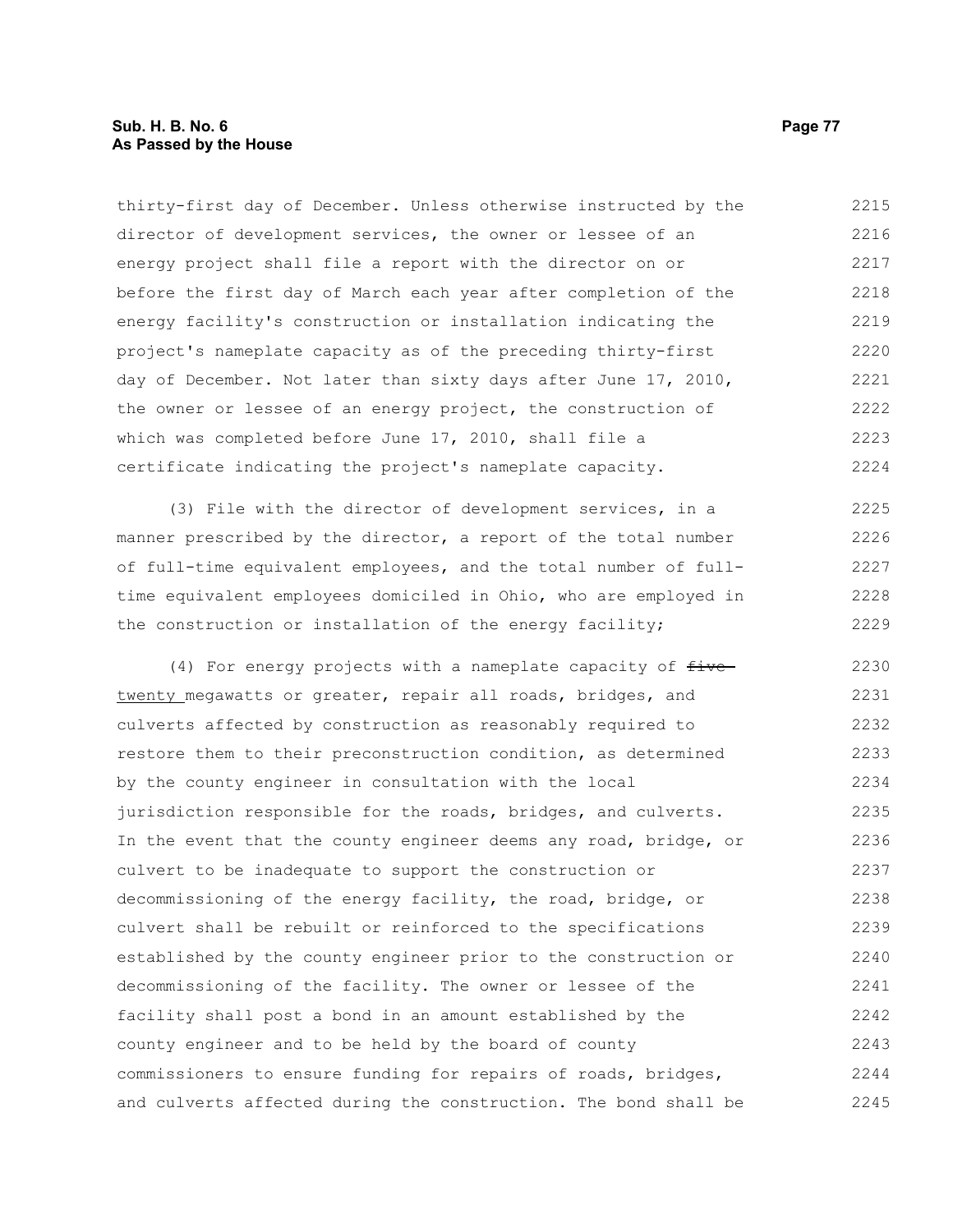# **Sub. H. B. No. 6 Page 78 As Passed by the House**

released by the board not later than one year after the date the repairs are completed. The energy facility owner or lessee pursuant to a sale and leaseback transaction shall post a bond, as may be required by the Ohio power siting board in the certificate authorizing commencement of construction issued pursuant to section 4906.10 of the Revised Code, to ensure funding for repairs to roads, bridges, and culverts resulting from decommissioning of the facility. The energy facility owner or lessee and the county engineer may enter into an agreement regarding specific transportation plans, reinforcements, modifications, use and repair of roads, financial security to be provided, and any other relevant issue. 2246 2247 2248 2249 2250 2251 2252 2253 2254 2255 2256 2257

(5) Provide or facilitate training for fire and emergency responders for response to emergency situations related to the energy project and, for energy projects with a nameplate capacity of  $f$ ive twenty megawatts or greater, at the person's expense, equip the fire and emergency responders with proper equipment as reasonably required to enable them to respond to such emergency situations;

(6) Maintain a ratio of Ohio-domiciled full-time equivalent employees employed in the construction or installation of the energy project to total full-time equivalent employees employed in the construction or installation of the energy project of not less than eighty per cent in the case of a solar energy project, and not less than fifty per cent in the case of any other energy project. In the case of an energy project for which certification from the power siting board is required under section 4906.20 of the Revised Code, the number of full-time equivalent employees employed in the construction or installation of the energy project equals the number actually employed or the number projected to be employed in the 2265 2266 2267 2268 2269 2270 2271 2272 2273 2274 2275 2276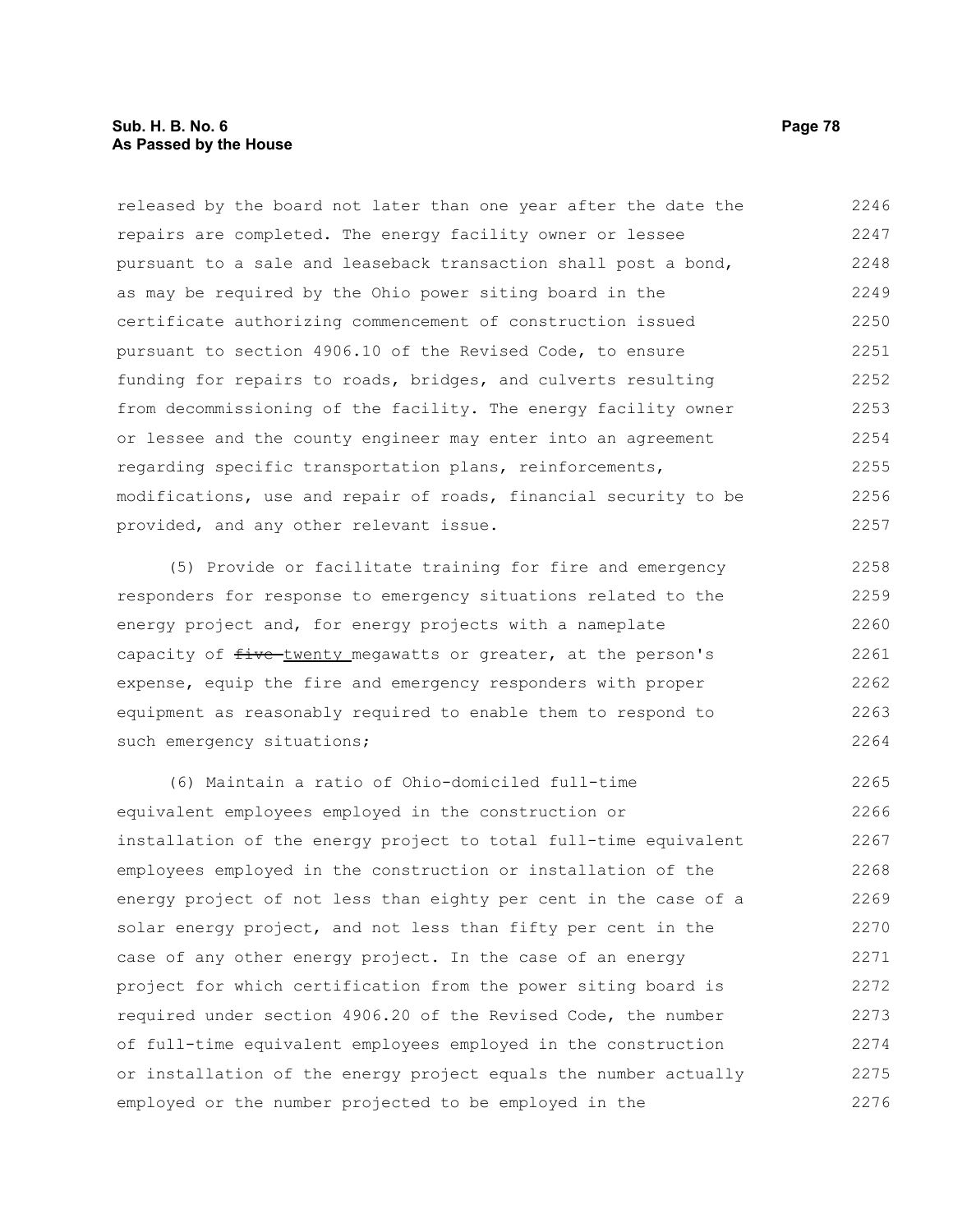# **Sub. H. B. No. 6 Page 79 As Passed by the House**

certificate application, if such projection is required under regulations adopted pursuant to section 4906.03 of the Revised Code, whichever is greater. For all other energy projects, the number of full-time equivalent employees employed in the construction or installation of the energy project equals the number actually employed or the number projected to be employed by the director of development services, whichever is greater. To estimate the number of employees to be employed in the construction or installation of an energy project, the director shall use a generally accepted job-estimating model in use for renewable energy projects, including but not limited to the job and economic development impact model. The director may adjust an estimate produced by a model to account for variables not accounted for by the model. 2277 2278 2279 2280 2281 2282 2283 2284 2285 2286 2287 2288 2289 2290

(7) For energy projects with a nameplate capacity in excess of two twenty megawatts, establish a relationship with a member of the university system of Ohio as defined in section 3345.011 of the Revised Code or with a person offering an apprenticeship program registered with the employment and training administration within the United States department of labor or with the apprenticeship council created by section 4139.02 of the Revised Code, to educate and train individuals for careers in the wind or solar energy industry. The relationship may include endowments, cooperative programs, internships, apprenticeships, research and development projects, and curriculum development. 2291 2292 2293 2294 2295 2296 2297 2298 2299 2300 2301 2302

(8) Offer to sell power or renewable energy credits fromthe energy project to electric distribution utilities or electric service companies subject to renewable energy resource requirements under section 4928.64 of the Revised Code that have issued requests for proposal for such power or renewable energy 2303 2304 2305 2306 2307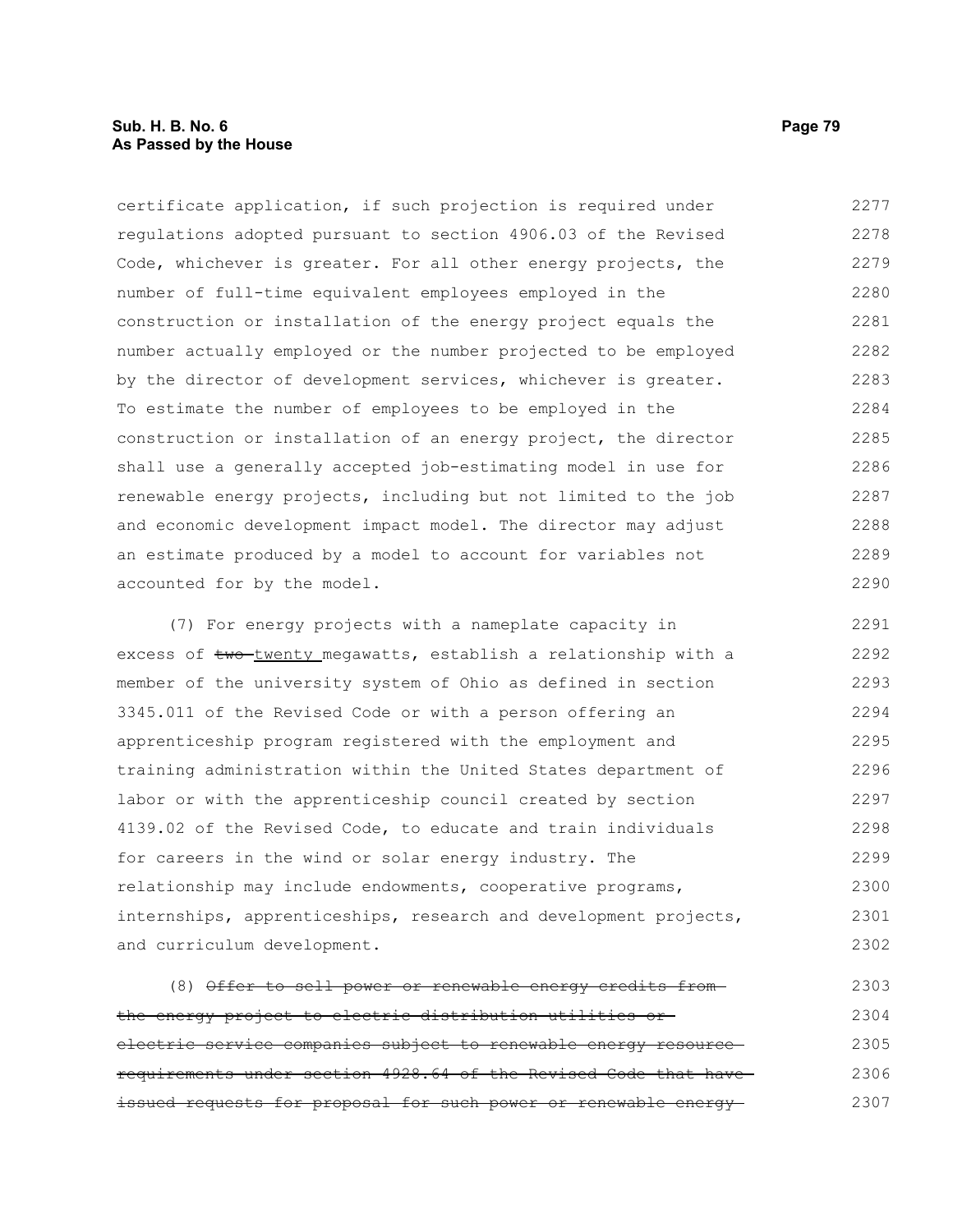| eredits. If no electric distribution utility or electric service<br>eompany issues a request for proposal on or before December 31,<br>2010, or accepts an offer for power or renewable energy credits<br>within forty-five days after the offer is submitted, power or-<br>renewable energy credits from the energy project may be sold to<br>other persons. Division (F)(8) of this section does not apply-<br>$\pm$ f $\pm$<br>(a) The owner or lessee is a rural electric company or a<br>municipal power agency as defined in section 3734.058 of the<br>Revised Code.<br>(b) The owner or lessee is a person that, before-<br>eompletion of the energy project, contracted for the sale of<br>power or renewable energy credits with a rural electric company<br>or a municipal power agency.<br>(c) The owner or lessee contracts for the sale of power or-<br>renewable energy credits from the energy project before June 17,<br>$2010 -$<br>(9) Make annual service payments as required by division<br>(G) of this section and as may be required in a resolution<br>adopted by a board of county commissioners under division (E) of<br>this section.<br>(G) The owner or a lessee pursuant to a sale and leaseback<br>transaction of a qualified energy project shall make annual<br>service payments in lieu of taxes to the county treasurer on or<br>before the final dates for payments of taxes on public utility<br>personal property on the real and public utility personal<br>property tax list for each tax year for which property of the<br>energy project is exempt from taxation under this section. The |      |
|-------------------------------------------------------------------------------------------------------------------------------------------------------------------------------------------------------------------------------------------------------------------------------------------------------------------------------------------------------------------------------------------------------------------------------------------------------------------------------------------------------------------------------------------------------------------------------------------------------------------------------------------------------------------------------------------------------------------------------------------------------------------------------------------------------------------------------------------------------------------------------------------------------------------------------------------------------------------------------------------------------------------------------------------------------------------------------------------------------------------------------------------------------------------------------------------------------------------------------------------------------------------------------------------------------------------------------------------------------------------------------------------------------------------------------------------------------------------------------------------------------------------------------------------------------------------------------------------------------------------------------------|------|
|                                                                                                                                                                                                                                                                                                                                                                                                                                                                                                                                                                                                                                                                                                                                                                                                                                                                                                                                                                                                                                                                                                                                                                                                                                                                                                                                                                                                                                                                                                                                                                                                                                     | 2308 |
|                                                                                                                                                                                                                                                                                                                                                                                                                                                                                                                                                                                                                                                                                                                                                                                                                                                                                                                                                                                                                                                                                                                                                                                                                                                                                                                                                                                                                                                                                                                                                                                                                                     | 2309 |
|                                                                                                                                                                                                                                                                                                                                                                                                                                                                                                                                                                                                                                                                                                                                                                                                                                                                                                                                                                                                                                                                                                                                                                                                                                                                                                                                                                                                                                                                                                                                                                                                                                     | 2310 |
|                                                                                                                                                                                                                                                                                                                                                                                                                                                                                                                                                                                                                                                                                                                                                                                                                                                                                                                                                                                                                                                                                                                                                                                                                                                                                                                                                                                                                                                                                                                                                                                                                                     | 2311 |
|                                                                                                                                                                                                                                                                                                                                                                                                                                                                                                                                                                                                                                                                                                                                                                                                                                                                                                                                                                                                                                                                                                                                                                                                                                                                                                                                                                                                                                                                                                                                                                                                                                     | 2312 |
|                                                                                                                                                                                                                                                                                                                                                                                                                                                                                                                                                                                                                                                                                                                                                                                                                                                                                                                                                                                                                                                                                                                                                                                                                                                                                                                                                                                                                                                                                                                                                                                                                                     | 2313 |
|                                                                                                                                                                                                                                                                                                                                                                                                                                                                                                                                                                                                                                                                                                                                                                                                                                                                                                                                                                                                                                                                                                                                                                                                                                                                                                                                                                                                                                                                                                                                                                                                                                     | 2314 |
|                                                                                                                                                                                                                                                                                                                                                                                                                                                                                                                                                                                                                                                                                                                                                                                                                                                                                                                                                                                                                                                                                                                                                                                                                                                                                                                                                                                                                                                                                                                                                                                                                                     | 2315 |
|                                                                                                                                                                                                                                                                                                                                                                                                                                                                                                                                                                                                                                                                                                                                                                                                                                                                                                                                                                                                                                                                                                                                                                                                                                                                                                                                                                                                                                                                                                                                                                                                                                     | 2316 |
|                                                                                                                                                                                                                                                                                                                                                                                                                                                                                                                                                                                                                                                                                                                                                                                                                                                                                                                                                                                                                                                                                                                                                                                                                                                                                                                                                                                                                                                                                                                                                                                                                                     | 2317 |
|                                                                                                                                                                                                                                                                                                                                                                                                                                                                                                                                                                                                                                                                                                                                                                                                                                                                                                                                                                                                                                                                                                                                                                                                                                                                                                                                                                                                                                                                                                                                                                                                                                     | 2318 |
|                                                                                                                                                                                                                                                                                                                                                                                                                                                                                                                                                                                                                                                                                                                                                                                                                                                                                                                                                                                                                                                                                                                                                                                                                                                                                                                                                                                                                                                                                                                                                                                                                                     | 2319 |
|                                                                                                                                                                                                                                                                                                                                                                                                                                                                                                                                                                                                                                                                                                                                                                                                                                                                                                                                                                                                                                                                                                                                                                                                                                                                                                                                                                                                                                                                                                                                                                                                                                     | 2320 |
|                                                                                                                                                                                                                                                                                                                                                                                                                                                                                                                                                                                                                                                                                                                                                                                                                                                                                                                                                                                                                                                                                                                                                                                                                                                                                                                                                                                                                                                                                                                                                                                                                                     | 2321 |
|                                                                                                                                                                                                                                                                                                                                                                                                                                                                                                                                                                                                                                                                                                                                                                                                                                                                                                                                                                                                                                                                                                                                                                                                                                                                                                                                                                                                                                                                                                                                                                                                                                     | 2322 |
|                                                                                                                                                                                                                                                                                                                                                                                                                                                                                                                                                                                                                                                                                                                                                                                                                                                                                                                                                                                                                                                                                                                                                                                                                                                                                                                                                                                                                                                                                                                                                                                                                                     | 2323 |
|                                                                                                                                                                                                                                                                                                                                                                                                                                                                                                                                                                                                                                                                                                                                                                                                                                                                                                                                                                                                                                                                                                                                                                                                                                                                                                                                                                                                                                                                                                                                                                                                                                     | 2324 |
|                                                                                                                                                                                                                                                                                                                                                                                                                                                                                                                                                                                                                                                                                                                                                                                                                                                                                                                                                                                                                                                                                                                                                                                                                                                                                                                                                                                                                                                                                                                                                                                                                                     |      |
|                                                                                                                                                                                                                                                                                                                                                                                                                                                                                                                                                                                                                                                                                                                                                                                                                                                                                                                                                                                                                                                                                                                                                                                                                                                                                                                                                                                                                                                                                                                                                                                                                                     | 2325 |
|                                                                                                                                                                                                                                                                                                                                                                                                                                                                                                                                                                                                                                                                                                                                                                                                                                                                                                                                                                                                                                                                                                                                                                                                                                                                                                                                                                                                                                                                                                                                                                                                                                     | 2326 |
|                                                                                                                                                                                                                                                                                                                                                                                                                                                                                                                                                                                                                                                                                                                                                                                                                                                                                                                                                                                                                                                                                                                                                                                                                                                                                                                                                                                                                                                                                                                                                                                                                                     | 2327 |
|                                                                                                                                                                                                                                                                                                                                                                                                                                                                                                                                                                                                                                                                                                                                                                                                                                                                                                                                                                                                                                                                                                                                                                                                                                                                                                                                                                                                                                                                                                                                                                                                                                     | 2328 |
|                                                                                                                                                                                                                                                                                                                                                                                                                                                                                                                                                                                                                                                                                                                                                                                                                                                                                                                                                                                                                                                                                                                                                                                                                                                                                                                                                                                                                                                                                                                                                                                                                                     | 2329 |
|                                                                                                                                                                                                                                                                                                                                                                                                                                                                                                                                                                                                                                                                                                                                                                                                                                                                                                                                                                                                                                                                                                                                                                                                                                                                                                                                                                                                                                                                                                                                                                                                                                     | 2330 |
|                                                                                                                                                                                                                                                                                                                                                                                                                                                                                                                                                                                                                                                                                                                                                                                                                                                                                                                                                                                                                                                                                                                                                                                                                                                                                                                                                                                                                                                                                                                                                                                                                                     | 2331 |
|                                                                                                                                                                                                                                                                                                                                                                                                                                                                                                                                                                                                                                                                                                                                                                                                                                                                                                                                                                                                                                                                                                                                                                                                                                                                                                                                                                                                                                                                                                                                                                                                                                     | 2332 |
|                                                                                                                                                                                                                                                                                                                                                                                                                                                                                                                                                                                                                                                                                                                                                                                                                                                                                                                                                                                                                                                                                                                                                                                                                                                                                                                                                                                                                                                                                                                                                                                                                                     | 2333 |
|                                                                                                                                                                                                                                                                                                                                                                                                                                                                                                                                                                                                                                                                                                                                                                                                                                                                                                                                                                                                                                                                                                                                                                                                                                                                                                                                                                                                                                                                                                                                                                                                                                     | 2334 |
|                                                                                                                                                                                                                                                                                                                                                                                                                                                                                                                                                                                                                                                                                                                                                                                                                                                                                                                                                                                                                                                                                                                                                                                                                                                                                                                                                                                                                                                                                                                                                                                                                                     | 2335 |
| county treasurer shall allocate the payment on the basis of the                                                                                                                                                                                                                                                                                                                                                                                                                                                                                                                                                                                                                                                                                                                                                                                                                                                                                                                                                                                                                                                                                                                                                                                                                                                                                                                                                                                                                                                                                                                                                                     | 2336 |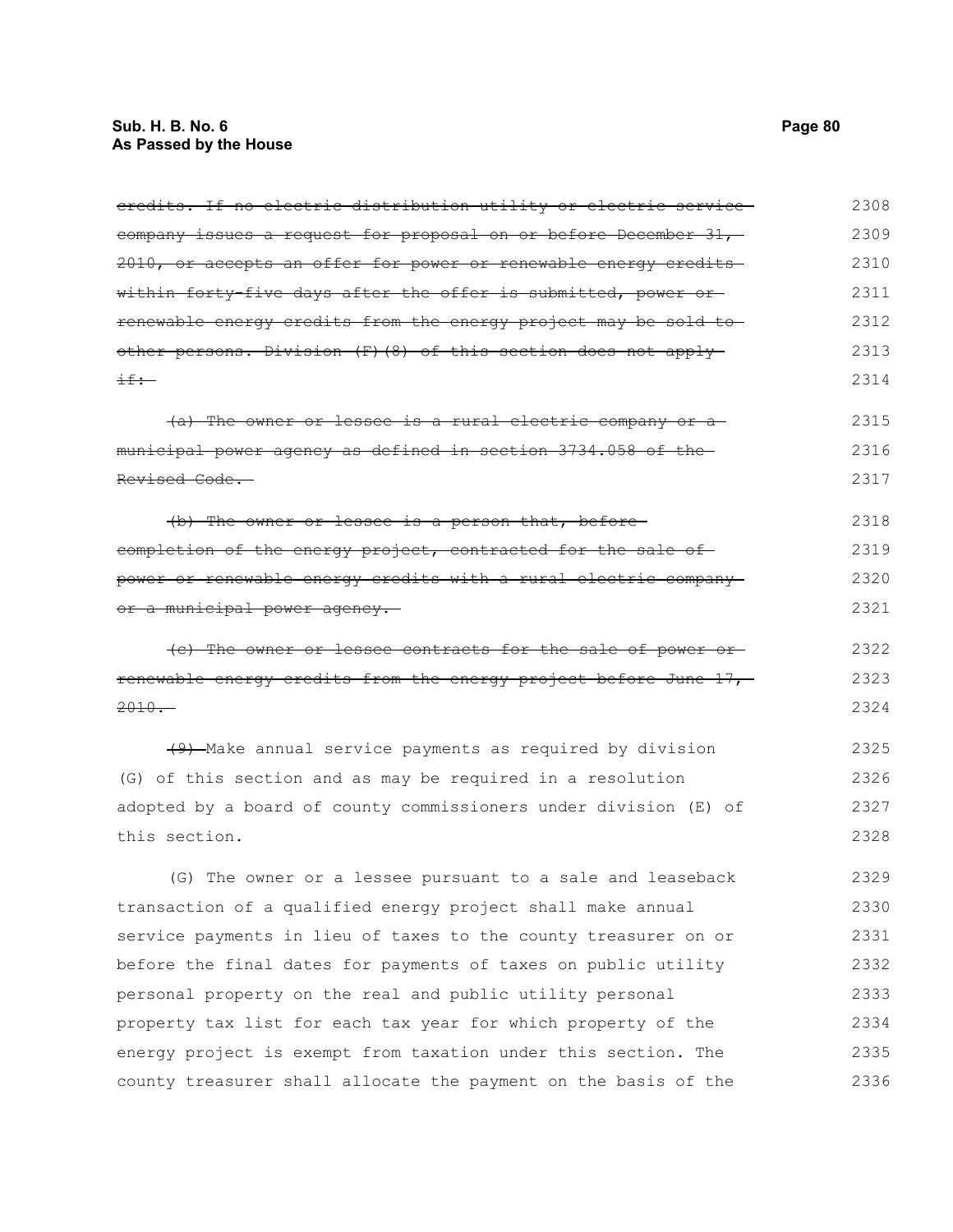## **Sub. H. B. No. 6 Page 81 As Passed by the House**

project's physical location. Upon receipt of a payment, or if timely payment has not been received, the county treasurer shall certify such receipt or non-receipt to the director of development services and tax commissioner in a form determined by the director and commissioner, respectively. Each payment shall be in the following amount: 2337 2338 2339 2340 2341 2342

(1) In the case of a solar energy project, seven thousand dollars per megawatt of nameplate capacity located in the county as of December 31, 2010, for tax year 2011, as of December 31, 2011, for tax year 2012, as of December 31, 2012, for tax year 2013, as of December 31, 2013, for tax year 2014, as of December 31, 2014, for tax year 2015, as of December 31, 2015, for tax year 2016, and as of December 31, 2016, for tax year 2017 and each tax year thereafter; 2343 2344 2345 2346 2347 2348 2349 2350

(2) In the case of any other energy project using renewable energy resources, the following:

(a) If the project maintains during the construction or installation of the energy facility a ratio of Ohio-domiciled full-time equivalent employees to total full-time equivalent employees of not less than seventy-five per cent, six thousand dollars per megawatt of nameplate capacity located in the county as of the thirty-first day of December of the preceding tax year; 2353 2354 2355 2356 2357 2358 2359

(b) If the project maintains during the construction or installation of the energy facility a ratio of Ohio-domiciled full-time equivalent employees to total full-time equivalent employees of less than seventy-five per cent but not less than sixty per cent, seven thousand dollars per megawatt of nameplate capacity located in the county as of the thirty-first day of December of the preceding tax year; 2360 2361 2362 2363 2364 2365 2366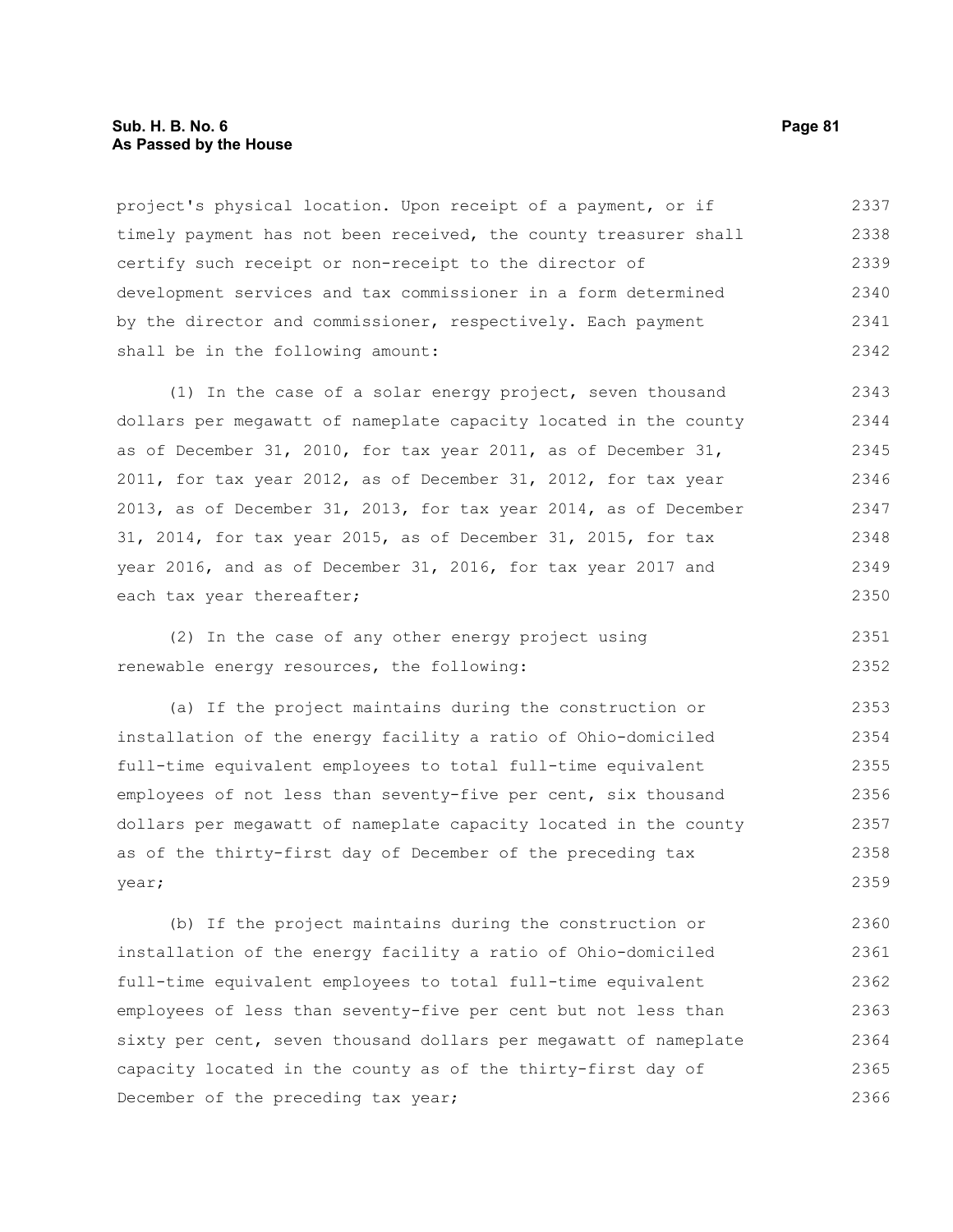# **Sub. H. B. No. 6 Page 82 As Passed by the House**

(c) If the project maintains during the construction or installation of the energy facility a ratio of Ohio-domiciled full-time equivalent employees to total full-time equivalent employees of less than sixty per cent but not less than fifty per cent, eight thousand dollars per megawatt of nameplate capacity located in the county as of the thirty-first day of December of the preceding tax year. 2367 2368 2369 2370 2371 2372 2373

(3) In the case of an energy project using clean coal technology, advanced nuclear technology, or cogeneration technology, the following: 2374 2375 2376

(a) If the project maintains during the construction or installation of the energy facility a ratio of Ohio-domiciled full-time equivalent employees to total full-time equivalent employees of not less than seventy-five per cent, six thousand dollars per megawatt of nameplate capacity located in the county as of the thirty-first day of December of the preceding tax year; 2377 2378 2379 2380 2381 2382 2383

(b) If the project maintains during the construction or installation of the energy facility a ratio of Ohio-domiciled full-time equivalent employees to total full-time equivalent employees of less than seventy-five per cent but not less than sixty per cent, seven thousand dollars per megawatt of nameplate capacity located in the county as of the thirty-first day of December of the preceding tax year; 2384 2385 2386 2387 2388 2389 2390

(c) If the project maintains during the construction or installation of the energy facility a ratio of Ohio-domiciled full-time equivalent employees to total full-time equivalent employees of less than sixty per cent but not less than fifty per cent, eight thousand dollars per megawatt of nameplate capacity located in the county as of the thirty-first day of 2391 2392 2393 2394 2395 2396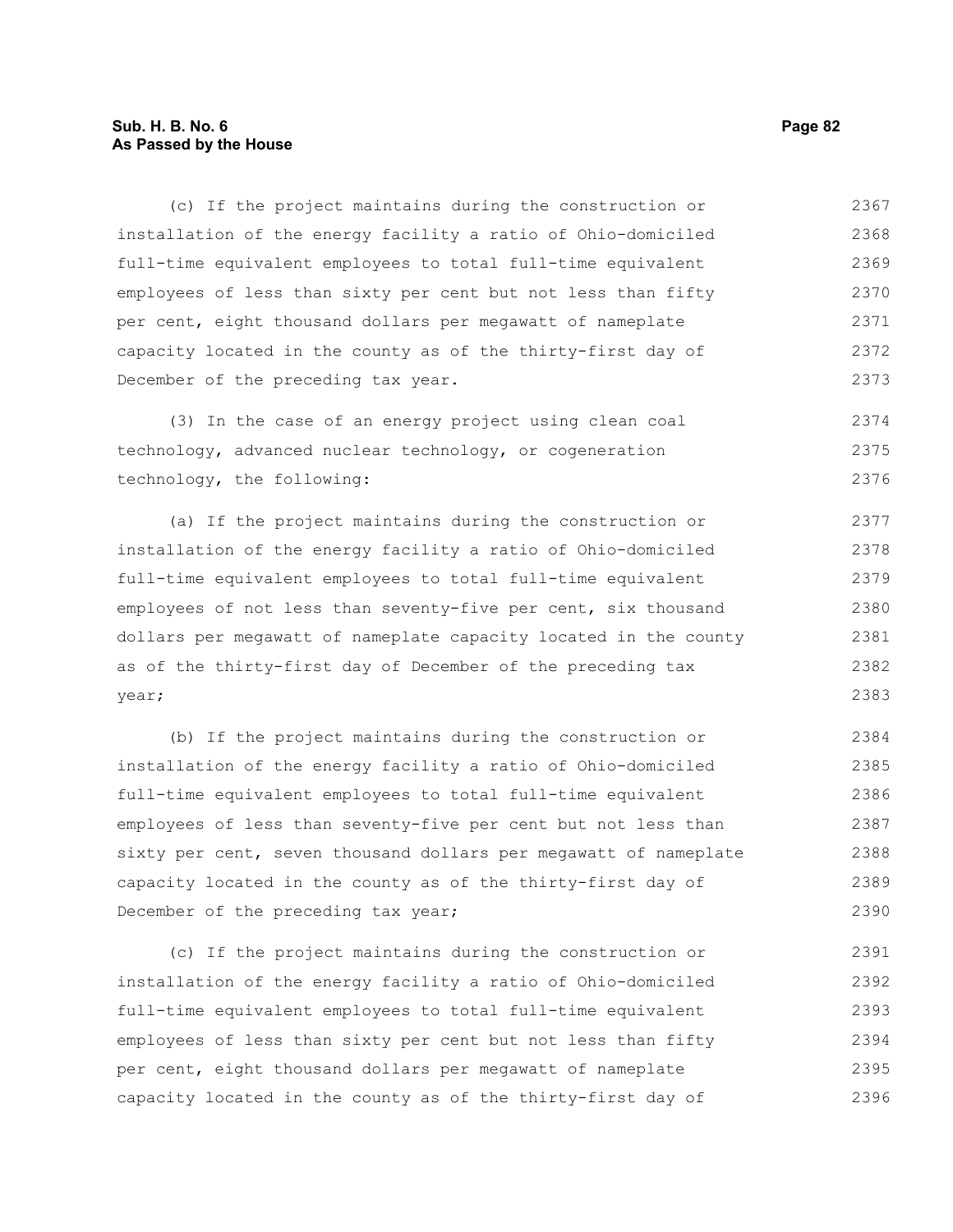December of the preceding tax year.

(H) The director of development services in consultation with the tax commissioner shall adopt rules pursuant to Chapter 119. of the Revised Code to implement and enforce this section. 2398 2399 2400

**Section 2.** That existing sections 303.213, 519.213, 519.214, 713.081, 3706.02, 3706.03, 4906.10, 4906.13, 4906.20, 4906.201, 4928.01, 4928.02, 4928.66, 4928.6610, 5727.47, and 5727.75 of the Revised Code are hereby repealed. 2401 2402 2403 2404

**Section 3.** That section 4928.6616 of the Revised Code is hereby repealed. 2405 2406

**Section 4.** The amendments by this act to division (A)(34) of section 4928.01 of the Revised Code, division (C) of section 4928.66 of the Revised Code, and divisions (F)(8) and (9) of section 5727.75 of the Revised Code take effect January 1, 2020. 2407 2408 2409 2410

**Section 5.** That sections 1710.06, 4928.142, 4928.143, 4928.20, 4928.61, 4928.62, 4928.641, 4928.645, and 5501.311 of the Revised Code be amended to read as follows: 2411 2412 2413

**Sec. 1710.06.** (A) The board of directors of a special improvement district may develop and adopt one or more written plans for public improvements or public services that benefit all or any part of the district. Each plan shall set forth the specific public improvements or public services that are to be provided, identify the area in which they will be provided, and specify the method of assessment to be used. Each plan for public improvements or public services shall indicate the period of time the assessments are to be levied for the improvements and services and, if public services are included in the plan, the period of time the services are to remain in effect. Plans for public improvements may include the planning, design, 2414 2415 2416 2417 2418 2419 2420 2421 2422 2423 2424 2425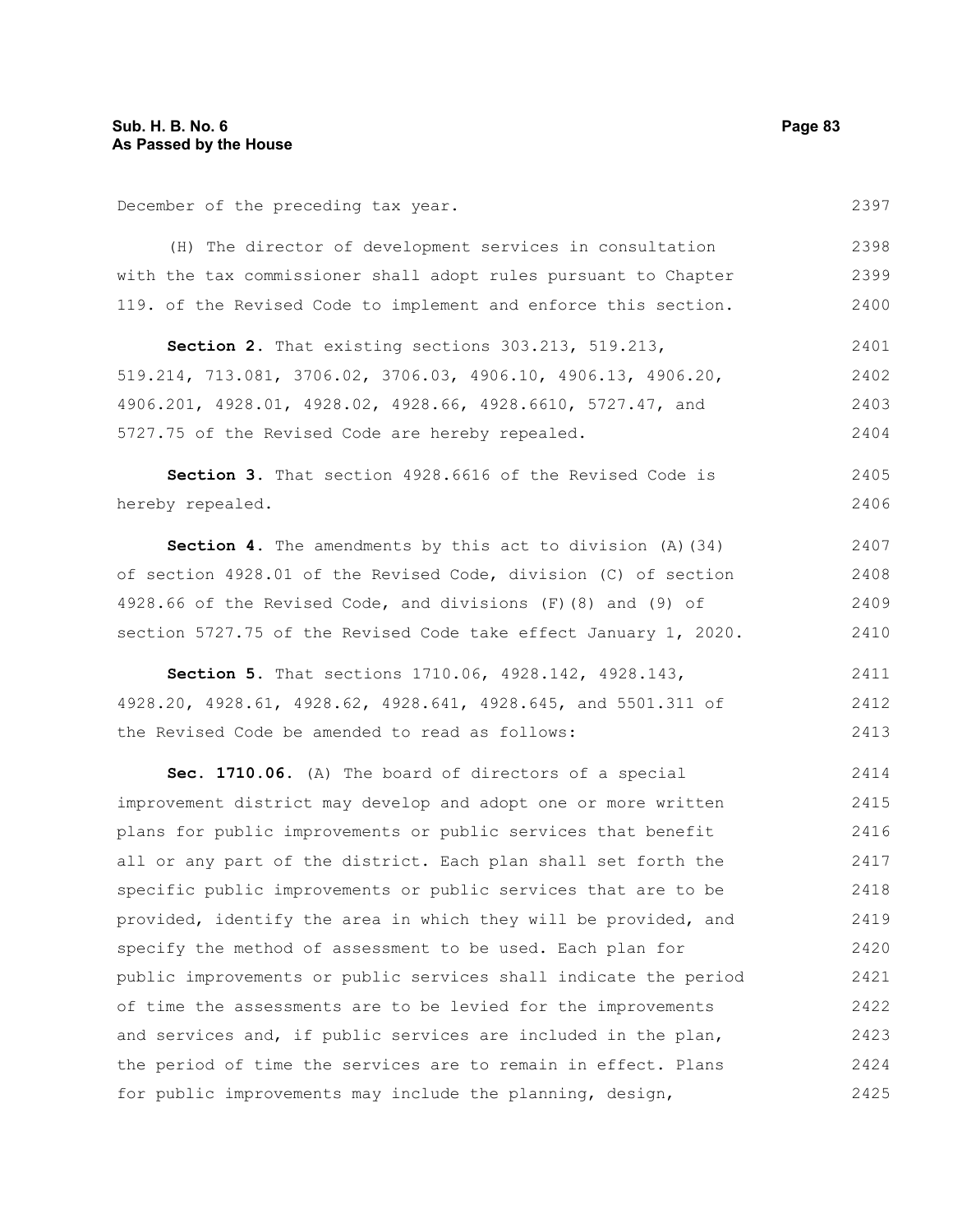construction, reconstruction, enlargement, or alteration of any public improvements and the acquisition of land for the improvements. Plans for public improvements or public services may also include, but are not limited to, provisions for the following: 2426 2427 2428 2429 2430

(1) Creating and operating the district and the nonprofit corporation under this chapter, including hiring employees and professional services, contracting for insurance, and purchasing or leasing office space and office equipment and other requirements of the district; 2431 2432 2433 2434 2435

(2) Planning, designing, and implementing a public improvements or public services plan, including hiring architectural, engineering, legal, appraisal, insurance, consulting, energy auditing, and planning services, and, for public services, managing, protecting, and maintaining public and private facilities, including public improvements; 2436 2437 2438 2439 2440 2441

(3) Conducting court proceedings to carry out this chapter; 2442 2443

(4) Paying damages resulting from the provision of public improvements or public services and implementing the plans; 2444 2445

(5) Paying the costs of issuing, paying interest on, and redeeming notes and bonds issued for funding public improvements and public services plans; and 2446 2447 2448

(6) Sale, lease, lease with an option to purchase, conveyance of other interests in, or other contracts for the acquisition, construction, maintenance, repair, furnishing, equipping, operation, or improvement of any special energy improvement project by the special improvement district, between a participating political subdivision and the special 2449 2450 2451 2452 2453 2454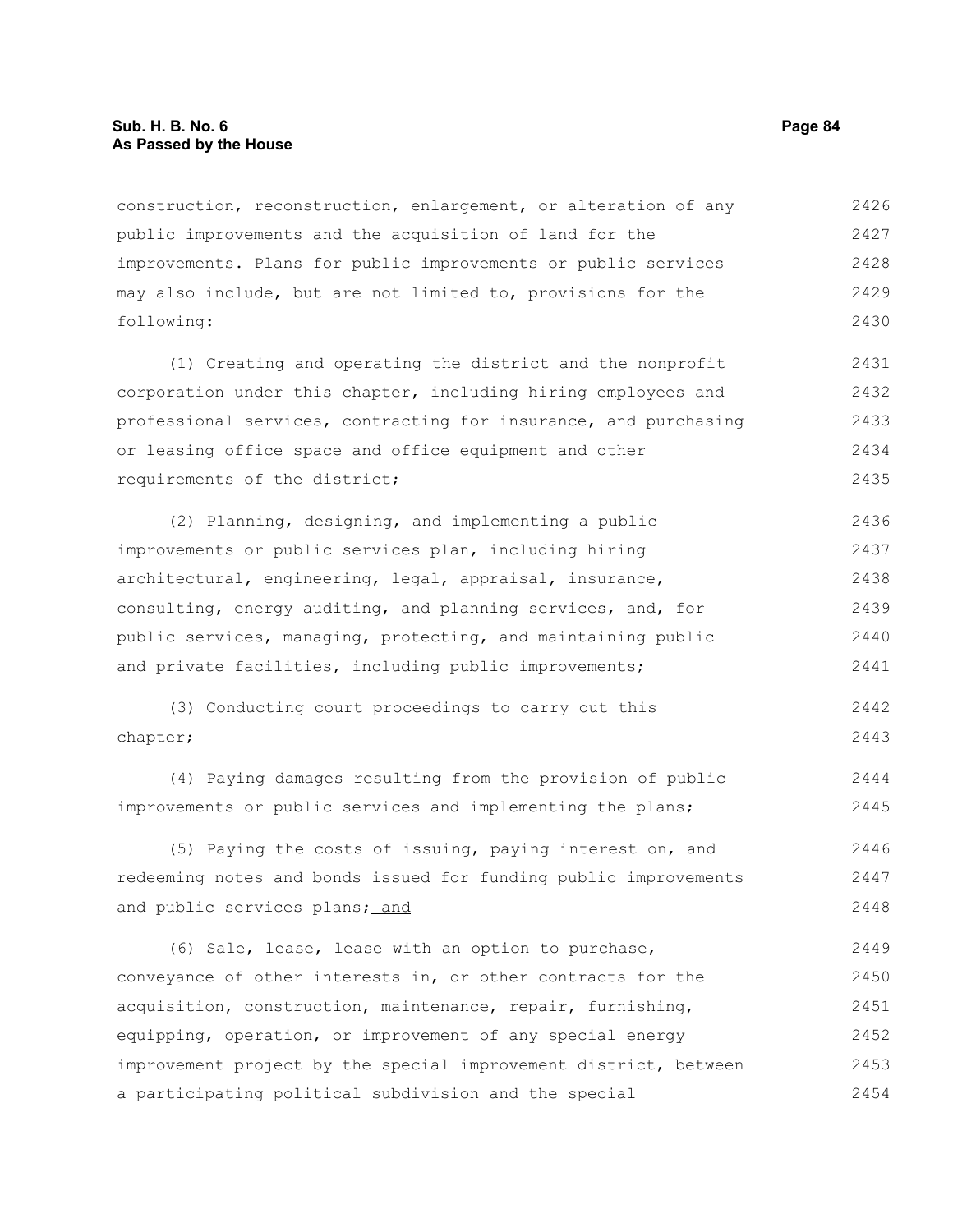# **Sub. H. B. No. 6 Page 85 As Passed by the House**

improvement district, and between the special improvement district and any owner of real property in the special improvement district on which a special energy improvement project has been acquired, installed, equipped, or improved, and 2455 2456 2457 2458

(7) Aggregating the renewable energy credits generated by one or more special energy improvement projects within a special improvement district, upon the consent of the owners of the credits and for the purpose of negotiating and completing the sale of such credits. 2459 2460 2461 2462 2463

(B) Once the board of directors of the special improvement district adopts a plan, it shall submit the plan to the legislative authority of each participating political subdivision and the municipal executive of each municipal corporation in which the district is located, if any. The legislative authorities and municipal executives shall review the plan and, within sixty days after receiving it, may submit their comments and recommendations about it to the district. After reviewing these comments and recommendations, the board of directors may amend the plan. It may then submit the plan, amended or otherwise, in the form of a petition to members of the district whose property may be assessed for the plan. Once the petition is signed by those members who own at least sixty per cent of the front footage of property that is to be assessed and that abuts upon a street, alley, public road, place, boulevard, parkway, park entrance, easement, or other public improvement, or those members who own at least seventy-five per cent of the area to be assessed for the improvement or service, the petition may be submitted to each legislative authority for approval. Except as provided in division (H) of section 1710.02 of the Revised Code, if the special improvement district was created for the purpose of developing and implementing plans for 2464 2465 2466 2467 2468 2469 2470 2471 2472 2473 2474 2475 2476 2477 2478 2479 2480 2481 2482 2483 2484 2485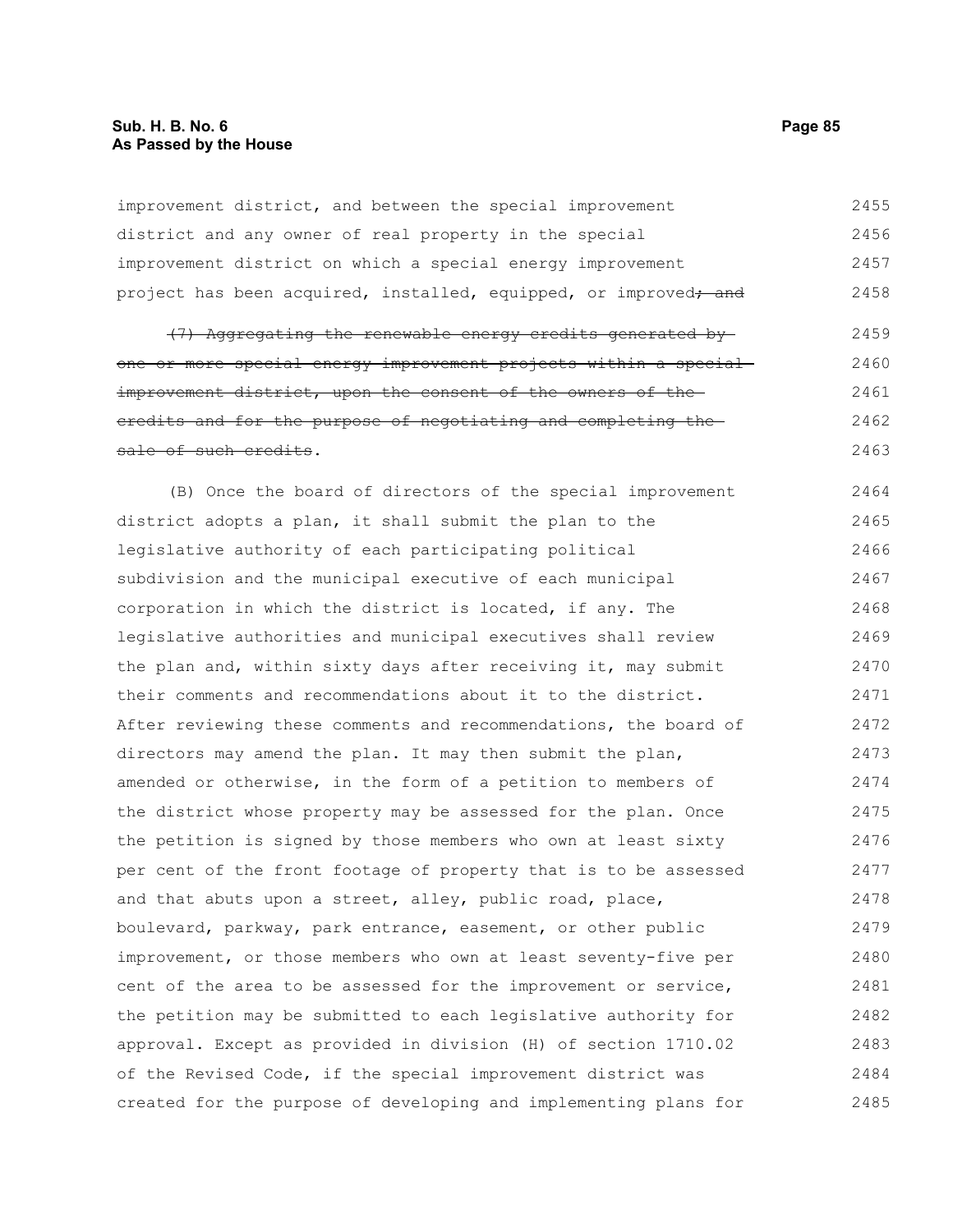# **Sub. H. B. No. 6 Page 86 As Passed by the House**

special energy improvement projects or shoreline improvement projects, the petition required under this division shall be signed by one hundred per cent of the owners of the area of all real property located within the area to be assessed for the special energy improvement project or shoreline improvement project. 2486 2487 2488 2489 2490 2491

Each legislative authority shall, by resolution, approve or reject the petition within sixty days after receiving it. If the petition is approved by the legislative authority of each participating political subdivision, the plan contained in the petition shall be effective at the earliest date on which a nonemergency resolution of the legislative authority with the latest effective date may become effective. A plan may not be resubmitted to the legislative authorities and municipal executives more than three times in any twelve-month period. 2492 2493 2494 2495 2496 2497 2498 2499 2500

(C) Each participating political subdivision shall levy, by special assessment upon specially benefited property located within the district, the costs of any public improvements or public services plan contained in a petition approved by the participating political subdivisions under this section or division (F) of section 1710.02 of the Revised Code. The levy shall be made in accordance with the procedures set forth in Chapter 727. of the Revised Code, except that: 2501 2502 2503 2504 2505 2506 2507 2508

(1) The assessment for each improvements or services plan may be levied by any one or any combination of the methods of assessment listed in section 727.01 of the Revised Code, provided that the assessment is uniformly applied. 2509 2510 2511 2512

(2) For the purpose of levying an assessment, the board of directors may combine one or more improvements or services plans or parts of plans and levy a single assessment against specially 2513 2514 2515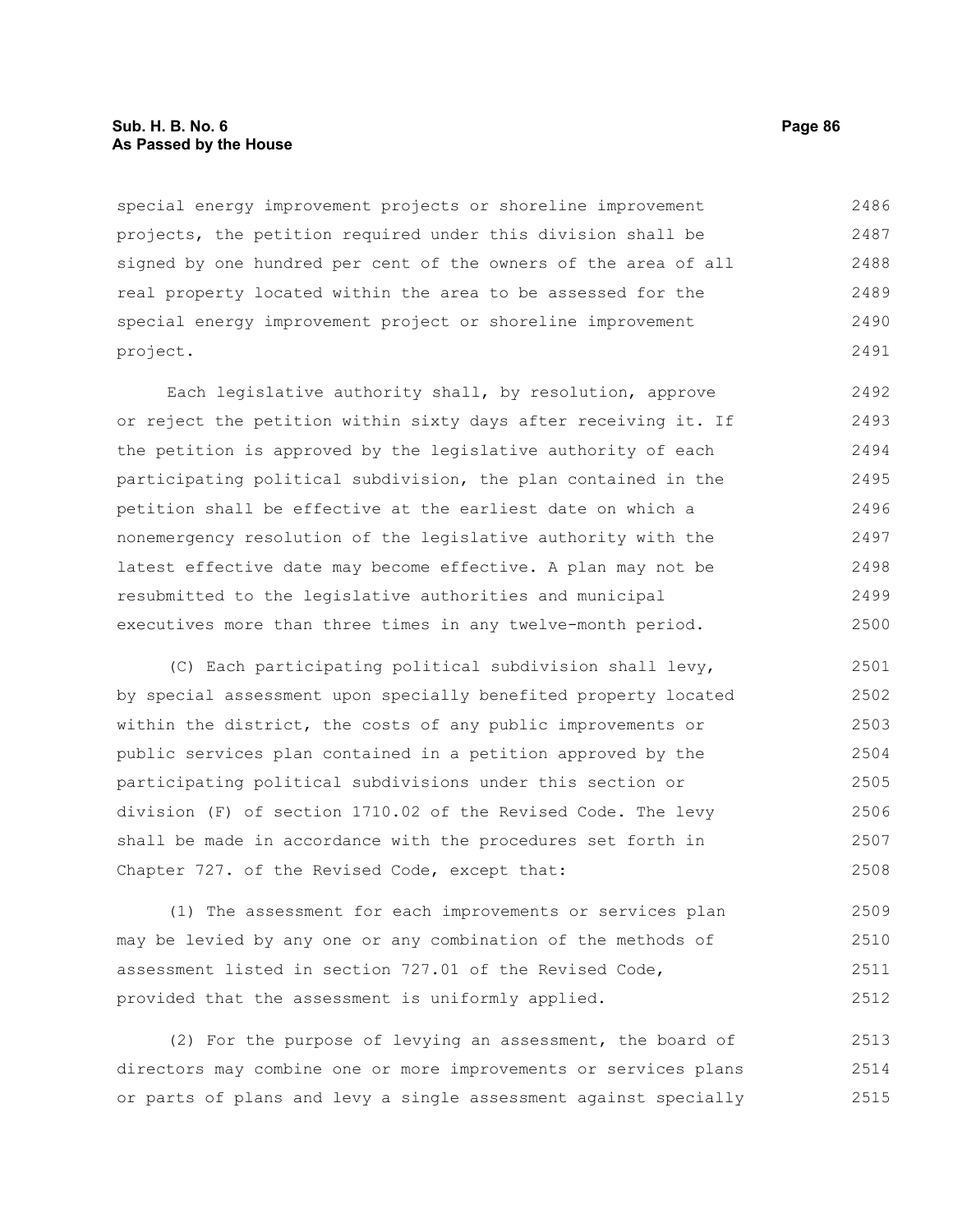benefited property.

(3) For purposes of special assessments levied by a township pursuant to this chapter, references in Chapter 727. of the Revised Code to the municipal corporation shall be deemed to refer to the township, and references to the legislative authority of the municipal corporation shall be deemed to refer to the board of township trustees. 2517 2518 2519 2520 2521 2522

Church property or property owned by a political subdivision, including any participating political subdivision in which a special improvement district is located, shall be included in and be subject to special assessments made pursuant to a plan adopted under this section or division (F) of section 1710.02 of the Revised Code, if the church or political subdivision has specifically requested in writing that its property be included within the special improvement district and the church or political subdivision is a member of the district or, in the case of a district created by an existing qualified nonprofit corporation, if the church is a member of the corporation. 2523 2524 2525 2526 2527 2528 2529 2530 2531 2532 2533 2534

(D) All rights and privileges of property owners who are assessed under Chapter 727. of the Revised Code shall be granted to property owners assessed under this chapter, including those rights and privileges specified in sections 727.15 to 727.17 and 727.18 to 727.22 of the Revised Code and the right to notice of the resolution of necessity and the filing of the estimated assessment under section 727.13 of the Revised Code. Property owners assessed for public services under this chapter shall have the same rights and privileges as property owners assessed for public improvements under this chapter. 2535 2536 2537 2538 2539 2540 2541 2542 2543 2544

**Sec. 4928.142.** (A) For the purpose of complying with 2545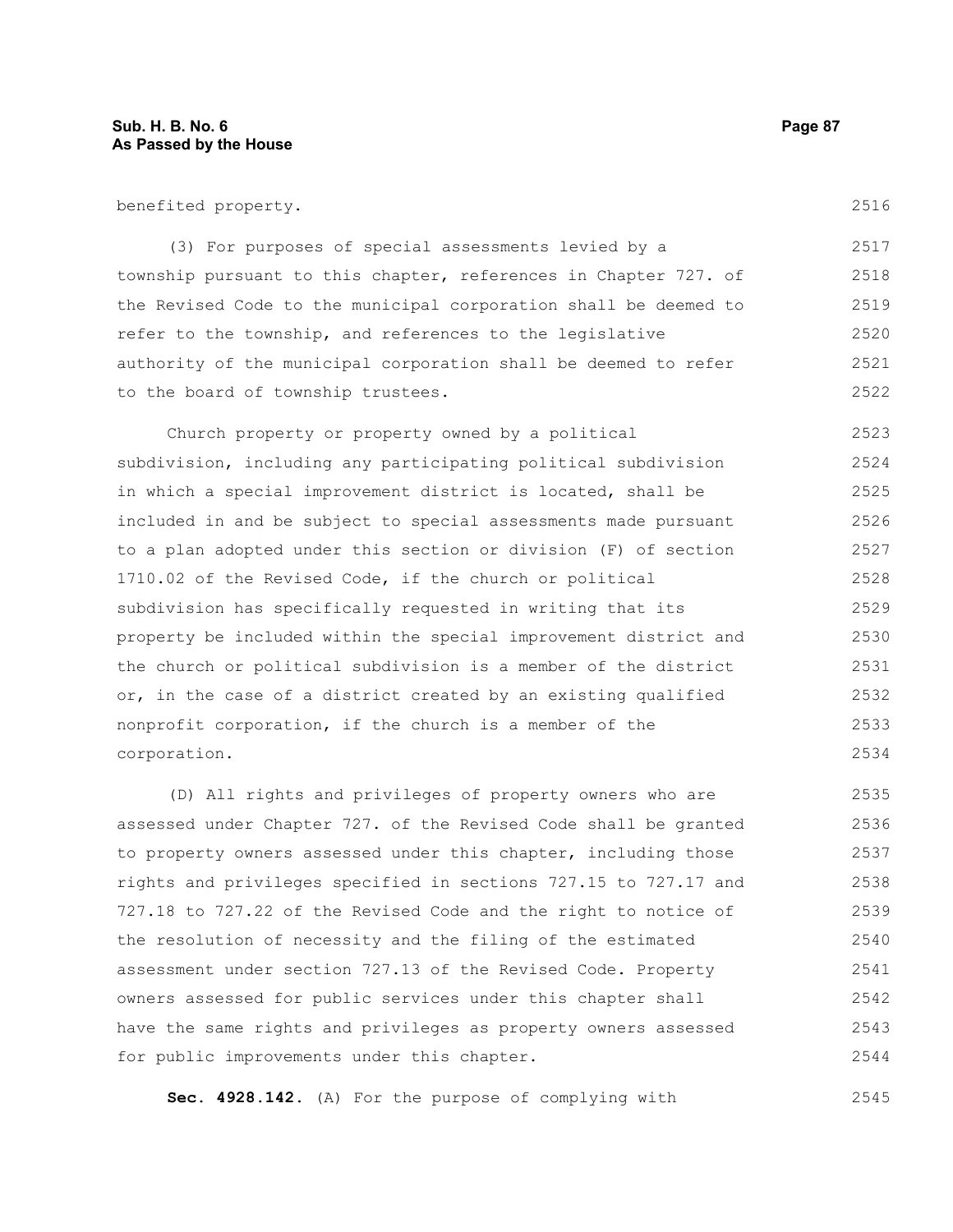section 4928.141 of the Revised Code and subject to division (D) of this section and, as applicable, subject to the rate plan requirement of division (A) of section 4928.141 of the Revised Code, an electric distribution utility may establish a standard service offer price for retail electric generation service that is delivered to the utility under a market-rate offer. 2546 2547 2548 2549 2550 2551

(1) The market-rate offer shall be determined through a competitive bidding process that provides for all of the following: 2552 2553 2554

(a) Open, fair, and transparent competitive solicitation; 2555

```
(b) Clear product definition;
```
(c) Standardized bid evaluation criteria;

(d) Oversight by an independent third party that shall design the solicitation, administer the bidding, and ensure that the criteria specified in-division divisions (A)(1)(a) to (c) of this section are met; 2558 2559 2560 2561

(e) Evaluation of the submitted bids prior to the selection of the least-cost bid winner or winners. 2562 2563

No generation supplier shall be prohibited from participating in the bidding process. 2564 2565

(2) The public utilities commission shall modify rules, or adopt new rules as necessary, concerning the conduct of the competitive bidding process and the qualifications of bidders, which rules shall foster supplier participation in the bidding process and shall be consistent with the requirements of division (A)(1) of this section. 2566 2567 2568 2569 2570 2571

(B) Prior to initiating a competitive bidding process for a market-rate offer under division (A) of this section, the 2572 2573

2556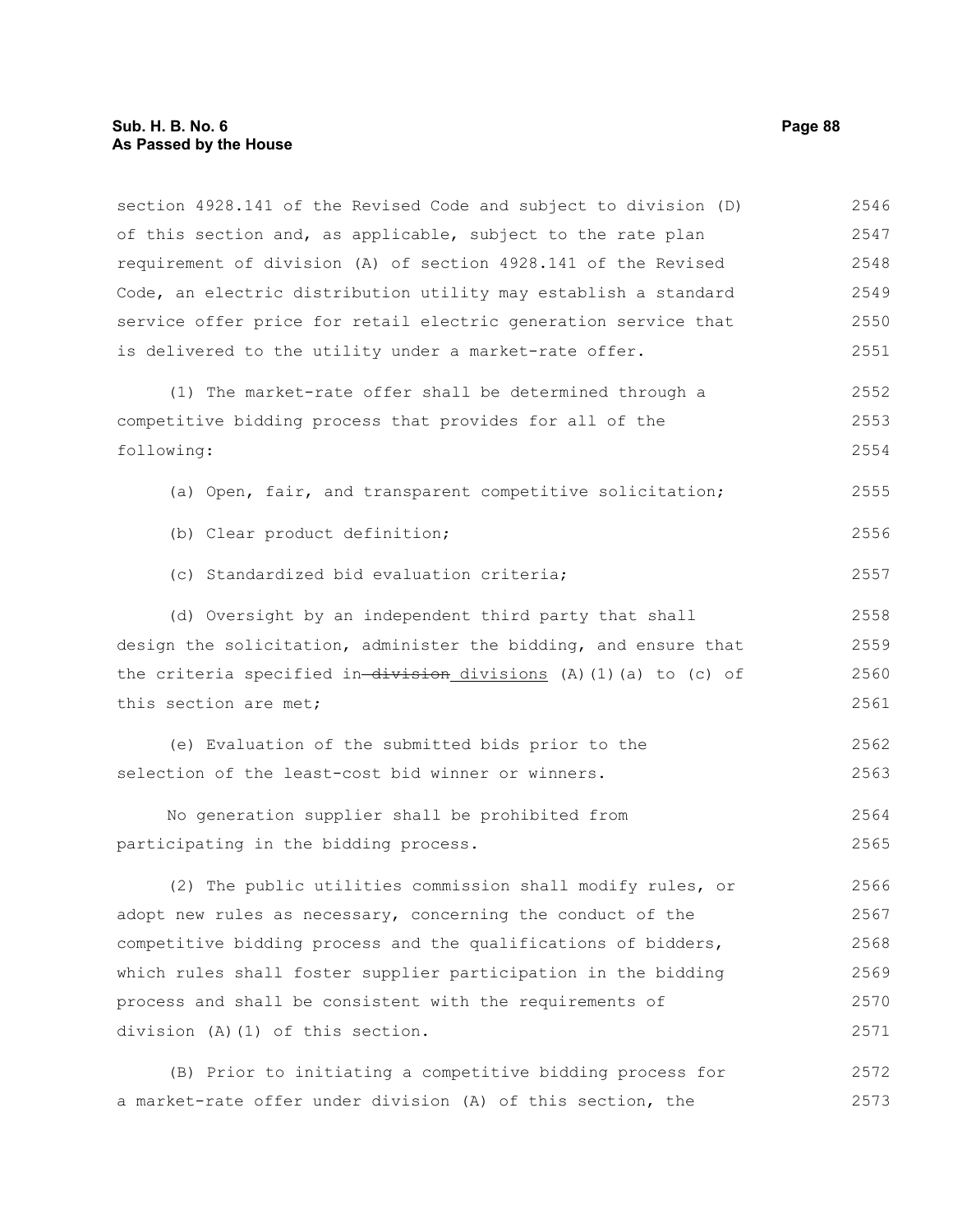## **Sub. H. B. No. 6 Page 89 As Passed by the House**

electric distribution utility shall file an application with the commission. An electric distribution utility may file its application with the commission prior to the effective date of the commission rules required under division (A)(2) of this section, and, as the commission determines necessary, the utility shall immediately conform its filing to the rules upon their taking effect. 2574 2575 2576 2577 2578 2579 2580

An application under this division shall detail the electric distribution utility's proposed compliance with the requirements of division (A)(1) of this section and with commission rules under division (A)(2) of this section and demonstrate that all of the following requirements are met: 2581 2582 2583 2584 2585

(1) The electric distribution utility or its transmission service affiliate belongs to at least one regional transmission organization that has been approved by the federal energy regulatory commission; or there otherwise is comparable and nondiscriminatory access to the electric transmission grid. 2586 2587 2588 2589 2590

(2) Any such regional transmission organization has a market-monitor function and the ability to take actions to identify and mitigate market power or the electric distribution utility's market conduct; or a similar market monitoring function exists with commensurate ability to identify and monitor market conditions and mitigate conduct associated with the exercise of market power. 2591 2592 2593 2594 2595 2596 2597

(3) A published source of information is available publicly or through subscription that identifies pricing information for traded electricity on- and off-peak energy products that are contracts for delivery beginning at least two years from the date of the publication and is updated on a regular basis. 2598 2599 2600 2601 2602 2603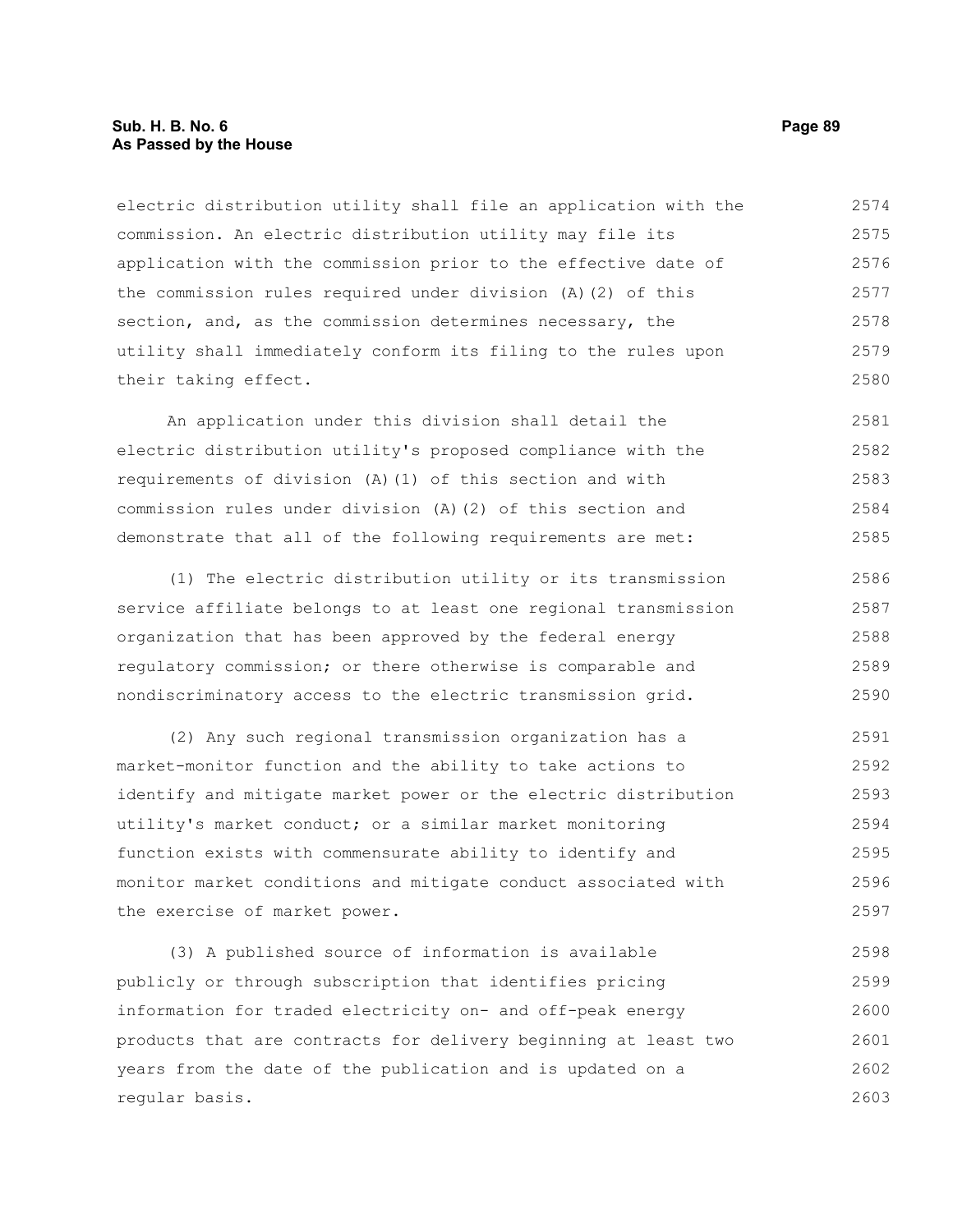# **Sub. H. B. No. 6 Page 90 As Passed by the House**

The commission shall initiate a proceeding and, within ninety days after the application's filing date, shall determine by order whether the electric distribution utility and its market-rate offer meet all of the foregoing requirements. If the finding is positive, the electric distribution utility may initiate its competitive bidding process. If the finding is negative as to one or more requirements, the commission in the order shall direct the electric distribution utility regarding how any deficiency may be remedied in a timely manner to the commission's satisfaction; otherwise, the electric distribution utility shall withdraw the application. However, if such remedy is made and the subsequent finding is positive and also if the electric distribution utility made a simultaneous filing under this section and section 4928.143 of the Revised Code, the utility shall not initiate its competitive bid until at least one hundred fifty days after the filing date of those applications. 2604 2605 2606 2607 2608 2609 2610 2611 2612 2613 2614 2615 2616 2617 2618 2619 2620

(C) Upon the completion of the competitive bidding process authorized by divisions (A) and (B) of this section, including for the purpose of division (D) of this section, the commission shall select the least-cost bid winner or winners of that process, and such selected bid or bids, as prescribed as retail rates by the commission, shall be the electric distribution utility's standard service offer unless the commission, by order issued before the third calendar day following the conclusion of the competitive bidding process for the market rate offer, determines that one or more of the following criteria were not met: 2621 2622 2623 2624 2625 2626 2627 2628 2629 2630 2631

(1) Each portion of the bidding process was oversubscribed, such that the amount of supply bid upon was greater than the amount of the load bid out. 2632 2633 2634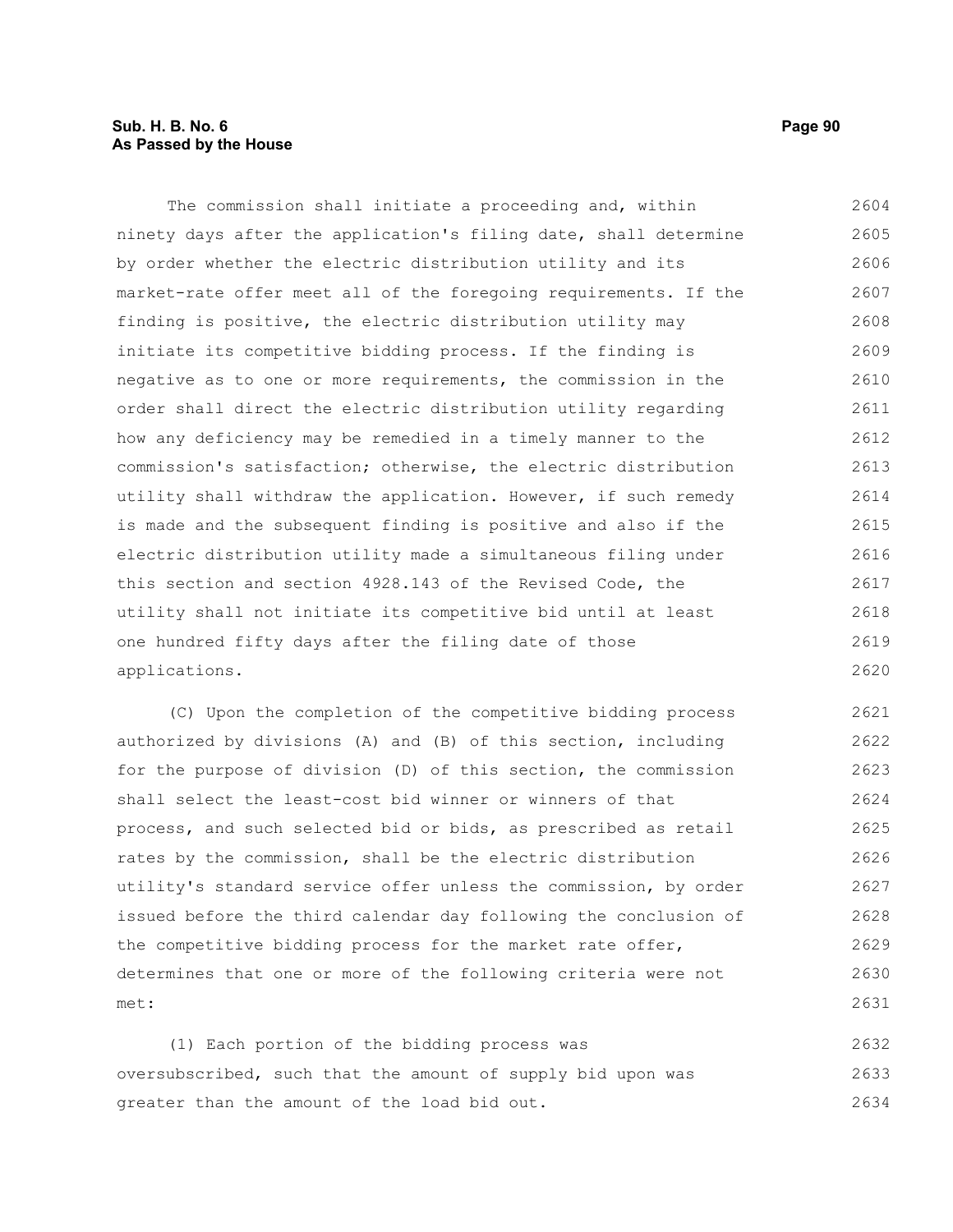(2) There were four or more bidders.

(3) At least twenty-five per cent of the load is bid upon by one or more persons other than the electric distribution utility. 2636 2637 2638

All costs incurred by the electric distribution utility as a result of or related to the competitive bidding process or to procuring generation service to provide the standard service offer, including the costs of energy and capacity and the costs of all other products and services procured as a result of the competitive bidding process, shall be timely recovered through the standard service offer price, and, for that purpose, the commission shall approve a reconciliation mechanism, other recovery mechanism, or a combination of such mechanisms for the utility. 2639 2640 2641 2642 2643 2644 2645 2646 2647 2648

(D) The first application filed under this section by an electric distribution utility that, as of July 31, 2008, directly owns, in whole or in part, operating electric generating facilities that had been used and useful in this state shall require that a portion of that utility's standard service offer load for the first five years of the market rate offer be competitively bid under division (A) of this section as follows: ten per cent of the load in year one, not more than twenty per cent in year two, thirty per cent in year three, forty per cent in year four, and fifty per cent in year five. Consistent with those percentages, the commission shall determine the actual percentages for each year of years one through five. The standard service offer price for retail electric generation service under this first application shall be a proportionate blend of the bid price and the generation service price for the remaining standard service offer load, 2649 2650 2651 2652 2653 2654 2655 2656 2657 2658 2659 2660 2661 2662 2663 2664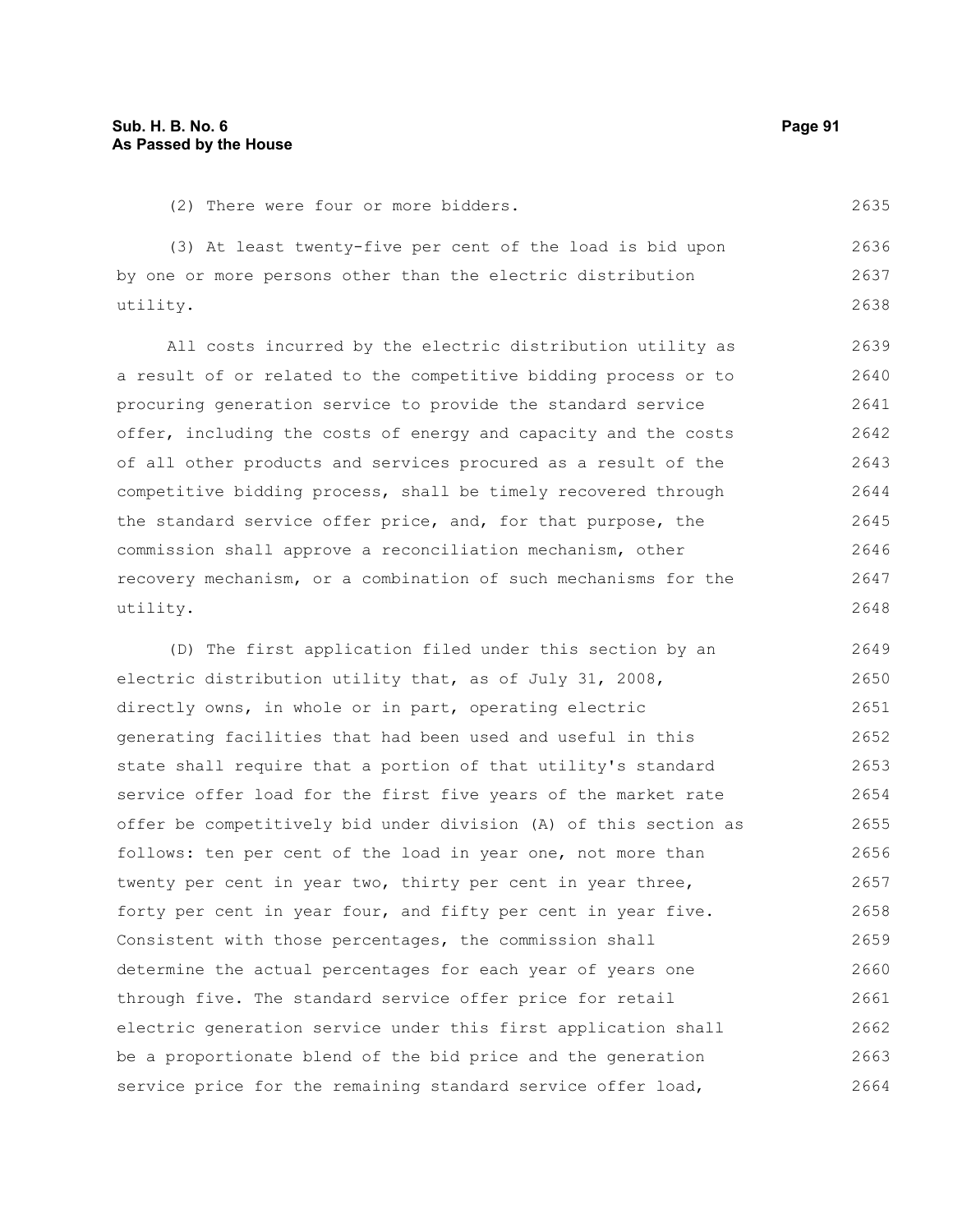which latter price shall be equal to the electric distribution utility's most recent standard service offer price, adjusted upward or downward as the commission determines reasonable, relative to the jurisdictional portion of any known and measurable changes from the level of any one or more of the following costs as reflected in that most recent standard service offer price: 2665 2666 2667 2668 2669 2670 2671

(1) The electric distribution utility's prudently incurred cost of fuel used to produce electricity; 2672 2673

(2) Its prudently incurred purchased power costs;

(3) Its prudently incurred costs of satisfying the supplyand demand portfolio requirements of this state, including, butnot limited to, renewable energy resource and energy efficiency requirements programs; 2675 2676 2677 2678

(4) Its costs prudently incurred to comply with environmental laws and regulations, with consideration of the derating of any facility associated with those costs. 2679 2680 2681

In making any adjustment to the most recent standard service offer price on the basis of costs described in division (D) of this section, the commission shall include the benefits that may become available to the electric distribution utility as a result of or in connection with the costs included in the adjustment, including, but not limited to, the utility's receipt of emissions credits or its receipt of tax benefits or of other benefits, and, accordingly, the commission may impose such conditions on the adjustment to ensure that any such benefits are properly aligned with the associated cost responsibility. The commission shall also determine how such adjustments will affect the electric distribution utility's return on common 2682 2683 2684 2685 2686 2687 2688 2689 2690 2691 2692 2693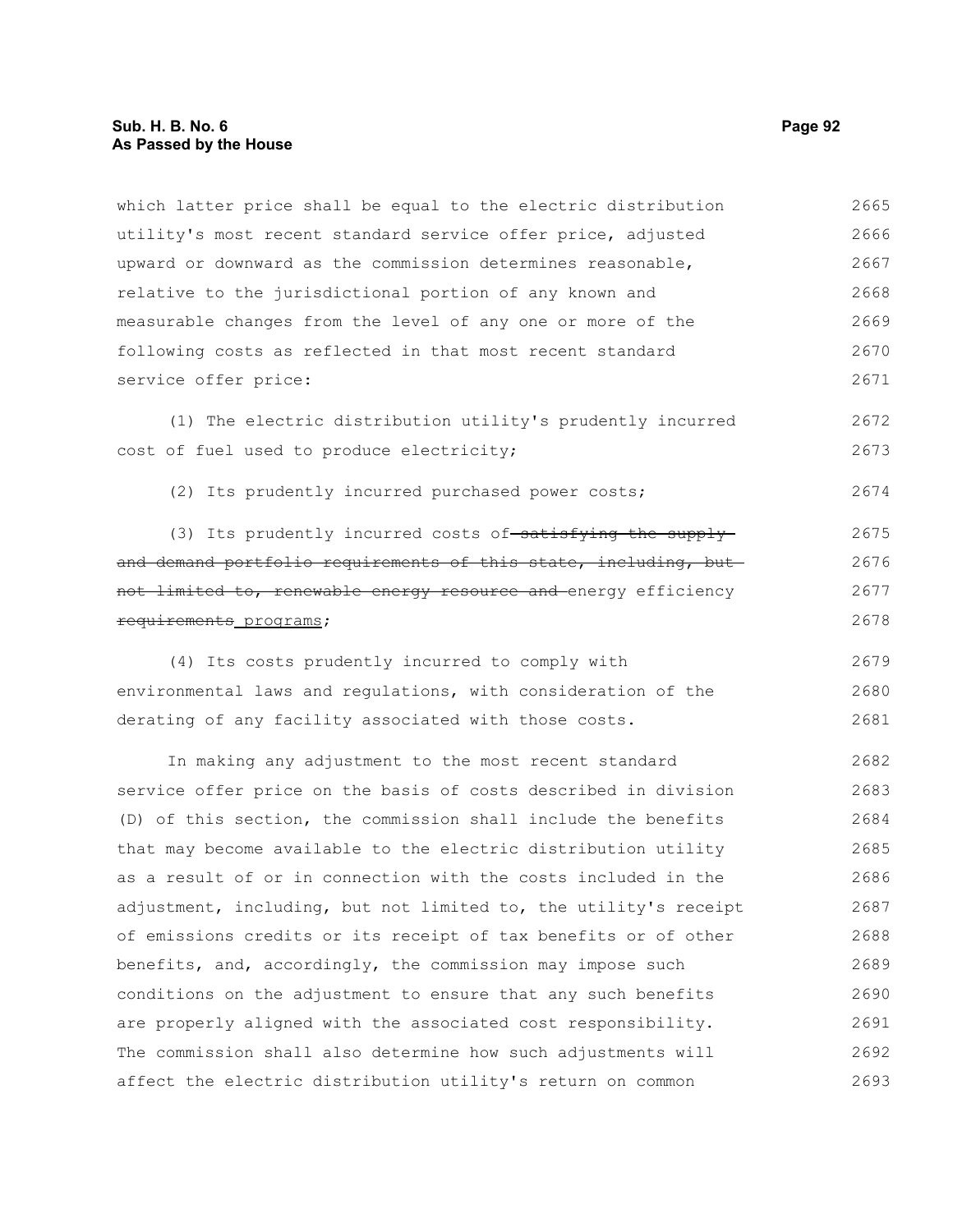# **Sub. H. B. No. 6 Page 93 As Passed by the House**

equity that may be achieved by those adjustments. The commission shall not apply its consideration of the return on common equity to reduce any adjustments authorized under this division unless the adjustments will cause the electric distribution utility to earn a return on common equity that is significantly in excess of the return on common equity that is earned by publicly traded companies, including utilities, that face comparable business and financial risk, with such adjustments for capital structure as may be appropriate. The burden of proof for demonstrating that significantly excessive earnings will not occur shall be on the electric distribution utility. 2694 2695 2696 2697 2698 2699 2700 2701 2702 2703 2704

Additionally, the commission may adjust the electric distribution utility's most recent standard service offer price by such just and reasonable amount that the commission determines necessary to address any emergency that threatens the utility's financial integrity or to ensure that the resulting revenue available to the utility for providing the standard service offer is not so inadequate as to result, directly or indirectly, in a taking of property without compensation pursuant to Section 19 of Article I, Ohio Constitution. The electric distribution utility has the burden of demonstrating that any adjustment to its most recent standard service offer price is proper in accordance with this division. 2705 2706 2707 2708 2709 2710 2711 2712 2713 2714 2715 2716

(E) Beginning in the second year of a blended price under division (D) of this section and notwithstanding any other requirement of this section, the commission may alter prospectively the proportions specified in that division to mitigate any effect of an abrupt or significant change in the electric distribution utility's standard service offer price that would otherwise result in general or with respect to any rate group or rate schedule but for such alteration. Any such 2717 2718 2719 2720 2721 2722 2723 2724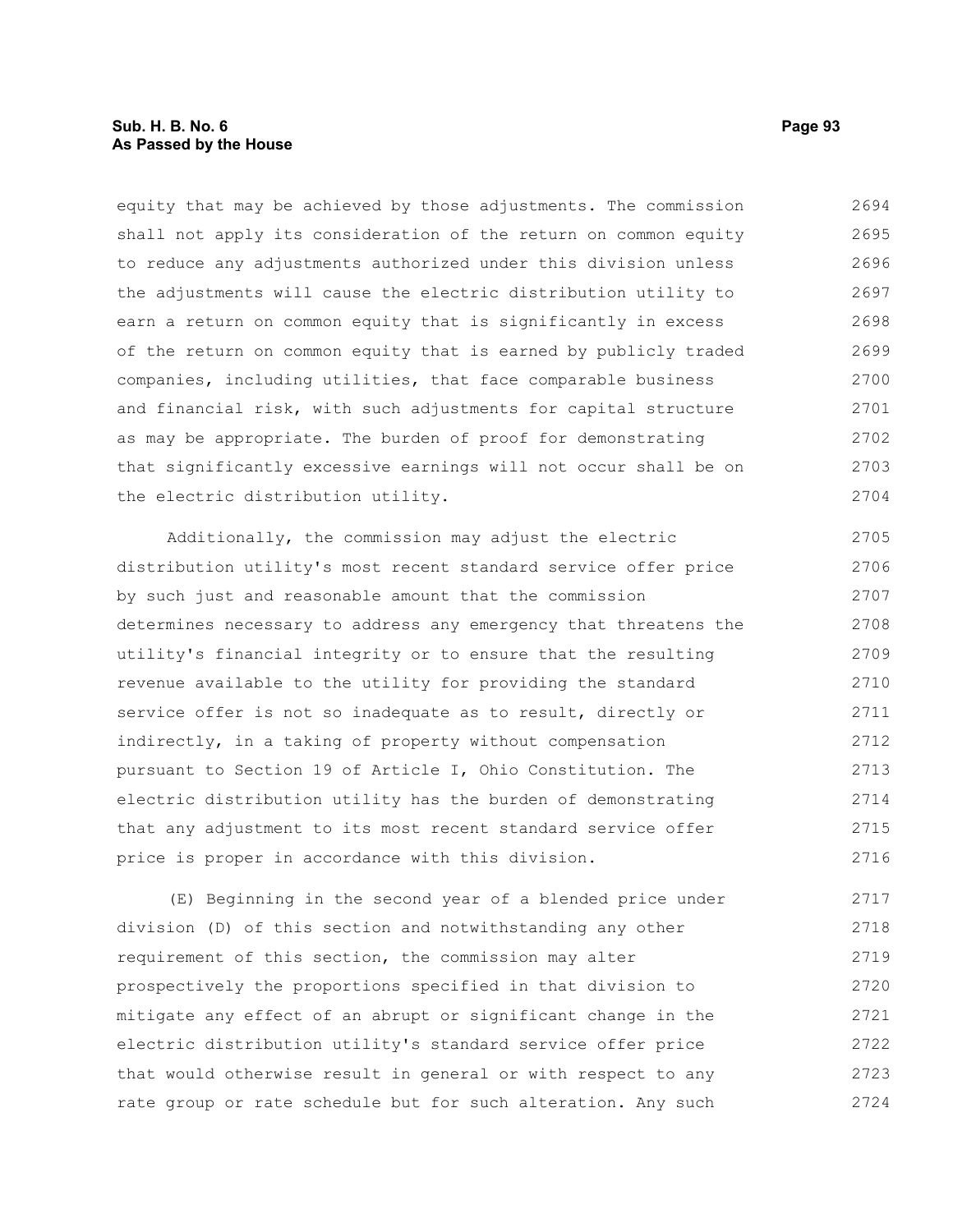# **Sub. H. B. No. 6 Page 94 As Passed by the House**

alteration shall be made not more often than annually, and the commission shall not, by altering those proportions and in any event, including because of the length of time, as authorized under division (C) of this section, taken to approve the market rate offer, cause the duration of the blending period to exceed ten years as counted from the effective date of the approved market rate offer. Additionally, any such alteration shall be limited to an alteration affecting the prospective proportions used during the blending period and shall not affect any blending proportion previously approved and applied by the commission under this division. 2725 2726 2727 2728 2729 2730 2731 2732 2733 2734 2735

(F) An electric distribution utility that has received commission approval of its first application under division (C) of this section shall not, nor ever shall be authorized or required by the commission to, file an application under section 4928.143 of the Revised Code.

**Sec. 4928.143.** (A) For the purpose of complying with section 4928.141 of the Revised Code, an electric distribution utility may file an application for public utilities commission approval of an electric security plan as prescribed under division (B) of this section. The utility may file that application prior to the effective date of any rules the commission may adopt for the purpose of this section, and, as the commission determines necessary, the utility immediately shall conform its filing to those rules upon their taking effect. 2741 2742 2743 2744 2745 2746 2747 2748 2749 2750

(B) Notwithstanding any other provision of Title XLIX of the Revised Code to the contrary except division (D) of this section, divisions (I), (J), and (K) of section 4928.20, division (E) of section 4928.64, and section 4928.69 of the 2751 2752 2753 2754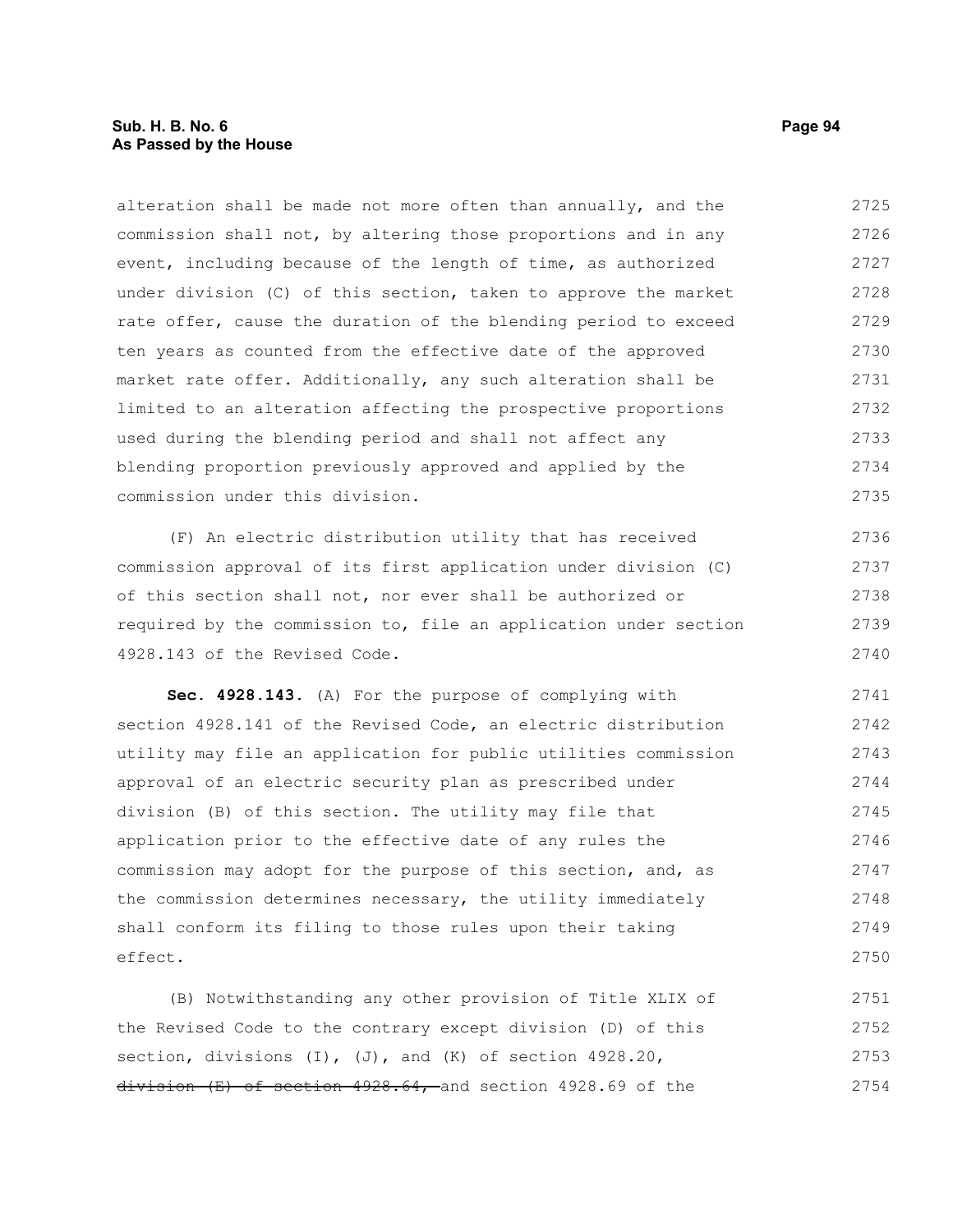| Revised Code:                                                    | 2755 |
|------------------------------------------------------------------|------|
| (1) An electric security plan shall include provisions           | 2756 |
| relating to the supply and pricing of electric generation        | 2757 |
| service. In addition, if the proposed electric security plan has | 2758 |
| a term longer than three years, it may include provisions in the | 2759 |
| plan to permit the commission to test the plan pursuant to       | 2760 |
| division (E) of this section and any transitional conditions     | 2761 |
| that should be adopted by the commission if the commission       | 2762 |
| terminates the plan as authorized under that division.           | 2763 |
| (2) The plan may provide for or include, without                 | 2764 |
| limitation, any of the following:                                | 2765 |
| (a) Automatic recovery of any of the following costs of          | 2766 |
| the electric distribution utility, provided the cost is          | 2767 |
| prudently incurred: the cost of fuel used to generate the        | 2768 |
| electricity supplied under the offer; the cost of purchased      | 2769 |
| power supplied under the offer, including the cost of energy and | 2770 |
| capacity, and including purchased power acquired from an         | 2771 |
| affiliate; the cost of emission allowances; and the cost of      | 2772 |
| federally mandated carbon or energy taxes;                       | 2773 |
| (b) A reasonable allowance for construction work in              | 2774 |
| progress for any of the electric distribution utility's cost of  | 2775 |
| constructing an electric generating facility or for an           | 2776 |
| environmental expenditure for any electric generating facility   | 2777 |
| of the electric distribution utility, provided the cost is       | 2778 |
| incurred or the expenditure occurs on or after January 1, 2009.  | 2779 |
| Any such allowance shall be subject to the construction work in  | 2780 |
| progress allowance limitations of division (A) of section        | 2781 |
| 4909.15 of the Revised Code, except that the commission may      | 2782 |
| authorize such an allowance upon the incurrence of the cost or   | 2783 |
| occurrence of the expenditure. No such allowance for generating  | 2784 |
|                                                                  |      |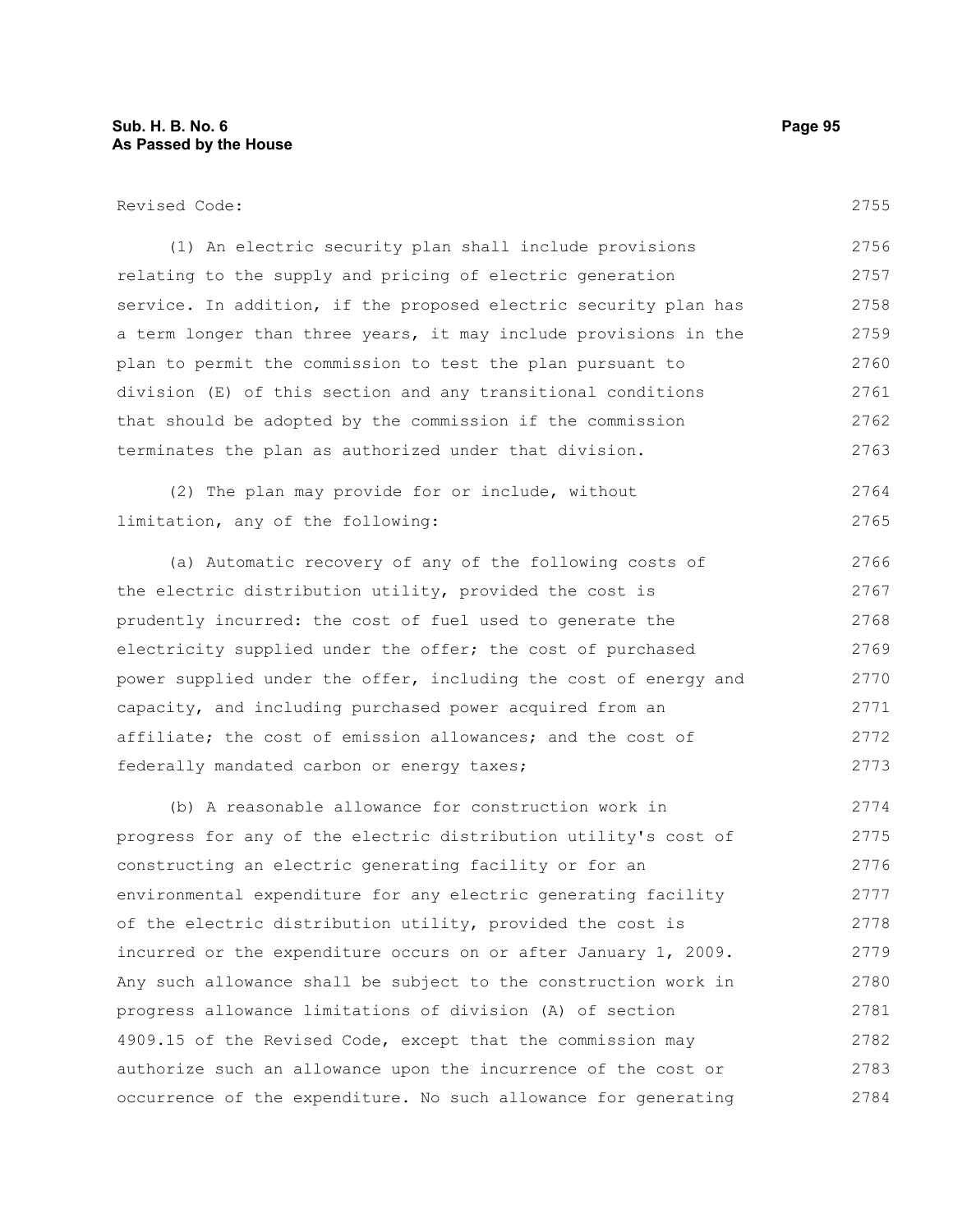## **Sub. H. B. No. 6 Page 96 As Passed by the House**

facility construction shall be authorized, however, unless the commission first determines in the proceeding that there is need for the facility based on resource planning projections submitted by the electric distribution utility. Further, no such allowance shall be authorized unless the facility's construction was sourced through a competitive bid process, regarding which process the commission may adopt rules. An allowance approved under division (B)(2)(b) of this section shall be established as a nonbypassable surcharge for the life of the facility. 2785 2786 2787 2788 2789 2790 2791 2792 2793

(c) The establishment of a nonbypassable surcharge for the life of an electric generating facility that is owned or operated by the electric distribution utility, was sourced through a competitive bid process subject to any such rules as the commission adopts under division (B)(2)(b) of this section, and is newly used and useful on or after January 1, 2009, which surcharge shall cover all costs of the utility specified in the application, excluding costs recovered through a surcharge under division (B)(2)(b) of this section. However, no surcharge shall be authorized unless the commission first determines in the proceeding that there is need for the facility based on resource planning projections submitted by the electric distribution utility. Additionally, if a surcharge is authorized for a facility pursuant to plan approval under division (C) of this section and as a condition of the continuation of the surcharge, the electric distribution utility shall dedicate to Ohio consumers the capacity and energy and the rate associated with the cost of that facility. Before the commission authorizes any surcharge pursuant to this division, it may consider, as applicable, the effects of any decommissioning, deratings, and retirements. 2794 2795 2796 2797 2798 2799 2800 2801 2802 2803 2804 2805 2806 2807 2808 2809 2810 2811 2812 2813 2814

(d) Terms, conditions, or charges relating to limitations 2815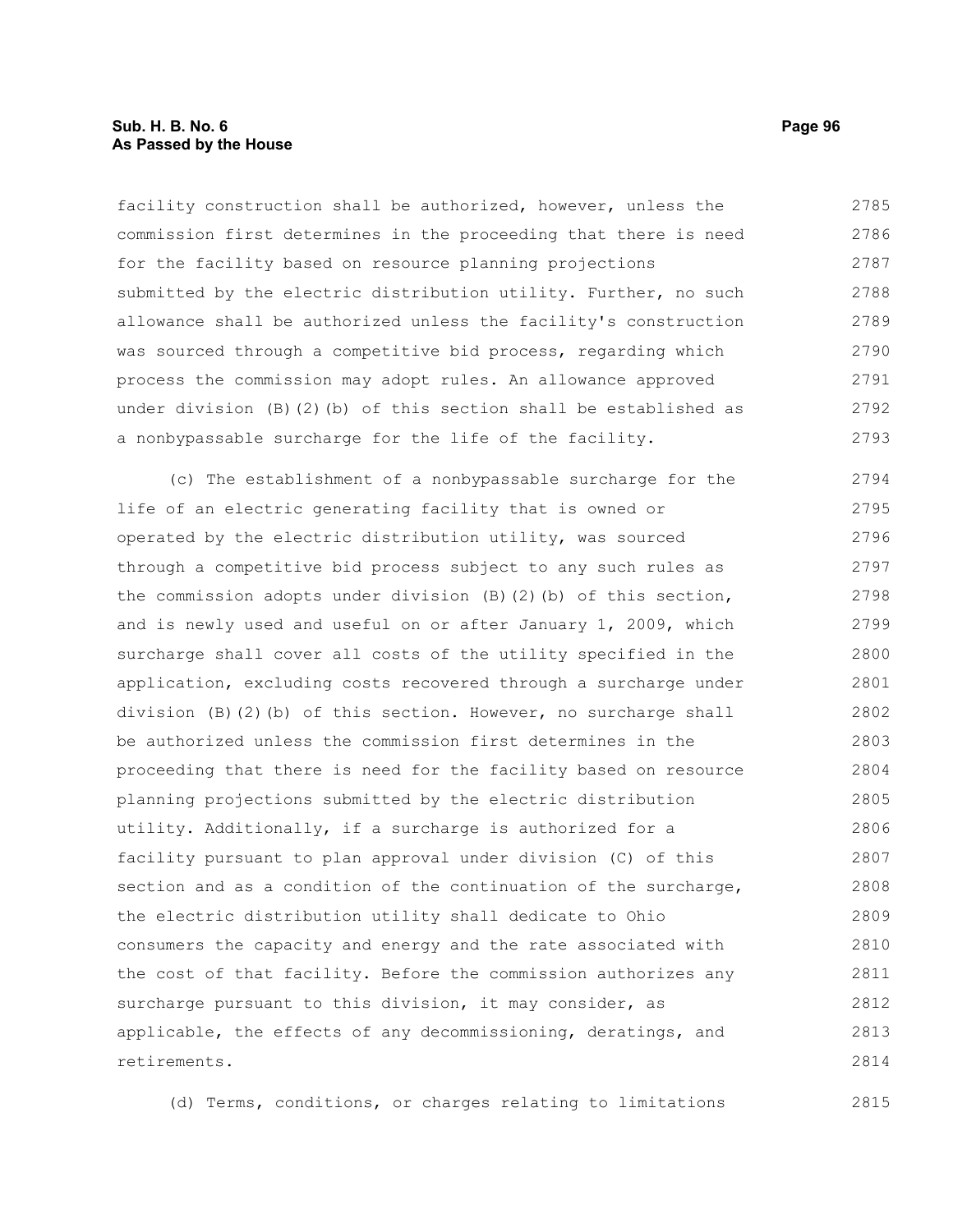on customer shopping for retail electric generation service, bypassability, standby, back-up, or supplemental power service, default service, carrying costs, amortization periods, and accounting or deferrals, including future recovery of such deferrals, as would have the effect of stabilizing or providing certainty regarding retail electric service; 2816 2817 2818 2819 2820 2821

(e) Automatic increases or decreases in any component of the standard service offer price;

(f) Consistent with sections 4928.23 to 4928.2318 of the Revised Code, both of the following:

(i) Provisions for the electric distribution utility to securitize any phase-in, inclusive of carrying charges, of the utility's standard service offer price, which phase-in is authorized in accordance with section 4928.144 of the Revised Code; 2826 2827 2828 2829 2830

(ii) Provisions for the recovery of the utility's cost of securitization. 2831 2832

(g) Provisions relating to transmission, ancillary, congestion, or any related service required for the standard service offer, including provisions for the recovery of any cost of such service that the electric distribution utility incurs on or after that date pursuant to the standard service offer; 2833 2834 2835 2836 2837

(h) Provisions regarding the utility's distribution service, including, without limitation and notwithstanding any provision of Title XLIX of the Revised Code to the contrary, provisions regarding single issue ratemaking, a revenue decoupling mechanism or any other incentive ratemaking, and provisions regarding distribution infrastructure and modernization incentives for the electric distribution utility. 2838 2839 2840 2841 2842 2843 2844

2822 2823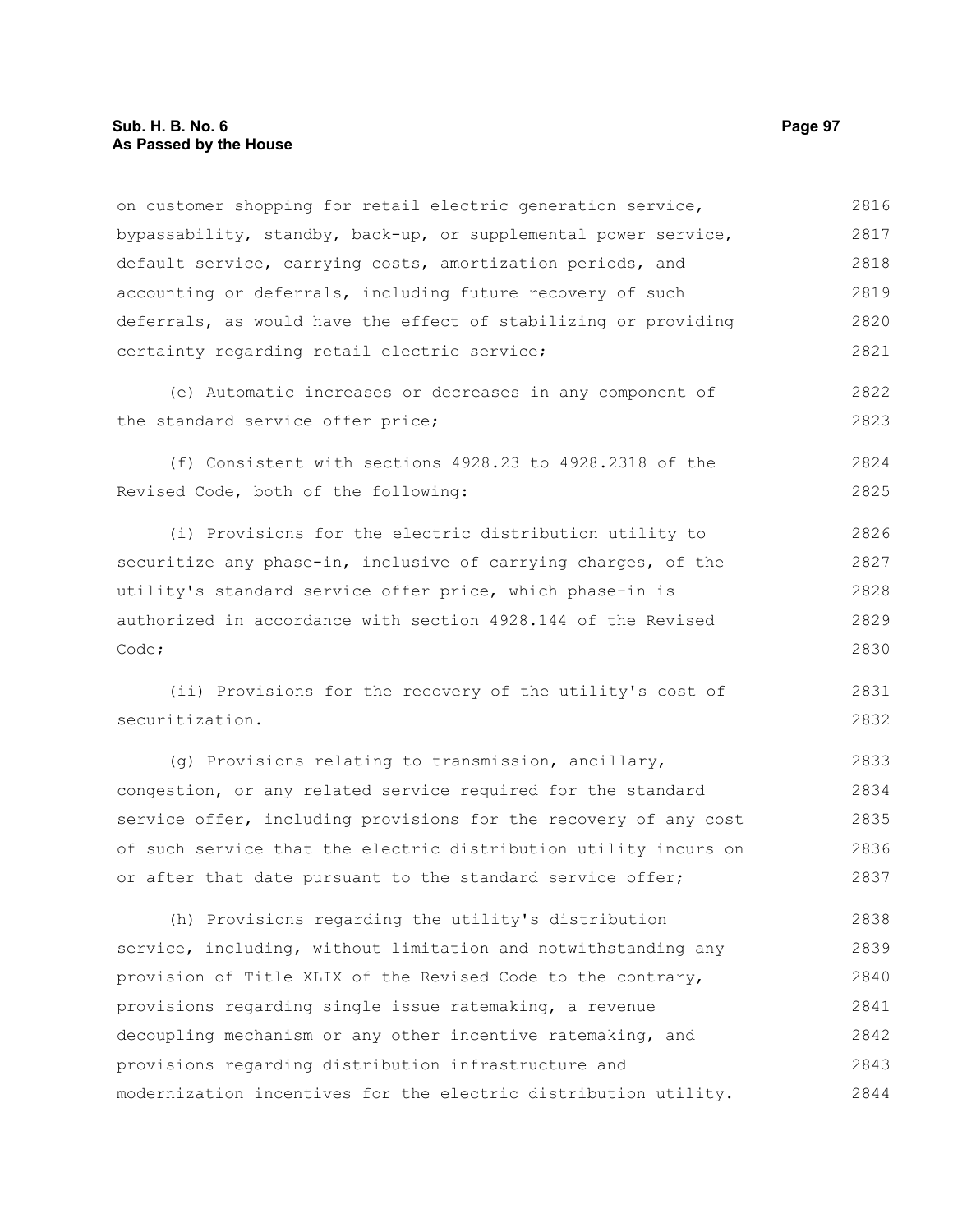The latter may include a long-term energy delivery infrastructure modernization plan for that utility or any plan providing for the utility's recovery of costs, including lost revenue, shared savings, and avoided costs, and a just and reasonable rate of return on such infrastructure modernization. As part of its determination as to whether to allow in an electric distribution utility's electric security plan inclusion of any provision described in division (B)(2)(h) of this section, the commission shall examine the reliability of the electric distribution utility's distribution system and ensure that customers' and the electric distribution utility's expectations are aligned and that the electric distribution utility is placing sufficient emphasis on and dedicating sufficient resources to the reliability of its distribution system. 2845 2846 2847 2848 2849 2850 2851 2852 2853 2854 2855 2856 2857 2858 2859

(i) Provisions under which the electric distribution utility may implement economic development, job retention, and energy efficiency programs, which provisions may allocate program costs across all classes of customers of the utility and those of electric distribution utilities in the same holding company system. 2860 2861 2862 2863 2864 2865

(C)(1) The burden of proof in the proceeding shall be on the electric distribution utility. The commission shall issue an order under this division for an initial application under this section not later than one hundred fifty days after the application's filing date and, for any subsequent application by the utility under this section, not later than two hundred seventy-five days after the application's filing date. Subject to division (D) of this section, the commission by order shall approve or modify and approve an application filed under division (A) of this section if it finds that the electric 2866 2867 2868 2869 2870 2871 2872 2873 2874 2875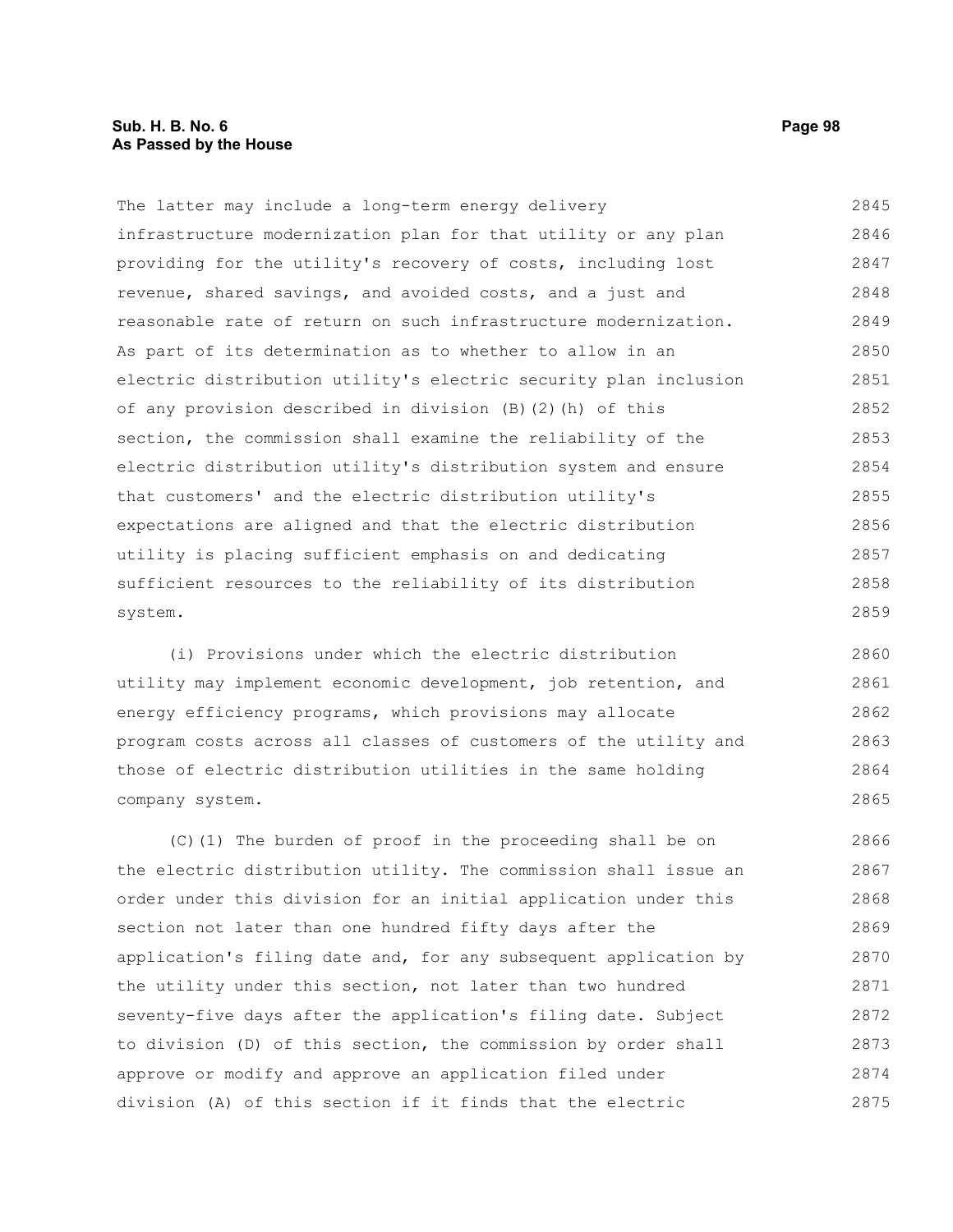security plan so approved, including its pricing and all other terms and conditions, including any deferrals and any future recovery of deferrals, is more favorable in the aggregate as compared to the expected results that would otherwise apply under section 4928.142 of the Revised Code. Additionally, if the commission so approves an application that contains a surcharge under division (B)(2)(b) or (c) of this section, the commission shall ensure that the benefits derived for any purpose for which the surcharge is established are reserved and made available to those that bear the surcharge. Otherwise, the commission by order shall disapprove the application. 2876 2877 2878 2879 2880 2881 2882 2883 2884 2885 2886

(2)(a) If the commission modifies and approves an application under division (C)(1) of this section, the electric distribution utility may withdraw the application, thereby terminating it, and may file a new standard service offer under this section or a standard service offer under section 4928.142 of the Revised Code.

(b) If the utility terminates an application pursuant to division  $(C)$   $(2)$   $(a)$  of this section or if the commission disapproves an application under division (C)(1) of this section, the commission shall issue such order as is necessary to continue the provisions, terms, and conditions of the utility's most recent standard service offer, along with any expected increases or decreases in fuel costs from those contained in that offer, until a subsequent offer is authorized pursuant to this section or section 4928.142 of the Revised Code, respectively. 2893 2894 2895 2896 2897 2898 2899 2900 2901 2902

(D) Regarding the rate plan requirement of division (A) of section 4928.141 of the Revised Code, if an electric distribution utility that has a rate plan that extends beyond 2903 2904 2905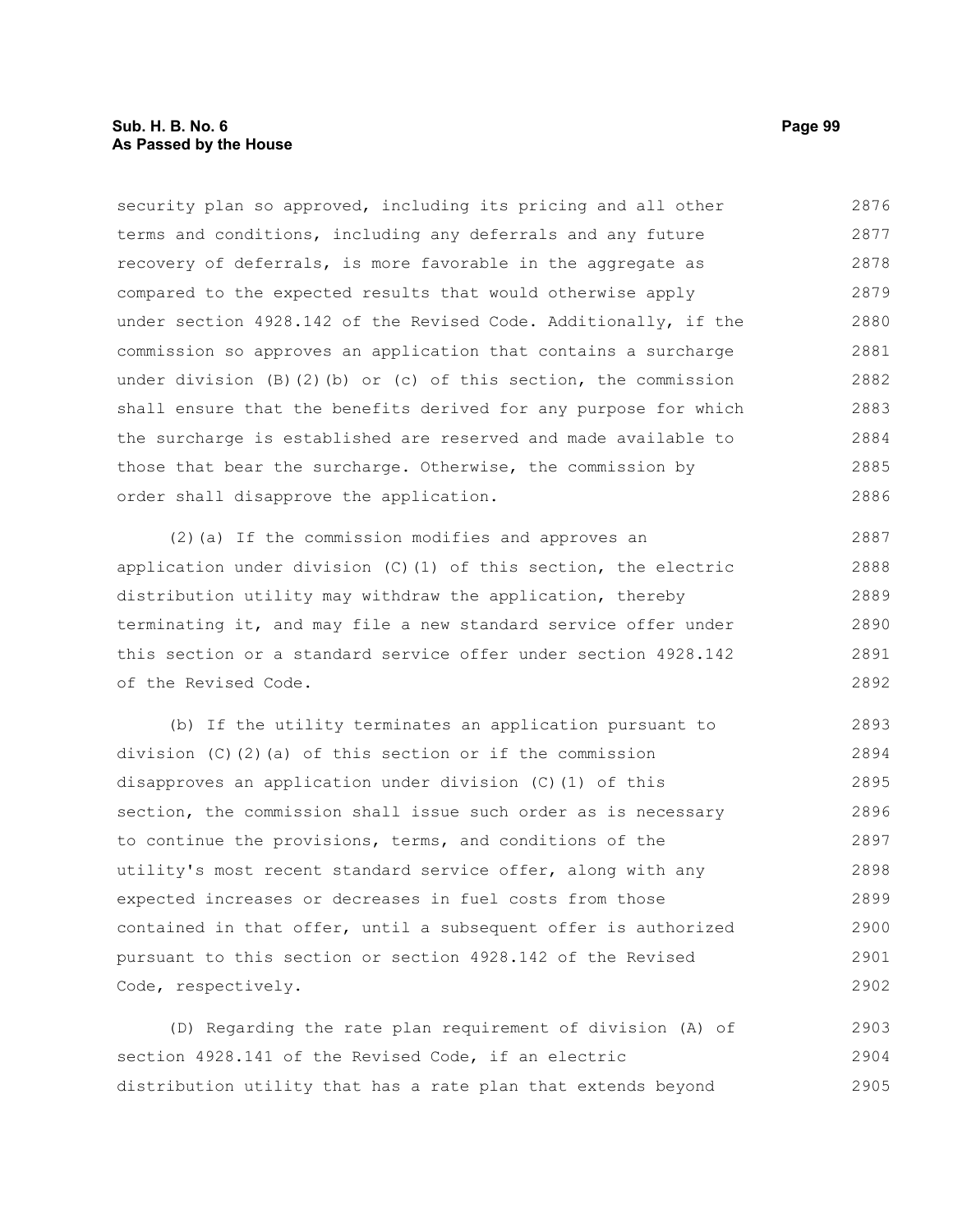# **Sub. H. B. No. 6 Page 100 As Passed by the House**

December 31, 2008, files an application under this section for the purpose of its compliance with division (A) of section 4928.141 of the Revised Code, that rate plan and its terms and conditions are hereby incorporated into its proposed electric security plan and shall continue in effect until the date scheduled under the rate plan for its expiration, and that portion of the electric security plan shall not be subject to commission approval or disapproval under division (C) of this section, and the earnings test provided for in division (F) of this section shall not apply until after the expiration of the rate plan. However, that utility may include in its electric security plan under this section, and the commission may approve, modify and approve, or disapprove subject to division (C) of this section, provisions for the incremental recovery or the deferral of any costs that are not being recovered under the rate plan and that the utility incurs during that continuation period to comply with section  $4928.141$ , division (B) of section 4928.64, the Revised Code or division (A) of section 4928.66 of the Revised Code. 2906 2907 2908 2909 2910 2911 2912 2913 2914 2915 2916 2917 2918 2919 2920 2921 2922 2923 2924

(E) If an electric security plan approved under division (C) of this section, except one withdrawn by the utility as authorized under that division, has a term, exclusive of phaseins or deferrals, that exceeds three years from the effective date of the plan, the commission shall test the plan in the fourth year, and if applicable, every fourth year thereafter, to determine whether the plan, including its then-existing pricing and all other terms and conditions, including any deferrals and any future recovery of deferrals, continues to be more favorable in the aggregate and during the remaining term of the plan as compared to the expected results that would otherwise apply under section 4928.142 of the Revised Code. The commission shall 2925 2926 2927 2928 2929 2930 2931 2932 2933 2934 2935 2936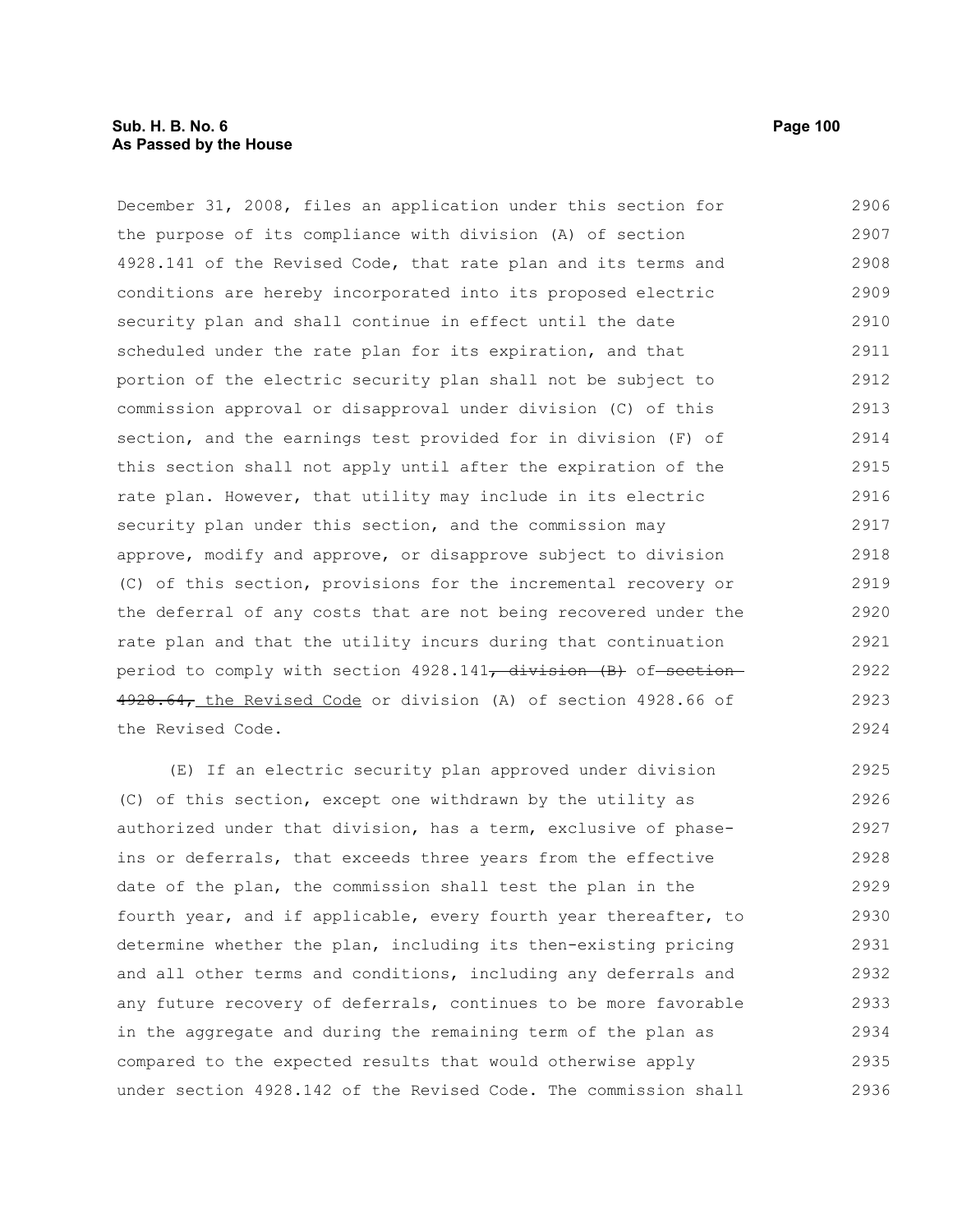### **Sub. H. B. No. 6 Page 101 As Passed by the House**

also determine the prospective effect of the electric security plan to determine if that effect is substantially likely to provide the electric distribution utility with a return on common equity that is significantly in excess of the return on common equity that is likely to be earned by publicly traded companies, including utilities, that face comparable business and financial risk, with such adjustments for capital structure as may be appropriate. The burden of proof for demonstrating that significantly excessive earnings will not occur shall be on the electric distribution utility. If the test results are in the negative or the commission finds that continuation of the electric security plan will result in a return on equity that is significantly in excess of the return on common equity that is likely to be earned by publicly traded companies, including utilities, that will face comparable business and financial risk, with such adjustments for capital structure as may be appropriate, during the balance of the plan, the commission may terminate the electric security plan, but not until it shall have provided interested parties with notice and an opportunity to be heard. The commission may impose such conditions on the plan's termination as it considers reasonable and necessary to accommodate the transition from an approved plan to the more advantageous alternative. In the event of an electric security plan's termination pursuant to this division, the commission shall permit the continued deferral and phase-in of any amounts that occurred prior to that termination and the recovery of those amounts as contemplated under that electric security plan. 2937 2938 2939 2940 2941 2942 2943 2944 2945 2946 2947 2948 2949 2950 2951 2952 2953 2954 2955 2956 2957 2958 2959 2960 2961 2962 2963

(F) With regard to the provisions that are included in an electric security plan under this section, the commission shall consider, following the end of each annual period of the plan, if any such adjustments resulted in excessive earnings as 2964 2965 2966 2967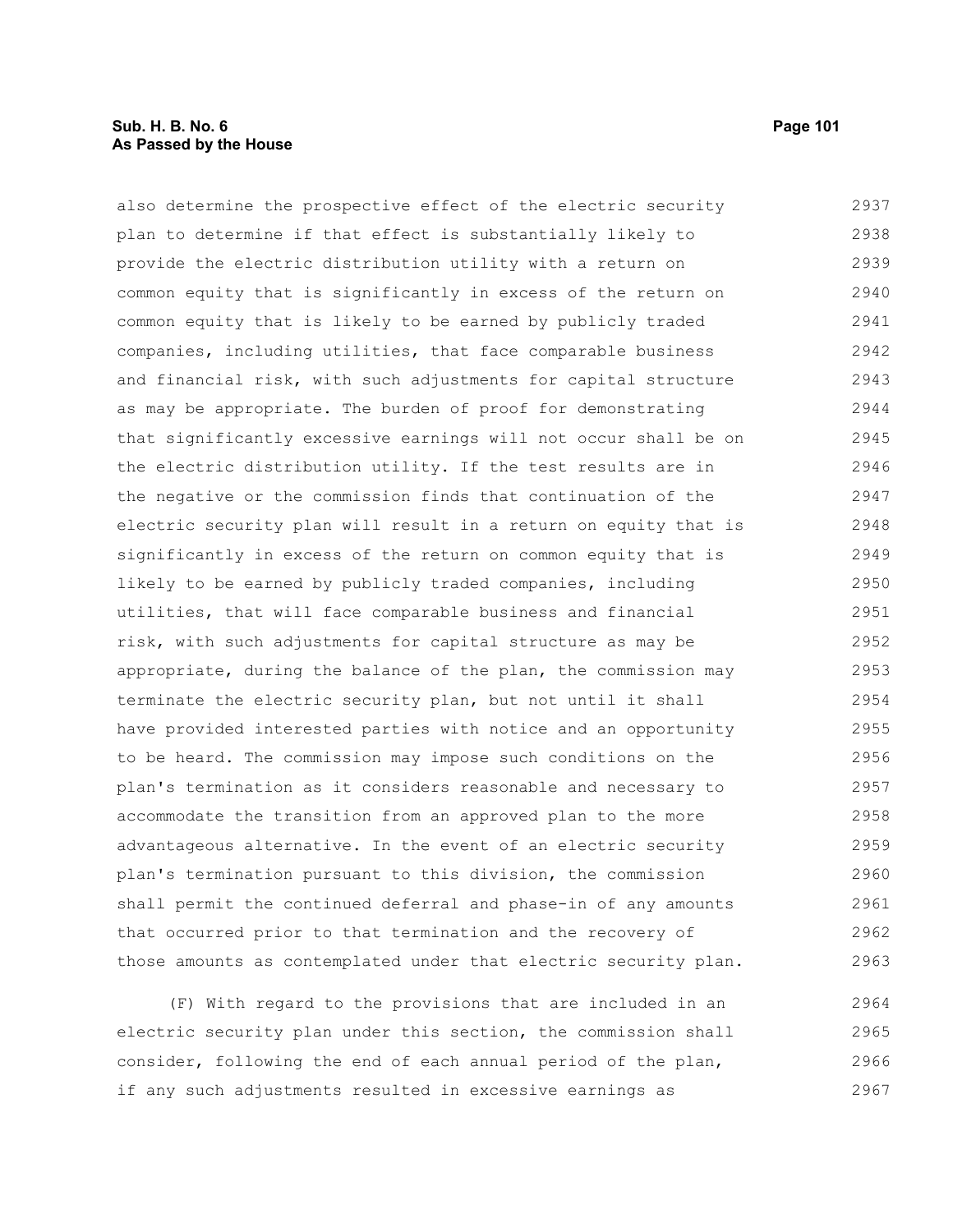## **Sub. H. B. No. 6 Page 102 As Passed by the House**

measured by whether the earned return on common equity of the electric distribution utility is significantly in excess of the return on common equity that was earned during the same period by publicly traded companies, including utilities, that face comparable business and financial risk, with such adjustments for capital structure as may be appropriate. Consideration also shall be given to the capital requirements of future committed investments in this state. The burden of proof for demonstrating that significantly excessive earnings did not occur shall be on the electric distribution utility. If the commission finds that such adjustments, in the aggregate, did result in significantly excessive earnings, it shall require the electric distribution utility to return to consumers the amount of the excess by prospective adjustments; provided that, upon making such prospective adjustments, the electric distribution utility shall have the right to terminate the plan and immediately file an application pursuant to section 4928.142 of the Revised Code. Upon termination of a plan under this division, rates shall be set on the same basis as specified in division  $(C)$   $(2)$   $(b)$  of this section, and the commission shall permit the continued deferral and phase-in of any amounts that occurred prior to that termination and the recovery of those amounts as contemplated under that electric security plan. In making its determination of significantly excessive earnings under this division, the commission shall not consider, directly or indirectly, the revenue, expenses, or earnings of any affiliate or parent company. 2968 2969 2970 2971 2972 2973 2974 2975 2976 2977 2978 2979 2980 2981 2982 2983 2984 2985 2986 2987 2988 2989 2990 2991 2992 2993 2994

**Sec. 4928.20.** (A) The legislative authority of a municipal corporation may adopt an ordinance, or the board of township trustees of a township or the board of county commissioners of a county may adopt a resolution, under which, on or after the 2995 2996 2997 2998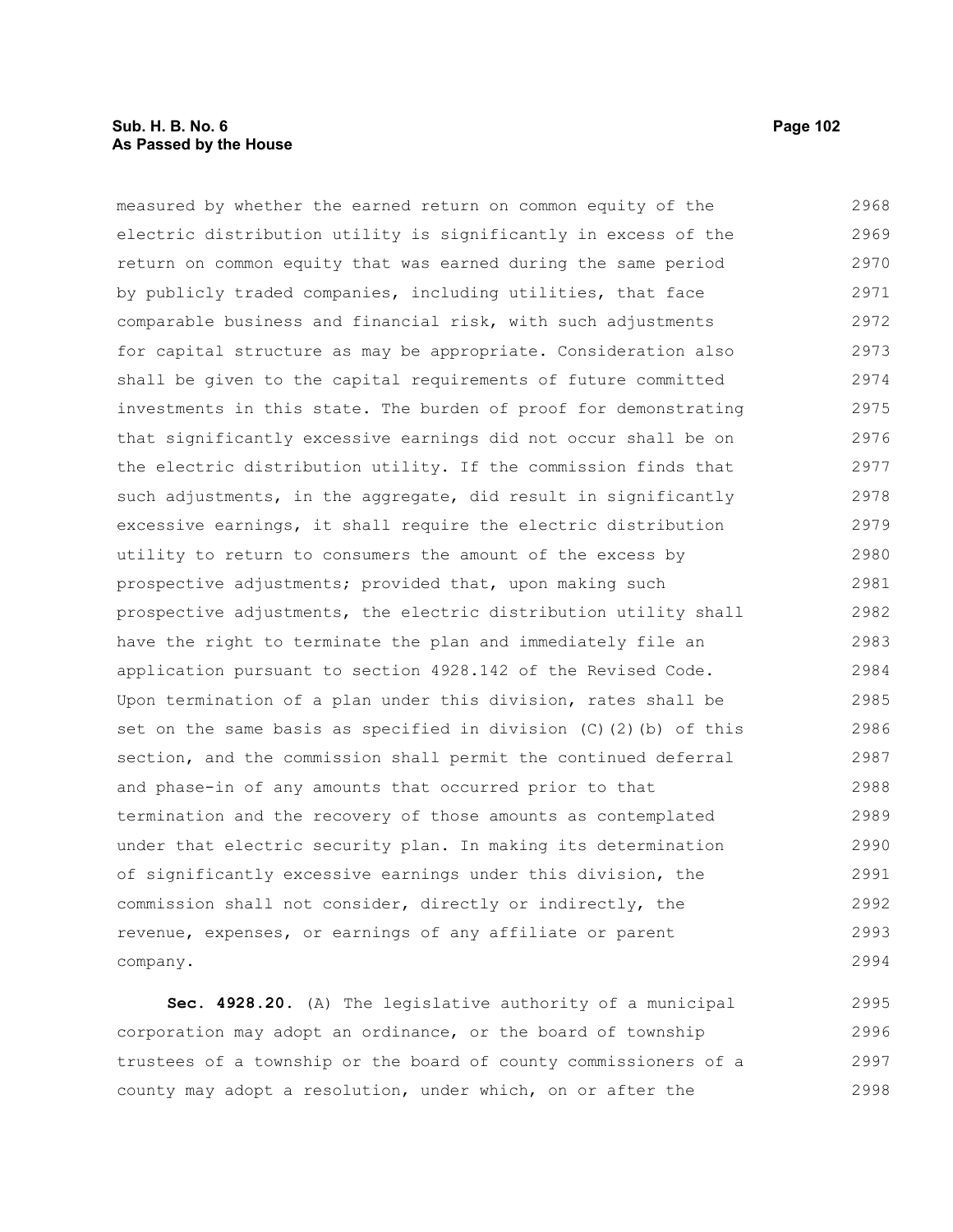### **Sub. H. B. No. 6 Page 103 As Passed by the House**

starting date of competitive retail electric service, it may aggregate in accordance with this section the retail electrical loads located, respectively, within the municipal corporation, township, or unincorporated area of the county and, for that purpose, may enter into service agreements to facilitate for those loads the sale and purchase of electricity. The legislative authority or board also may exercise such authority jointly with any other such legislative authority or board. For customers that are not mercantile customers, an ordinance or resolution under this division shall specify whether the aggregation will occur only with the prior, affirmative consent of each person owning, occupying, controlling, or using an electric load center proposed to be aggregated or will occur automatically for all such persons pursuant to the opt-out requirements of division (D) of this section. The aggregation of mercantile customers shall occur only with the prior, affirmative consent of each such person owning, occupying, controlling, or using an electric load center proposed to be aggregated. Nothing in this division, however, authorizes the aggregation of the retail electric loads of an electric load center, as defined in section 4933.81 of the Revised Code, that is located in the certified territory of a nonprofit electric supplier under sections 4933.81 to 4933.90 of the Revised Code or an electric load center served by transmission or distribution facilities of a municipal electric utility. 2999 3000 3001 3002 3003 3004 3005 3006 3007 3008 3009 3010 3011 3012 3013 3014 3015 3016 3017 3018 3019 3020 3021 3022 3023

(B) If an ordinance or resolution adopted under division (A) of this section specifies that aggregation of customers that are not mercantile customers will occur automatically as described in that division, the ordinance or resolution shall direct the board of elections to submit the question of the authority to aggregate to the electors of the respective 3024 3025 3026 3027 3028 3029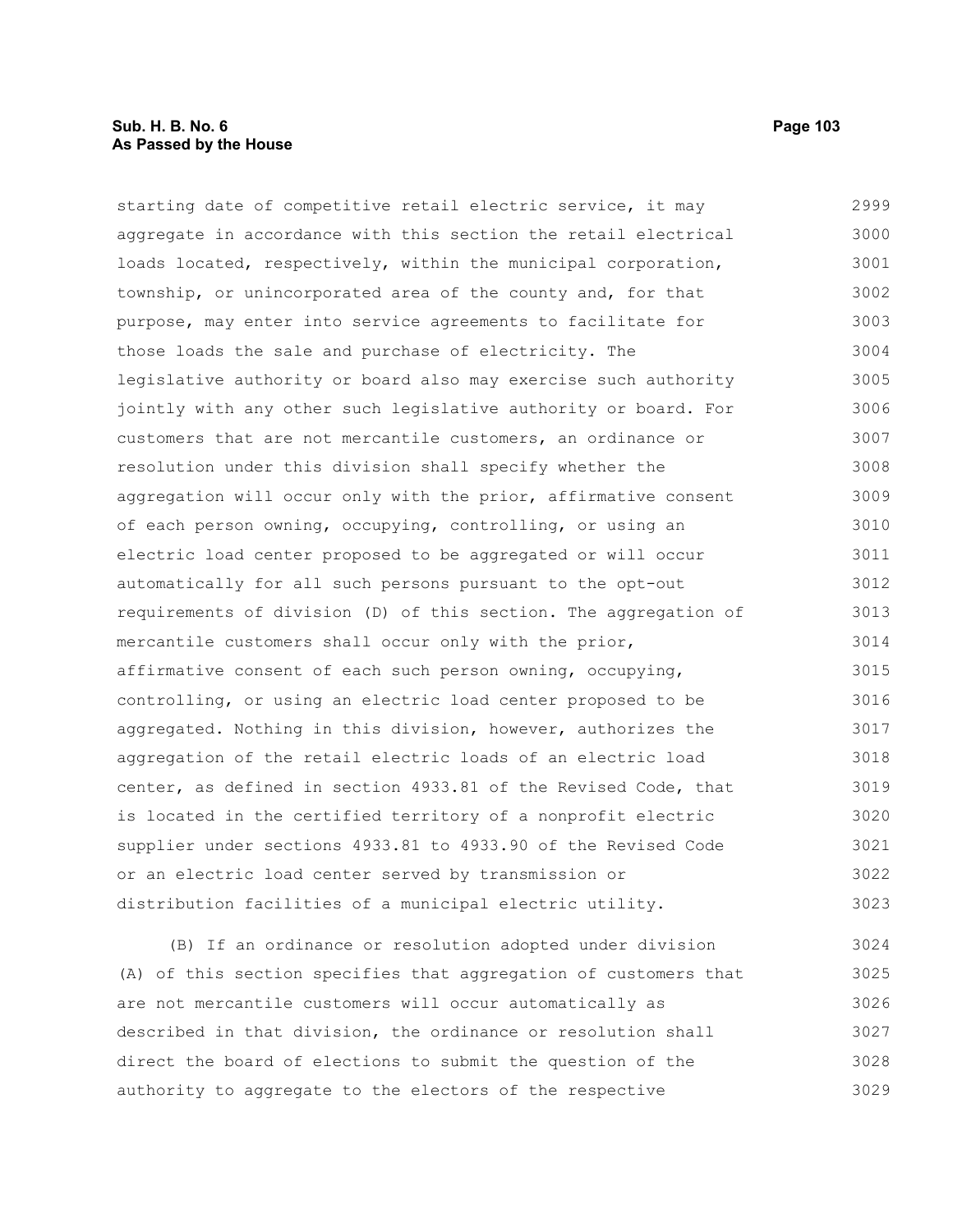# **Sub. H. B. No. 6 Page 104 As Passed by the House**

municipal corporation, township, or unincorporated area of a county at a special election on the day of the next primary or general election in the municipal corporation, township, or county. The legislative authority or board shall certify a copy of the ordinance or resolution to the board of elections not less than ninety days before the day of the special election. No ordinance or resolution adopted under division (A) of this section that provides for an election under this division shall take effect unless approved by a majority of the electors voting upon the ordinance or resolution at the election held pursuant to this division. 3030 3031 3032 3033 3034 3035 3036 3037 3038 3039 3040

(C) Upon the applicable requisite authority under divisions (A) and (B) of this section, the legislative authority or board shall develop a plan of operation and governance for the aggregation program so authorized. Before adopting a plan under this division, the legislative authority or board shall hold at least two public hearings on the plan. Before the first hearing, the legislative authority or board shall publish notice of the hearings once a week for two consecutive weeks in a newspaper of general circulation in the jurisdiction or as provided in section 7.16 of the Revised Code. The notice shall summarize the plan and state the date, time, and location of each hearing. 3041 3042 3043 3044 3045 3046 3047 3048 3049 3050 3051 3052

(D) No legislative authority or board, pursuant to an ordinance or resolution under divisions (A) and (B) of this section that provides for automatic aggregation of customers that are not mercantile customers as described in division (A) of this section, shall aggregate the electrical load of any electric load center located within its jurisdiction unless it in advance clearly discloses to the person owning, occupying, controlling, or using the load center that the person will be 3053 3054 3055 3056 3057 3058 3059 3060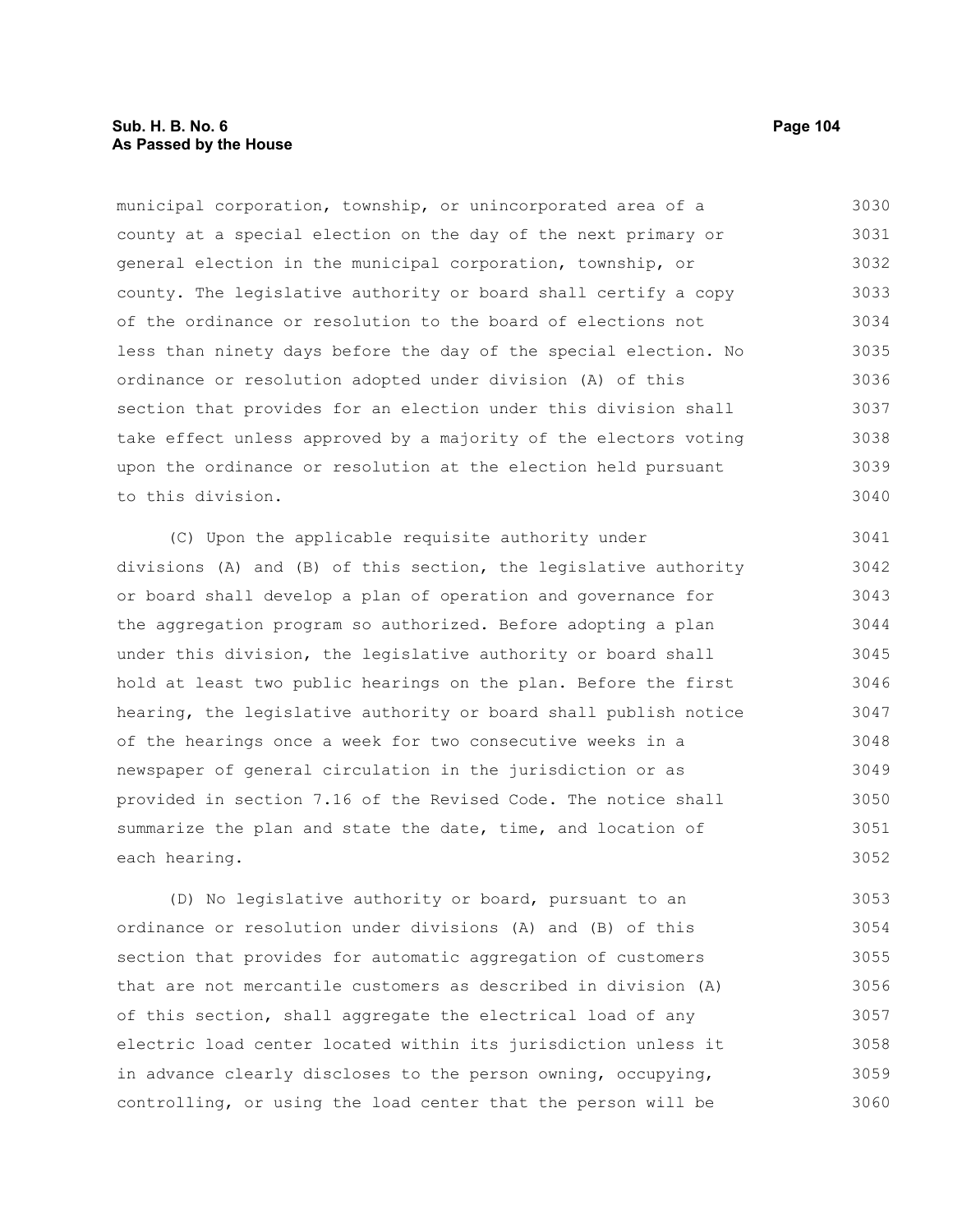enrolled automatically in the aggregation program and will remain so enrolled unless the person affirmatively elects by a stated procedure not to be so enrolled. The disclosure shall state prominently the rates, charges, and other terms and conditions of enrollment. The stated procedure shall allow any person enrolled in the aggregation program the opportunity to opt out of the program every three years, without paying a switching fee. Any such person that opts out before the commencement of the aggregation program pursuant to the stated procedure shall default to the standard service offer provided under section 4928.14 or division (D) of section 4928.35 of the Revised Code until the person chooses an alternative supplier. 3061 3062 3063 3064 3065 3066 3067 3068 3069 3070 3071 3072

(E)(1) With respect to a governmental aggregation for a municipal corporation that is authorized pursuant to divisions (A) to (D) of this section, resolutions may be proposed by initiative or referendum petitions in accordance with sections 731.28 to 731.41 of the Revised Code. 3073 3074 3075 3076 3077

(2) With respect to a governmental aggregation for a township or the unincorporated area of a county, which aggregation is authorized pursuant to divisions (A) to (D) of this section, resolutions may be proposed by initiative or referendum petitions in accordance with sections 731.28 to 731.40 of the Revised Code, except that: 3078 3079 3080 3081 3082 3083

(a) The petitions shall be filed, respectively, with the township fiscal officer or the board of county commissioners, who shall perform those duties imposed under those sections upon the city auditor or village clerk. 3084 3085 3086 3087

(b) The petitions shall contain the signatures of not less than ten per cent of the total number of electors in, respectively, the township or the unincorporated area of the 3088 3089 3090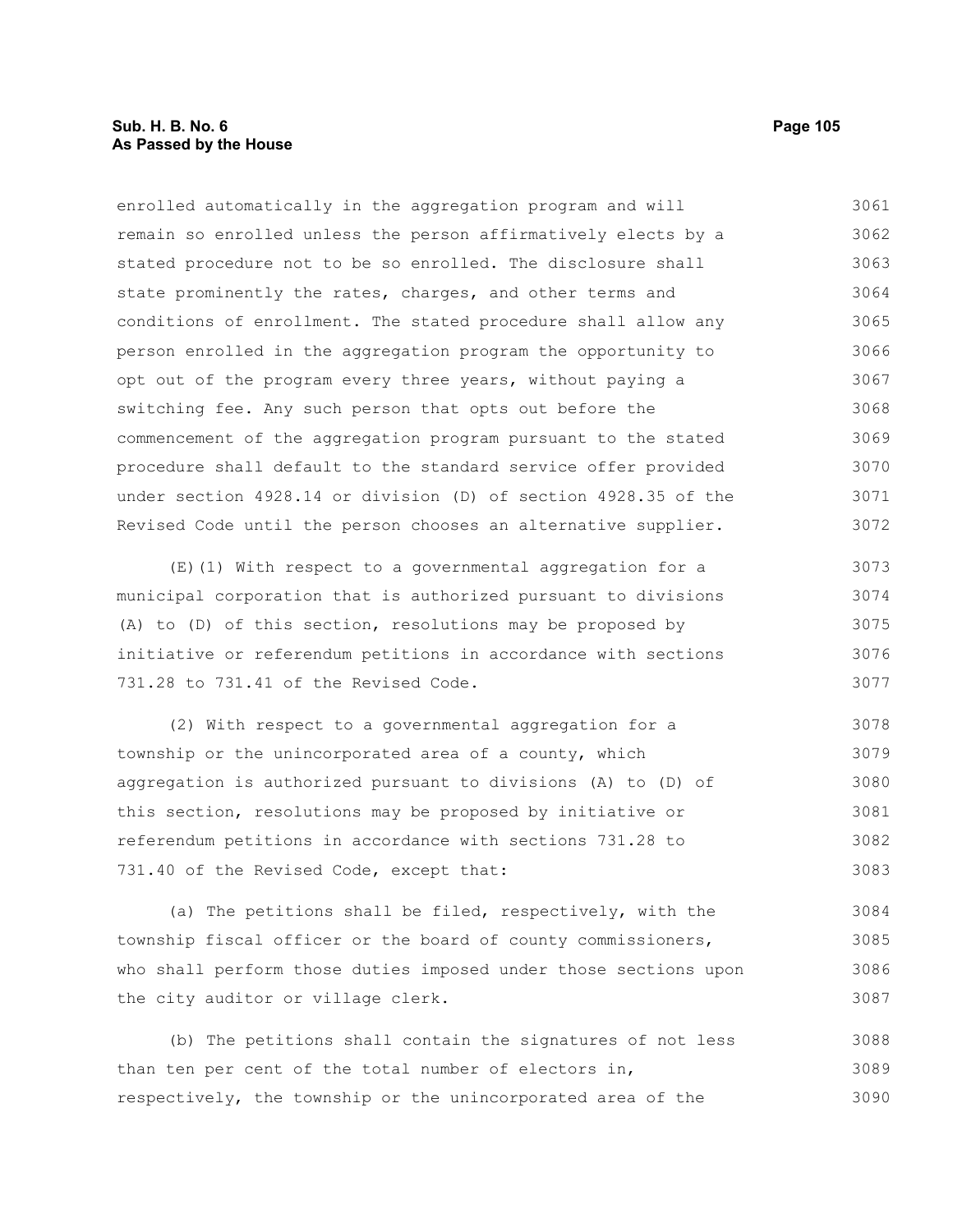3091

| general election for that office in that area.                   | 3092 |
|------------------------------------------------------------------|------|
| (F) A governmental aggregator under division (A) of this         | 3093 |
| section is not a public utility engaging in the wholesale        | 3094 |
| purchase and resale of electricity, and provision of the         | 3095 |
| aggregated service is not a wholesale utility transaction. A     | 3096 |
| governmental aggregator shall be subject to supervision and      | 3097 |
| regulation by the public utilities commission only to the extent | 3098 |
| of any competitive retail electric service it provides and       | 3099 |
| commission authority under this chapter.                         | 3100 |
| (G) This section does not apply in the case of a municipal       | 3101 |
| corporation that supplies such aggregated service to electric    | 3102 |
| load centers to which its municipal electric utility also        | 3103 |
| supplies a noncompetitive retail electric service through        | 3104 |
| transmission or distribution facilities the utility singly or    | 3105 |
| jointly owns or operates.                                        | 3106 |
| (H) A governmental aggregator shall not include in its           | 3107 |
| aggregation the accounts of any of the following:                | 3108 |
| (1) A customer that has opted out of the aggregation;            | 3109 |
| (2) A customer in contract with a certified electric             | 3110 |
| services company;                                                | 3111 |
| (3) A customer that has a special contract with an               | 3112 |
| electric distribution utility;                                   | 3113 |
| (4) A customer that is not located within the governmental       | 3114 |
| aggregator's governmental boundaries;                            | 3115 |
| (5) Subject to division (C) of section 4928.21 of the            | 3116 |
| Revised Code, a customer who appears on the "do not aggregate"   | 3117 |
| list maintained under that section.                              | 3118 |

county who voted for the office of governor at the preceding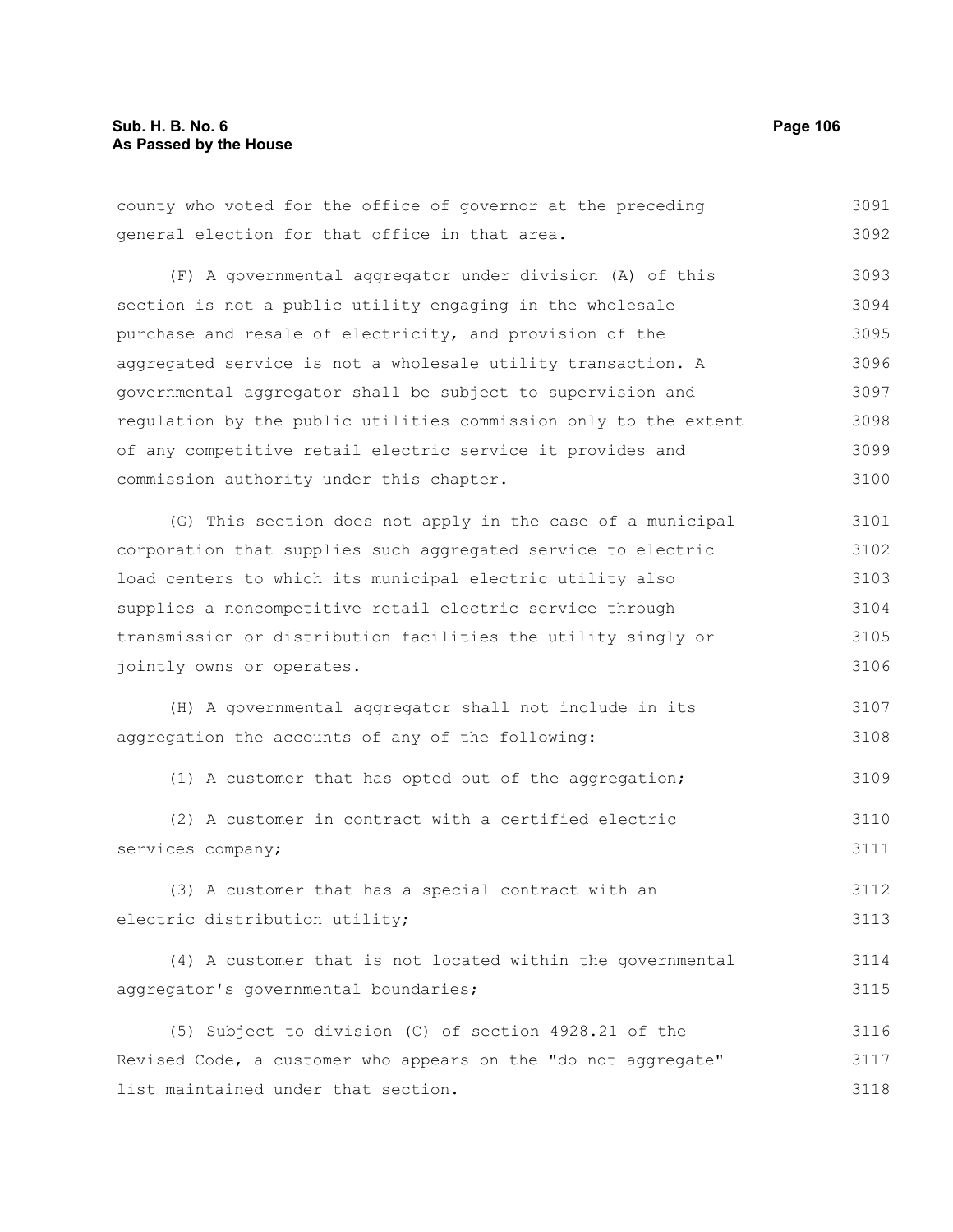# **Sub. H. B. No. 6 Page 107 As Passed by the House**

(I) Customers that are part of a governmental aggregation under this section shall be responsible only for such portion of a surcharge under section 4928.144 of the Revised Code that is proportionate to the benefits, as determined by the commission, that electric load centers within the jurisdiction of the governmental aggregation as a group receive. The proportionate surcharge so established shall apply to each customer of the governmental aggregation while the customer is part of that aggregation. If a customer ceases being such a customer, the otherwise applicable surcharge shall apply. Nothing in this section shall result in less than full recovery by an electric distribution utility of any surcharge authorized under section 4928.144 of the Revised Code. Nothing in this section shall result in less than the full and timely imposition, charging, collection, and adjustment by an electric distribution utility, its assignee, or any collection agent, of the phase-in-recovery charges authorized pursuant to a final financing order issued pursuant to sections 4928.23 to 4928.2318 of the Revised Code. 3119 3120 3121 3122 3123 3124 3125 3126 3127 3128 3129 3130 3131 3132 3133 3134 3135 3136

(J) On behalf of the customers that are part of a governmental aggregation under this section and by filing written notice with the public utilities commission, the legislative authority that formed or is forming that governmental aggregation may elect not to receive standby service within the meaning of division (B)(2)(d) of section 4928.143 of the Revised Code from an electric distribution utility in whose certified territory the governmental aggregation is located and that operates under an approved electric security plan under that section. Upon the filing of that notice, the electric distribution utility shall not charge any such customer to whom competitive retail electric generation service is provided by another supplier under the governmental 3137 3138 3139 3140 3141 3142 3143 3144 3145 3146 3147 3148 3149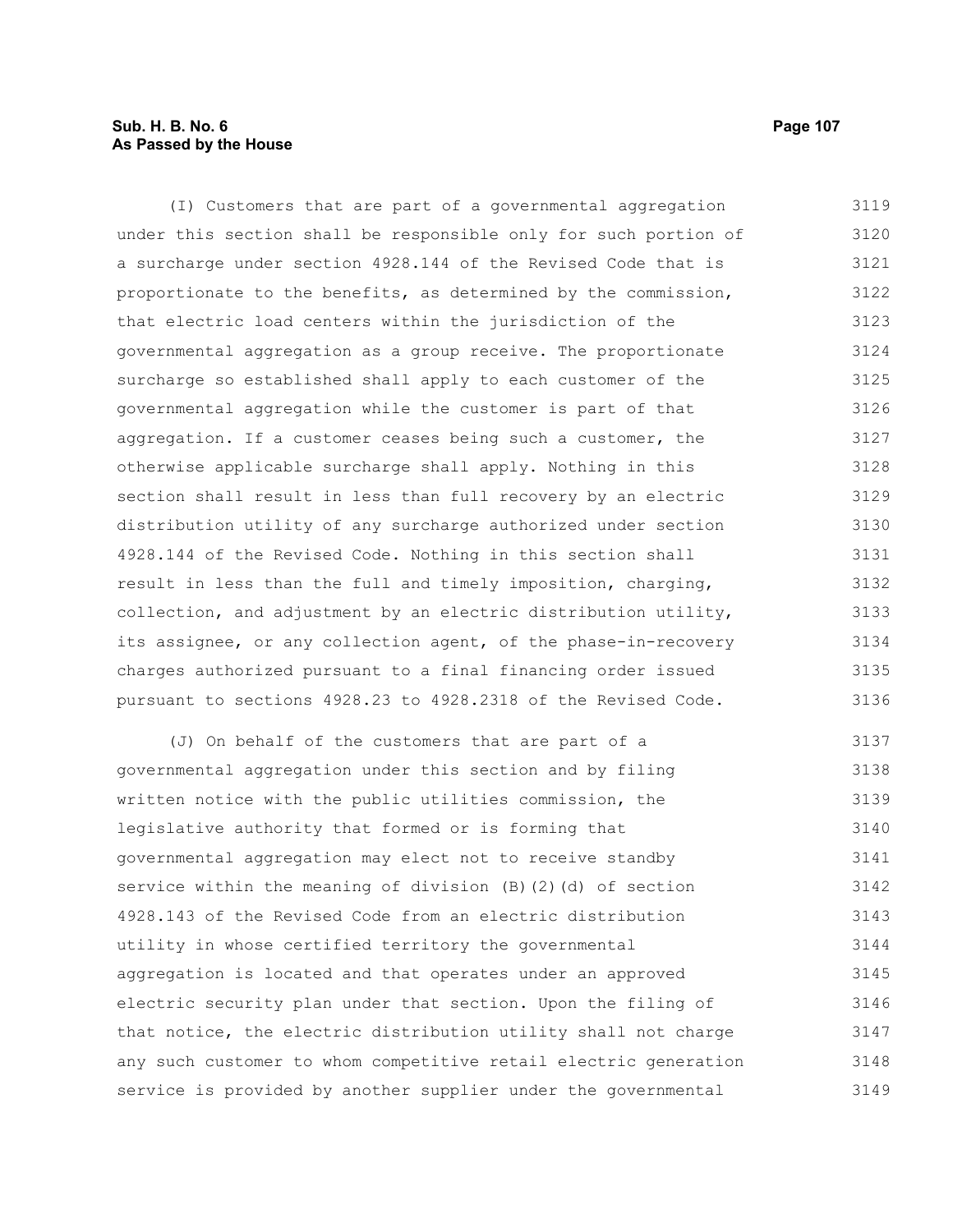| aggregation for the standby service. Any such consumer that      | 3150 |
|------------------------------------------------------------------|------|
| returns to the utility for competitive retail electric service   | 3151 |
| shall pay the market price of power incurred by the utility to   | 3152 |
| serve that consumer-plus any amount attributable to the-         | 3153 |
| utility's cost of compliance with the renewable energy resource- | 3154 |
| provisions of section 4928.64 of the Revised Code to serve the   | 3155 |
| consumer. Such market price shall include, but not be limited    | 3156 |
| to, capacity and energy charges; all charges associated with the | 3157 |
| provision of that power supply through the regional transmission | 3158 |
| organization, including, but not limited to, transmission,       | 3159 |
| ancillary services, congestion, and settlement and               | 3160 |
| administrative charges; and all other costs incurred by the      | 3161 |
| utility that are associated with the procurement, provision, and | 3162 |
| administration of that power supply, as such costs may be        | 3163 |
| approved by the commission. The period of time during which the  | 3164 |
| market price and renewable energy resource amount-shall be so    | 3165 |
| assessed on the consumer shall be from the time the consumer so  | 3166 |
| returns to the electric distribution utility until the           | 3167 |
| expiration of the electric security plan. However, if that       | 3168 |
| period of time is expected to be more than two years, the        | 3169 |
| commission may reduce the time period to a period of not less    | 3170 |
| than two years.                                                  | 3171 |

(K) The commission shall adopt rules to encourage and promote large-scale governmental aggregation in this state. For that purpose, the commission shall conduct an immediate review of any rules it has adopted for the purpose of this section that are in effect on the effective date of the amendment of this section by S.B. 221 of the 127th general assembly, July 31, 2008. Further, within the context of an electric security plan under section 4928.143 of the Revised Code, the commission shall consider the effect on large-scale governmental aggregation of 3172 3173 3174 3175 3176 3177 3178 3179 3180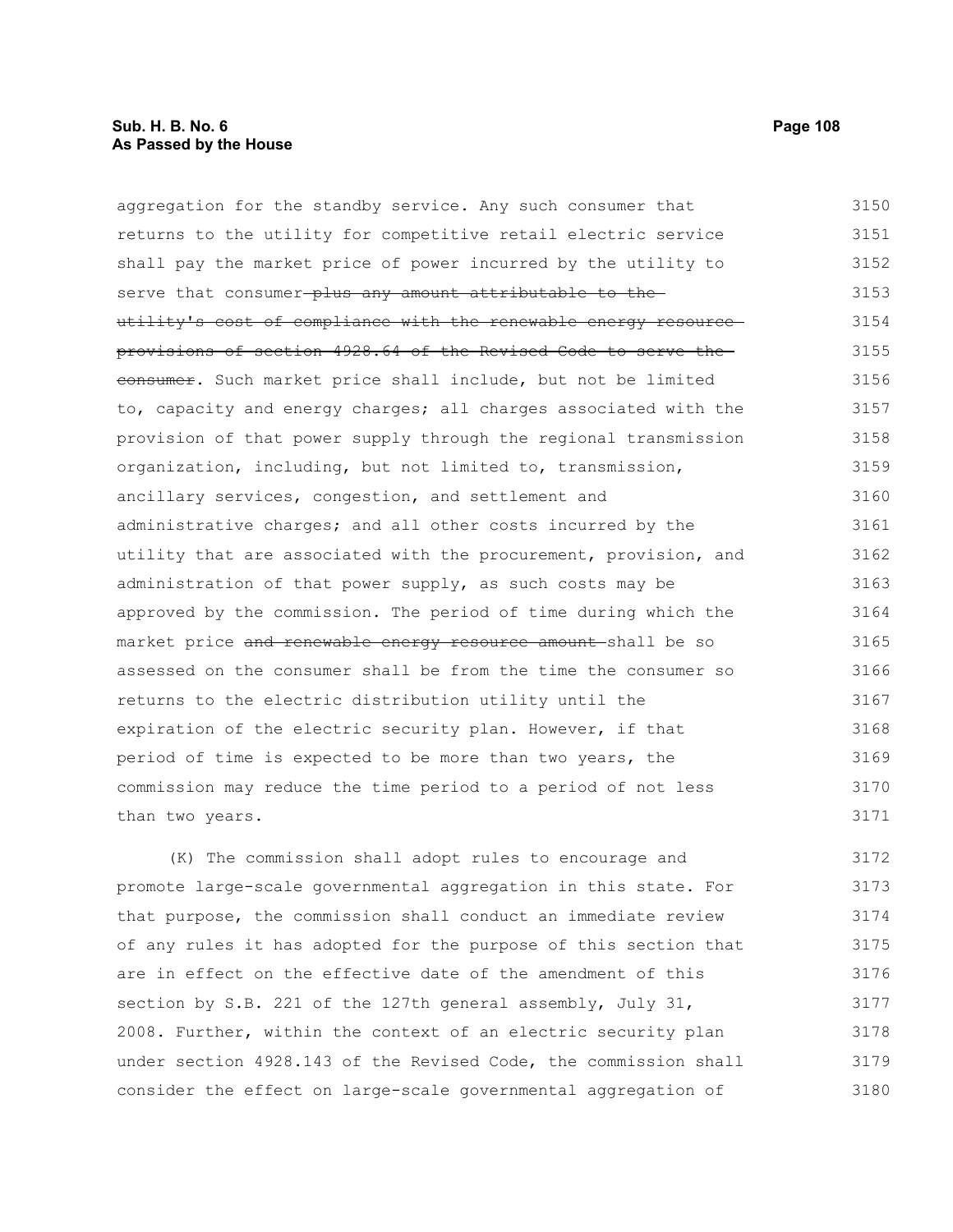## **Sub. H. B. No. 6 Page 109 As Passed by the House**

any nonbypassable generation charges, however collected, that would be established under that plan, except any nonbypassable generation charges that relate to any cost incurred by the electric distribution utility, the deferral of which has been authorized by the commission prior to the effective date of the amendment of this section by S.B. 221 of the 127th general assembly, July 31, 2008. 3181 3182 3183 3184 3185 3186 3187

**Sec. 4928.61.** (A) There is hereby established in the state treasury the advanced energy fund, into which shall be deposited all advanced energy revenues remitted to the director of development under division (B) of this section, for the exclusive purposes of funding the advanced energy program created under section 4928.62 of the Revised Code and paying the program's administrative costs. Interest on the fund shall be credited to the fund. 3188 3189 3190 3191 3192 3193 3194 3195

(B) Advanced energy revenues shall include all of the following: 3196 3197

(1) Revenues remitted to the director after collection by each electric distribution utility in this state of a temporary rider on retail electric distribution service rates as such rates are determined by the public utilities commission pursuant to this chapter. The rider shall be a uniform amount statewide, determined by the director of development, after consultation with the public benefits advisory board created by section 4928.58 of the Revised Code. The amount shall be determined by dividing an aggregate revenue target for a given year as determined by the director, after consultation with the advisory board, by the number of customers of electric distribution utilities in this state in the prior year. Such aggregate revenue target shall not exceed more than fifteen million 3198 3199 3200 3201 3202 3203 3204 3205 3206 3207 3208 3209 3210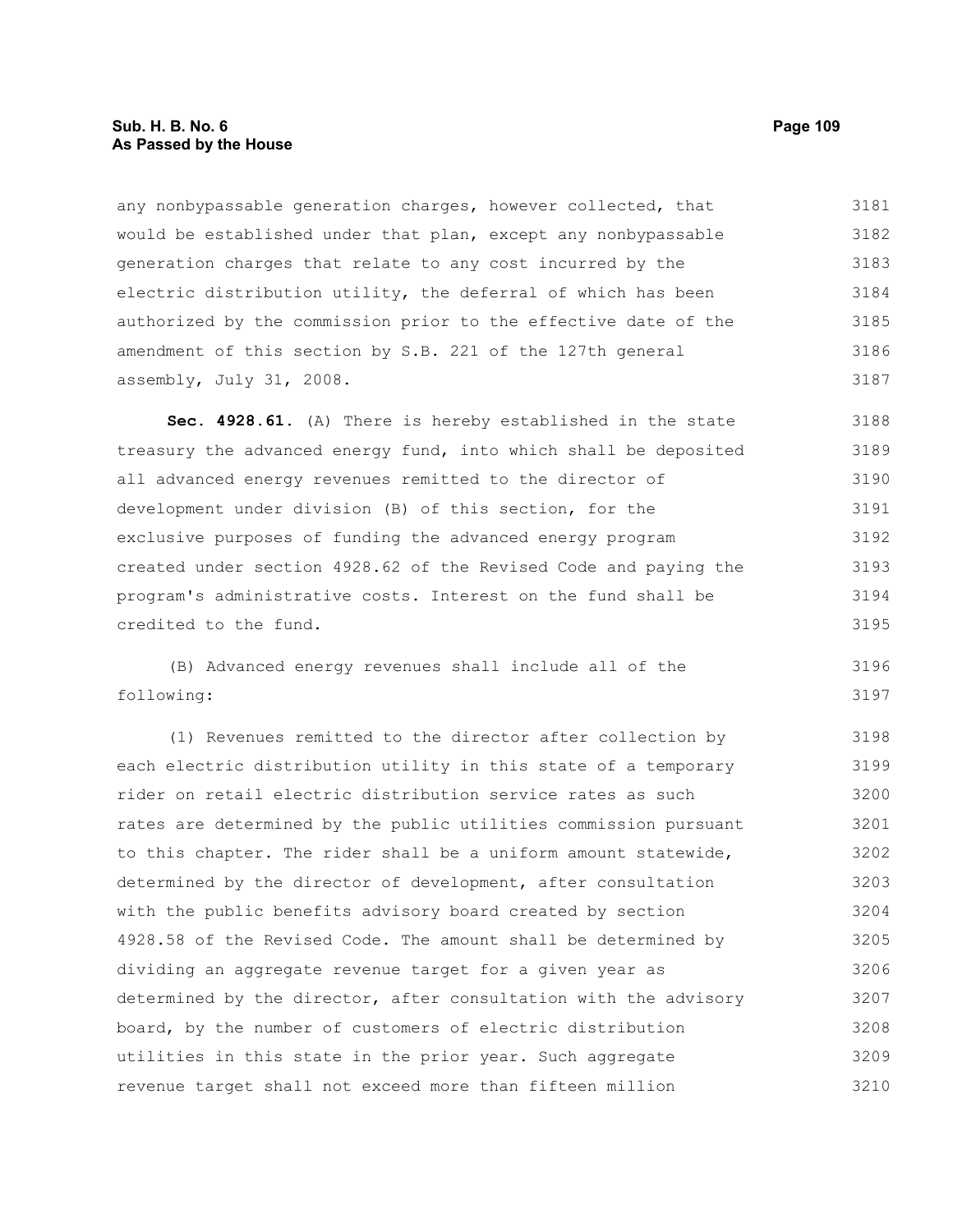## **Sub. H. B. No. 6 Page 110 As Passed by the House**

dollars in any year through 2005 and shall not exceed more than five million dollars in any year after 2005. The rider shall be imposed beginning on the effective date of the amendment of this section by Sub. H.B. 251 of the 126th general assembly, January 4, 2007, and shall terminate at the end of ten years following the starting date of competitive retail electric service or until the advanced energy fund, including interest, reaches one hundred million dollars, whichever is first. 3211 3212 3213 3214 3215 3216 3217 3218

(2) Revenues from payments, repayments, and collections under the advanced energy program and from program income; 3219 3220

(3) Revenues remitted to the director after collection by a municipal electric utility or electric cooperative in this state upon the utility's or cooperative's decision to participate in the advanced energy fund; 3221 3222 3223 3224

(4) Revenues from renewable energy compliance payments as provided under division (C)(2) of section 4928.64 of the Revised Code; 3225 3226 3227

(5) Revenue from forfeitures under division (C) of section 4928.66 of the Revised Code; 3228 3229

(6) (5) Funds transferred pursuant to division (B) of Section 512.10 of S.B. 315 of the 129th general assembly; 3230 3231

(7) (6) Interest earnings on the advanced energy fund. 3232

(C)(1) Each electric distribution utility in this state shall remit to the director on a quarterly basis the revenues described in divisions (B)(1) and (2) of this section. Such remittances shall occur within thirty days after the end of each calendar quarter. 3233 3234 3235 3236 3237

(2) Each participating electric cooperative and 3238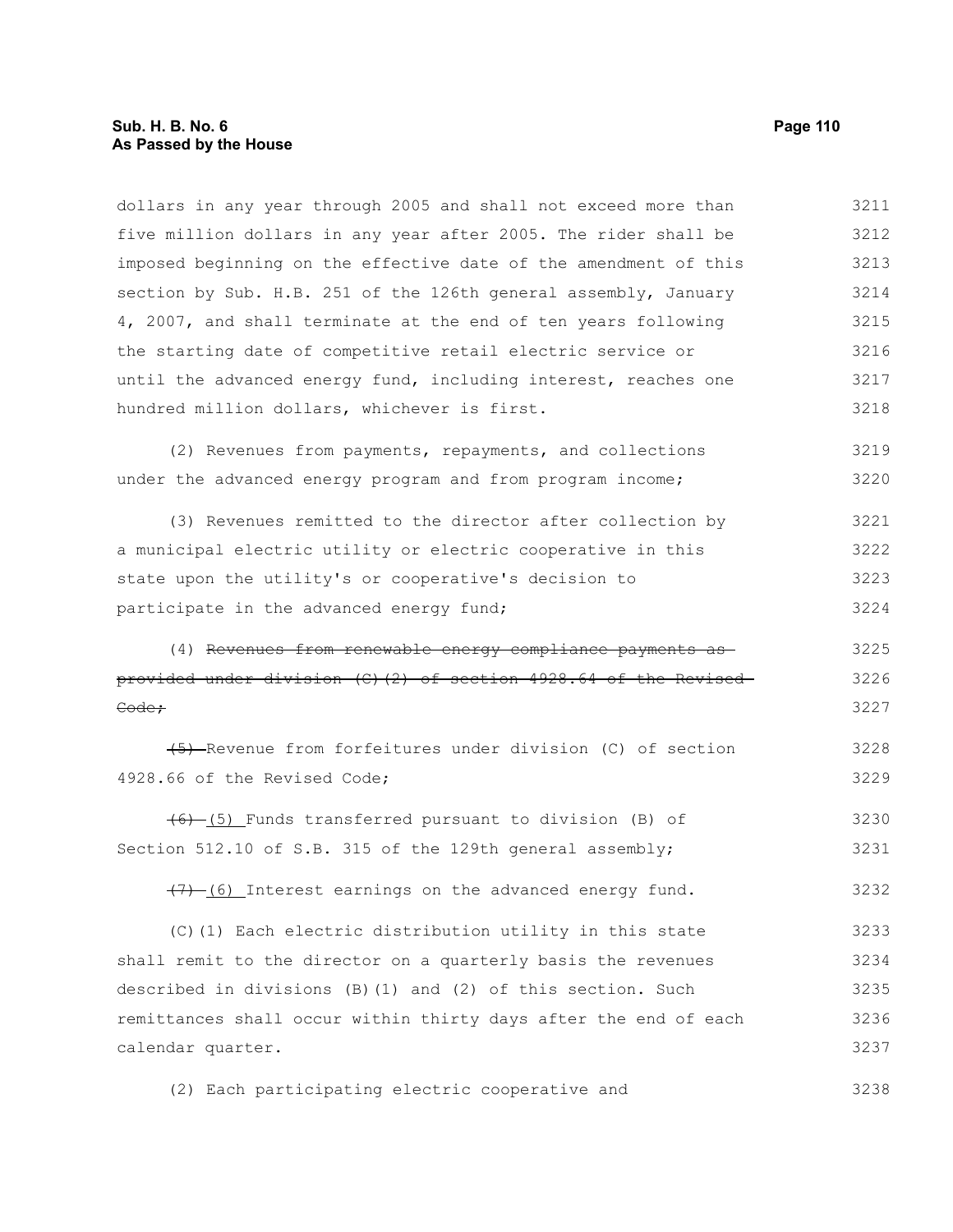participating municipal electric utility shall remit to the director on a quarterly basis the revenues described in division (B)(3) of this section. Such remittances shall occur within thirty days after the end of each calendar quarter. For the purpose of division (B)(3) of this section, the participation of an electric cooperative or municipal electric utility in the energy efficiency revolving loan program as it existed immediately prior to the effective date of the amendment of this section by Sub. H.B. 251 of the 126th general assembly, January 4, 2007, does not constitute a decision to participate in the advanced energy fund under this section as so amended. 3239 3240 3241 3242 3243 3244 3245 3246 3247 3248 3249

(3) All remittances under divisions (C)(1) and (2) of this section shall continue only until the end of ten years following the starting date of competitive retail electric service or until the advanced energy fund, including interest, reaches one hundred million dollars, whichever is first. 3250 3251 3252 3253 3254

(D) Any moneys collected in rates for non-low-income customer energy efficiency programs, as of October 5, 1999, and not contributed to the energy efficiency revolving loan fund authorized under this section prior to the effective date of its amendment by Sub. H.B. 251 of the 126th general assembly, January 4, 2007, shall be used to continue to fund costeffective, residential energy efficiency programs, be contributed into the universal service fund as a supplement to that required under section 4928.53 of the Revised Code, or be returned to ratepayers in the form of a rate reduction at the option of the affected electric distribution utility. 3255 3256 3257 3258 3259 3260 3261 3262 3263 3264 3265

**Sec. 4928.62.** (A) There is hereby created the advanced energy program, which shall be administered by the director of development. Under the program, the director may authorize the 3266 3267 3268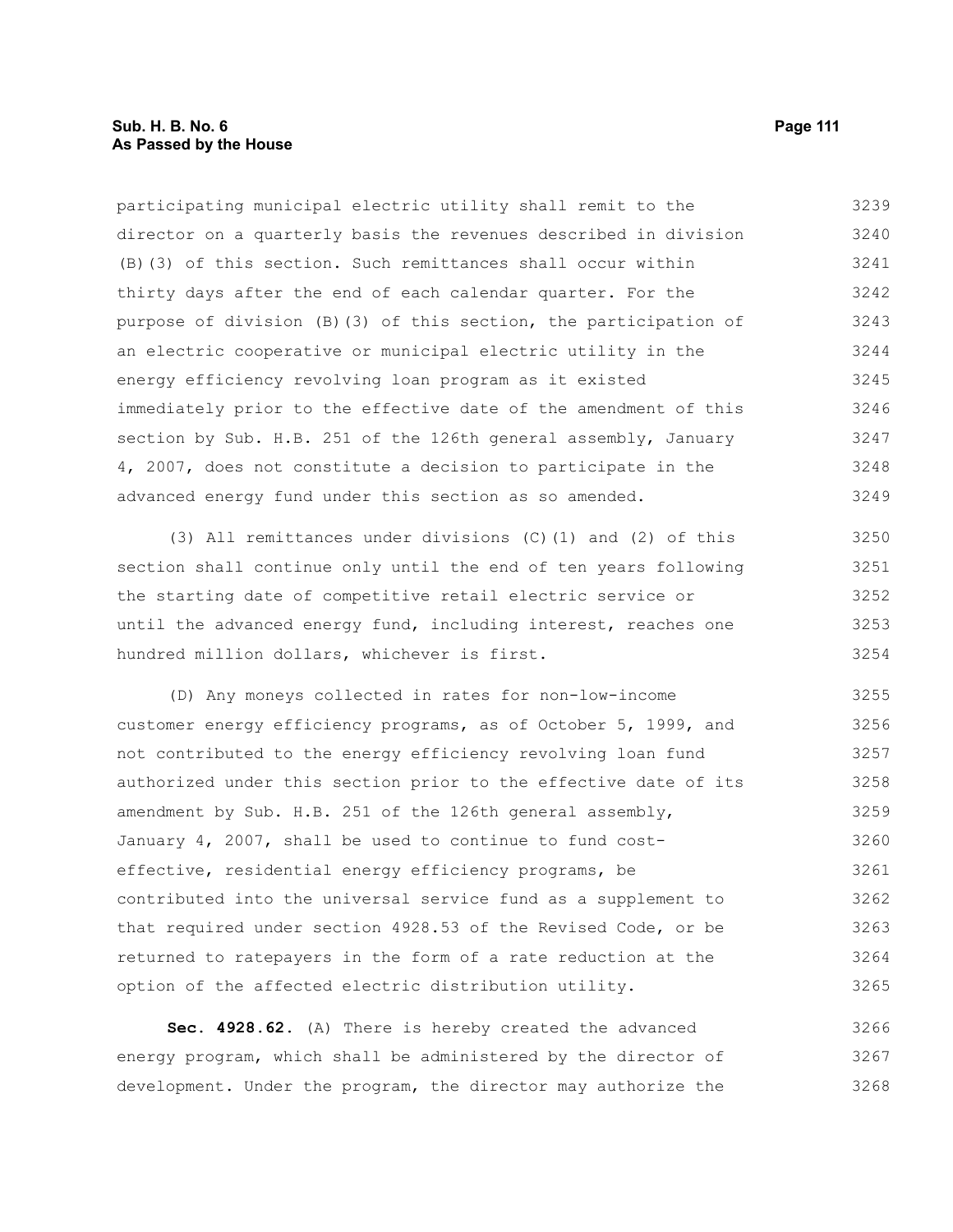## **Sub. H. B. No. 6 Page 112 As Passed by the House**

use of moneys in the advanced energy fund for financial, technical, and related assistance for advanced energy projects in this state or for economic development assistance, in furtherance of the purposes set forth in section 4928.63 of the Revised Code. 3269 3270 3271 3272 3273

(1) To the extent feasible given approved applications for assistance, the assistance shall be distributed among the certified territories of electric distribution utilities and participating electric cooperatives, and among the service areas of participating municipal electric utilities, in amounts proportionate to the remittances of each utility and cooperative under divisions (B)(1) and (3) of section 4928.61 of the Revised Code. 3274 3275 3276 3277 3278 3279 3280 3281

(2) The funds described in division  $(B)$   $(6)$   $(5)$  of section 4928.61 of the Revised Code shall not be subject to the territorial requirements of division (A)(1) of this section. 3282 3283 3284

(3) The director shall not authorize financial assistance for an advanced energy project under the program unless the director first determines that the project will create new jobs or preserve existing jobs in this state or use innovative technologies or materials. 3285 3286 3287 3288 3289

(B) In carrying out sections 4928.61 to 4928.63 of the Revised Code, the director may do all of the following to further the public interest in advanced energy projects and economic development: 3290 3291 3292 3293

(1) Award grants, contracts, loans, loan participation agreements, linked deposits, and energy production incentives; 3294 3295

(2) Acquire in the name of the director any property of any kind or character in accordance with this section, by 3296 3297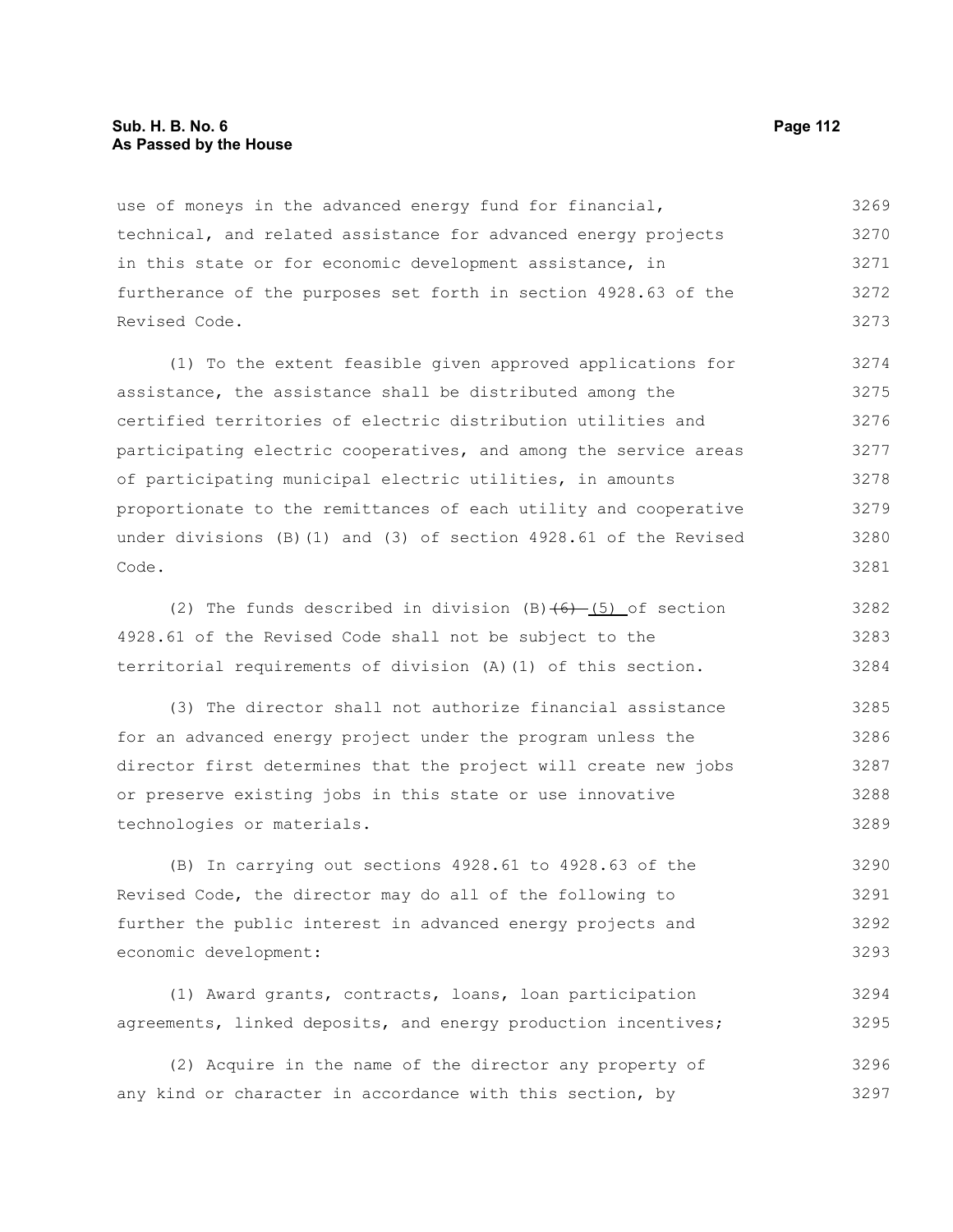purchase, purchase at foreclosure, or exchange, on such terms and in such manner as the director considers proper; (3) Make and enter into all contracts and agreements necessary or incidental to the performance of the director's duties and the exercise of the director's powers under sections 4928.61 to 4928.63 of the Revised Code; (4) Employ or enter into contracts with financial consultants, marketing consultants, consulting engineers, architects, managers, construction experts, attorneys, technical monitors, energy evaluators, or other employees or agents as the director considers necessary, and fix their compensation; (5) Adopt rules prescribing the application procedures for financial assistance under the advanced energy program; the fees, charges, interest rates, payment schedules, local match requirements, and other terms and conditions of any grants, contracts, loans, loan participation agreements, linked deposits, and energy production incentives; criteria pertaining to the eligibility of participating lending institutions; and any other matters necessary for the implementation of the program; (6) Do all things necessary and appropriate for the operation of the program. 3298 3299 3300 3301 3302 3303 3304 3305 3306 3307 3308 3309 3310 3311 3312 3313 3314 3315 3316 3317 3318 3319

(C) The department of development may hold ownership to any unclaimed energy efficiency and renewable energy emission allowances provided for in Chapter 3745-14 of the Administrative Code or otherwise, that result from advanced energy projects that receive funding from the advanced energy fund, and it may use the allowances to further the public interest in advanced energy projects or for economic development. 3320 3321 3322 3323 3324 3325 3326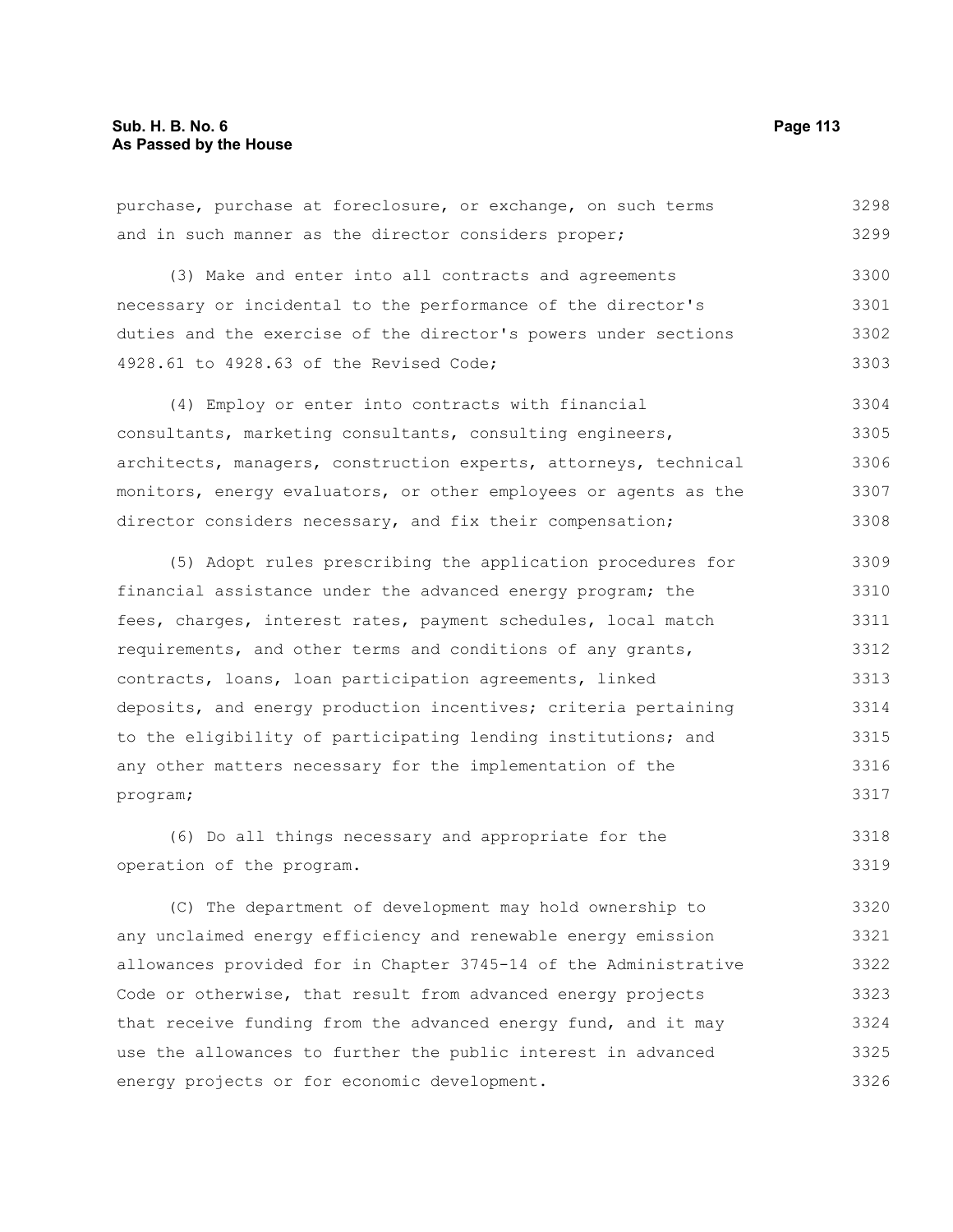# **Sub. H. B. No. 6 Page 114 As Passed by the House**

(D) Financial statements, financial data, and trade secrets submitted to or received by the director from an applicant or recipient of financial assistance under sections 4928.61 to 4928.63 of the Revised Code, or any information taken from those statements, data, or trade secrets for any purpose, are not public records for the purpose of section 149.43 of the Revised Code. 3327 3328 3329 3330 3331 3332 3333

(E) Nothing in the amendments of sections 4928.61, 4928.62, and 4928.63 of the Revised Code by Sub. H.B. 251 of the 126th general assembly shall affect any pending or effected assistance, pending or effected purchases or exchanges of property made, or pending or effected contracts or agreements entered into pursuant to division (A) or (B) of this section as the section existed prior to the effective date of those amendments, January 4, 2007, or shall affect the exemption provided under division (C) of this section as the section existed prior to that effective date. 3334 3335 3336 3337 3338 3339 3340 3341 3342 3343

(F) Any assistance a school district receives for an advanced energy project, including a geothermal heating, ventilating, and air conditioning system, shall be in addition to any assistance provided under Chapter 3318. of the Revised Code and shall not be included as part of the district or state portion of the basic project cost under that chapter. 3344 3345 3346 3347 3348 3349

**Sec. 4928.641.** (A) As used in this section, "net cost" means a charge or a credit and constitutes the ongoing costs including the charges incurred by the utility under each contract, including the annual renewable energy credit inventory amortization charge in division (E)(3) of this section, the carrying charges, less the revenue received by the utility as a result of liquidating into competitive markets the electrical 3350 3351 3352 3353 3354 3355 3356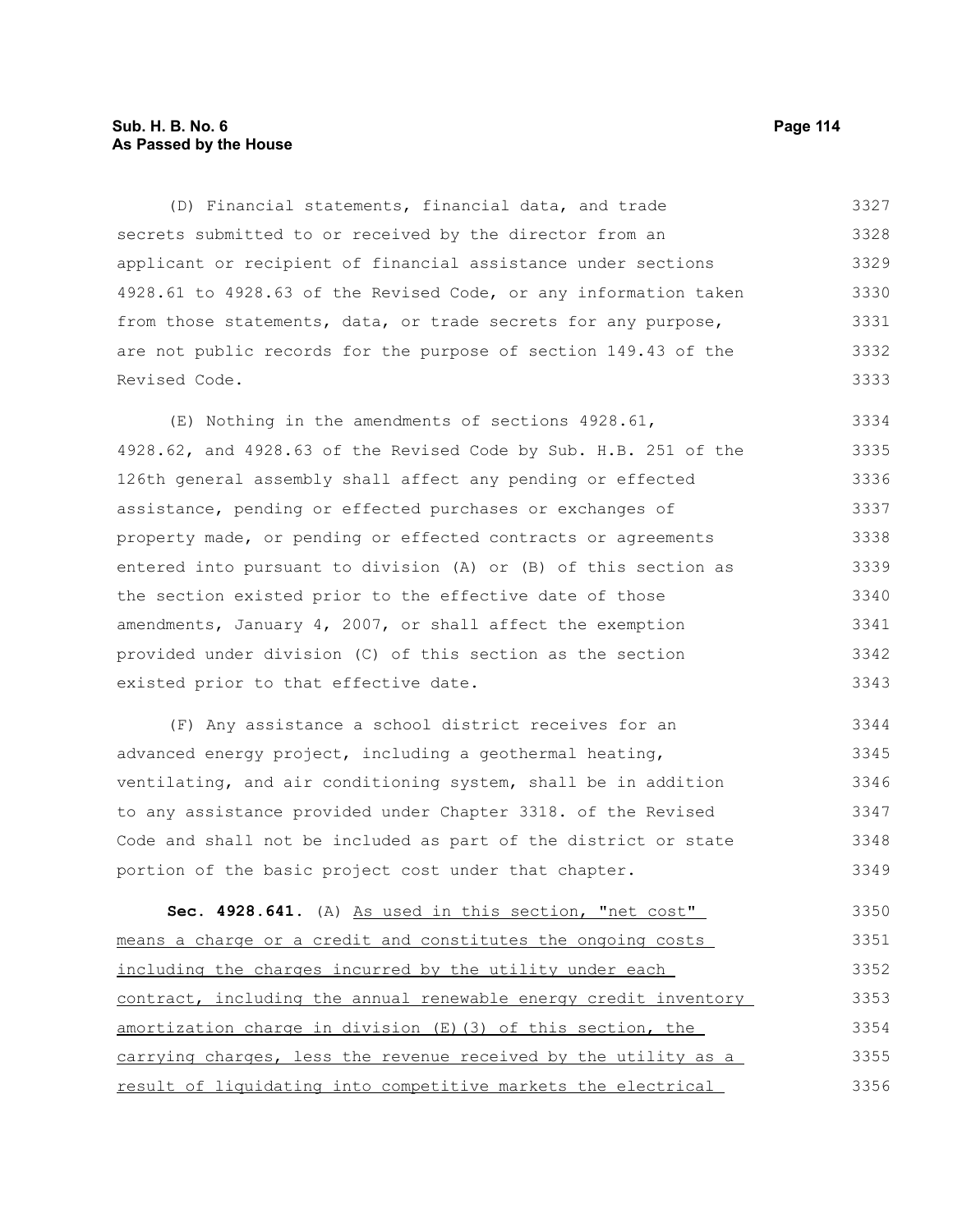and renewable products provided to the utility under the same contract, including capacity, ancillary services, and renewable energy credits. (B) All prudently incurred costs incurred by an electric distribution utility associated with contractual obligations that existed prior to the effective date of the amendments to this section by H.B. 6 of the 133rd general assembly to implement section 4928.64 of the Revised Code shall be recoverable from the utility's retail customers as a distribution expense if the money received from the Ohio clean air program fund, created under section 3706.46 of the Revised Code, is insufficient to offset those costs. Such costs are ongoing costs and shall include costs incurred to discontinue existing programs that were implemented by the electric distribution utility under section 4928.64 of the Revised Code. (C) If an electric distribution utility has executed a contract before April 1, 2014, to procure renewable energy resources to implement section 4928.64 of the Revised Code and 3357 3358 3359 3360 3361 3362 3363 3364 3365 3366 3367 3368 3369 3370 3371 3372 3373 3374

there are ongoing costs associated with that contract that are being recovered from customers through a bypassable charge as of the effective date of  $S-B.$  310 the amendments to this section by H.B. 6 of the  $130th-133rd$  general assembly, that cost recovery shall-continue on a bypassable basis-, upon final reconciliation, be replaced with the accounting mechanism permitted under this section. The accounting mechanism shall be effective for the remaining term of the contract and for a subsequent reconciliation period until all the prudently incurred costs associated with that contract are fully recovered. 3375 3376 3377 3378 3379 3380 3381 3382 3383 3384 3385

(B) Division (A) of this section applies only to costs 3386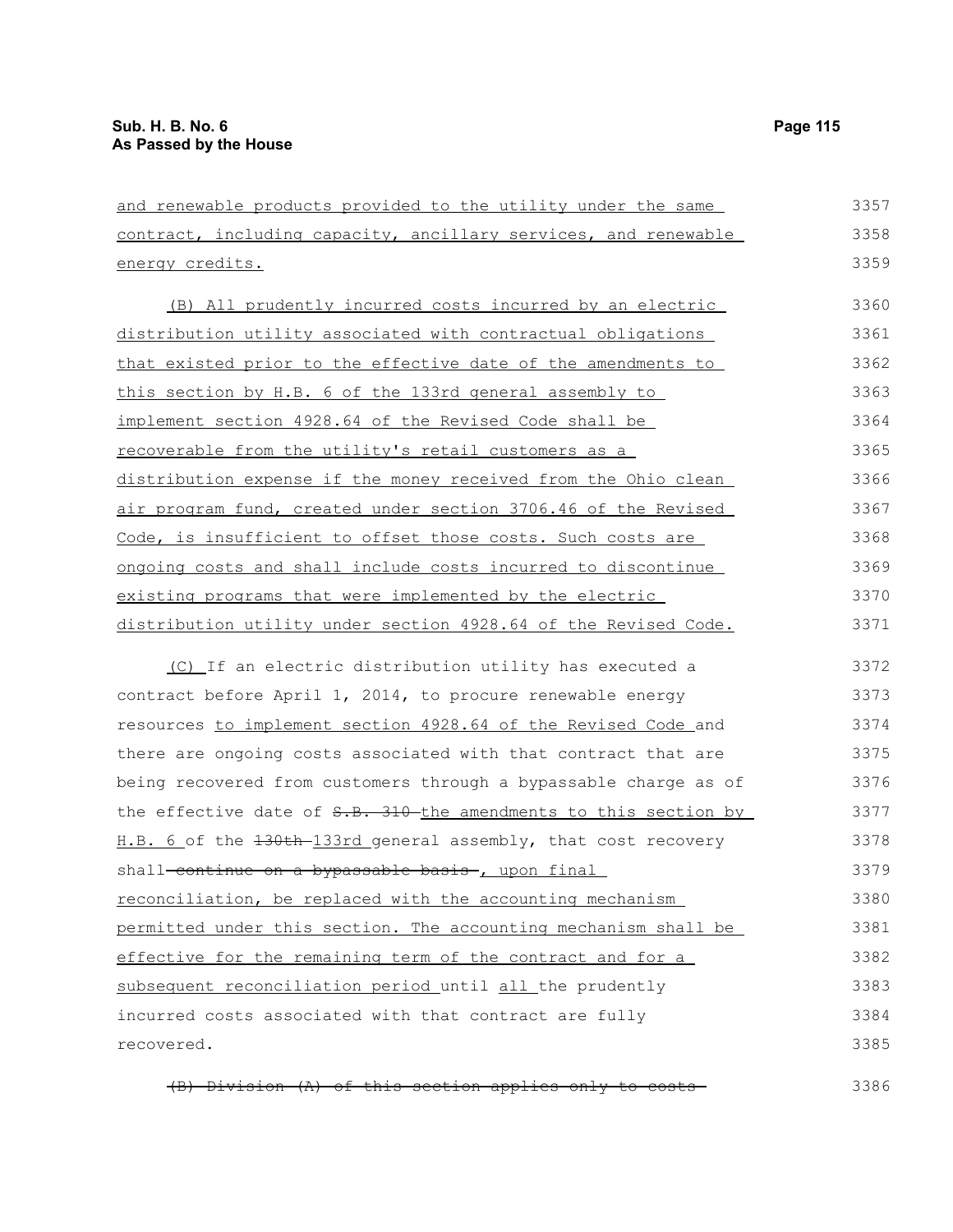## **Sub. H. B. No. 6 Page 116 As Passed by the House**

associated with the original term of a contract described in that division and entered into before April 1, 2014. This section does not permit recovery of costs associated with an extension of such a contract. This section does not permitrecovery of costs associated with an amendment of such a contract if that amendment was made on or after April 1, 2014. (D) Subject to the requirements for recovery of ongoing costs under section 4928.64 of the Revised Code, the public utilities commission shall, in accordance with division (E) of this section, approve an accounting mechanism for each electric distribution utility that demonstrates that it has incurred or will incur ongoing costs as described in division (B) of this section. (E) All of the following shall apply to the accounting mechanism: (1) Subject to division (F) of this section, the accounting mechanism shall reflect the forecasted annual net costs to be incurred by the utility under each contract described in division (C) of this section, subject to subsequent reconciliation to actual net costs. (2) The book value of an electric distribution utility's inventory of renewable energy credits, as of the effective date of the amendments to this section by H.B. 6 of the 133rd general assembly, shall be reflected in the accounting mechanism over an amortization period that is substantially similar to the remaining term of any contracts described in division (C) of this section. (3) The electric distribution utility shall, in a timely manner, liquidate the renewable energy credits in its inventory 3387 3388 3389 3390 3391 3392 3393 3394 3395 3396 3397 3398 3399 3400 3401 3402 3403 3404 3405 3406 3407 3408 3409 3410 3411 3412 3413 3414 3415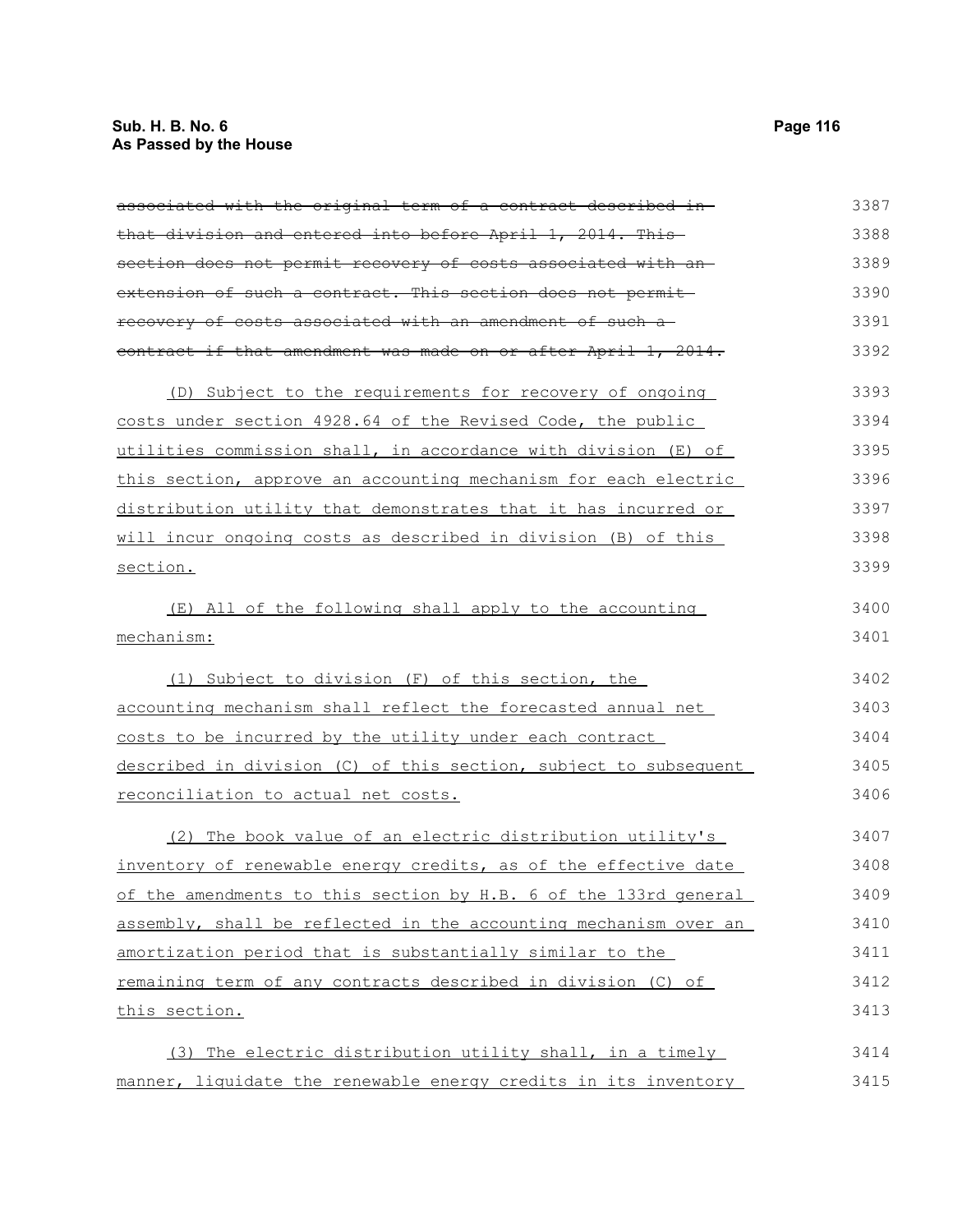and apply the resulting revenue against such recovery. (F) Not later than ninety days after the effective date of the amendments to this section by H.B. 6 of the 133rd general assembly, the commission shall approve an appropriate accounting mechanism that is reasonable and appropriate to implement the requirements of this section and permits a full recovery of the utility's net costs, including the accounting authority for the utility to establish and adjust regulatory assets and regulatory liabilities consistent with this section. The electric distribution utility shall be entitled to collect a carrying charge on such regulatory assets on the effective date of the amendments to this section by H.B. 6 of the 133rd general assembly and continuing until the regulatory asset is completely recovered. Such carrying charge shall include the electric 3416 3417 3418 3419 3420 3421 3422 3423 3424 3425 3426 3427 3428 3429

distribution utility's cost of capital including the most recent authorized rate of return on equity. The carrying charge shall also be applied to any regulatory liability created as a result of the cost recovery mechanism. In each subsequent rate proceeding under Chapter 4909. of the Revised Code or section 4928.143 of the Revised Code involving the electric distribution utility, the commission shall permit recovery as a distribution expense of the regulatory assets existing at that time until the utility's net costs are fully recovered. Those costs shall be assigned to each customer class using the base distribution revenue allocation. 3430 3431 3432 3433 3434 3435 3436 3437 3438 3439 3440

(G) The electric distribution utility shall apply to the Ohio air quality development authority for reimbursement of its net costs, in accordance with section 3706.485 of the Revised Code. To facilitate the authority's consideration of the utility's application, the commission shall annually certify each electric distribution utility's forecasted net costs under 3441 3442 3443 3444 3445 3446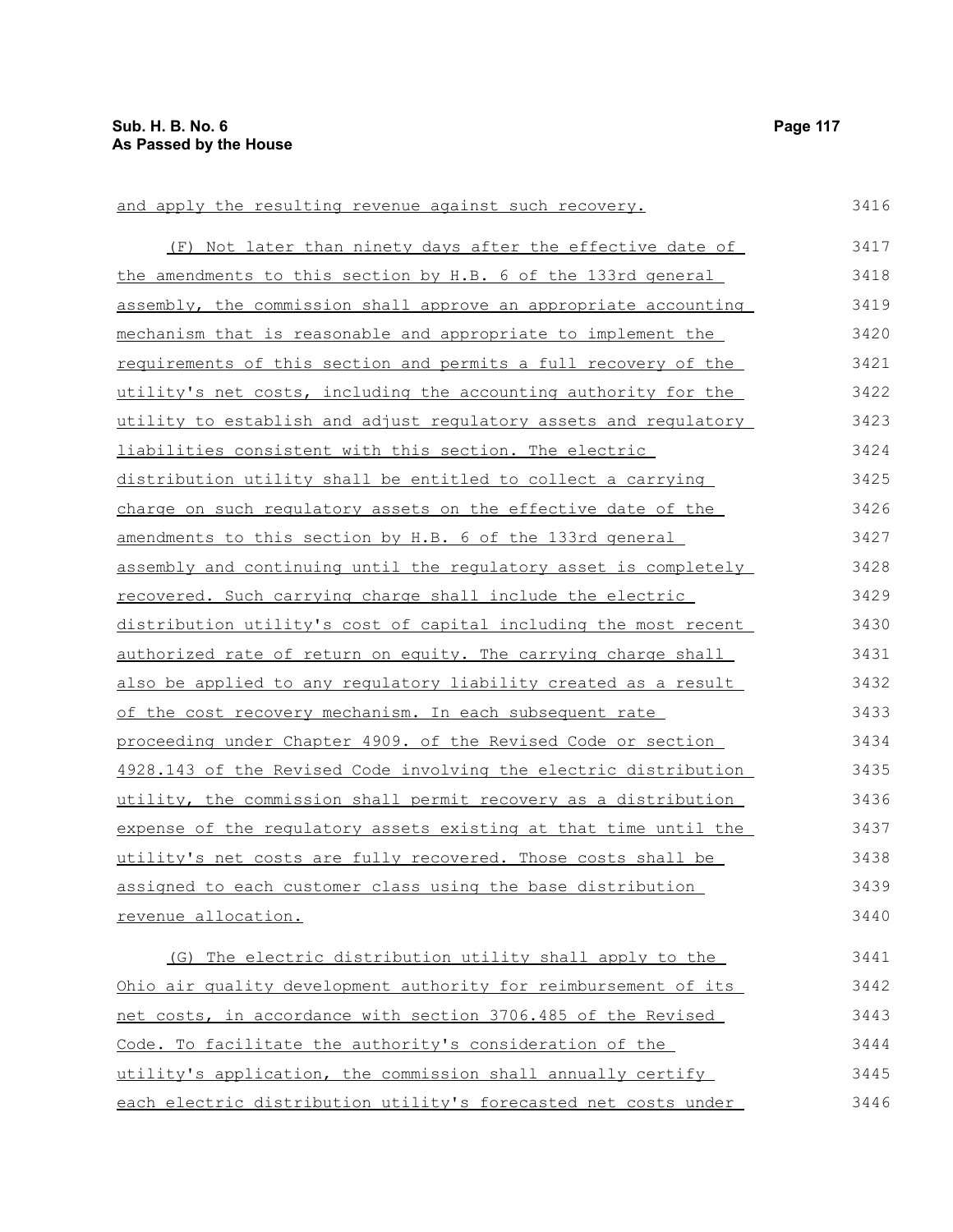| this section to the authority. The commission shall credit any         | 3447 |
|------------------------------------------------------------------------|------|
| revenue received by the utility from the Ohio clean air program        | 3448 |
| fund under section 3706.485 of the Revised Code against the net        | 3449 |
| costs that would otherwise be recovered through the utility's          | 3450 |
| rates.                                                                 | 3451 |
| Sec. 4928.645. (A) An electric distribution utility or                 | 3452 |
| electric services company may use, for the purpose of complying        | 3453 |
| with the requirements under divisions $(B)$ $(1)$ and $(2)$ of section | 3454 |
| 4928.64 of the Revised Code, renewable energy credits any time         | 3455 |
| in the five calendar years following the date of their purchase        | 3456 |
| or acquisition from any entity, including, but not limited to,         | 3457 |
| the following:                                                         | 3458 |
| (1) A mercantile customer;                                             | 3459 |
| (2) An owner or operator of a hydroelectric generating                 | 3460 |
| facility that is located at a dam on a river, or on any water          | 3461 |
| discharged to a river, that is within or bordering this state or       | 3462 |
| within or bordering an adjoining state, or that produces power         | 3463 |
| that can be shown to be deliverable into this state;                   | 3464 |
| (3) A seller of compressed natural gas that has been                   | 3465 |
| produced from biologically derived methane gas, provided that          | 3466 |
| the seller may only provide renewable energy credits for metered       | 3467 |
| amounts of gas.                                                        | 3468 |
| (B) (1) The public utilities commission shall adopt rules              | 3469 |
| specifying that one unit of credit shall equal one megawatt hour       | 3470 |
| of electricity derived from renewable energy resources, except         | 3471 |
| that, for a generating facility of seventy-five megawatts or           | 3472 |
| greater that is situated within this state and has committed by        | 3473 |
| December 31, 2009, to modify or retrofit its generating unit or        | 3474 |
| units to enable the facility to generate principally from              | 3475 |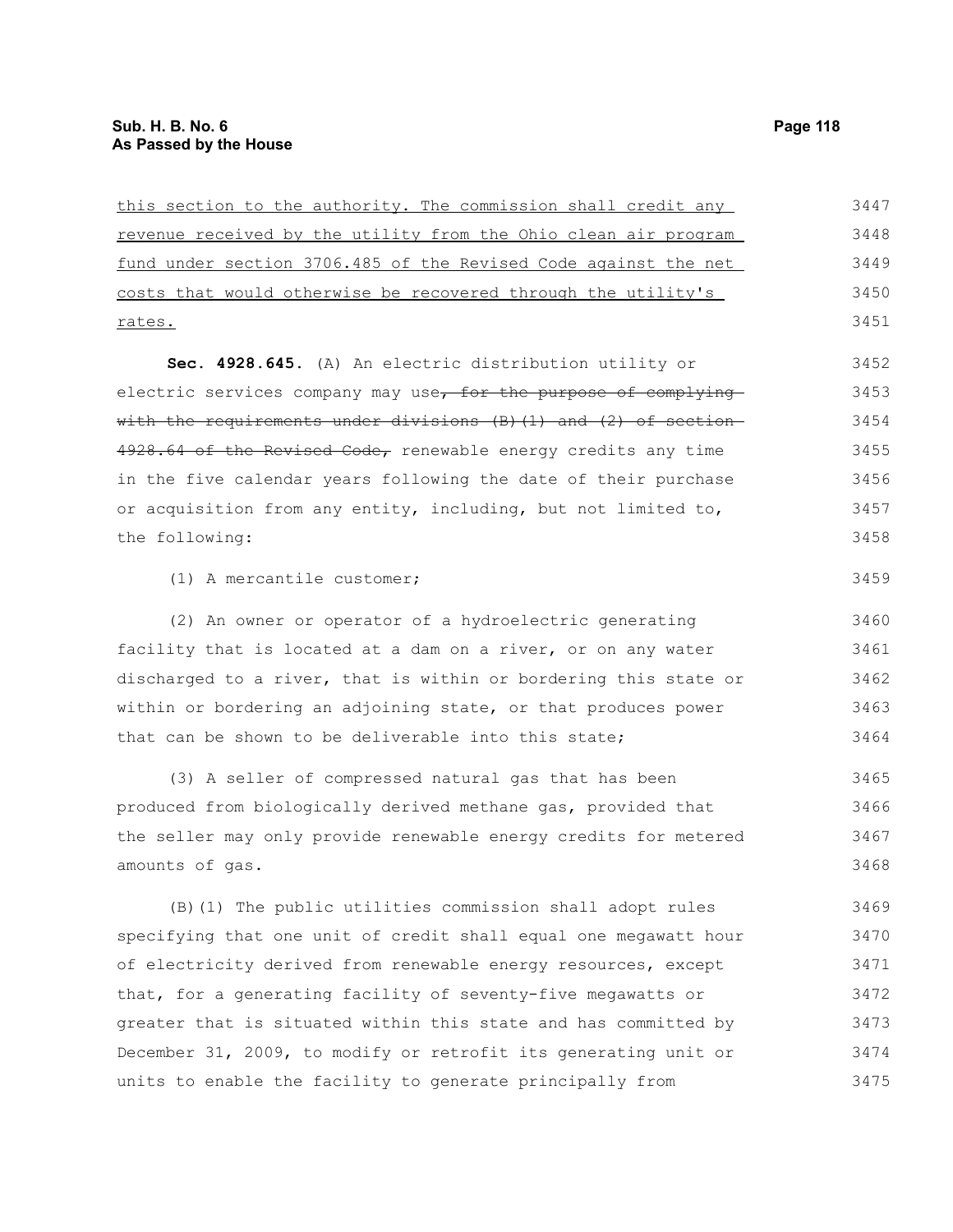biomass energy by June 30, 2013, each megawatt hour of electricity generated principally from that biomass energy shall equal, in units of credit, the product obtained by multiplying the actual percentage of biomass feedstock heat input used to generate such megawatt hour by the quotient obtained by dividing the then existing unit dollar amount used, on December 31, 2019, to determine a renewable energy compliance payment as provided under former division (C)(2)(b) of section 4928.64 of the Revised Code by the then existing market value of one renewable energy credit, but such megawatt hour shall not equal less than one unit of credit. Renewable energy resources do not have to be converted to electricity in order to be eligible to receive renewable energy credits. The rules shall specify that, for purposes of converting the quantity of energy derived from biologically derived methane gas to an electricity equivalent, one megawatt hour equals 3,412,142 British thermal units. 3476 3477 3478 3479 3480 3481 3482 3483 3484 3485 3486 3487 3488 3489 3490 3491

(2) The rules also shall provide for this state a system of registering renewable energy credits by specifying which of any generally available registries shall be used for that purpose and not by creating a registry. That selected system of registering renewable energy credits shall allow a hydroelectric generating facility to be eligible for obtaining renewable energy credits and shall allow customer-sited projects or actions the broadest opportunities to be eligible for obtaining renewable energy credits. 3492 3493 3494 3495 3496 3497 3498 3499 3500

**Sec. 5501.311.** (A) Notwithstanding sections 123.01 and 127.16 of the Revised Code the director of transportation may lease or lease-purchase all or any part of a transportation facility to or from one or more persons, one or more governmental agencies, a transportation improvement district, or any combination thereof, and may grant leases, easements, or 3501 3502 3503 3504 3505 3506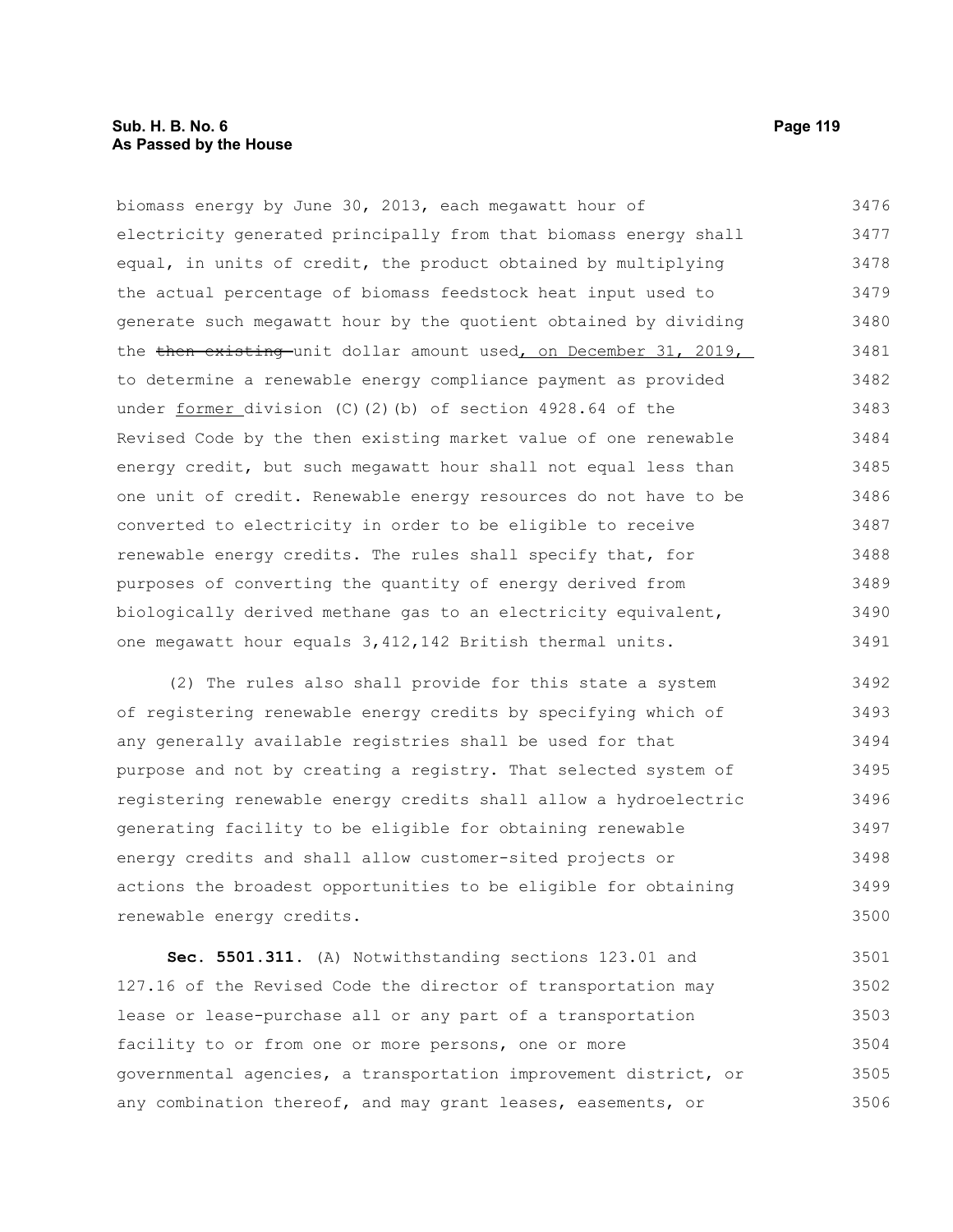licenses for lands under the control of the department of transportation. The director may adopt rules necessary to give effect to this section. 3507 3508 3509

(B) Plans and specifications for the construction of a transportation facility under a lease or lease-purchase agreement are subject to approval of the director and must meet or exceed all applicable standards of the department. 3510 3511 3512 3513

(C) Any lease or lease-purchase agreement under which the department is the lessee shall be for a period not exceeding the then current two-year period for which appropriations have been made by the general assembly to the department, and such agreement may contain such other terms as the department and the other parties thereto agree, notwithstanding any other provision of law, including provisions that rental payments in amounts sufficient to pay bond service charges payable during the current two-year lease term shall be an absolute and unconditional obligation of the department independent of all other duties under the agreement without set-off or deduction or any other similar rights or defenses. Any such agreement may provide for renewal of the agreement at the end of each term for another term, not exceeding two years, provided that no renewal shall be effective until the effective date of an appropriation enacted by the general assembly from which the department may lawfully pay rentals under such agreement. Any such agreement may include, without limitation, any agreement by the department with respect to any costs of transportation facilities to be included prior to acquisition and construction of such transportation facilities. Any such agreement shall not constitute a debt or pledge of the faith and credit of the state, or of any political subdivision of the state, and the lessor shall have no right to have taxes or excises levied by 3514 3515 3516 3517 3518 3519 3520 3521 3522 3523 3524 3525 3526 3527 3528 3529 3530 3531 3532 3533 3534 3535 3536 3537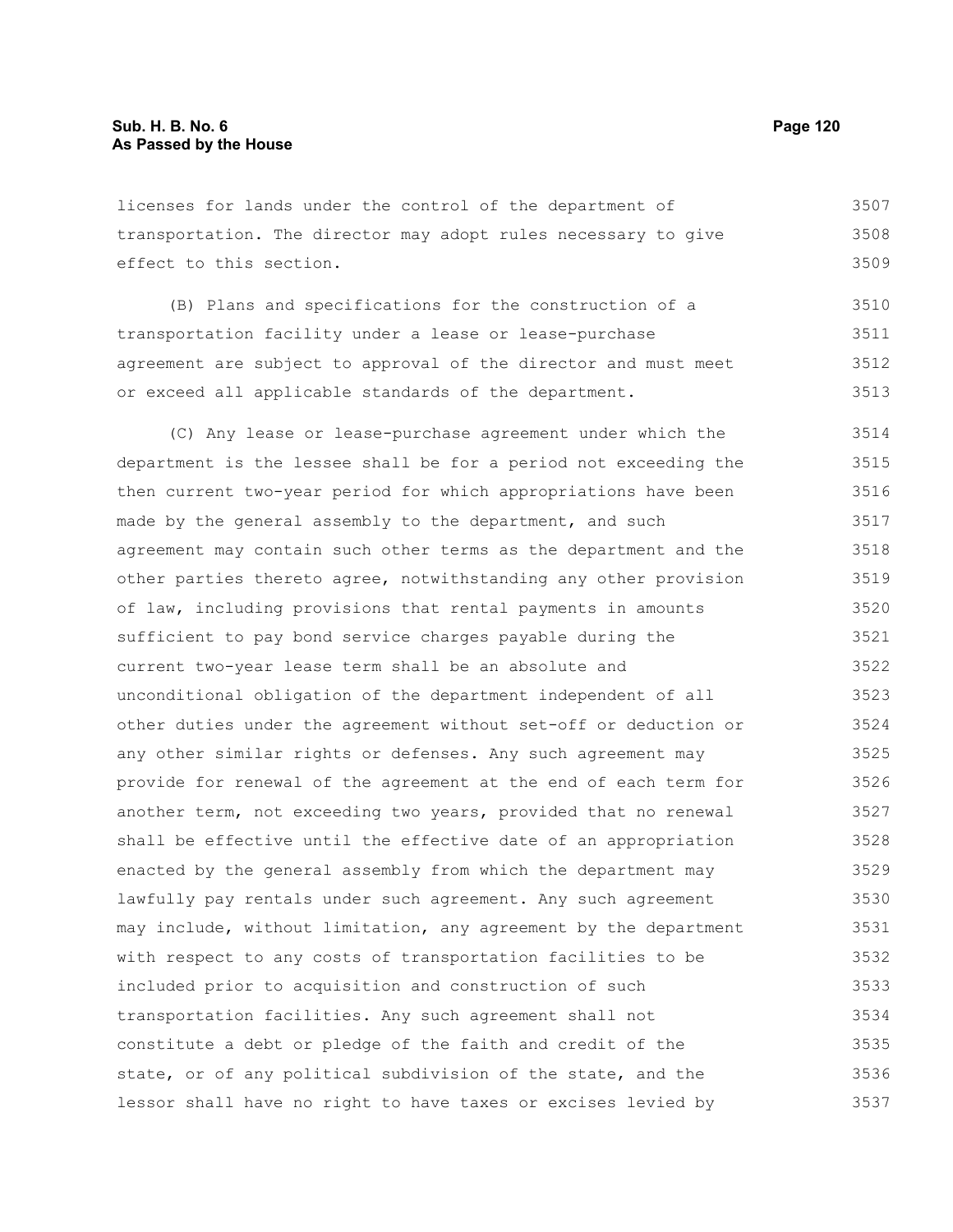the general assembly, or the taxing authority of any political subdivision of the state, for the payment of rentals thereunder. Any such agreement shall contain a statement to that effect. 3538 3539 3540

(D) A municipal corporation, township, or county may use service payments in lieu of taxes credited to special funds or accounts pursuant to sections 5709.43, 5709.47, 5709.75, and 5709.80 of the Revised Code to provide its contribution to the cost of a transportation facility, provided such facility was among the purposes for which such service payments were authorized. The contribution may be in the form of a lump sum or periodic payments. 3541 3542 3543 3544 3545 3546 3547 3548

(E) Pursuant to the "Telecommunications Act of 1996," 110 Stat. 152, 47 U.S.C. 332 note, the director may grant a lease, easement, or license in a transportation facility to a telecommunications service provider for construction, placement, or operation of a telecommunications facility. An interest granted under this division is subject to all of the following conditions: 3549 3550 3551 3552 3553 3554 3555

(1) The transportation facility is owned in fee simple or easement by this state at the time the lease, easement, or license is granted to the telecommunications provider. 3556 3557 3558

(2) The lease, easement, or license shall be granted on a competitive basis in accordance with policies and procedures to be determined by the director. The policies and procedures may include provisions for master leases for multiple sites. 3559 3560 3561 3562

(3) The telecommunications facility shall be designed to accommodate the state's multi-agency radio communication system, the intelligent transportation system, and the department's communication system as the director may determine is necessary 3563 3564 3565 3566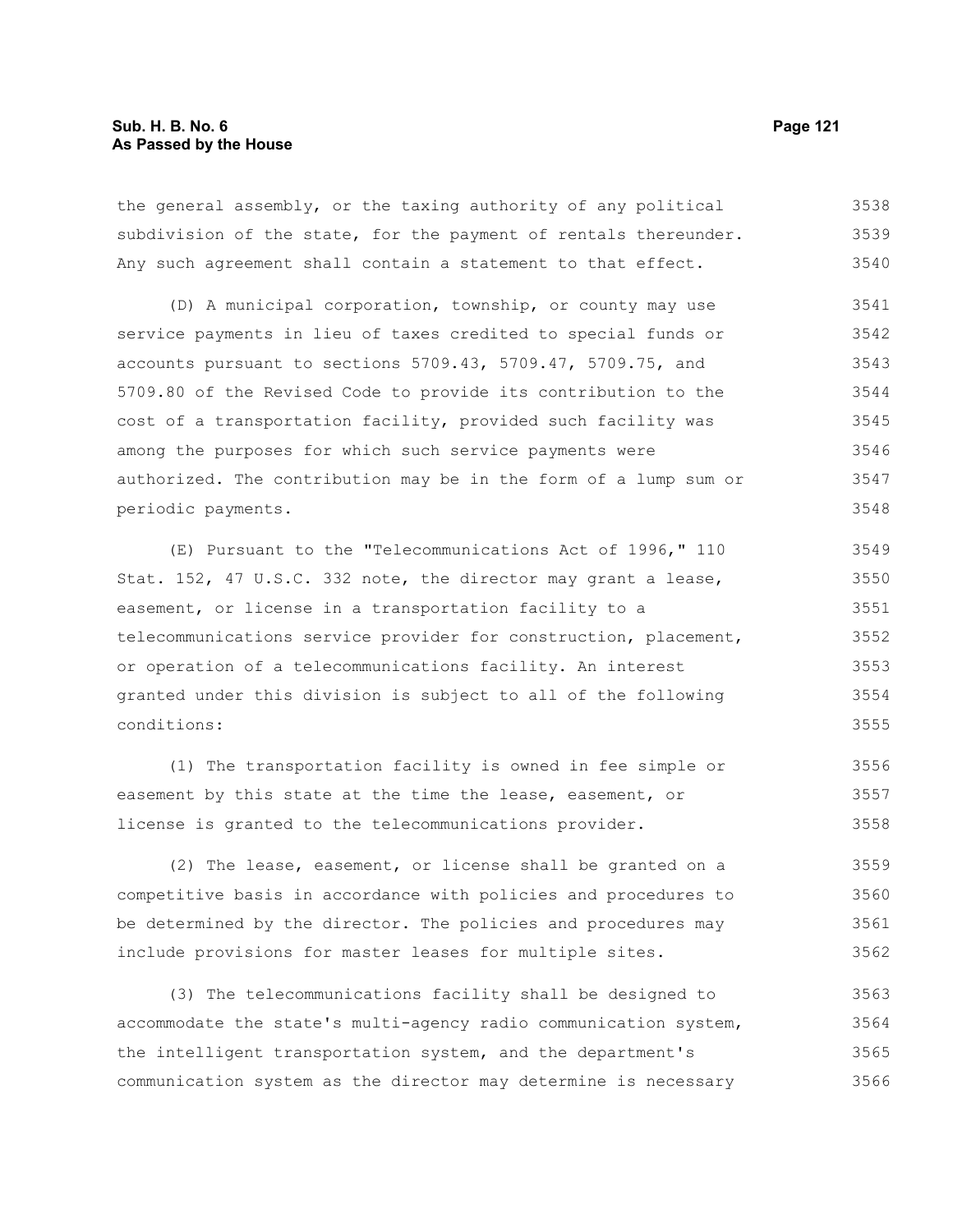for highway or other departmental purposes.

3567

(4) The telecommunications facility shall be designed to accommodate such additional telecommunications equipment as may feasibly be co-located thereon as determined in the discretion of the director. 3568 3569 3570 3571

(5) The telecommunications service providers awarded the lease, easement, or license, agree to permit other telecommunications service providers to co-locate on the telecommunications facility, and agree to the terms and conditions of the co-location as determined in the discretion of the director. 3572 3573 3574 3575 3576 3577

(6) The director shall require indemnity agreements in favor of the department as a condition of any lease, easement, or license granted under this division. Each indemnity agreement shall secure this state and its agents from liability for damages arising out of safety hazards, zoning, and any other matter of public interest the director considers necessary. 3578 3579 3580 3581 3582 3583

(7) The telecommunications service provider fully complies with any permit issued under section 5515.01 of the Revised Code pertaining to land that is the subject of the lease, easement, or license. 3584 3585 3586 3587

(8) All plans and specifications shall meet with the director's approval. 3588 3589

(9) Any other conditions the director determines necessary. 3590 3591

(F) In accordance with section 5501.031 of the Revised Code, to further efforts to promote energy conservation and energy efficiency, the director may grant a lease, easement, or license in a transportation facility to a utility service 3592 3593 3594 3595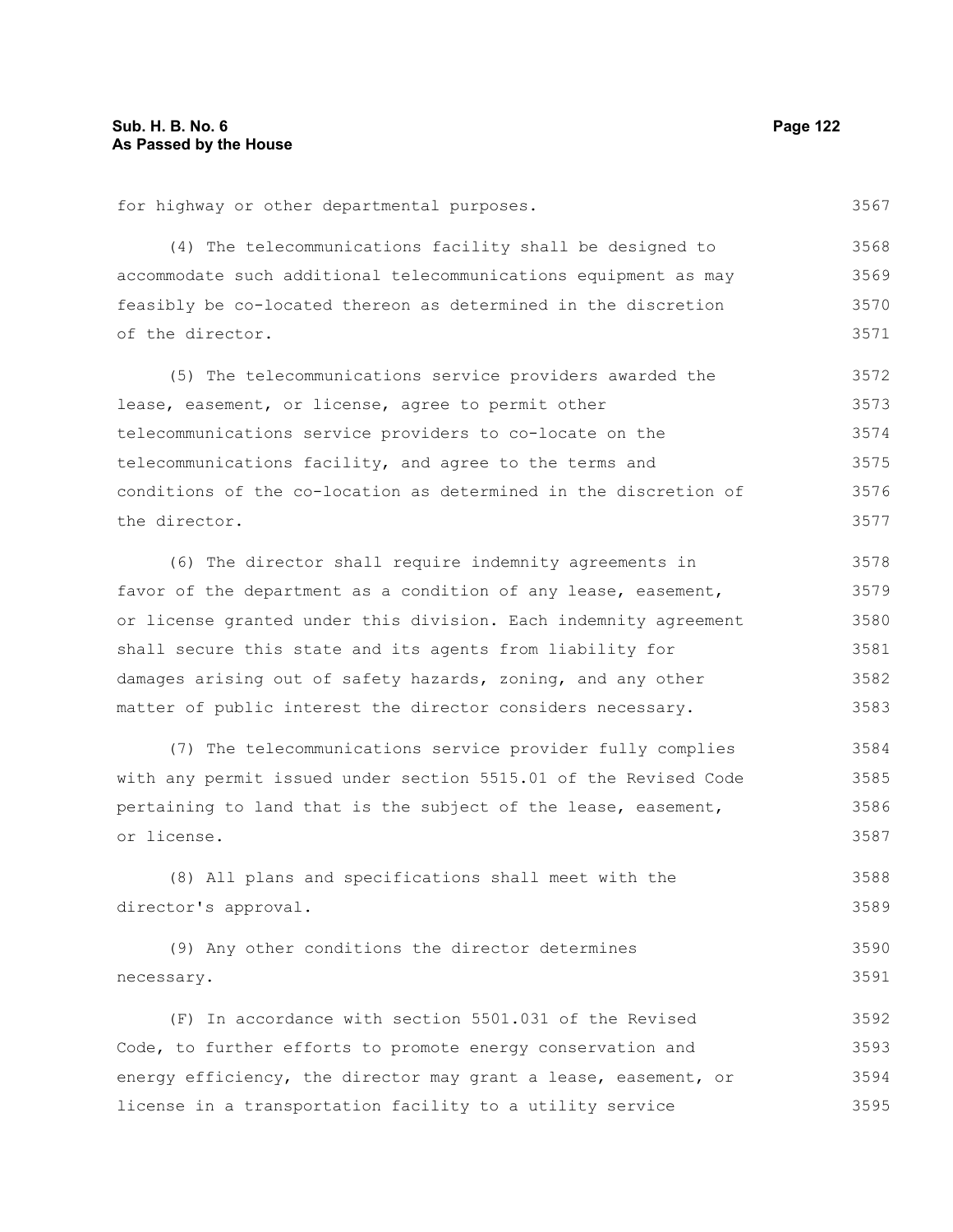provider that has received its certificate from the Ohio power siting board or appropriate local entity for construction, placement, or operation of an alternative energy generating facility service provider as defined in section 4928.64 of the Revised Code as that section existed prior to January 1, 2020. An interest granted under this division is subject to all of the following conditions: 3596 3597 3598 3599 3600 3601 3602

(1) The transportation facility is owned in fee simple or in easement by this state at the time the lease, easement, or license is granted to the utility service provider. 3603 3604 3605

(2) The lease, easement, or license shall be granted on a competitive basis in accordance with policies and procedures to be determined by the director. The policies and procedures may include provisions for master leases for multiple sites. 3606 3607 3608 3609

(3) The alternative energy generating facility shall be designed to provide energy for the department's transportation facilities with the potential for selling excess power on the power grid, as the director may determine is necessary for highway or other departmental purposes. 3610 3611 3612 3613 3614

(4) The director shall require indemnity agreements in favor of the department as a condition of any lease, easement, or license granted under this division. Each indemnity agreement shall secure this state from liability for damages arising out of safety hazards, zoning, and any other matter of public interest the director considers necessary. 3615 3616 3617 3618 3619 3620

(5) The alternative energy service provider fully complies with any permit issued by the Ohio power siting board under Chapter 4906. of the Revised Code and complies with section 5515.01 of the Revised Code pertaining to land that is the 3621 3622 3623 3624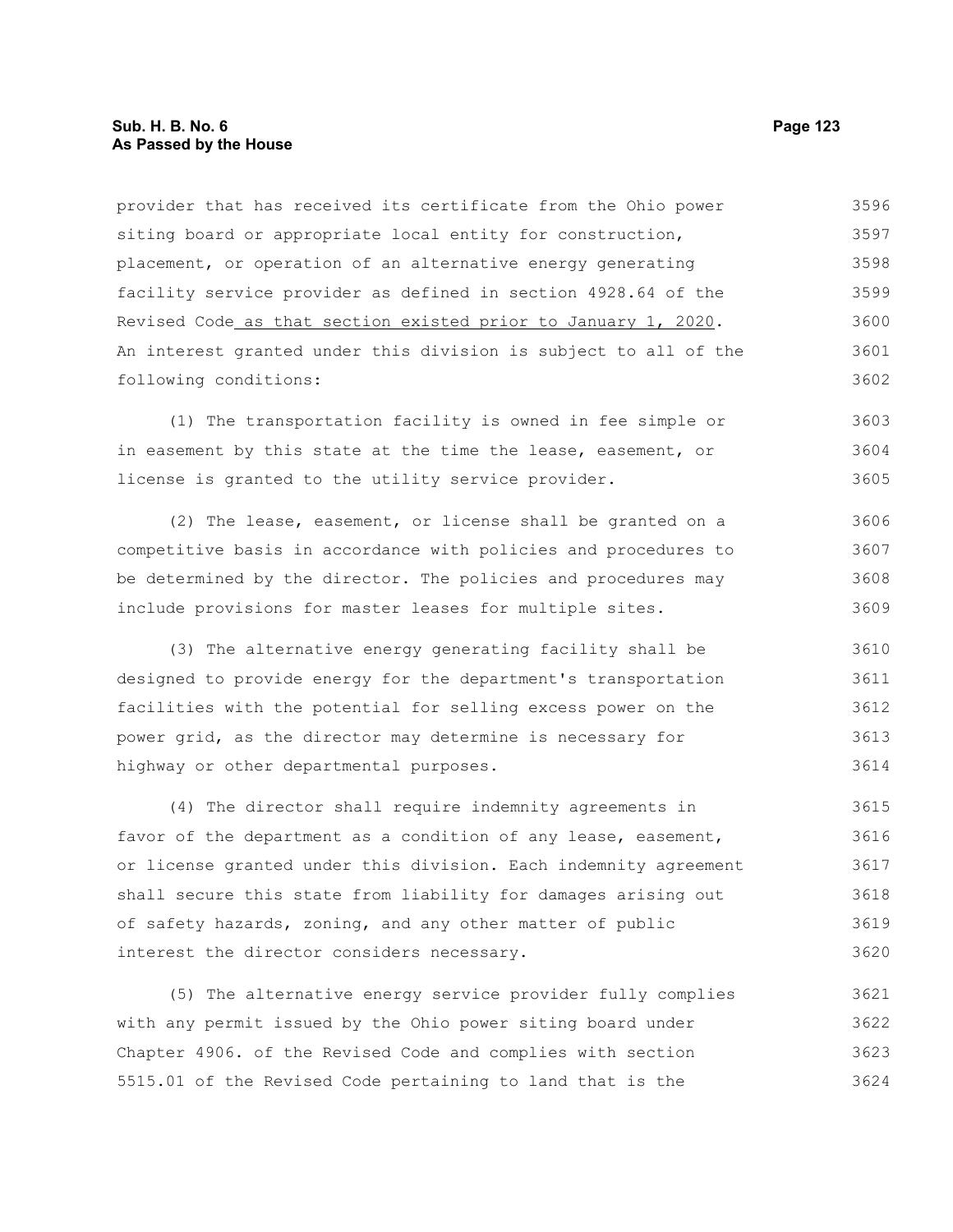subject of the lease, easement, or license. (6) All plans and specifications shall meet with the director's approval. (7) Any other conditions the director determines necessary. (G) Money the department receives under this section shall be deposited into the state treasury to the credit of the highway operating fund. (H) A lease, easement, or license granted under division (E) or (F) of this section, and any telecommunications facility or alternative energy generating facility relating to such interest in a transportation facility, is hereby deemed to further the essential highway purpose of building and maintaining a safe, energy-efficient, and accessible transportation system. **Section 6.** That existing sections 1710.06, 4928.142, 4928.143, 4928.20, 4928.61, 4928.62, 4928.641, 4928.645, and 5501.311 of the Revised Code are hereby repealed. **Section 7.** That sections 1710.061, 4928.64, 4928.643, 4928.644, and 4928.65 of the Revised Code are hereby repealed. **Section 8.** Sections 5, 6, and 7 of this act take effect January 1, 2020. **Section 9.** (A) Not earlier than two years after the effective date of this section, the Director of Environmental Protection may apply to the Administrator of the United States Environmental Protection Agency for an exemption from the requirement to implement the decentralized motor vehicle inspection and maintenance program established under section 3625 3626 3627 3628 3629 3630 3631 3632 3633 3634 3635 3636 3637 3638 3639 3640 3641 3642 3643 3644 3645 3646 3647 3648 3649 3650 3651 3652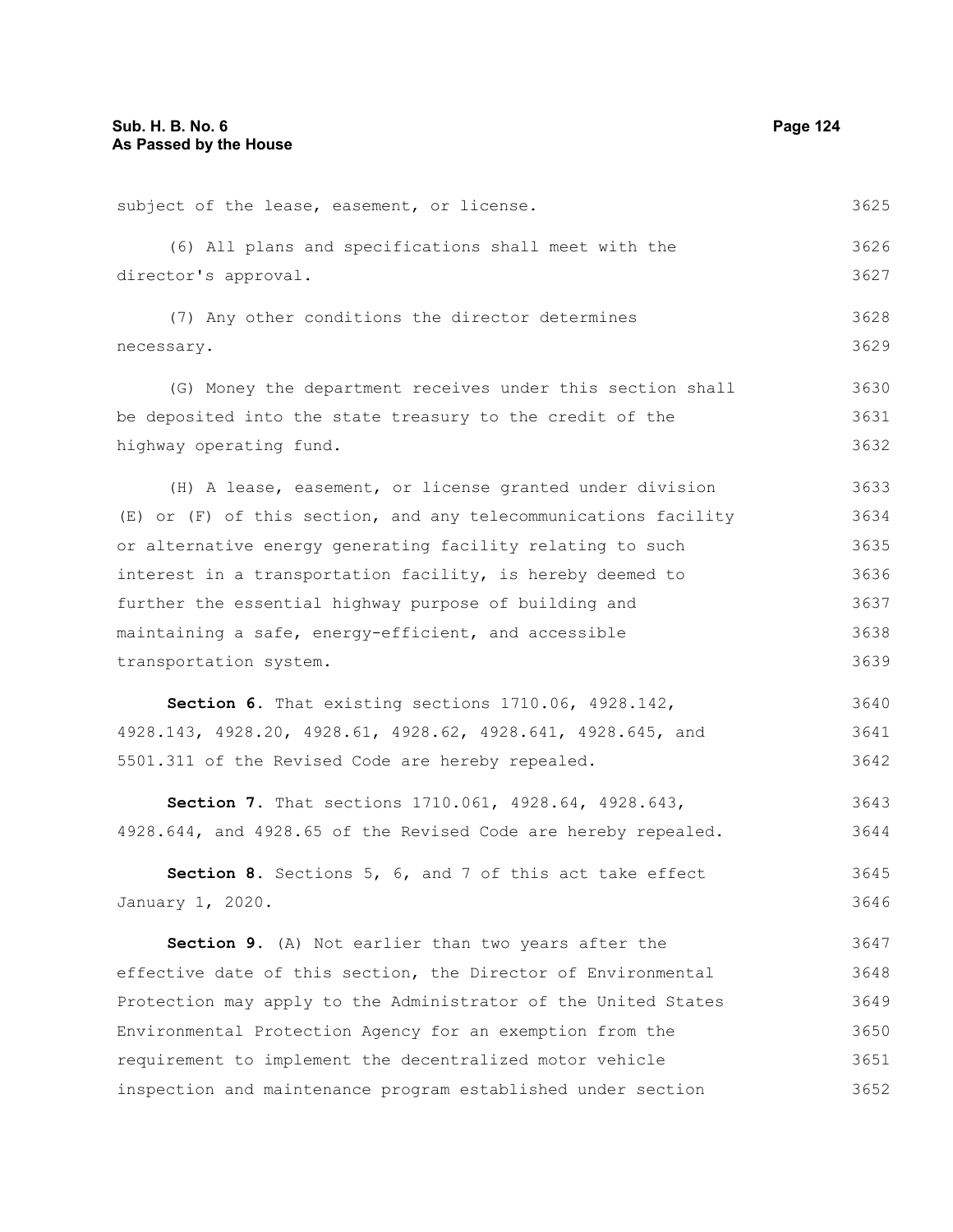3704.14 of the Revised Code. In making the application and for purposes of complying with the "Federal Clean Air Act," the Director shall request the Administrator to authorize the implementation of the Ohio Clean Air Program established by this act as an alternative to the decentralized program in those areas of the state where the program is currently operating. 3653 3654 3655 3656 3657 3658

(B) As used in this section, "Federal Clean Air Act" has the same meaning as in section 3704.01 of the Revised Code. 3659 3660

**Section 10.** (A) In 2020, the Public Utilities Commission shall review an electric distribution utility's or electric services company's compliance with the benchmarks for 2019 under division (B)(2) of section 4928.64 of the Revised Code as that division existed on the effective date of this section, and in the course of that review, shall identify any undercompliance or noncompliance of the utility or company that it determines is weather-related, related to equipment or resource shortages for qualifying renewable energy resources as applicable, or is otherwise outside the utility's or company's control. 3661 3662 3663 3664 3665 3666 3667 3668 3669 3670

(B) Subject to the cost cap provisions of division (C)(3) of section 4928.64 of the Revised Code as that section existed on the effective date of this section, if the commission determines, after notice and opportunity for hearing, and based upon its findings in the review under division (A) of this section regarding avoidable undercompliance or noncompliance, but subject to the force-majeure provisions of division (C)(4) (a) of section 4928.64 of the Revised Code as that section existed on the effective date of this section, that the utility or company has failed to comply with the benchmarks for 2019, the commission shall impose a renewable energy compliance payment on the utility or company. 3671 3672 3673 3674 3675 3676 3677 3678 3679 3680 3681 3682